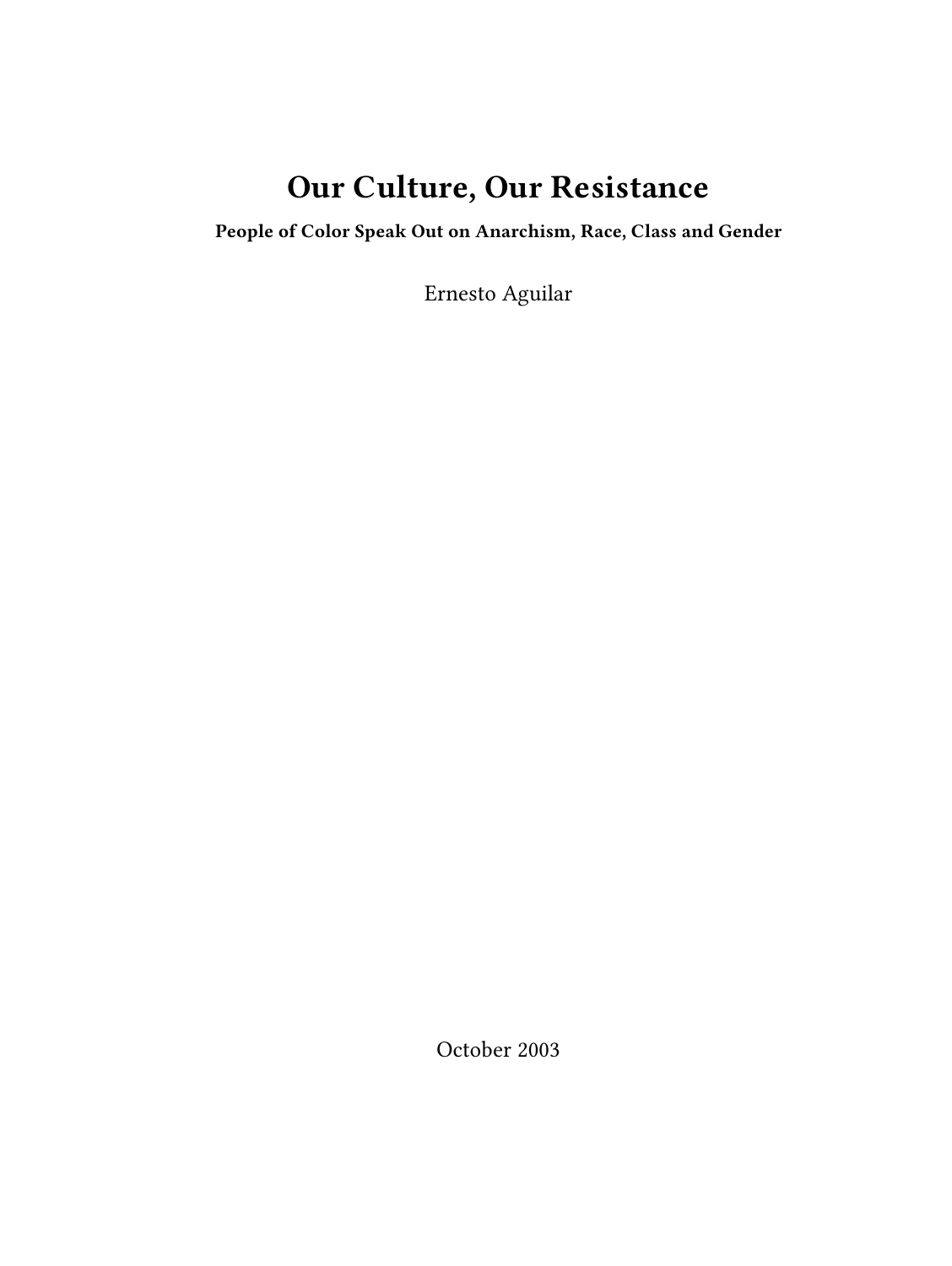### **Contents**

| <b>Volume One</b>                                                                                                | 6  |
|------------------------------------------------------------------------------------------------------------------|----|
| Dedication                                                                                                       | 8  |
| Acknowledgements                                                                                                 | 9  |
| Introduction                                                                                                     |    |
| by Ashanti Alston                                                                                                | 10 |
| <b>Experiencing Anarchism</b>                                                                                    |    |
| by Sara Ramirez Galindo                                                                                          | 14 |
| <b>Hearts Spark Arson</b>                                                                                        |    |
| by Heather Ajani                                                                                                 | 17 |
|                                                                                                                  | 18 |
|                                                                                                                  | 20 |
|                                                                                                                  | 20 |
| Puppets, Pageantry and Protest Politics: White People and the Anti-War Move-<br>ment                             |    |
| by Tiffany King                                                                                                  | 22 |
| On Competition and Solidarity                                                                                    |    |
| by Soo Na                                                                                                        | 26 |
|                                                                                                                  | 30 |
| The End of Idealism: Honest Conversations about Race, Class, Self-Determination<br>and Anarchist People of Color |    |
| by Ernesto Aguilar                                                                                               | 32 |
|                                                                                                                  | 32 |
|                                                                                                                  | 33 |
|                                                                                                                  | 35 |
|                                                                                                                  | 36 |
|                                                                                                                  | 37 |
|                                                                                                                  | 38 |
| Raising Children of Color in White Anarchist Circles                                                             |    |
| by Victoria Law                                                                                                  | 41 |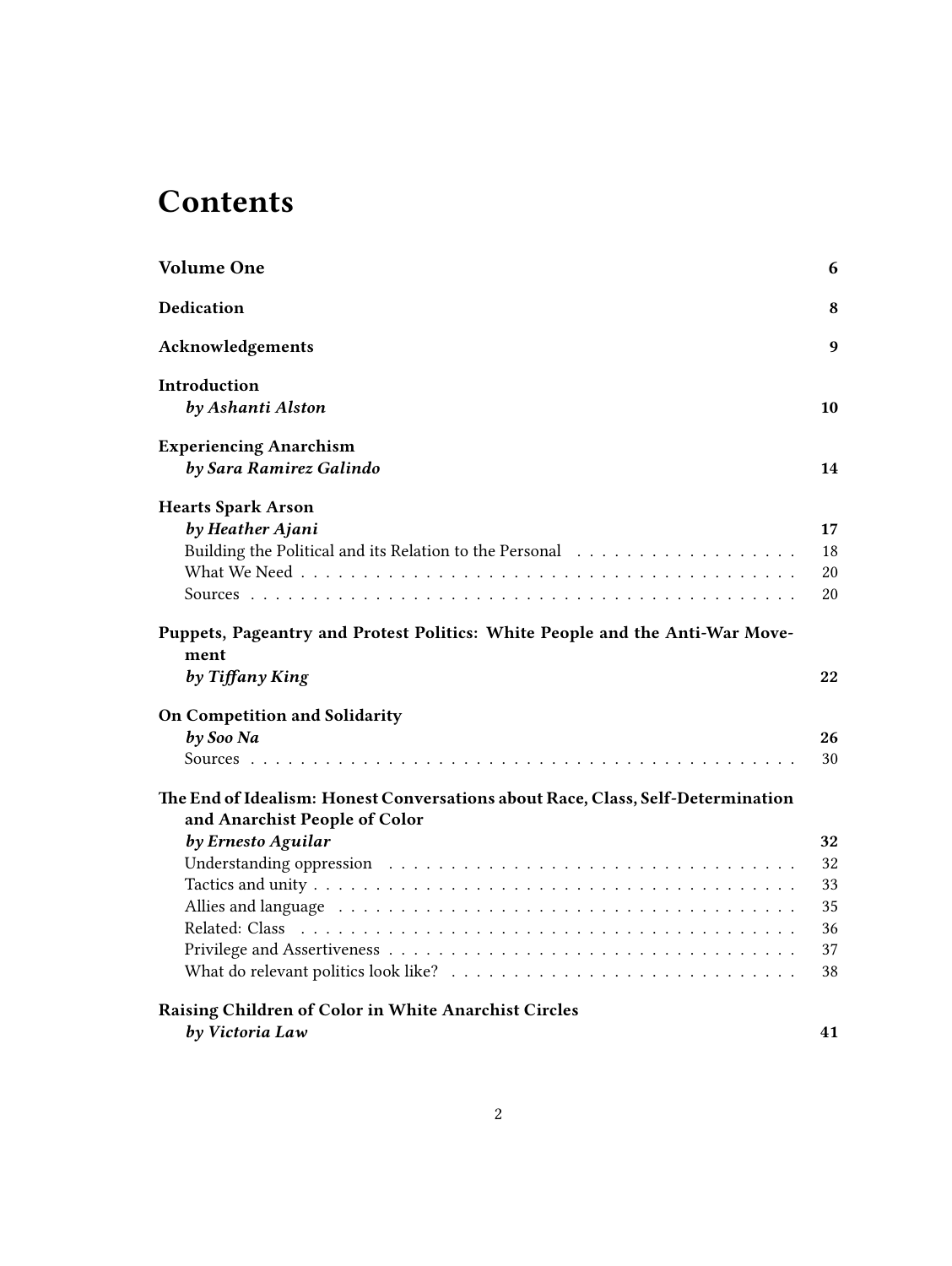| Love and Respect: Parenting and Identity with Rivka Gewirtz Little and Bruce Little 44                                                      |    |
|---------------------------------------------------------------------------------------------------------------------------------------------|----|
| Can you give people a little background about yourselves and your political development?                                                    | 44 |
|                                                                                                                                             | 45 |
|                                                                                                                                             | 45 |
|                                                                                                                                             | 46 |
| Can you talk a little about how to impart culture to your daughter, particularly when                                                       |    |
| the push for assimilation is so intense for youth of color, especially young girls.                                                         | 46 |
| One thing many multicultural adults say is that they struggle with confusion about                                                          |    |
| who they are and being accepted. How are you encouraging your daughter to                                                                   |    |
| honor her many cultures and feel confidence in that?                                                                                        | 47 |
| What advice can you offer other parents to keep their child's curiosity and spirit going                                                    |    |
| in a school system in which conformity is most pressing? $\dots$                                                                            | 47 |
| How can political meetings and spaces improve child-friendliness? What behaviors -                                                          |    |
| conscious or unconscious - need to be more actively checked when it comes to                                                                |    |
|                                                                                                                                             | 48 |
| What do you think about taking their kids to demonstrations?                                                                                | 48 |
|                                                                                                                                             | 49 |
| If Navah were to read this interview in 20 years, what would you tell her?                                                                  | 49 |
| The War of Art: A Conversation between Walidah Imarisha and Not4Prophet                                                                     | 50 |
| No Way As A Way: An Interview with Greg Lewis                                                                                               | 56 |
|                                                                                                                                             | 56 |
| How would you say your politics evolved over time, and at one point in that develop-                                                        |    |
| ment would you say anarchist ideas became most real to you?                                                                                 | 57 |
| You were a founding member of two groups that planted the seeds for a lot of move-                                                          |    |
| ments today - Seattle Copwatch and the Federation of Black Community Par-                                                                   |    |
| tisans. Can you talk about those groups and what, in your mind, made them                                                                   |    |
|                                                                                                                                             | 57 |
| How big was FBCP at its peak, if you can mention that? And can you drop some                                                                |    |
|                                                                                                                                             | 58 |
| In what ways do you think FBCP contributed to the theoretical framework of today's                                                          |    |
|                                                                                                                                             | 58 |
| Why did the Federation of Black Community Partisans end? And what would you have                                                            |    |
| done differently if you knew then what you do now?<br>A lot of organizations and work relationships suffer from disparities on several lev- | 58 |
| els. Could you break down your experience for newer activists to avoid similar                                                              |    |
| pitfalls? And do you think what happened with FBCP could have been avoided?                                                                 | 59 |
| Same question about the group ending, but regarding Copwatch 206?                                                                           | 59 |
| Can you talk about Copwatch 206's tactics and political objectives, and how those                                                           |    |
|                                                                                                                                             | 59 |
| How do you look at some of the criticism of Copwatch work today?                                                                            | 60 |
| Where do you think the Copwatch movement as a whole needs to be going tactically                                                            |    |
|                                                                                                                                             | 60 |
| Same question, regarding the Anarchist People of Color movement?                                                                            | 61 |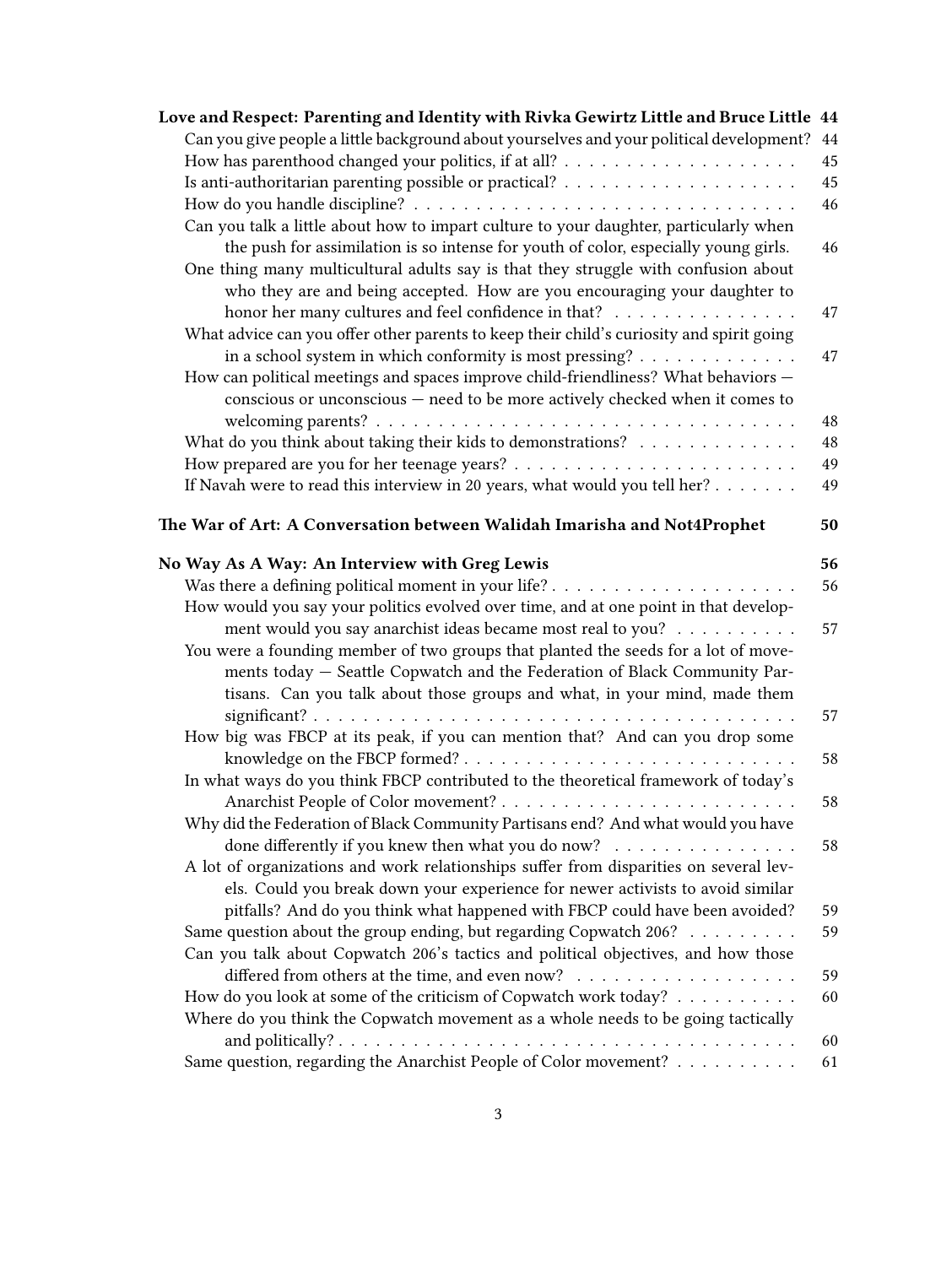| A lot of people still pass around "Mythology of the White-Led 'Vanguard': A Critical<br>Look at the Revolutionary Communist Party, USA," your article and analysis on<br>the RCP. Some people $-$ mostly whites but even a few people of color $-$ allege the<br>piece was divisive. But most really feel it and say it's time opportunist elements<br>like the RCP get called out for how they target people of color. How do you |                |
|------------------------------------------------------------------------------------------------------------------------------------------------------------------------------------------------------------------------------------------------------------------------------------------------------------------------------------------------------------------------------------------------------------------------------------|----------------|
| respond to the critics of that piece, and what's your take on that piece now?<br>Do you think it's still fair to call the RCP, and particularly its portrayal of people of<br>color in its paper and literature, when the organization is white-dominated?<br>Today, you teach karate and self-defense, and you've been an advocate of self-defense<br>awareness. How important is self-defense in the lives of people of color?   | 62<br>63<br>64 |
| About the Authors and Interviewees                                                                                                                                                                                                                                                                                                                                                                                                 | 66             |
| <b>Volume Two</b>                                                                                                                                                                                                                                                                                                                                                                                                                  | 69             |
| Dedication                                                                                                                                                                                                                                                                                                                                                                                                                         | 70             |
| Acknowledgements                                                                                                                                                                                                                                                                                                                                                                                                                   | 71             |
| <b>Culture Clashes Among American Anarchists</b><br>by Victoria Law                                                                                                                                                                                                                                                                                                                                                                | 72             |
| <b>Pencils like Daggers</b><br>by Tomás Moniz                                                                                                                                                                                                                                                                                                                                                                                      | 76             |
| Strong Hearts and Poisoned Waters: Exclusion and the Reproductive Rights<br>Movement in the U.S.                                                                                                                                                                                                                                                                                                                                   |                |
| by Puck                                                                                                                                                                                                                                                                                                                                                                                                                            | 81             |
|                                                                                                                                                                                                                                                                                                                                                                                                                                    | 81<br>82       |
|                                                                                                                                                                                                                                                                                                                                                                                                                                    | 82             |
|                                                                                                                                                                                                                                                                                                                                                                                                                                    | 83             |
|                                                                                                                                                                                                                                                                                                                                                                                                                                    | 84             |
| A Critique of Gangsta Culture                                                                                                                                                                                                                                                                                                                                                                                                      |                |
| by Suneel Mubayi                                                                                                                                                                                                                                                                                                                                                                                                                   | 85<br>87       |
|                                                                                                                                                                                                                                                                                                                                                                                                                                    |                |
| Free the Land: Social Justice and the Environmental Movement<br>by Ewuare Osayande                                                                                                                                                                                                                                                                                                                                                 | 90             |
| <b>Sheep Dreams and Kitten Memes</b>                                                                                                                                                                                                                                                                                                                                                                                               |                |
| by Shawn McDougal                                                                                                                                                                                                                                                                                                                                                                                                                  | 96             |
|                                                                                                                                                                                                                                                                                                                                                                                                                                    | 96<br>96       |
|                                                                                                                                                                                                                                                                                                                                                                                                                                    |                |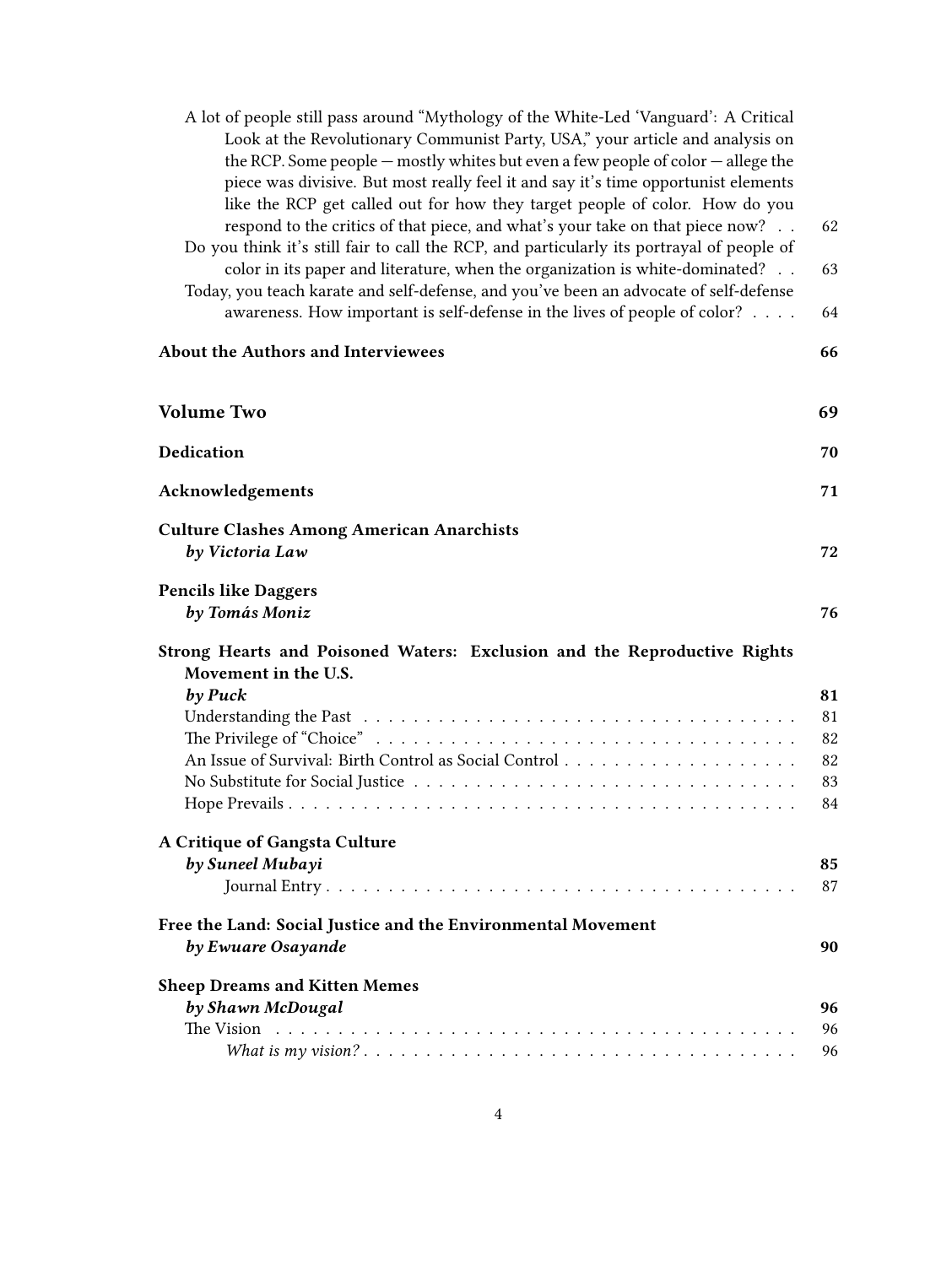| What drives my vision? $\ldots \ldots \ldots \ldots \ldots \ldots \ldots \ldots \ldots \ldots \ldots \ldots$                                                                                                                  | 96  |
|-------------------------------------------------------------------------------------------------------------------------------------------------------------------------------------------------------------------------------|-----|
|                                                                                                                                                                                                                               | 97  |
| The practice education of the practice of the practice of the practice of the practice of the problem of the problem of the problem of the problem of the problem of the problem of the problem of the problem of the problem | 98  |
|                                                                                                                                                                                                                               | 100 |
| Meme 1: Feedback — everywhere $\ldots \ldots \ldots \ldots \ldots \ldots \ldots \ldots \ldots \ldots \ldots$                                                                                                                  | 101 |
| Meme 2: Power as a relationship (rather than a commodity) $\dots \dots \dots \dots$                                                                                                                                           | 102 |
|                                                                                                                                                                                                                               | 104 |
|                                                                                                                                                                                                                               | 106 |
|                                                                                                                                                                                                                               | 107 |
|                                                                                                                                                                                                                               | 110 |
|                                                                                                                                                                                                                               |     |
| Race, Gender, Class: Structure of the Global Elite and World Capitalism                                                                                                                                                       |     |
| by Kapila                                                                                                                                                                                                                     | 111 |
| The World Elite $-$ World Capitalism $\ldots \ldots \ldots \ldots \ldots \ldots \ldots \ldots \ldots \ldots$                                                                                                                  | 112 |
|                                                                                                                                                                                                                               | 112 |
|                                                                                                                                                                                                                               | 115 |
|                                                                                                                                                                                                                               | 118 |
|                                                                                                                                                                                                                               |     |
| Epliogue: Ricardo Flores Magon is Alive in All of Us<br>by Ramiro "Ramsey" Muniz                                                                                                                                              | 119 |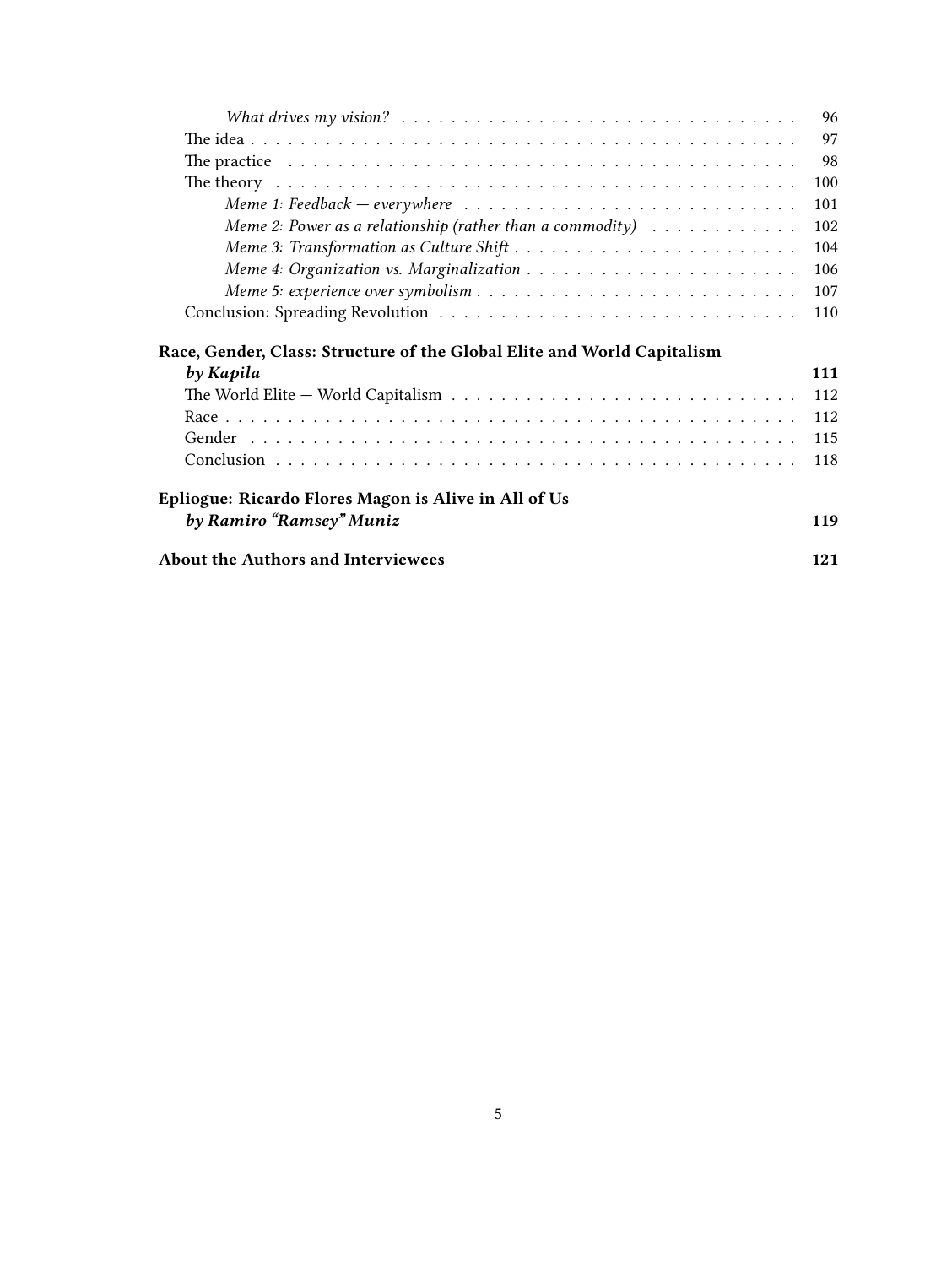# <span id="page-5-0"></span>**Volume One**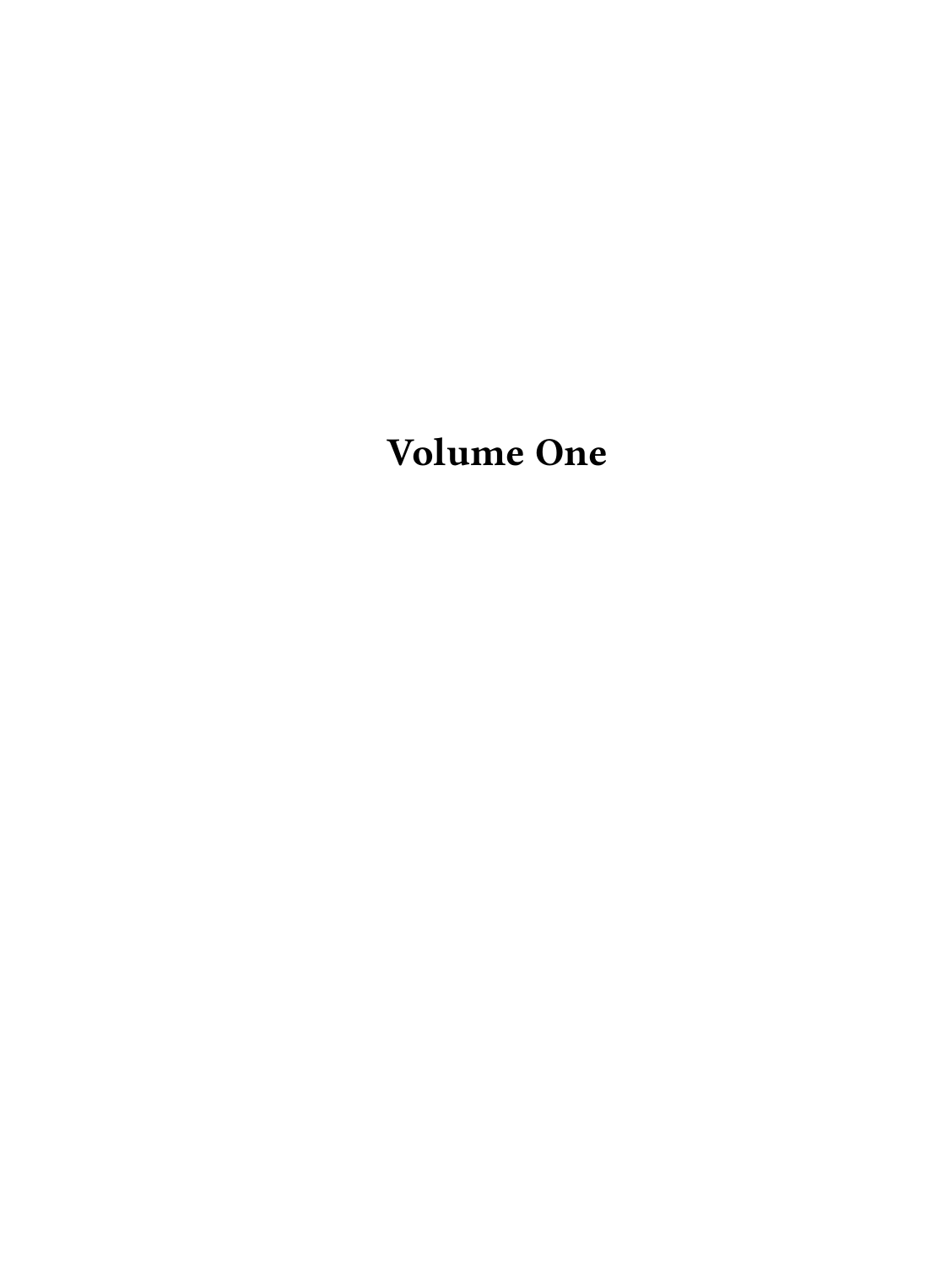Over the last decade, Third World peoples' movements against globalization, neoliberalism and related issues have captured the imagination of the world. From the militancy of street protests to the fight for autonomy advocated by the Ejércitio Zapatista de Liberación Nacional (EZLN, also known as the Zapatistas), radical politics led by people of color is quickly evolving. We are hearing less of old top-down strategies and more about popular education and grassroots organizing.

A small but growing movement of people of color is developing a new conversation that advocate anti-authoritarianism and anarchism as solutions to our collective struggle. Such a movement is largely led by youth, and such advocacy is a departure from the old-guard politics espoused by revolutionaries of color. Many of these people of color met in October 2003 in Detroit for the first Anarchist People of Color conference. Others continue to organize, agitate and act to find bottom-up answers to the freedom movement's most perplexing questions.

Our Culture, Our Resistance: People of Color Speak Out on Anarchism, Race, Class and Gender is the first compilation of writings by people of color covering the concepts of anarchism, race, class and gender. The purpose of this book is to contribute to the ongoing dialogue among people of color and others as we strive toward freedom.

ISBN 0-9759518-0-7 Ernesto Aguilar, editor [www.illegalvoices.org](http://www.illegalvoices.org/)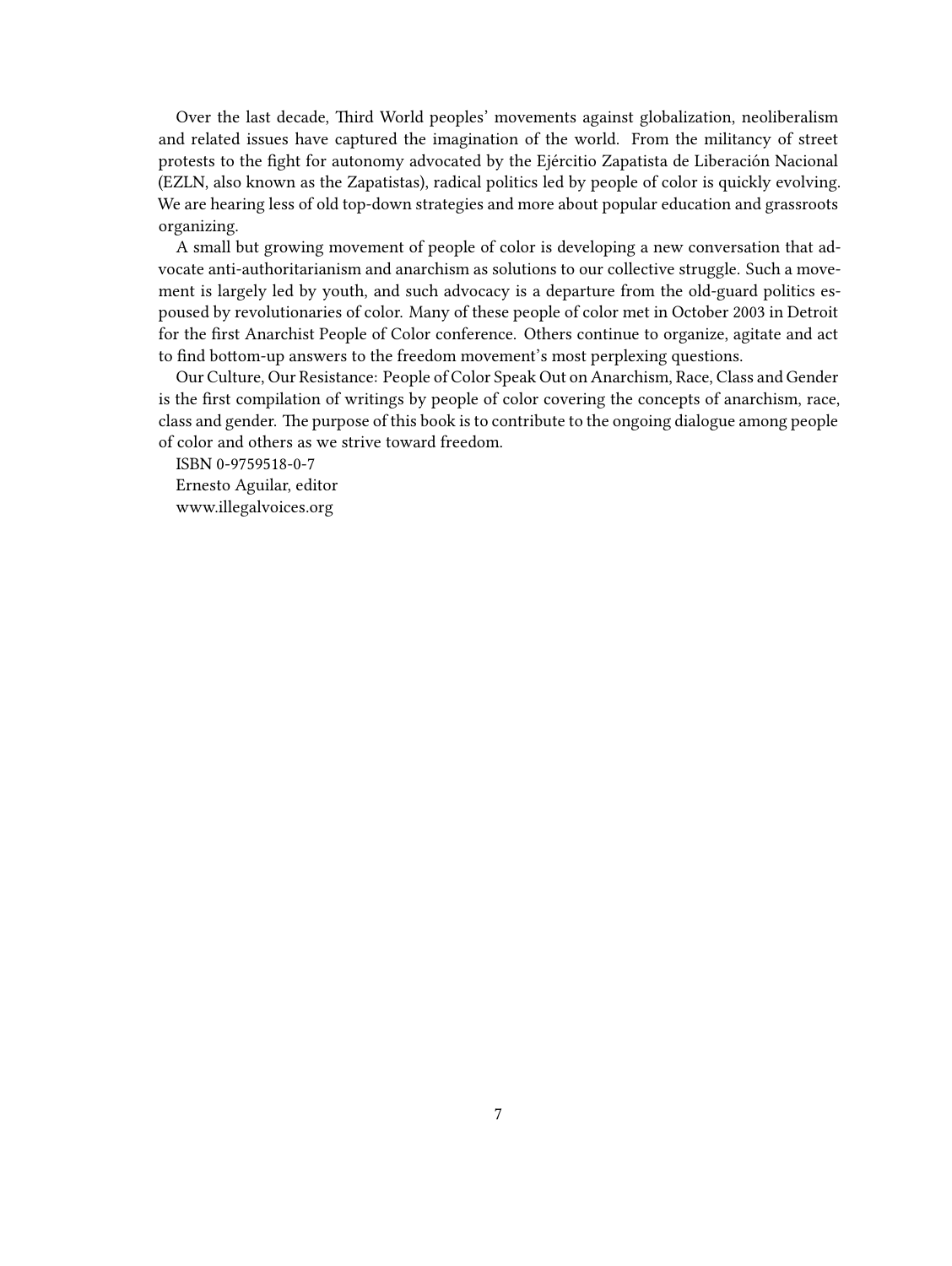### <span id="page-7-0"></span>**Dedication**

This book is dedicated to people of color around the world and our just fights for consciousness, justice, land, freedom and liberty.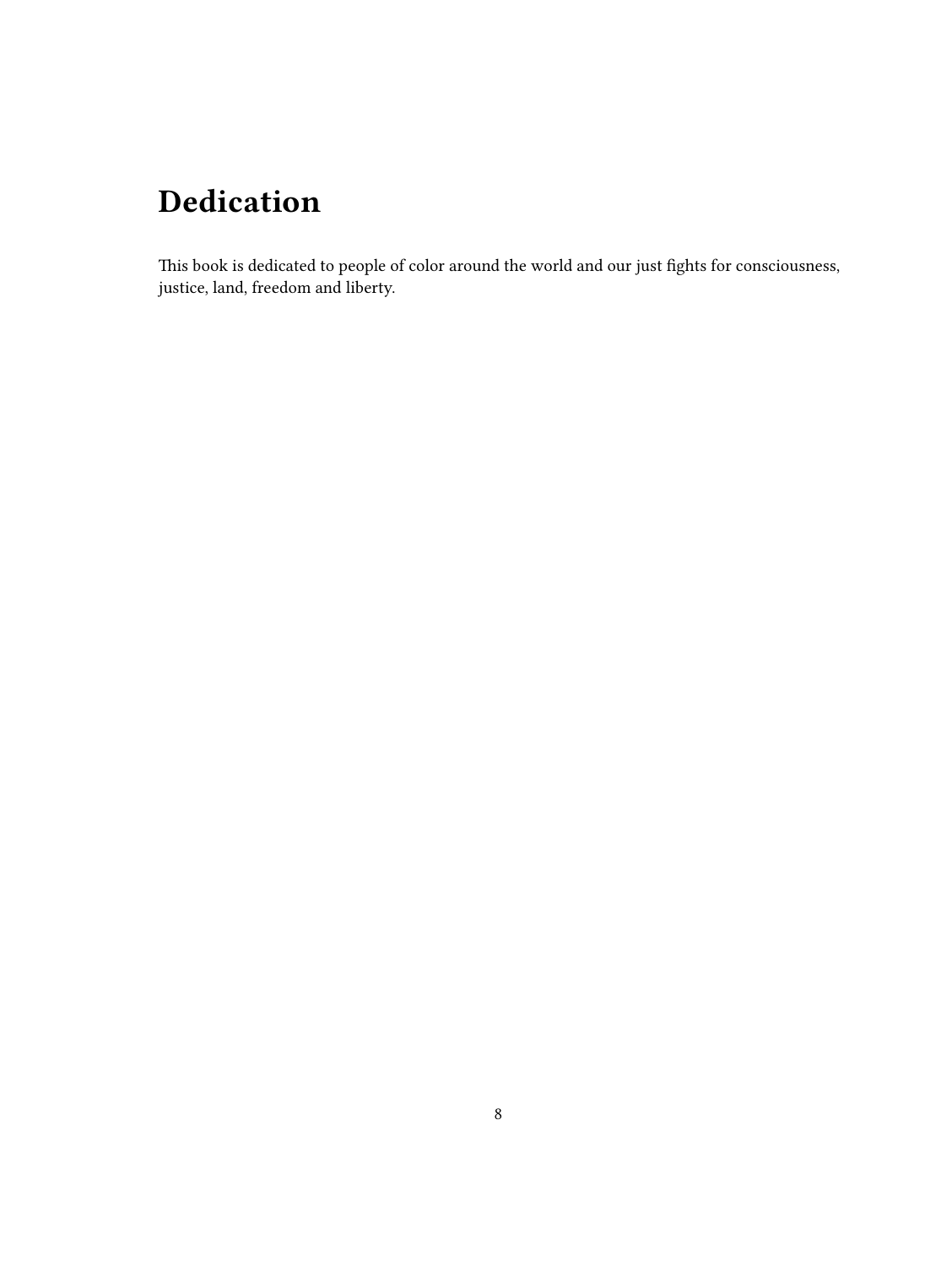## <span id="page-8-0"></span>**Acknowledgements**

Thanks to the authors; to Heather Ajani for tremendous support; and to AK Press for its work, but also for rejecting this book and inspiring independent people of color publishing.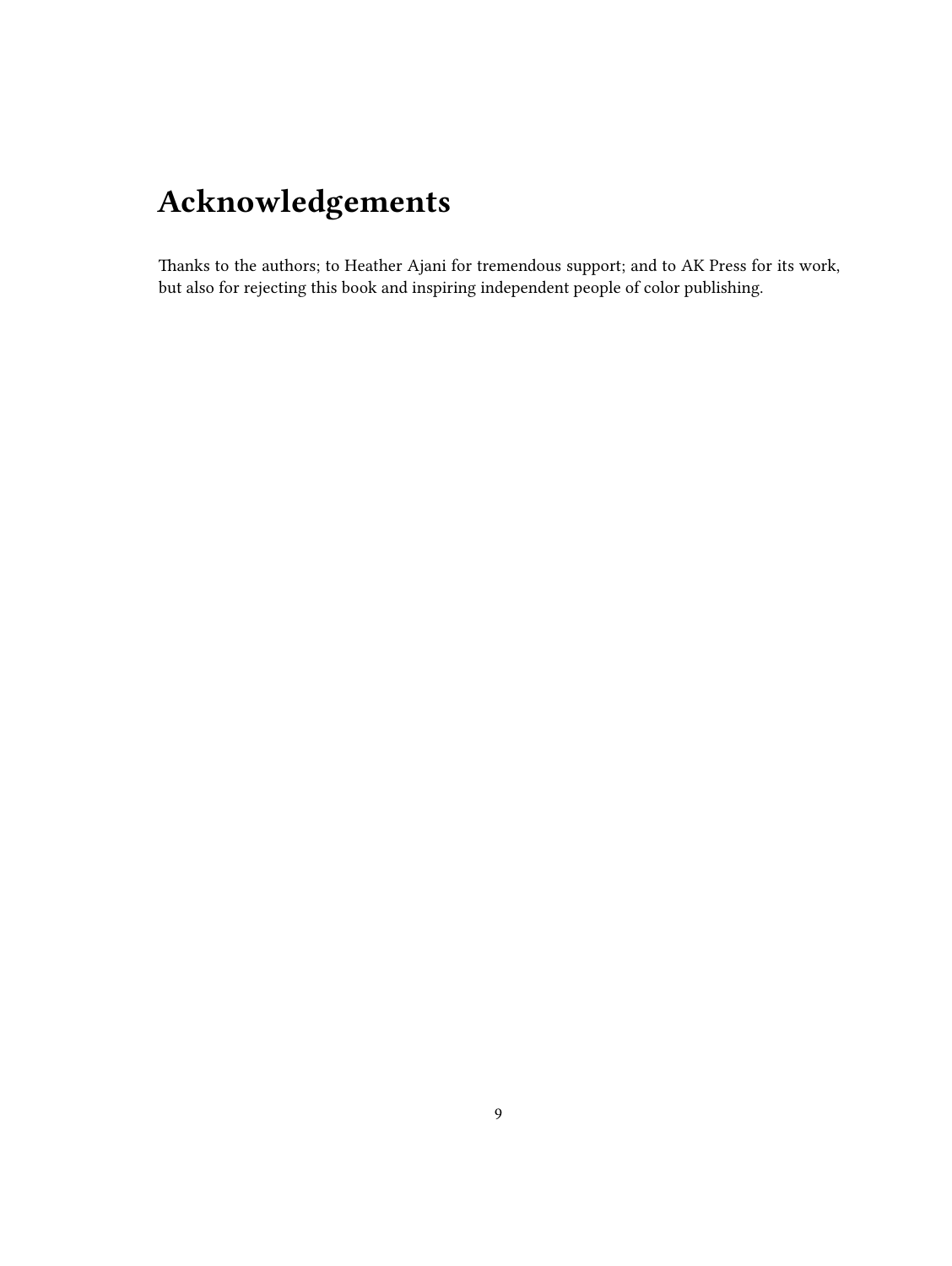### <span id="page-9-0"></span>**Introduction** *by Ashanti Alston*

The white fathers told us, "I think, therefore, I am" and the black mother within each of us — the poet — whispers in our dreams, I feel, therefore I can be free. Poetry coins the language to express and chart this revolutionary demand.

#### — Audre Lorde

Here we are, and the APOC phenomena continues. From the Detroit Conference to the build-up for the Republican convention and onward, folks of color with anarchist and anti-authoritarian politics are making a presence. And it couldn't happen at a better time!

If I may pull my age card for a moment: I am a very proud product of the 1960s' Revolution. It was that time when all things seemed possible, like Revolution in the very belly of this beast. It was in the air and folks from all walks of life were joining up. Some movements in particular were grounding the charge. The "American Indian Movement," the Chicano Liberation Movement and the Black Liberation Movement. And why do I say "grounding?" Because without the recognition of these movements having to deal with the very structure of the Empire of the U.S., the antiwar movement would only fight for reform and reform would mean the wholesale selling out of those of us at the very bottom for the interest of well-meaning white folks. It would be just another version of selling out folks of color as throughout the history of our struggles from the moment of European invasion. For the same reason, folks of color decide that it is necessary to close ranks, so to speak and figure out how to ensure our different freedoms.

Living in the '60s and '70s meant living at a time when modern technology, especially the revolution in communications and transportation, meant that the "world" got smaller. A teenage boy in New Jersey could turn on the TV set and watch his folks in that Black Nation called Down South get water- hosed and beaten by rednecks because they dared protest for the right to be free from racism and terror. It also meant that we got to see televised accounts of the U.S. invasion of the Vietnamese people and sometimes even an African revolutionary diplomat speaking eloquently on a newly independent nation or liberation struggle on the verge of victory. Come to find out that your very own revolutionaries here, like Robert Williams, Malcolm X, Stokeley Carmichael, the Panthers and even folks like Maya Angelou had been traveling overseas to visit and learn from these other kindred struggles. Cuba, Vietnam, China, Algeria, Tanzania, Kenya, Nigeria. Folks were reporting back new information before they could even get back. And folks here were just moved. It was the true beginnings of the anti-globalization movement. But folks of color revolutionaries here weren't hoping from one revolutionary uprising to another like it was fun, and no doubt it was exciting. But folks belonged, for the most part, to organizations on the ground level who needed, wanted to know what thinking and organizing styles seemed to be working for others around the world so that we might incorporate them, like in jazz improvisation, into our movements and move forward. Communications and transportation technologies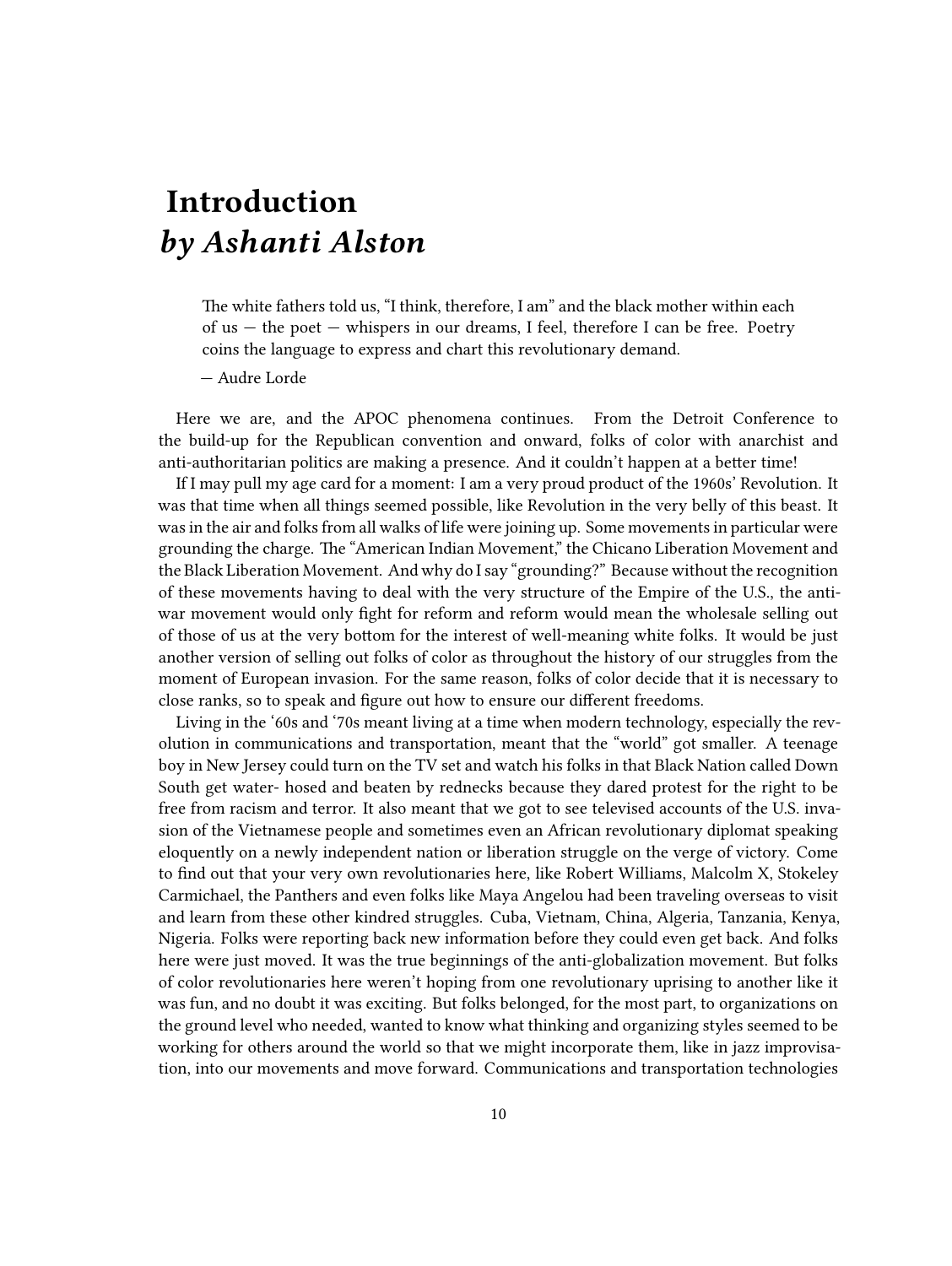were being used by the slaves to hook up with other revolutionary slaves around the world in the hope that we would all be on the same page in bringing down The Beast. The Babylonian Monster.

Interesting about this '60s period that is so instructional for those of us today who are bringing anarchist and anti-authoritarian revolution to our communities, is that '60s revolution began as a rejection of old revolutionary thinking and styles of organizing. When we research that early period we find that young folks, regardless of racial background, were tired of the various communist and Marxist parties, and the liberal organizations. They were not lonely, led by old folks but displayed such a rigid, Catholic adherence to dead white male revolutionary thinking that it felt like parents.

It felt like parental rule that upheld hypocrisy and materialism and individualism and willful blindness to racism, war and class privilege. So, on their own, young folks were searching for more egalitarian, communal and spontaneous ways of just being in the world and of making revolution in the US in concert with other struggles around the world. France, May 1968. Mexico, 1968. The Congo, 1964…

In this early period, the anti-authoritarian spirit was dominant. It was organizationally expressed in early Students for a Democratic Society (SDS) and Student Nonviolence Coordinating Committee (SNCC). It was expressed in terms of vision in terms of creating a "Beloved Community."

Revolutionaries like Elder Ella Jo Baker was able to impart to young folks in the South to look to themselves for leadership and to help Southern communities raise up their own indigenous leadership instead of relying on the privileged ministries and old liberal guard to guide them. SNCC, as just one example, took Ella's advise to heart and was able to help build a dynamic revolutionary movement for voter registration and community liberation like the racist, fortress South had never saw. And when we look further into this period, we can see that as long as folks kept to egalitarian, participatory democratic and grand visionary politics, the movements kept a vibrancy and growth. But as we go further, we also see that at the same time the more rigid liberal and revolutionary influences had not given up their religious fight to lead the movements. Black, Native American, Chicano, Asian, Puerto Rican and white "worker."

As the battle for ideological leadership, organizing style and revolutionary "agency" grew, folks were hitting normal growth roadblocks. They had to do with membership growth, the constantly changing picture of the system we were up against and its fascism against us, questions of allies, weapons of fight-back, etc. Folks needed answers. The pressure was on. Revolution now. Seems like quick fast solutions were needed and folks were leaning more to the more "scientific" approaches coming from the Marxists, communists and Third World revolutionaries. And the Third World revolutionaries were taking on more Marxist and communist ideas. Eurocentric ideas. Scientific ideas. Modern ideas of making a revolution in their respective nations. And being that the liberation movements were succeeding so quickly in kicking out their imperial masters, then it seems to make sense that we take on that kind of thinking and style. We did.

As our movements here became more Marxist, we will see that they also became less inclusive, less spontaneous, less democratically participatory. One did not continue to pursue the Beloved Community; one now increasingly talked about "scientific socialism.' One did not try to discover new ways to deepen the has meant for us participatory democracy which "took too long" or contained too many different ideologies; one went for the more serious "vanguard" small, tight-knit organization of the more brilliant speakers, theoreticians and organizers who knew what to do,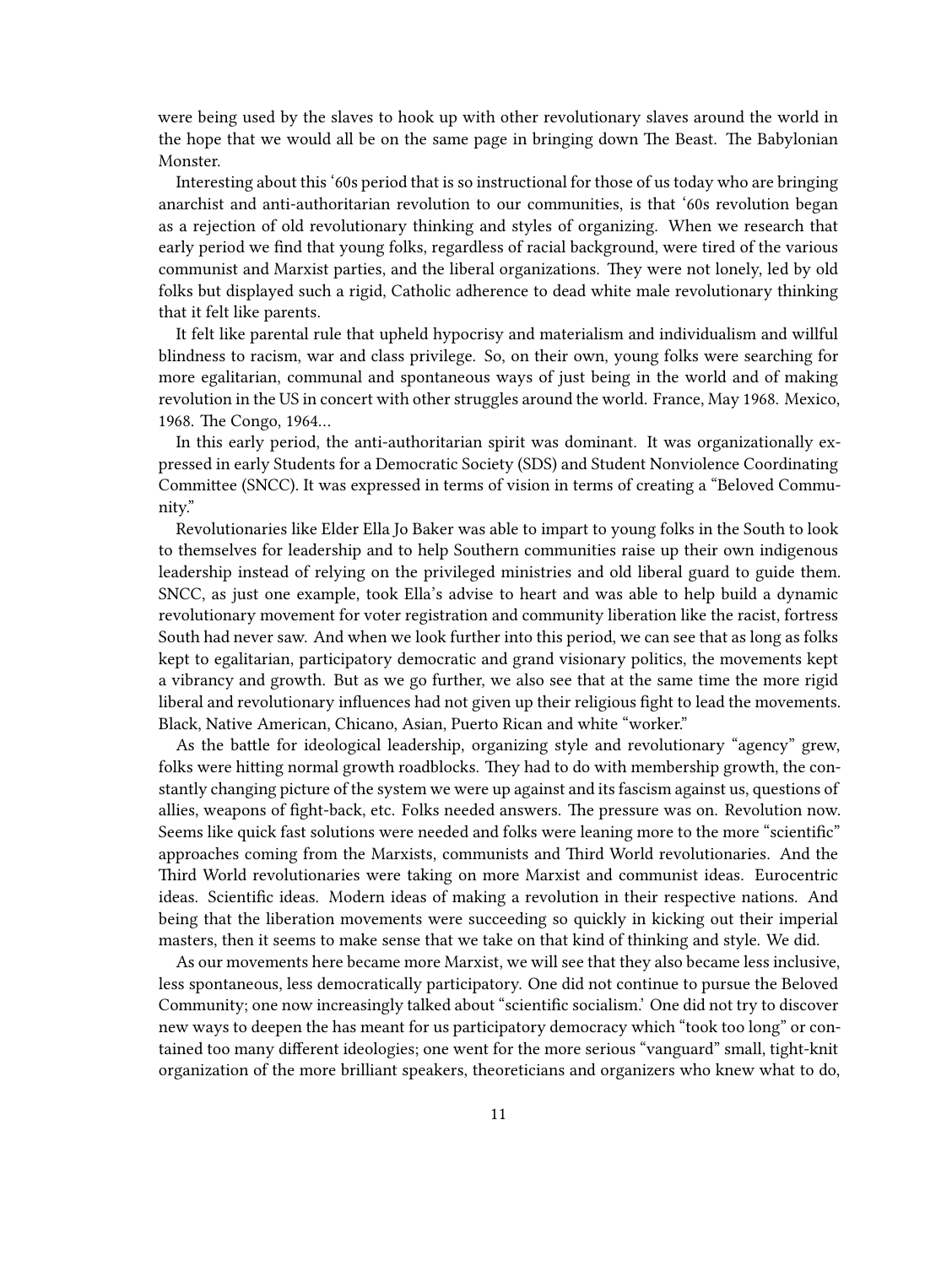because they had read more, traveled more and spoke more. The Women Uprising within SNCC and SDS and other organizations would be stifled because, I don't care how you look at it, this new revolution would boil down to men shit. And though it may have been a blessing in disguise, because a women's revolutionary movement would seriously take off at this point, the overall movements would fragment in a not-good way while the Monster would recover and its Counter Intelligence Program (COINTELPRO) shored up its fascist work. In this sense, though a lot of great resistance was waged under the growing Marxist-Leninist-Trotskyist- Maoist direction of grassroots movement, overall, it killed our spirit, our spontaneity and our faith in our own indigenous knowledge production.

Within the Empire, be we folks of color, workers, students, we have histories and herstories of resistance nurtured by visions of freedom. We have ways of knowing and figuring things out that have allowed us to draw from Iroquois to Franz Fanon and Herbert Marcuse.

Why I originally said that all this was instructional for us today is because it was that anarchist and anti-authoritarian spirit of the early '60s that gave that period its revolutionary dynamism, its, originality. Folks were so inspired by international movements but mores by our own folks of color movements here in the belly. But we lost it. All of us. And in many ways, their ain't been a comparative movement of movement since. By the early '70s, for all intents and purposes, we were not able to sustain our growth to effective challenge the Empire and COINTELPRO, and the mass media wrote the rest of the story.

But then out of nowhere, seemingly, comes Seattle and the WTO battles and we begin to hear faint sounds of revolution again and some of them voices are ours. Ours. Folks of the Tribes, indigenous to Turtle Island, here by way of the slave ships, here by southwestern wars of U.S. annexation, World War Two koncentration kamps descent and then our more recent immigrant communities of color who take their turn at becoming the latest fall-guys diverting attention from the real empire designs of world domination.

Our anarchism has meant for us a return to something old yet so new, Not only in terms of our people's ancient stories of stateless times but just being here now knowing that even within the resistance stories there has always been the spirit of freedom, direct action direct participatory democracy and communalism. We, like the Zapatistas, are both ancient and new, embracing cutting edge thinking on our own terms, i.e. not slavishly. We will use both the drum and the Internet, the sacred prayer and the gun; and we will be as grandly and wildly visionary in drawing new worlds as we wanna be.

Folks wanna know what anarchism is? It's freedom, it's creativity, it's culture. It's people and people's diversity. It's people finding themselves right now from all walks of life here in the belly of the beast and not giving a damn about how we got here via the Empire but deciding that it is gonna be here where we plot the Empire's demise. Fuck ya bourgie-ass white rights, borders, patriotism, their weapons of mass distraction and destruction. On to the return of an old family grandchild to home: Revolution anarchist-style, communal, earth-loving, dancing, throwing bricks, squatting abandoned building, creating quilombos. In the hands of your soulful playmate, we APOC are here. Let the games begin!

Ashanti

#### Anarchist Panther

PS — Thank you for letting an ole man hang with y'all. Because of you, I still believe that with the torch in your hands, we can kick ass and help make this world of worlds … free.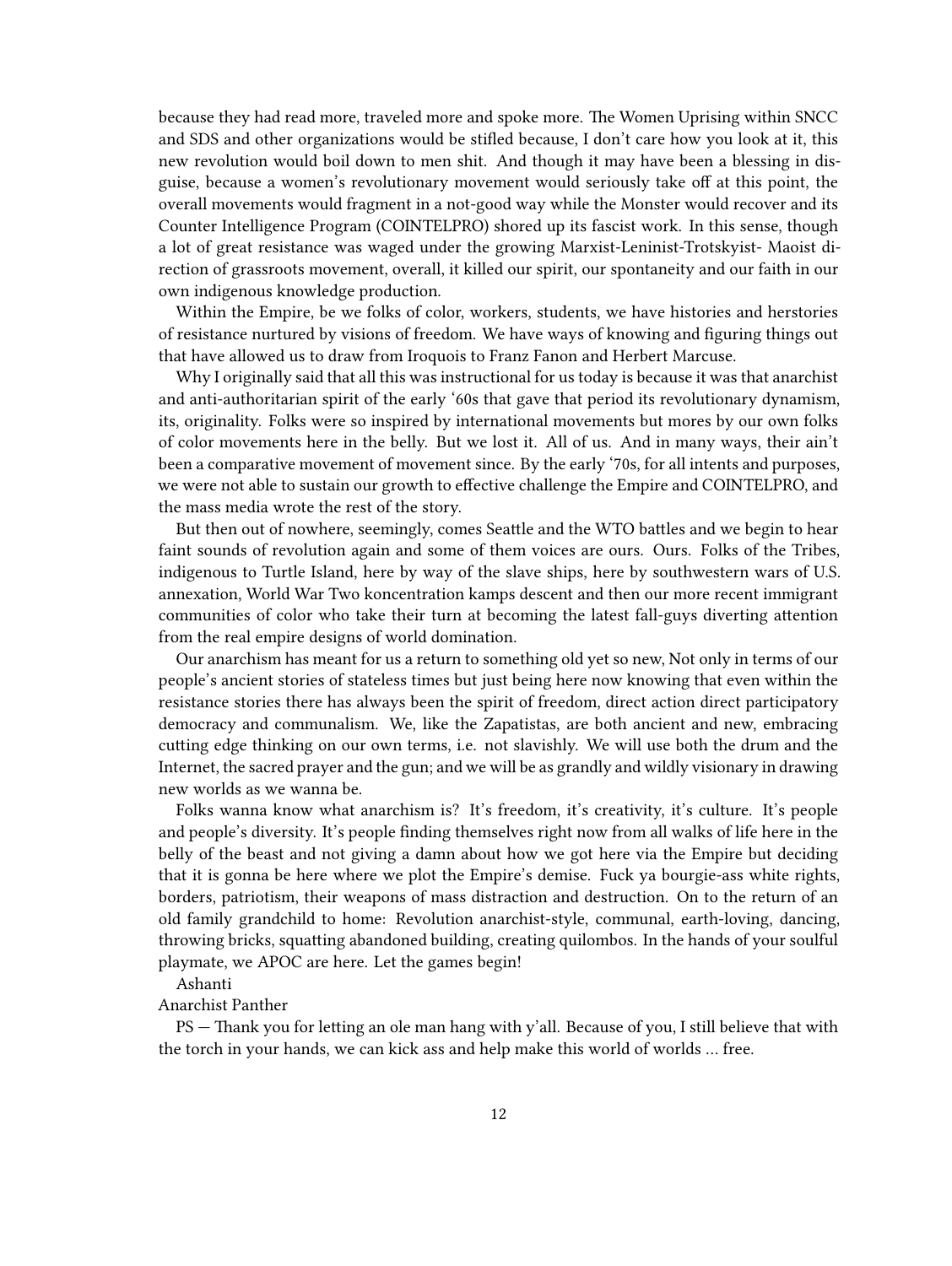Behold, I am Funkadelic. I am not of your world. But fear me not. I will do you no harm. Loan me your funky mind and I shall play with it. For nothing is good unless you play with it. And all that is good, is nasty! ""What is Soul," Funkadelic, 1969 GOOD MORNING, REVOLUTION, you nasty cat you! Sorta Langston Hughes, uh-hun.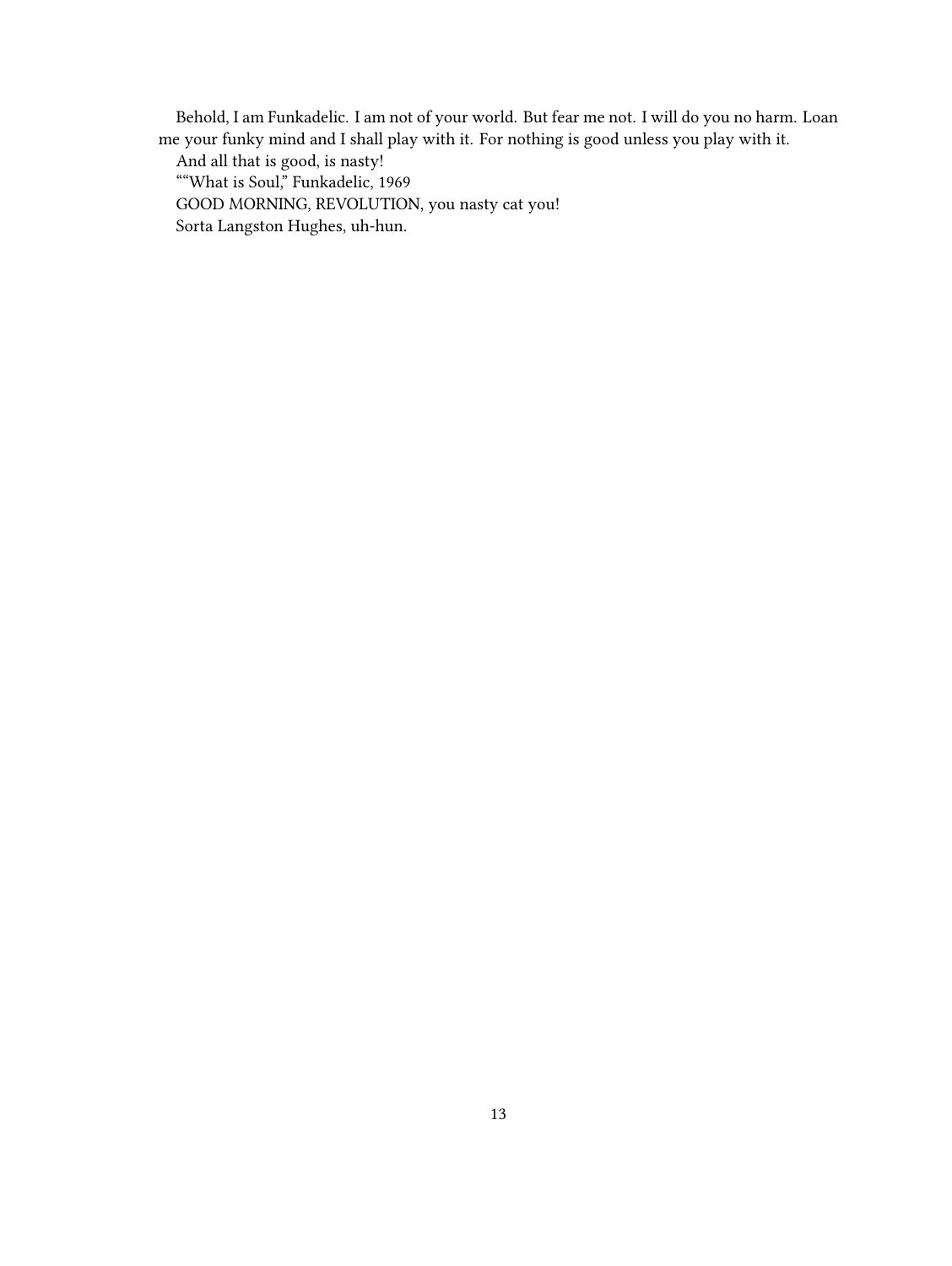### <span id="page-13-0"></span>**Experiencing Anarchism** *by Sara Ramirez Galindo*

It is difficult to write about a topic like anarchism, which is already controversial enough, to people who are familiar with its theory and practice without being intensely judged and questioned about what is written. Not that questioning is wrong. It is necessary, but in my opinion, it is unproductive if it lacks respect for someone's ideas, thorough thinking, reflection, and constructive feedback. That is why I ask that you, the reader, to please just read, think and reflect about what I am expressing here. It might not be a perfectly written composition but it is not meant to be one, it is simply my experience with anarchism.

I first learned of "Anarchism," the kind known to most activists in the United States, through literature given to me by a friend who had traveled to Washington State for the anti-World Trade Organization actions in Seattle of 1999. My curiosity about the subject led me to research more about it. I never read entire books by Proudhon, Bakunin or Emma Goldman for lack of time, so I read articles, zines and excerpts of books instead. Through this literature I learned of an anarchist conference.

This first anarchist conference I attended left me perplexed, for I had read about anarchism as the theory and practice towards the abolition of authority, hierarchies, practicing collectivity and active organizing. The feeling I got from that conference was uninviting, dry, alienating, extremely sub-cultural and life-stylish. I could not understand many of the things people were talking about in discussion circles. I could not understand why several of them had re-named themselves after plants and animals. I did not understand why they wore no deodorant; and it seemed weird to me that nobody bothered asking others how they were doing, if they needed anything, or even took the time to offer a greeting or a smile. I did not enjoy the conference but still remained interested in anarchism telling myself, "I'm sure this isn't all there's to it."

Once I got in contact with a self-defined anarchist group in my region that was holding weekly meetings, I decided to check them out. The way I was received by the people in the group was not any different from what I'd experienced at my first anarchist conference, except that after the conclusion of the meeting a couple of women in the group approached me to ask my name and how I was doing and invited me to their next meeting. I did not stay in that group long. I never spoke up because I was afraid of saying something wrong, something outside the "anarchist" terms they understood, and I did not want to be the center of attention if anything I asked became controversial, for I felt none of that "solidarity" and less of that "collectivity" that anarchism is supposed to generate. Though some people were very nice, others were very arrogant, unapproachable and plain intimidating, so I moved on.

While visiting "anarchist" groups every now and then, I was simultaneously involved in antisweatshop student activism, not because it was the "thing to do," but because my mother, uncles, aunts and myself had worked in clandestine garment sweatshops before. From this student ac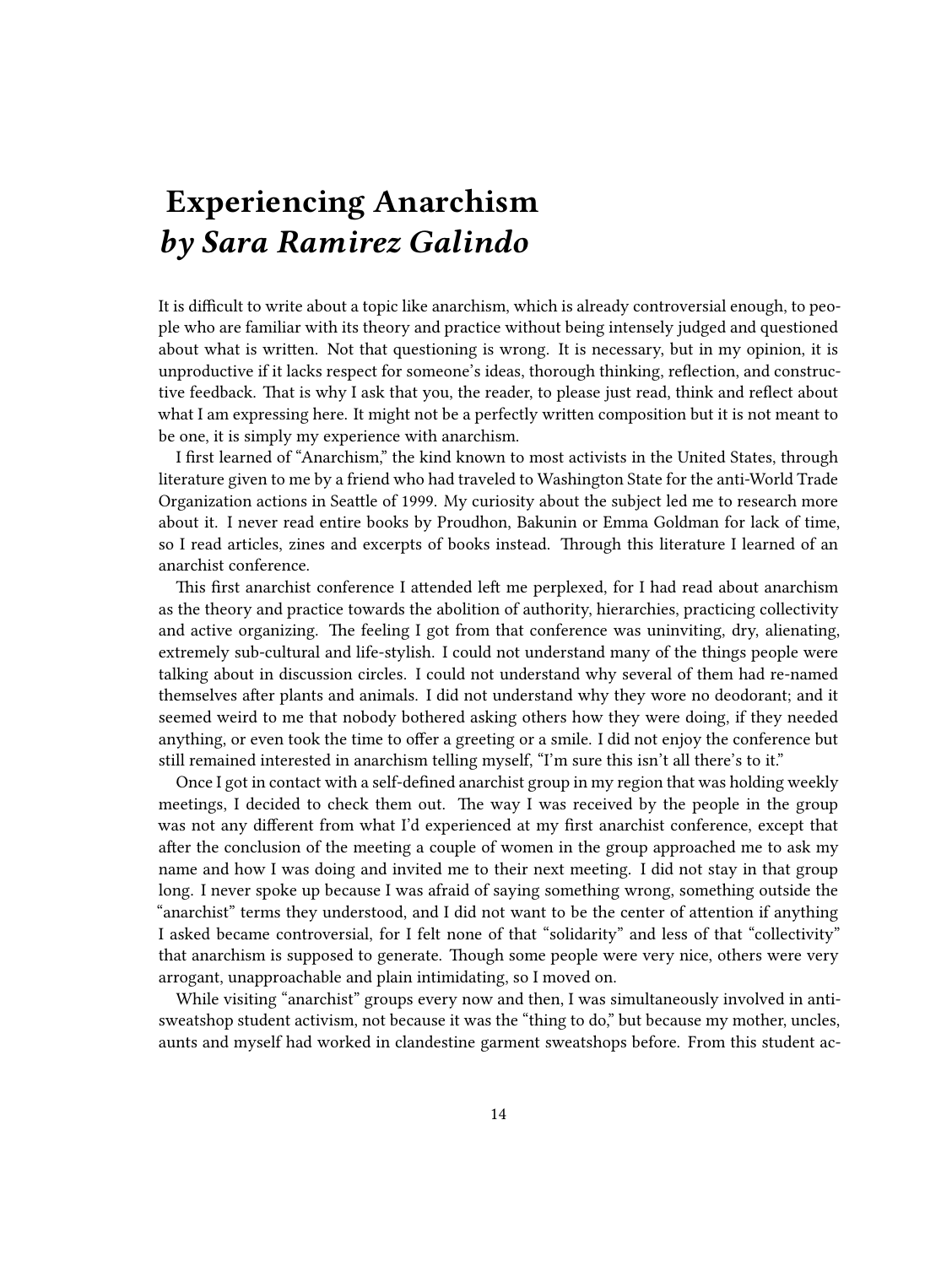tivist work, I met a woman who introduced me to her collective, the Zapatista Committee of Los Angeles.

That day was the beginning of a life-changing experience.

Nobody in any activist or typical anarchist organization had greeted me with honest handshakes and looked at me in the eye with interest of knowing who I was or what I had to say like the people in this collective did. I was once again confused because this group was not self-defined as anarchist, but they based their practices on non-hierarchical, anti-authoritarian politics, they did practice collectivity, held weekly reading circles, and most importantly they were organizing events, not just shows — these were based on accomplishing truly radical and practical goals. And I for the first time felt these actions were building a true sense of community.

As I became to know each and every one of the people in the collective, I was not surprised to know many of them were in fact self-defined anarchists who had simply felt the need to work with a group of people who could produce and provide what mainstream anarchist circles had not. Upon experiencing anarchism through those events, groups and people, I constructed this view about today's many types of anarchists: the self-defined image anarchists, the read-only anarchists, the underground and non-self-defined working anarchists, the anarchists who are a combination of all these, and others.

At this point I had understood that the anarchists I had initially met did not necessarily comprise what the theory and practice of anarchism was, as I understood it. It was like understanding that in the world there are nation- states and then there are the people living in them, two different entities. It was also at this point that I openly acknowledged that I was not wrong for being one of the few women and people of color walking into a predominantly-white anarchist book fair, but that is was in fact this homogenized "movement" of anarchists that had unfortunately allowed things to be structured this way.

This homogenization has unfortunately built boundaries that mark what kind of issues are of priority, what kind of actions are "revolutionary," the kind of workshops to be given at a conference and so on. It was difficult for me to feel connected to these anarchists; our realities and priorities had nothing in common. Anarchist literature circulating in the majority of anarchist groups today speaks mainly of European (and European descendants') anarchists' history and present. I'm sure that is not on purpose, yet the beginning of this trend led to the simplification of ideas, such as that of Europe being the "birthplace" of anarchism and this information was used to simplify another idea, that supposedly anarchism later "reached" Latin America in the mid-1800s. I saw how this was not questioned often or ever by mainstream anarchism. Was it never considered that other people, whose histories just never made it to books, could have been practicing anarchism?

Understanding the importance of rescuing other anarchist histories has led to the emergence of materials about Cuban anarchism, African anarchism, Argentine anarchism, etc. At the same time a growing number of anarchists — including myself, a non-white person — have started identifying as anarchists of color in order to rescue and expose (to everyone, not just to mainstream anarchists) our struggles and those fought by historic individuals like Luisa Capetillo from Puerto Rico, Lucy Parsons from the United States, Julia Arévalo from Chile, Maria Angelina Soares from Brazil and others.

Being part of this is my attempt to break up this standardization of anarchism's current Eurocentric tendencies that, in my opinion, could be causing some of the stagnation of its theory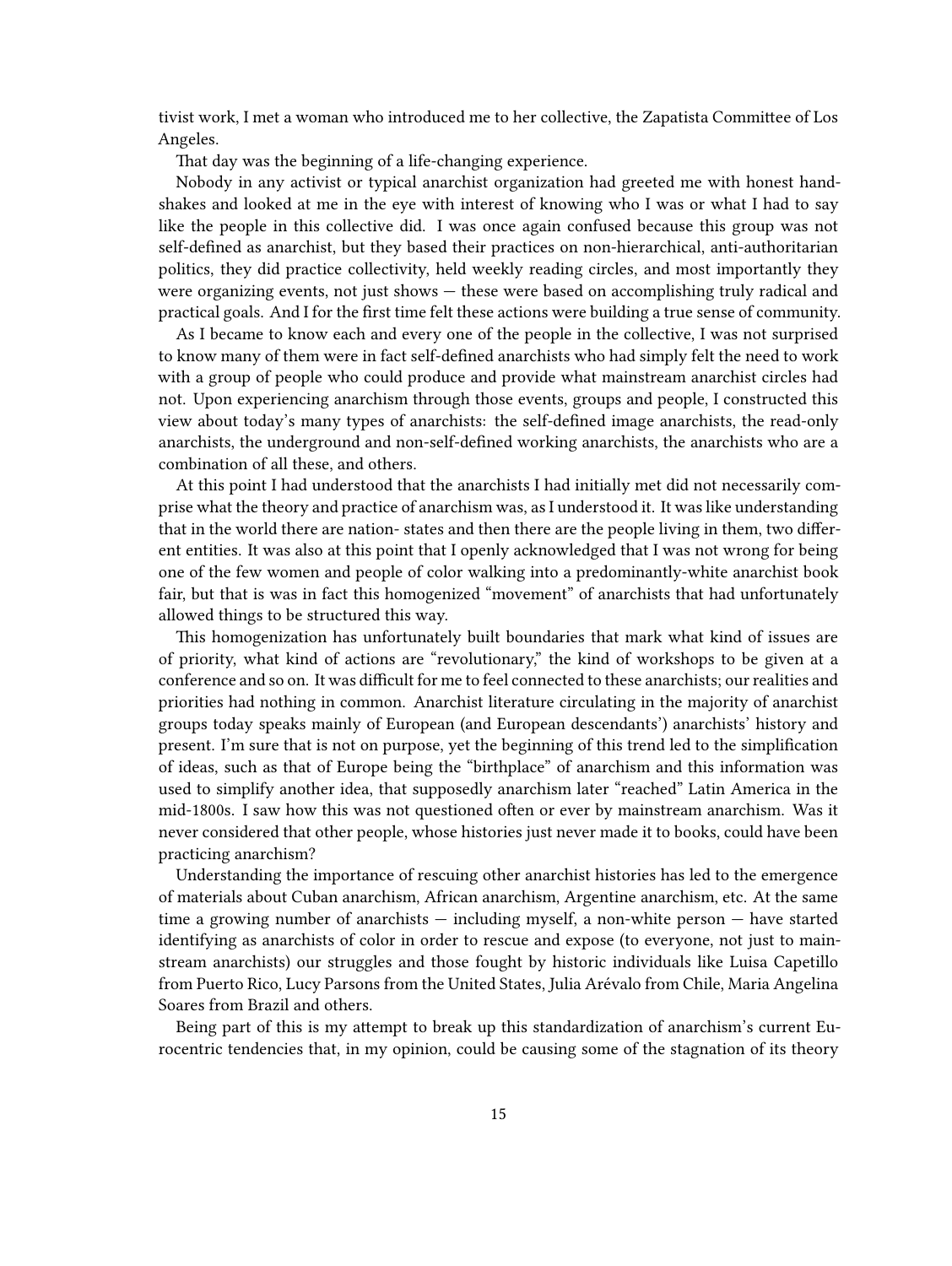and practice; and to use it as a supplement to the gradual dismantling of racism and similar hierarchies of power that unfortunately exist in mainstream anarchism.

I keep mentioning, "mainstream anarchism" because in the United States, the only anarchism recognized is that which is externally visible, while it is in fact being "actively and seriously" taken into practice in other parts of the world through struggles that are simply not getting the amount of solidarity an all-white-boy black-block "action" gets. I am certain that the anarchist activity taking place right this minute in Magonista communities in the Mazateca Highlands in Oaxaca (Mexico), and in the Bolivian region are not the type of anarchist "scene," we are accustomed to see, for these movements include bloody confrontations, tears, death, mutual trust and hope, and most importantly constant struggle as a priority to survival. The realities for U.S. anarchism are others, and so the responses are going to be different, that is understood. Yet, this mainstream anarchist movement in the U.S. lacks understanding and consideration for the realities lived by non-privileged anarchists in the same region. Mainstream anarchism in this aspect lacks the solidarity, the convivial feeling needed to work with each other, to learn and unlearn from each other, and most importantly to build trust to back each other up.

I was fortunate enough to participate in an amazing event where these elements of respect, solidarity, inspiration and revitalization were experienced.

The Anarchist People of Color Conference in Detroit boosted up my hope for anarchism. This was an event that became controversial (to mainstream anarchists) from the very beginning, as many considered it exclusionary, "racist" and every other negative thing possible. I did not pay much attention to this drama, as I knew we were not gathering to plot a battle against white anarchists, we were simply in need to meet and share ideas with each other. It felt humiliating to have to explain to some white and non-white anarchists why we wanted to meet. We wanted to meet for the same reason anarchist women gather separate from anarchist men: to empower themselves; we gathered, with similar reasons to those anarchists break away from authoritarian nation-state governments: to change things that were going wrong, to change things in the system. To me this conference meant meeting people who had experienced the discrimination I had lived within mainstream anarchist circles. It also meant meeting individuals who were highly interested in developing and carrying out projects, not just for those in the "scene" or in their cliques, but mainly with those in their communities (community meaning neighbors, coworkers, families, etc.), projects that could truly exemplify the ideals of anarchism rather than simply spending time theorizing about them.

This conference did not produce a separate anarchist group, as that was not our purpose. We created a different understanding of its practice and theory.

To us, anarchism meant something diverse, since we all came from different communities and with different psychological, emotional and spiritual experiences. We stressed on the importance of having serious commitment on building relationships with our community rather than encircling ourselves in a subculture that unconsciously excludes others around us. We also planted that this anarchism we were talking was non- vanguardist, non-elitist, non-arrogant, respectful, humble, honest, loving, gentle and accountable to others. As revolutionary anarchist people of color, we understood our communities need non-traditional anarchist projects that could be constantly assessed to see if they are indeed creating solidarity, mutual-aid, self-determination, self-sufficiency and autonomy.

Experiencing anarchism to me has not been what books say it is. It has meant how my actions can in fact produce it effectively.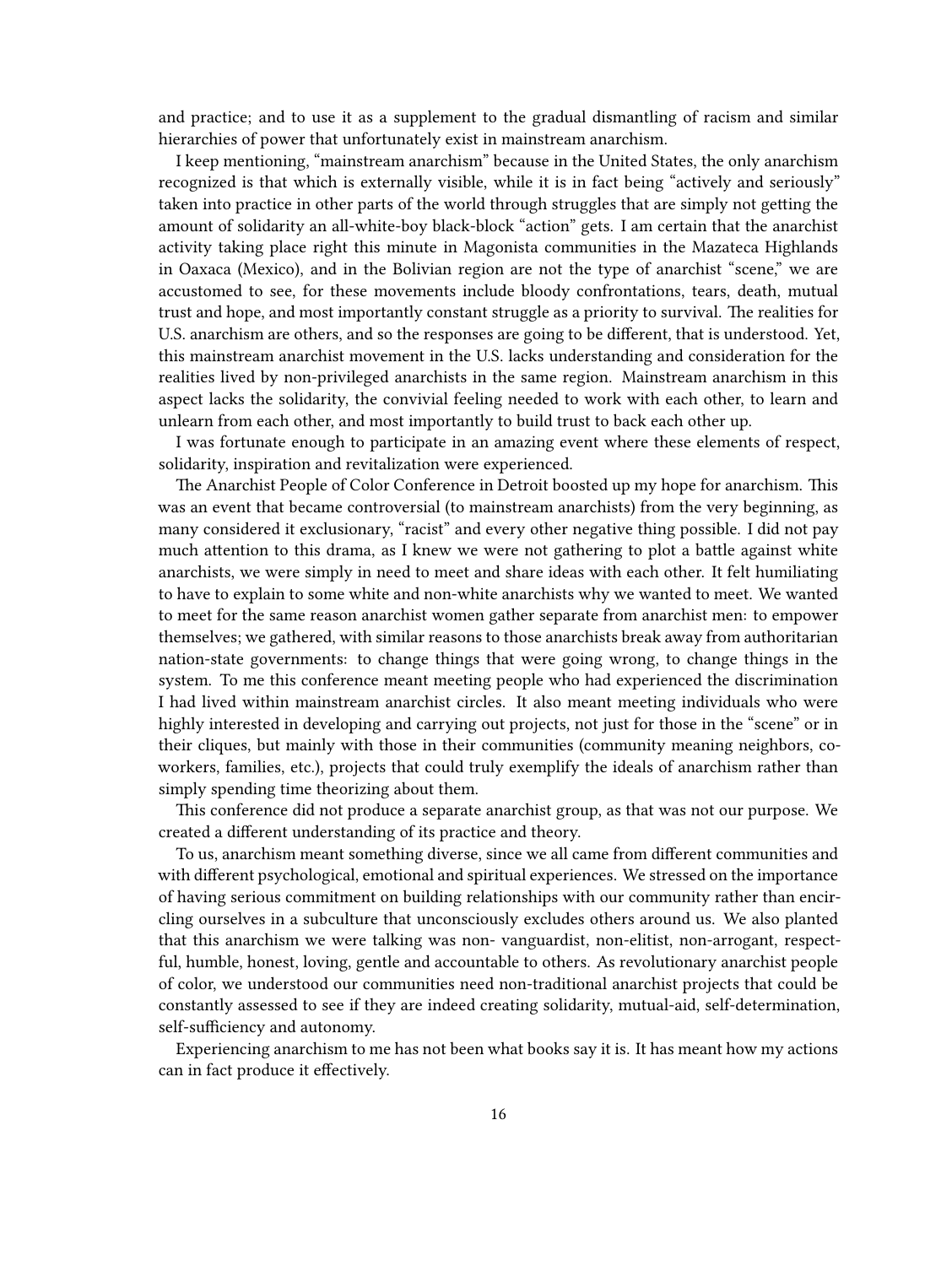### <span id="page-16-0"></span>**Hearts Spark Arson** *by Heather Ajani*

Over the past few years, my involvement in movements against police brutality, globalization and other political movements led me on a path to understanding how race works and how it affects me as a woman of color.

Over the years, I have studied race theory, women's liberation movements, the criminal justice system, classical and contemporary political theory, as well as drawing from my own experiences. It is because of these academic exercises and personal growth processes that I write this article. I learned a lot about myself over the past three decades, figuring out why I am angry, why the way I feel has a bigger context than just my being and that as a brown woman in America I am forced to feel a duality wherever I turn.

There is a lot of debate about the political versus the personal. The debate started hitting mainstream activism during the second wave women's movement. The argument boiled down to whether the personal experiences we had belonged in political debate, more easily analogized as taking a more professional approach in our activism, checking personal problems at the door. To me this argument plays into the colonization of thought we struggle against each and every day. We use it and other terms to stifle each other and ourselves, including when we need to be accountable for our actions.

There have been times in history when the most beautiful revolutions, revolts and uprisings have been sparked because of the personal. Such examples include the abolitionist movement, civil rights movement and even mother's movements such as the Argentinean group, "Las Madres de Plaza de Mayo." Some of the most successful movements are borne of passion in one respect or another and that personal drive, commitment, self-discipline and self-determination, or whatever is at the base of a revolutionary's heart is balanced with the political context of their environs.

These movements are sparked by fires that burn the very foundations of the people involved, threatening their identities, who they are, leaving them with their backs against the wall.

As a person of color, activist, organizer, agitator, anti-authoritarian with strong anarchist leanings, I have often been accused of being too emotional, too critical, or too truthful. I can't say that I've always displayed the best behavior when confronted with these paternalistic statements often bestowed on women in radical circles, but I have tried to hone those accusations into something I can reclaim in a more principled way. The pain I feel when I hear these accusations and when I think of the way that these statements become internally oppressive it makes me wonder if what we give each other leaves us empty handed.

In my journey to developing a political and personal praxis, I have come to an understanding that my oppression comes from a system that depends on the privileges of a few and the oppression of those who are denied those privileges. This oppression eats people of color alive, depends on false dichotomies, hierarchies, systematic genocide through the continual colonization of nonwhites, the perpetuation of capitalism and unholy alliances between workers and bosses. I have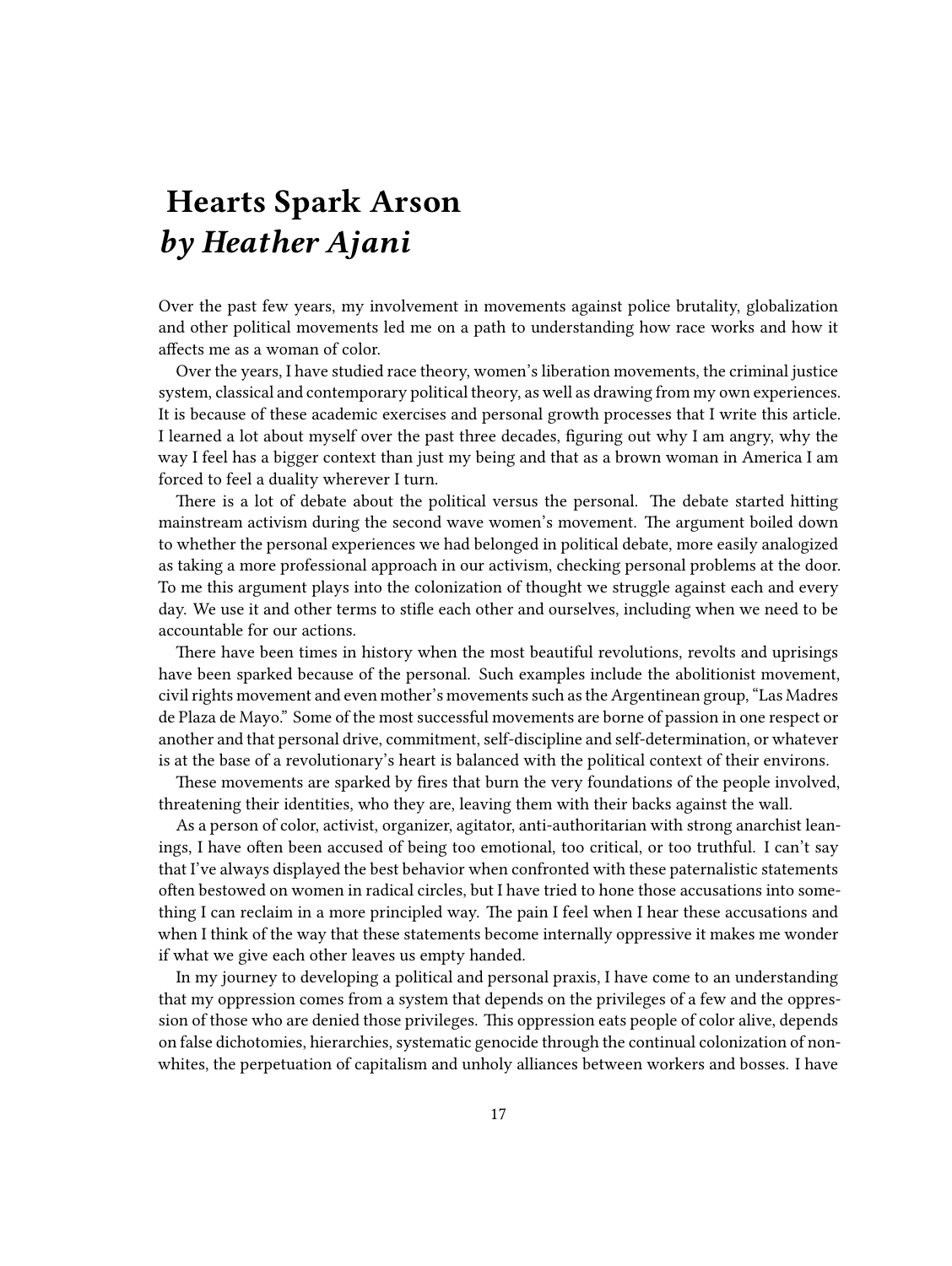also wondered if it is possible to have the passion necessary to combat these social and political ills without emotion, self-criticism and truth.

In All About Love, bell hooks stresses the need for openness (i.e. honesty,) nurturing, selfdiscipline, justice and love as a means for social and political change. In a recent project, I had the opportunity to speak with several elders who had taken part in movements such as the Black Panther Party, Student Non-violent Coordinating Committee, and others.

Most stressed the need for spiritual and political balance, stating that often times the connections between mind, body and spirit are ignored in lieu of personal gain. In another, more locally based project in Houston, this reality took another turn as I asked people why commitment to political organizations/movements waned. Often times the answer was simply that there is a lack of passion for what we do. The balance between the personal and political is necessary to successfully create revolutionary potential. How do we seek to build a better world when we can't deal with ourselves or each other? How do we set examples for our dreams, our goals, or our visions without the internal healing that needs to take place?

We need passion to make change. We also need political direction and unity. In order to do this we must find the balance between the personal and the political worlds we live in. Sometimes we need to take our personal experiences to build a political analysis while understanding that political change can't successfully occur until we are left without those personal choices. I often quote one of my favorite people in the anarchist people of color movement, Ashanti Alston in saying, "change doesn't come until you are made to feel uncomfortable."

#### <span id="page-17-0"></span>**Building the Political and its Relation to the Personal**

Drawing upon what I know, I will use the struggle of women as an example.

Due to racial oppression, struggles of women of color have not focused on women as women, but against various oppressive systems. Often in our struggle, women of color experience issues of tokenism, stereotypical oppression, as well as blatant exposure to sexist behavior. We are not only subject to our identities as women, but also as women of color.

Theorists often refer to this identity as "the other." Another term I prefer is the "third world women" (Anzaldúa, 64). This term encompasses the need for decolonization of the oppressed in our communities, the need for self- empowerment and -determination and knowledge of the history of people of color in this country. We are part of a system that seeks to destroy us, we are the "developing" and "war torn" peoples within Amerika, we continue to be colonized through lack of education, healthcare, employment, decent housing, child care and decent food. We have been taken from our lands and our lands have been taken from us and we continue to experience this displacement through modern day Jim Crow systems such as the police and prisons. No matter what, the culprit is the same. It is our common enemy and the only way that we can fight it is by addressing our issues, finding solutions and developing political unity in order to build and strengthen social movements.

Before we can go on to developing a theory for freedom, we need to recognize and understand power. Power is often defined as the capacity to exercise control over another. Power is also the ability to perform or act effectively. At a women's studies conference in 1981, a group of women who were part of a consciousness-raising group for women of color con- cluded that they needed to define a common ground for how power worked within the United States. This model has four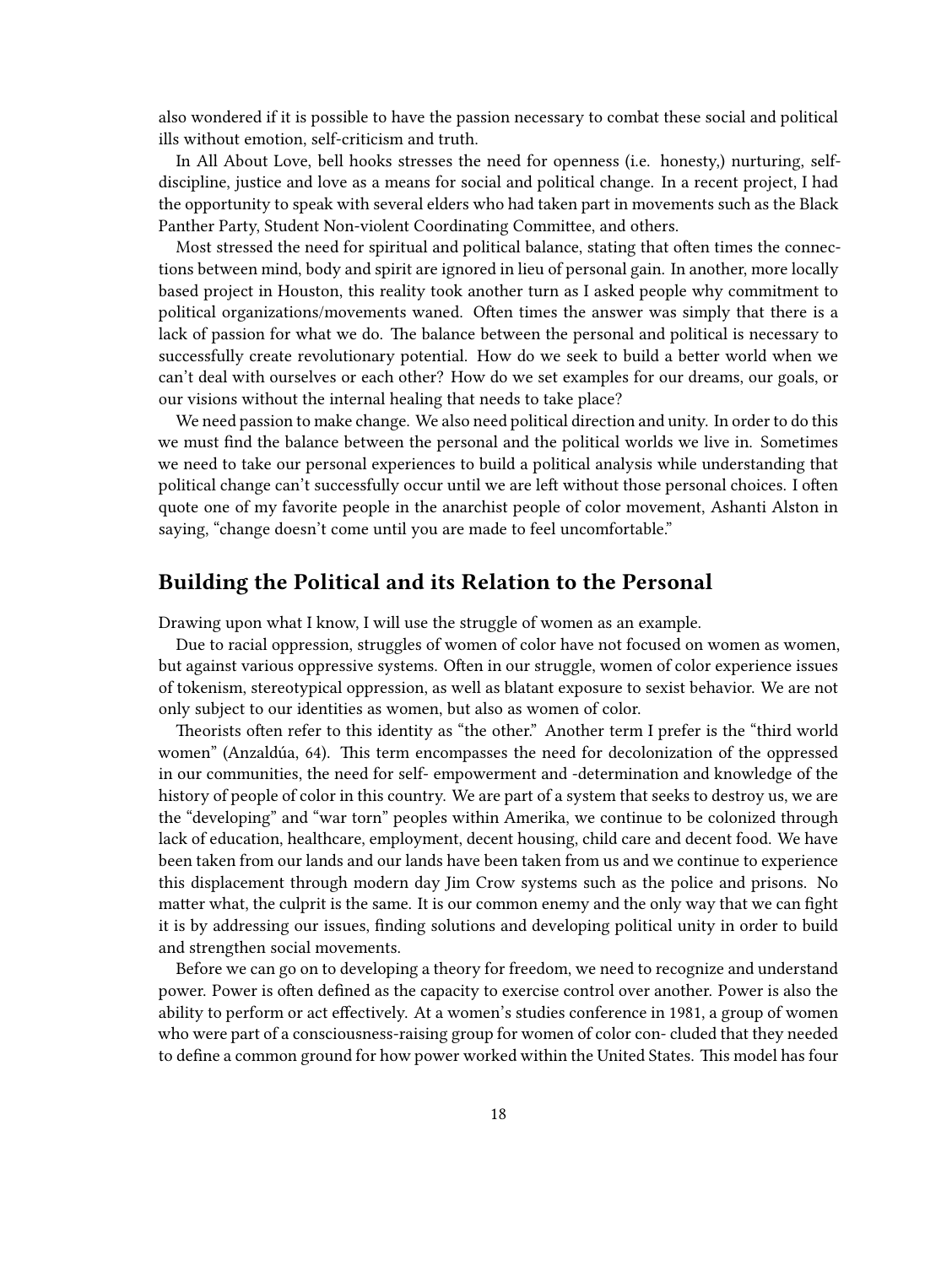categories and signifies a hierarchy from which power flows. It begins with the idea that freedom in the U.S. is most easily achieved by the reality of the white, capitalist male.

Next in line is the white woman, who achieves her will to power through her whiteness and though she is objectified by white men, she still bears the privilege of whiteness and draws on that privilege objectifying people of color in order to gain a solid sense of self. Men of color or "third world" men do not benefit from racial hierarchy, but do utilize their identities as males to confront their oppressions, which leaves women of color in a place where they are neither white, nor male (Anzaldúa, 64).

Even when trying to understand power as something that is interconnected through race and gender, it is important to think in terms of political change, where the weak spots are. Though power has been displayed in terms of hierarchy above, there is a need for a common goal, not just against whiteness and patriarchy, but against the weak spot in the system that divides these struggles. For critics of capitalism, it is class, but beyond that, what has historically divided struggles against those in power in the United States? Power differentials in the U.S. have been dependent on a system of white privilege. This privilege has separated movements of women's liberation, labor movements and hinders self-determination of the poor and oppressed. Whiteness as a system determines who goes to the best schools, who lives where, employment, healthcare, and allows for an alliance between the bosses and the white working class. Whiteness keeps people of color from meeting basic needs and the power differentials that white privilege creates keeps the entire working class and sectors of the poor from resisting en masse because of the benefits it creates for those who identify as "white." This benefit for whites is sometimes referred to as the "wages of whiteness" (Roediger).

We need to recognize this system of domination that we live under if we are going to struggle against it. It is also important to understand what we go through on a personal level and how the wages of whiteness often times affect us. In a discussion session held amongst women of color at the 2003 Anarchist People of Color Conference in Detroit, a decision was made to discuss how we were made to feel as women of color and what we saw as solutions to those problems. We made this decision in order to start a dialogue amongst ourselves that started with a healing process, so we could gain strength in fighting our oppressions. When I look back upon the following list, I feel empowered because I no longer feel alone in system of oppression and domination that often sparks self-hatred and identity crisis among many women of color.

We came to many conclusions as to how we are oppressed, internally as well as externally. One was that women of color are often tokenized.

Women of color (and our brothers) are often looked to by whites for answers and opinions about their [whites'] race politics, how they are working within a community, etc. When a cultural or racial question comes up, many times whites have a tendency to look towards the people of color in the room to view their reactions. This is not to say that whites should disregard the opinions of people of color, but that we shouldn't be asked for our opinions simply because we are non-white. A twist to this problem is when whites start to pontificate about our struggles as people of color.

Sometimes whites will say, "if you all did this…" or "if you did that…" Why would a white person know my struggle better than me? Why would I listen to a white person when all the white people in my life have said something either intentionally or by slip of tongue denoting that I am less than deserving: things like I am not fit for school, I shouldn't have kids, that they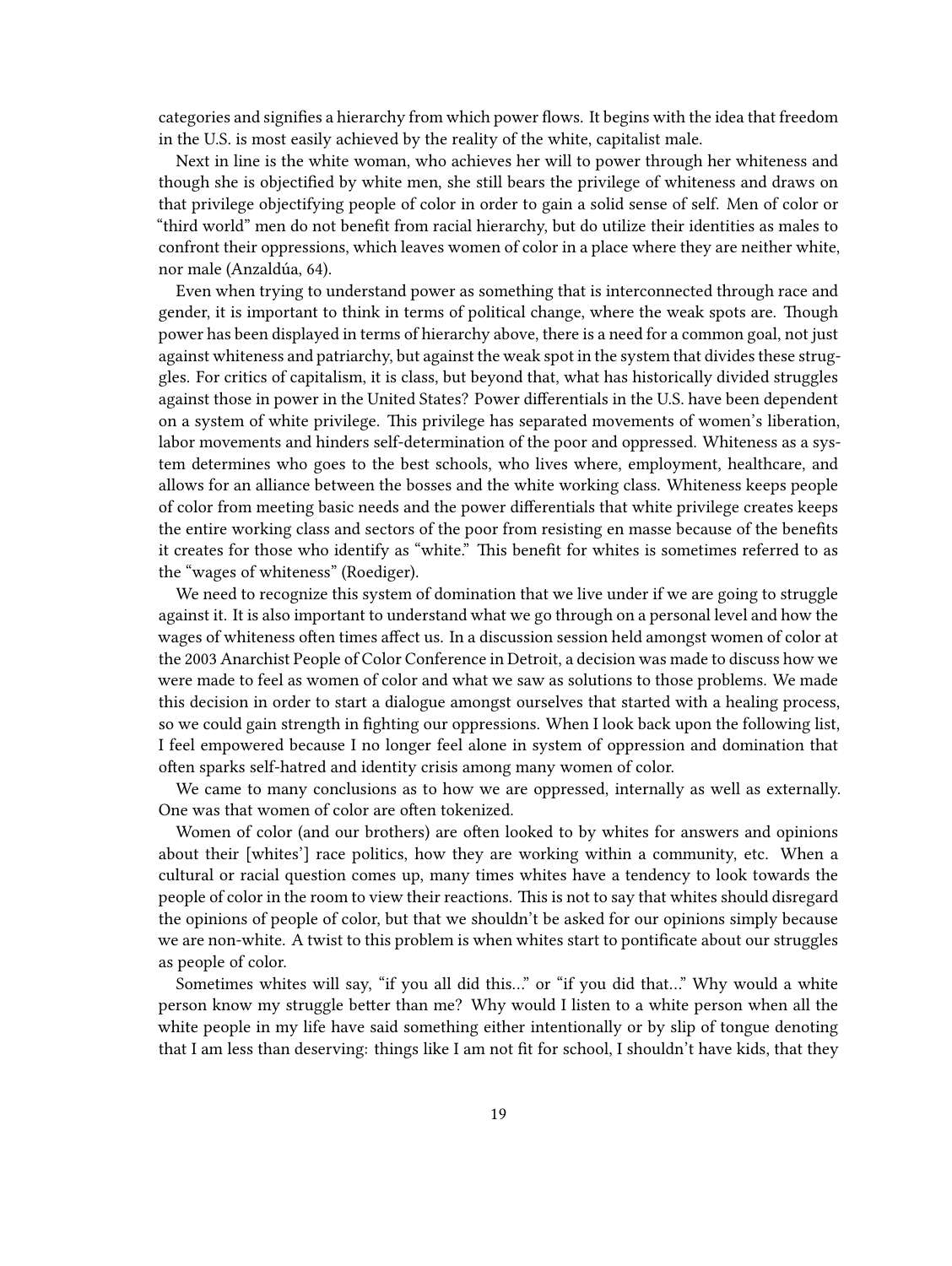wish that I could stay and take care of their kids and help around the house, reinforcing that I am subordinate in one way or another?

Often women of color experience tokenization by whites in various ways; one is that we are exoticized for our unique qualities and physical at- tributes. There is more than one tale of a black sister walking into a room where a white woman wants to feel her hair. Other forms of oppression include unconscious sexist behavior amongst women, competitiveness, communication problems (not getting heard, getting talked over), being put into caregiver roles (we are called upon to be the secretaries, the organizers, the errand runners, the nannies and the mammies) and there are times when we fear for our personal safety because women of color are often perpetuated as whores by the corporate media. After each of us at the discussion brought up an issue, we finished our sentence with what we wanted in order to address the issue, so we were problem solving as we went along. Some of the solutions we came up with were: healing ourselves, finding balance, defining our boundaries, taking responsibility for ourselves and our actions, developing respect for ourselves and for others, and building communication skills. These solutions clearly spelled out the need to deal with the personal as well as the political in building strength among the women in that room.

#### <span id="page-19-0"></span>**What We Need**

We need to build solidarity amongst each other through sharing our experiences, recognizing our differences and building support for each other. True solidarity creates awareness amongst oppressed peoples, and helps them to recognize the need to forge political unity. Because our identities as third world peoples are multiple, this means defining who we are and at the same time, redefining what it means to struggle for liberation by building on our commonalities. The struggle for liberation should seek to end the subordination and domination of oppressed peoples and create a shift in power differentials that concentrate on a weak spot within our current power structure.

This means that we need to deal with who we are personally (both politically and spiritually) in order to be able look beyond ourselves and truly see how we as oppressed peoples are affected as a whole. This does not mean that we stop at struggling against our own angst, or for equality and individualism—this means that we use our consciousness of self to begin to collectively envision a society without domination by white, capitalist males; that we need to challenge what whiteness means in terms of actual privileges and to bankrupt that system so that it does not provide wages to those who draw on their identities to oppress others. We also need to create spaces that help to develop and empower ourselves and others. We need to understand that without our own fires we cannot spark the creativity, desire, and strength needed to struggle effectively against our oppressors.

#### <span id="page-19-1"></span>**Sources**

Anarchist People of Color Conference. "Women of Color Discussion." Detroit, MI. October 3–5, 2003.

Anzaldúa, Gloria. Making Face, Making Soul.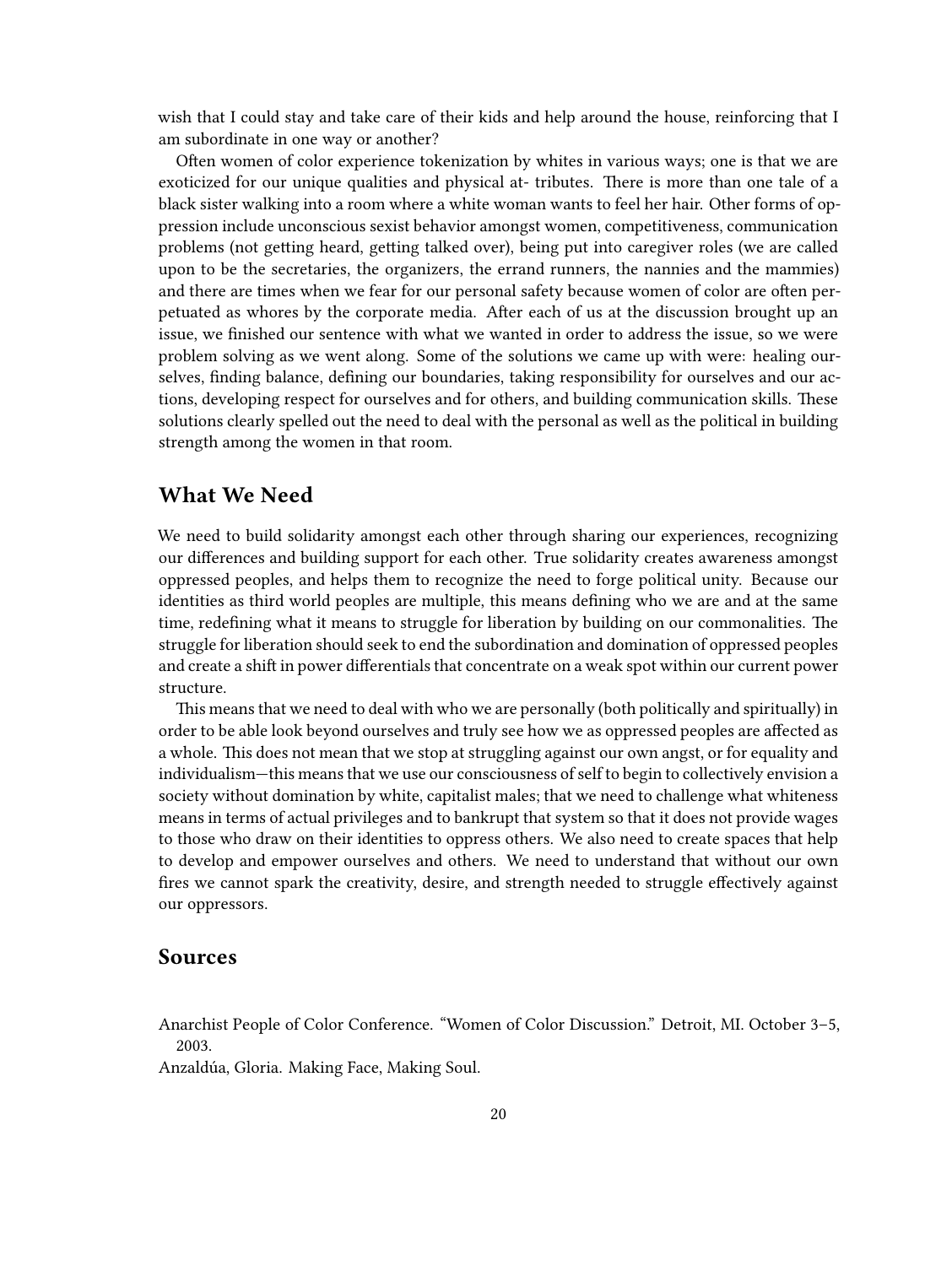hooks, bell. All About Love.

Roediger, David. The Wages of Whiteness: Race and the Making of the American Working Class.

NOTE: the title of this article is not of my imagination, it is taken from a friend's former band, Bully Rag, a.k.a Fucking Thunder's CD, which ironically they put out before he was unfairly replaced. Anyway, to make a long story short, they consequently suffered as a result of their bad decision. Solidarity with friends, oh yes…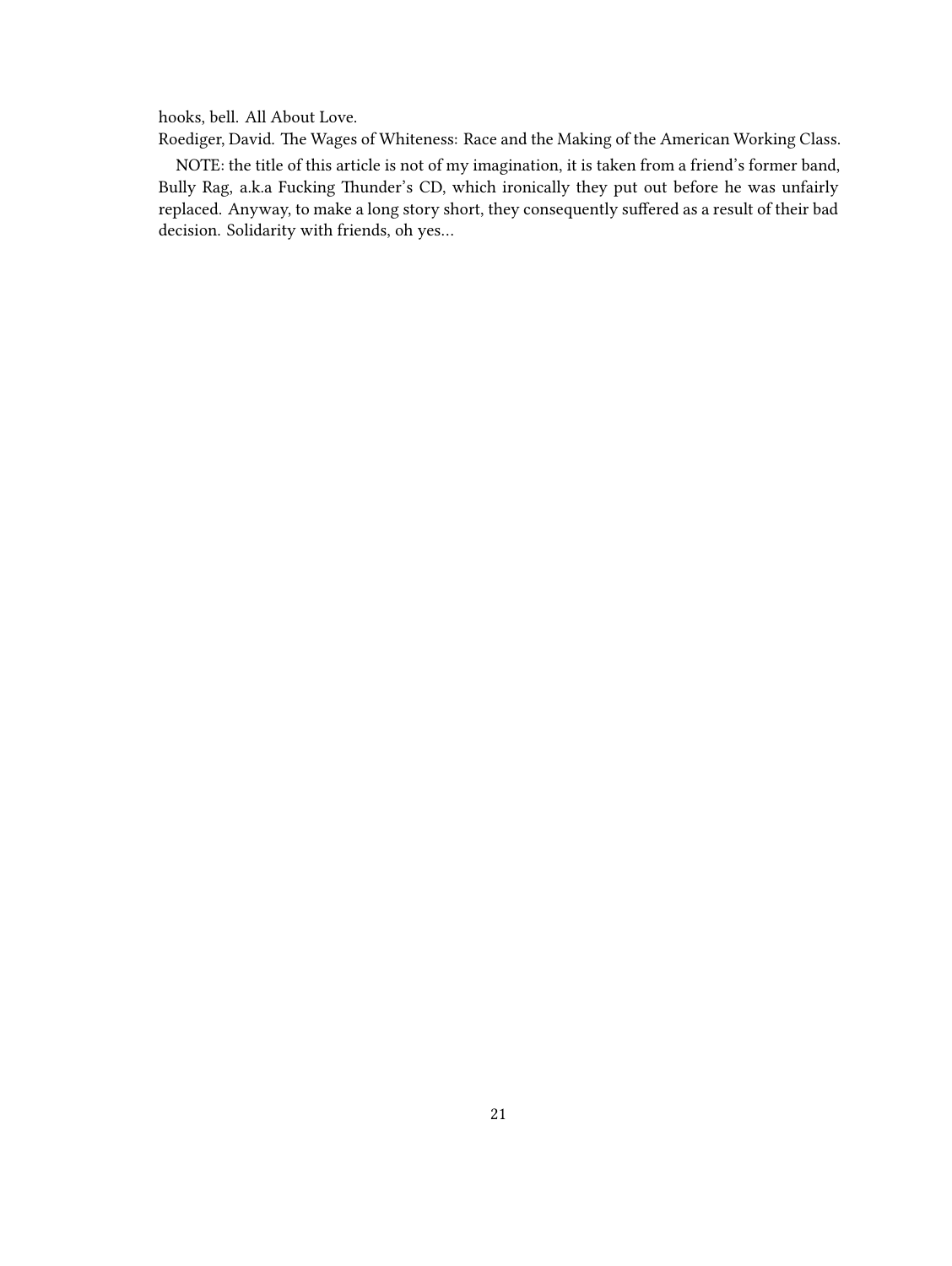### <span id="page-21-0"></span>**Puppets, Pageantry and Protest Politics: White People and the Anti-War Movement** *by Tiffany King*

Reflecting on my own participation as a person of color in the 2003 protest marches of the antiwar movement, I am now aware my presence is being manipulated and abused. I have been rendered a puppet for white liberal pageantry. Any time I have attended a march I find I subject myself to objectification, marginalization and exploitation. Beyond the personal offenses I have incurred, I now truly believe the presence of people of color in anti-war and other so called "global justice" protest marches led and organized by whites legitimizes tactics that undermine a true pursuit for justice.

On February 15, 2003 grappling with my own frustration, anger and feelings of impotency as our country charged towards war; I attended a protest march. The march was organized by the usual suspects, A.N.S.W.E.R, Not in Our Name, Unite for Peace and Justice and the other white led coalitions here in Philly. As the Bush Administration moved closer and closer to dropping the first bombs on Iraq, I caved in and decided I had to go regardless of who organized this thing. I thought to myself, that if there was ever a time to momentarily get over the racism of the white left and past scars from previous interactions, it was now.

My justification for my attendance was we were facing war, and at least the illusion of a collective and unified voice would be "more powerful" than the efforts of isolated communities of color or my own for that matter. In that moment, I had just given into white supremacist systems of domination. White supremacy asserts its own agenda by absorbing, subverting and negating any dissent and resistance to its domination. The structures of white supremacy demand submission by professing to be both the norm and alternative.

In the book, Black Anti-Ballistic Missives, activist, author and poet Ewuare Osayande argues white supremacy is the critical component that the anti- war movement fails to address, thus rendering it irrelevant. The racist anti- war movement is devoid of any self-critical process to acknowledge or address how white supremacy contributes to the oppression of people of color within the movement, so how could it possibly have an analysis of how white supremacy oppresses people of color around the world?

Given the reality the anti-war movement does not address white supremacy, it is to be expected that people of color would be objectified and exploited at one of its protest marches. On February 15, the people of color contingency I attended the march with decided to create a feeder march that would join the larger march on Broad Street. I assume this was an attempt to empower the POC who would be participating that day. We would temporarily march on our own terms, citing white supremacist imperialism as the true evil. Momentarily, I had the feeling that we would reclaim the political act of protest as a relevant and meaningful tool used by self-determining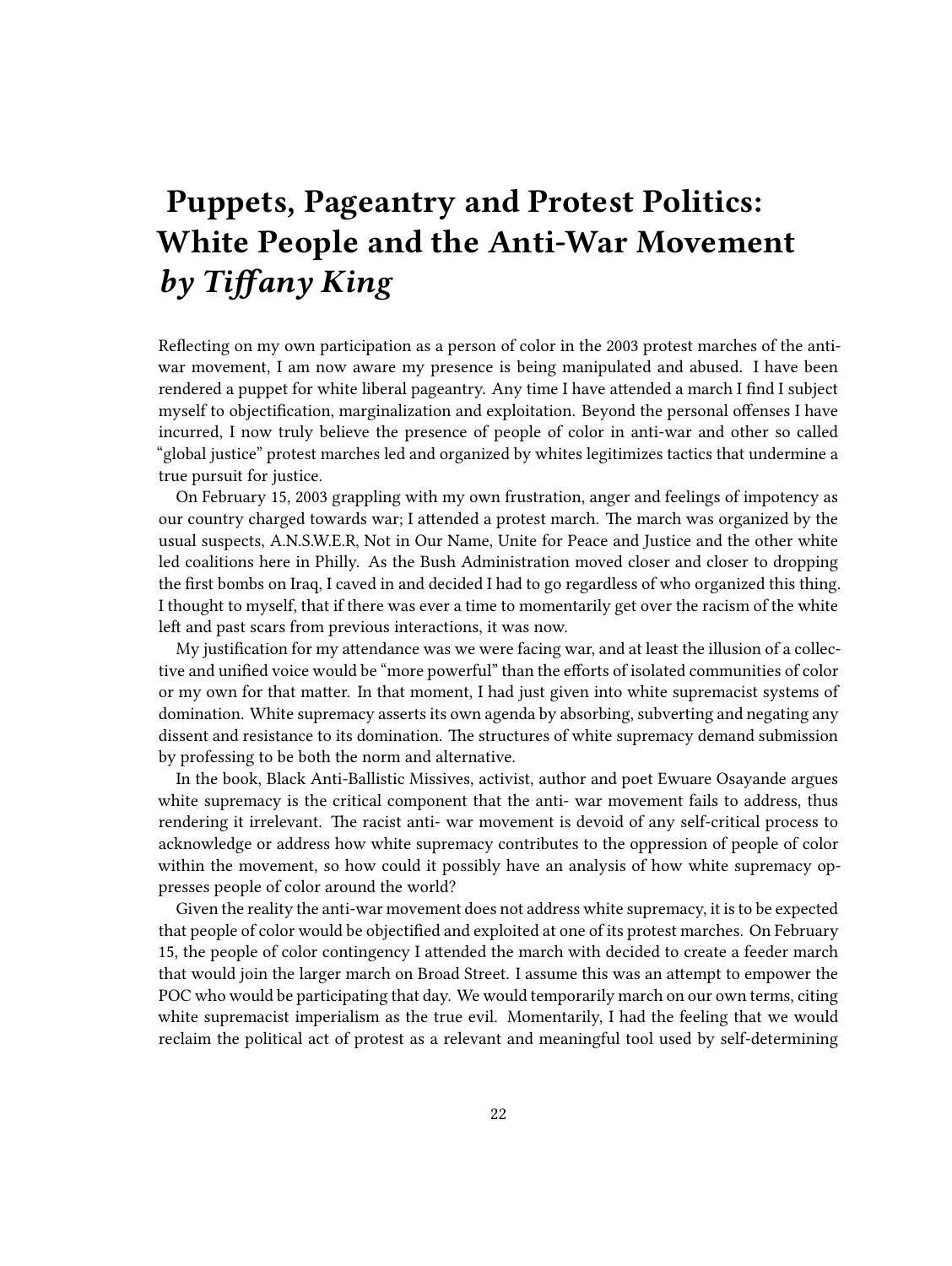people of color around the world who have and continue to resist white supremacist imperialism. Yet I realized once I got to the march that this would not be possible.

We would chant Black, Latino, Muslim, Asian and… so forth to evoke a feeling of camaraderie and equal partnership. Yet the unequal distribution of power and privilege amongst people of color, which played a part in determining the convening groups ability to organize this very effort, stared us in the face and was left unaddressed. Still, we feigned a content and empowered united front and proceeded to Broad Street to meet up with the rest of the protestors.

As soon as we approached the sea of white folks and they became aware of our presence we became a sideshow. White people started to clap and cheer as if we were the long awaited people of color parade float they could awe and point at. They appreciated our presence and danced to our drumming as long as we were their entertainment. However, as soon as members of the contingency started to pick up our bullhorns and speak to the white supremacist imperialism that murdered people of color they became offended.

We were suddenly the recipients of annoyed stares, shushes and interruptions because we were talking over the "slated" speakers.

We kept on speaking, however our attempts to define and adhere to our own agenda did nothing. We did not create self-determining space that would allow our particular analysis of the war and white supremacy, as the global terrorist, to challenge the shallow, racist analysis of the white activists and organizers. We were not even able to make the white folks aware of their own racism at the protest itself. We became a pawn, a mere prop, one of those larger than life puppets (often rendered to depict oppressed people of color) that white groups make for "protests."

I don't know how many times I saw and heard white people look at us and say… "It's sooo good to finally see some color here." I could see them patting themselves on the back for the good work they had done to reach out to people of color and educate us or make us feel welcome to join them.

Our presence only legitimized the work of whites, which is to stay in positions of power and control the discourse, action and direction of so called progressive politics. By participating we allow them to delude themselves that, 1) their particular analysis of the war and imperialism is a legitimate one and 2) the power and resources at their disposal to lead "social change" movements are legitimately earned. Our presence at the march made the statement that we support the white supremacy of the left.

Many non-white critics of white leadership within the "global justice movement" have challenged the analysis of whites who have reframed and distorted issues of justice. Whites conveniently impose an anachronistic time period on imperialism, with a NAFTA obsessed political analysis, that places the start of multinational corporate imperialism in the early 1990s.

Whites on the left also relegate the issue of accountability and blame to that of the corruption of a select few corporate executives and their Washington DC cronies. They conveniently ignore their own culpability in reinforcing systems of white supremacist capitalist imperialism.

I actually heard white people saying things like, "We're all French now" and "Long live the French." How can a credible and legitimate global justice movement congratulate a country that actively engages in the white supremacist, imperialist exploitation of people of color all over the globe? French multinational corporate monopolies are currently fueling conflict and repression in the Ivory Coast and West Africa. The French are white supremacist imperialists just like the U.S. The tyranny of France's white supremacist imperialism is a present day political reality people of color all around the world are suffering under and resisting. This lack of analysis of French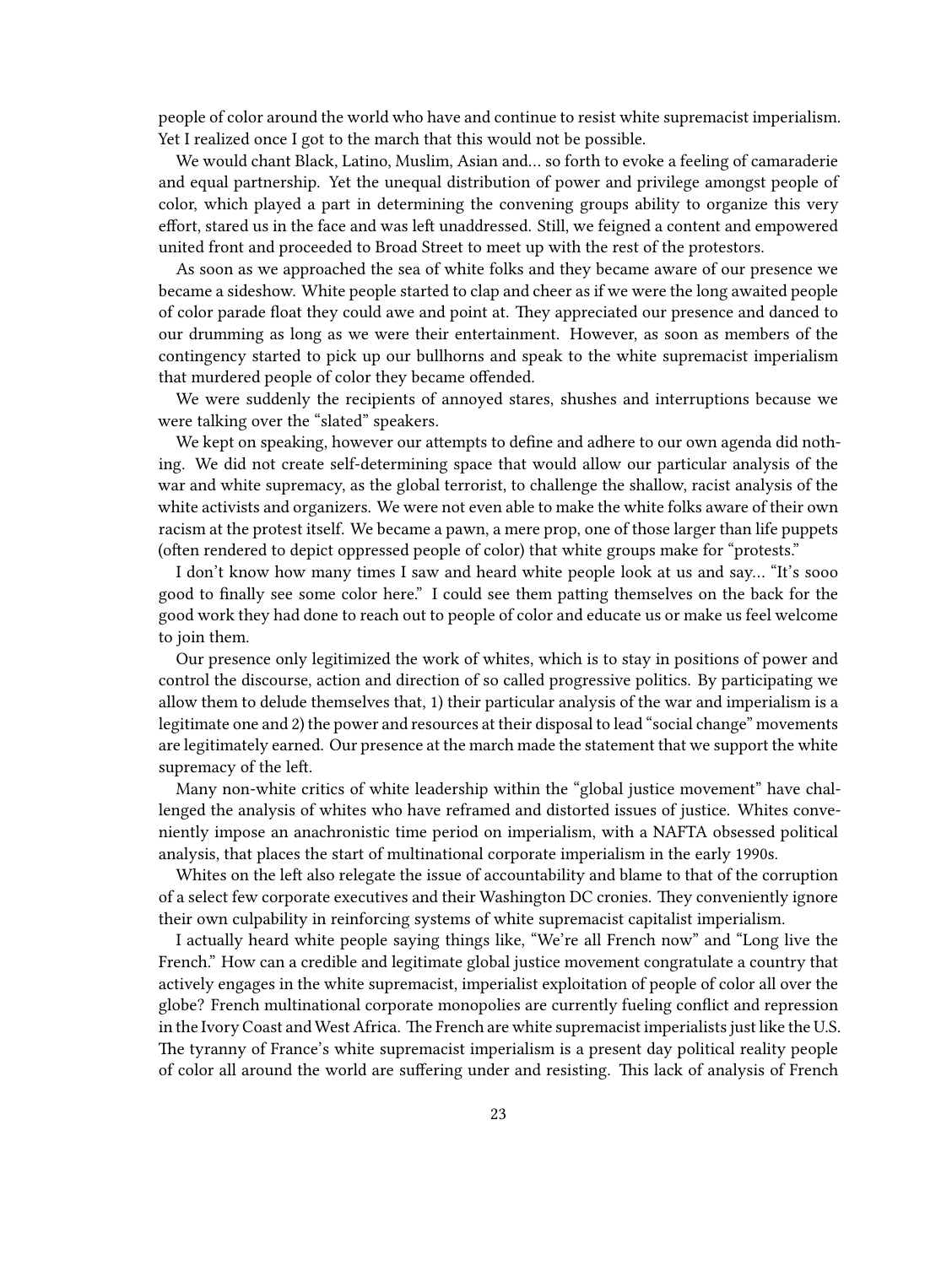imperialism and global repression is lost because of the racist analysis of the white leadership that dominates the current "global justice movement."

In the past, like many others, I would be inclined to engage in the ongoing discussions of Where was the Color in/at…, in order to try and address the lack of participation/leadership by people of color at anti-globalization marches and other mass mobilizations. So often these discussions lack a sound analysis of the structures of white supremacy and its' impact on why mass mobilizations look the way they look. These arguments frequently end up placing the burden on people of color to explain why they are not present at an event or protest. In her introduction to the essay

Where's the Revolution? Part II, activist and author, Barbara Smith critiques the racism of so-called "progressive" movements in general and the LGBT movement specifically. In speaking about the state of progressive movements in general, she states, "Thanks to racism and elitism, progressive people of color are barely allowed to share movement leadership, let alone control it. Rest assured if we did get to decide movement agendas, they would be a lot different from what they are now." (Smith, 1998)

Some people of color are challenging white leadership in the global justice movement by acknowledging people of color need to organize on their own terms without the presence of whites and then bring our own platform from the margins of the global justice movement to the center. People of color are absolutely right that we need to organize ourselves on our own terms without whites. However, when we come back to the table have we done anymore to challenge the power structure that marginalizes us? This strategy was attempted on February 15 at the anti-war demonstration in Philly, but as people of color we still found ourselves marginalized and exploited.

An even better example of how the racist power structure of the white left marginalizes and then kills acts of self-determination is the more recent October 25, 2003 Anti-War March. As early as summer of 2002, Black Voices for Peace, The Black Radical Congress and other people of color led organizations were planning a Black led mobilization in October of 2003 to resist the war in Iraq before the first bombs even dropped. There was no mention of A.N.S.W.E.R. or any other majority white groups playing even a supporting role in the effort. This Black led mobilization which was acknowledged by the White left almost from its inception interestingly enough would be reduced to a feeder march and side show for the larger mass mobilization orchestrated by A.N.S.W.E.R. The Black March for Peace became a mere "feeder" march that ended up feeding into the white supremacy of the White Left.

I am no longer frustrated or disturbed by the often failed attempts to mobilize Black people and people of color in the numbers that white people are mobilized for protest marches. We need to begin to question the value and relevancy of the protest march for people of color, particularly as they are currently conceived and organized. The protest march has become nothing more than a vapid cultural product of the White Left used solely as a means to attract media attention and funding to sustain its elitism and racism. I struggle less and less with answering the question of "Where are the People of Color?"

Ewuare Osayande, who I have cited earlier, has offered an alternative view on the question of where people of color are in the anti-war and "global justice" movements. "White people will start to see people of color when white people start doing the work that people of color have always been doing. The question people of color ask is: Where are the white people?"

White privilege so often positions whites outside of the very oppression that they speak about resisting. Revolutionary movements do not willingly permit oppressors or collaborators to lead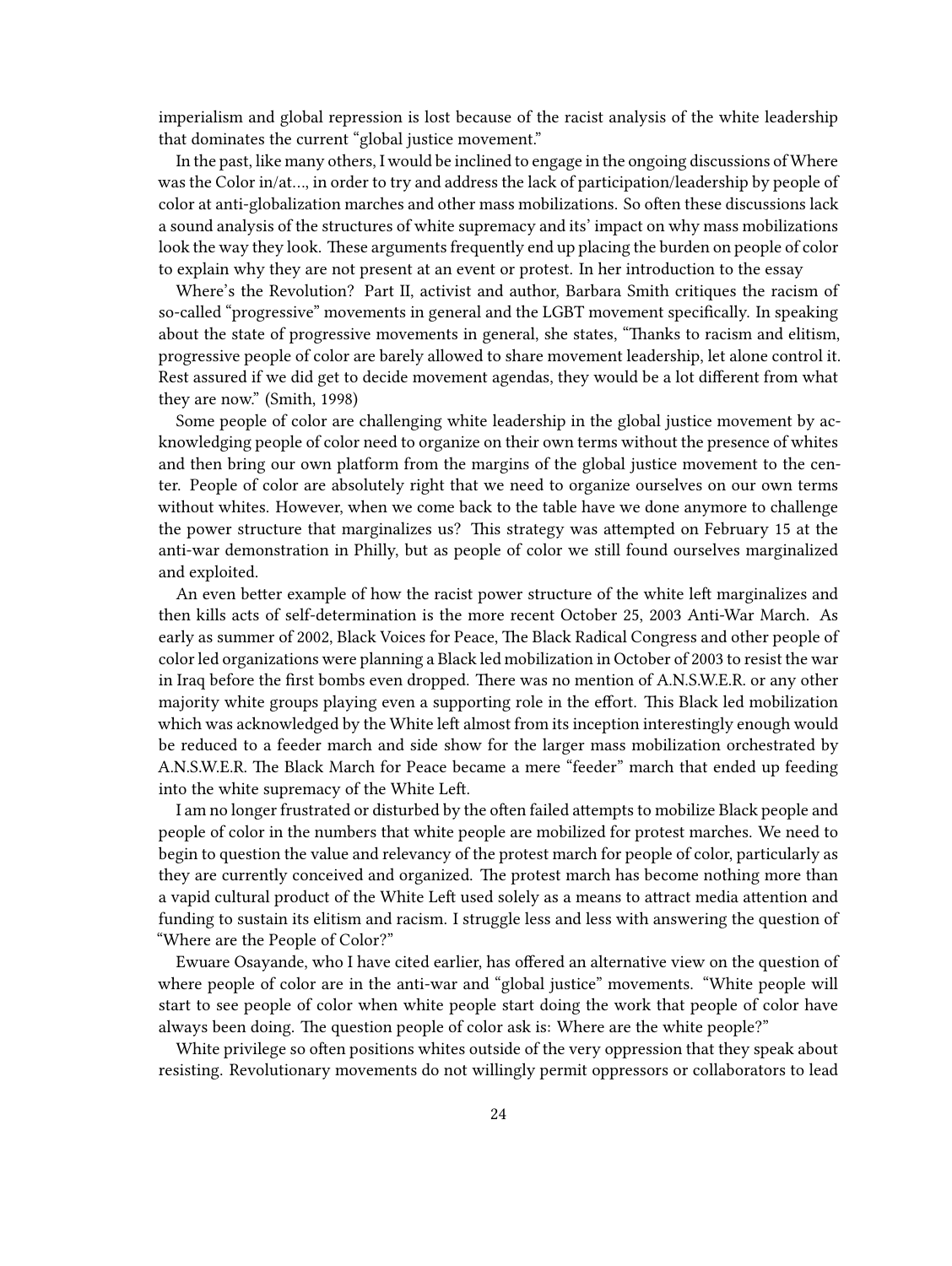movement struggle. White leadership in the anti-war movement has resulted in the development of an analysis and tactics that are far removed from the daily reality and revolutionary struggles of oppressed people of color. The racist analysis and the misguided tactics of the White left have resulted in exploitative "protest art" inspired by a vicarious objectification of the lives of oppressed people of color and shallow symbolic media events like the protest march/pageant.

Oppressed people of color, on the other hand, are engaged in daily acts of resistance that appropriately place white supremacy at the root of injustice. This work is being done on the margins in communities of color, without the prodding of the white left or in front of the glare of media cameras. This work is rarely ever acknowledged or is more often dismissed by the white left as not being real "social change." People of color who have a clear commitment to resisting all white supremacist systems of domination will not be found organizing protest pageantry and they will definitely not be featured as the premiere puppets of these spectacles.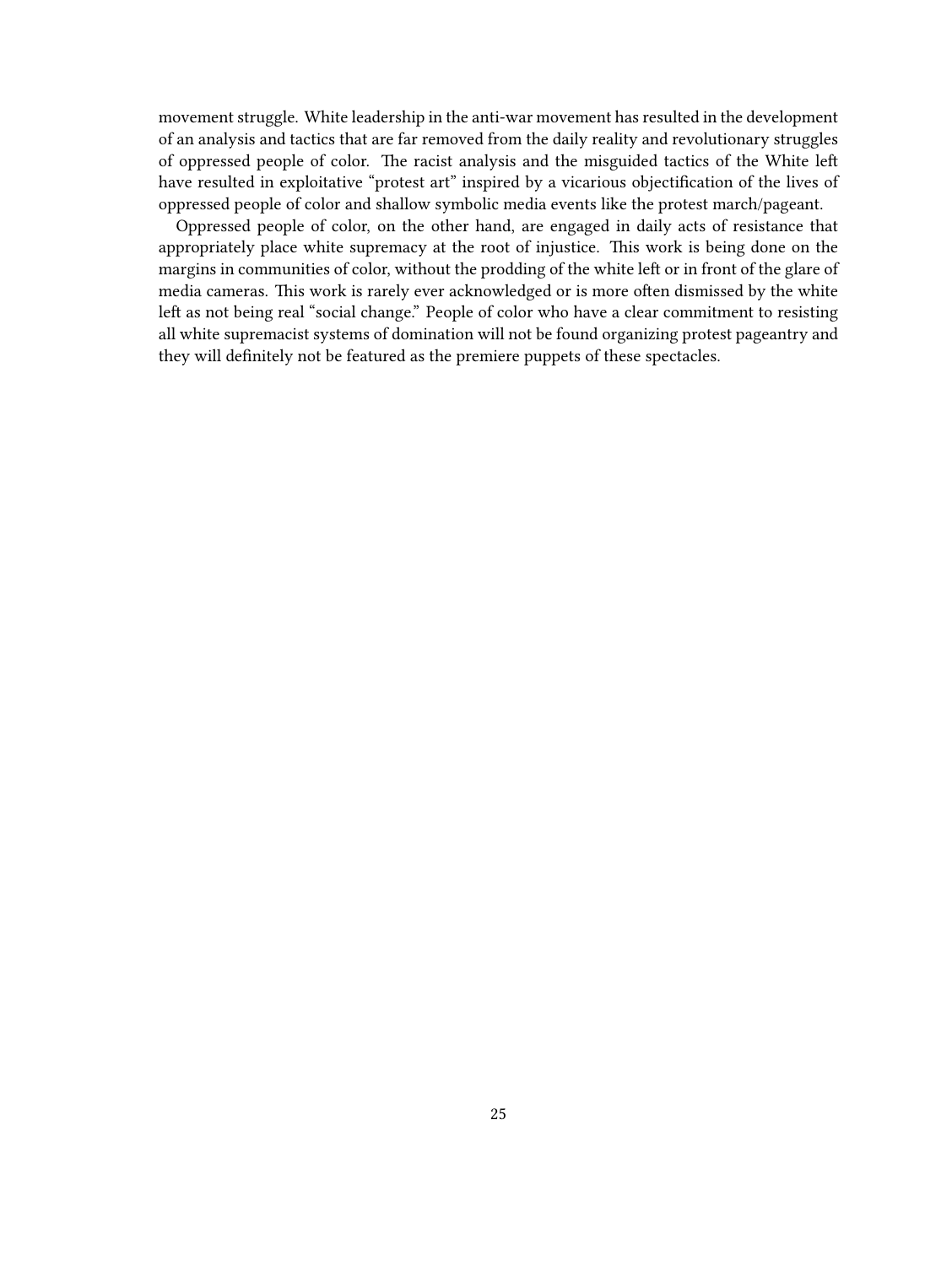### <span id="page-25-0"></span>**On Competition and Solidarity** *by Soo Na*

There are many discussions happening around the purpose of conferences. Often, people feel tired and frustrated at such gatherings. While serving as connection points — where isolated people can find a sense of safety for a few hours, or even days, long-time comrades can meet and catch up, and networking occurs — conferences can also be points of frustration. Critical observations were made at the DC APOC conference, where people felt that certain issues were not being addressed. In the spirit of constructive criticism, I wanted to share my experiences. I hope that in my sharing, it opens up spaces for other critical and necessary discussions to occur.

More and more, I question the ability of weekend-long, or any length, confer- ence to really act as a place of sustainable connection. Much of the connect- ing often occurs in the hallways between workshops, where people find the time to, as Ashanti talks about in his zine, "unmask" what has been kept hidden from the majority of people that one might interact with in a given day.

It is difficult to find places where vulnerability can be risked, and that difficulty is proportionate to the joy one experiences when a sense of safety is attained, however briefly. I am not criticizing nor judging that safety.

The general feeling I received from previous APOC gatherings, whether in Detroit, or in the regional organized gatherings since (and prior to) then, was that these spaces felt safest to share experiences, as well as organizing. In that collective spirit of shared vulnerability, beautiful spaces are created. I experienced that while in the queer and trans APOC workshop.

One person stated that they "felt at home." However, that collectivity is difficult to create and maintain. It can happen spontaneously, but it's not inevitable, nor is it magic. Creating that sense of community often means unlearning and actively challenging internalized ideas of charismatic personalities, and learning to be critically aware of judgment and criticism — one's own and that directed at other people.

Now, if you bear with me, I will make a contradictory statement. In light of what I said about charismatic personalities, I will reference Ella Jo Baker, who cautioned against singling out a single person as spokesperson, in her speech which came to be remembered as, "More Than Just a Hamburger." Her belief is that people must not look for a (s)(z)(h)ero; rather, people must believe and love and empower themselves, with collective help, to "lead," that we are all leaders, and that this can be taught and passed on. Ella's work with young people, and her own life experiences, gave her insight into thinking about the ways in which people's internal fires are extinguished when they are silenced, overpowered, or seen as less exciting than another person's.

We have all, in one way or another, been silenced in our lives. Popular culture, revolutionary culture, cultures, whet us (and I use the "us" with caution) to the idea of celebrity. It is romantic and deeply compelling. But, it is important to think about what one is seeking in such aggrandizing of another person over and beyond one's own power. There is a quote by Julius Lester,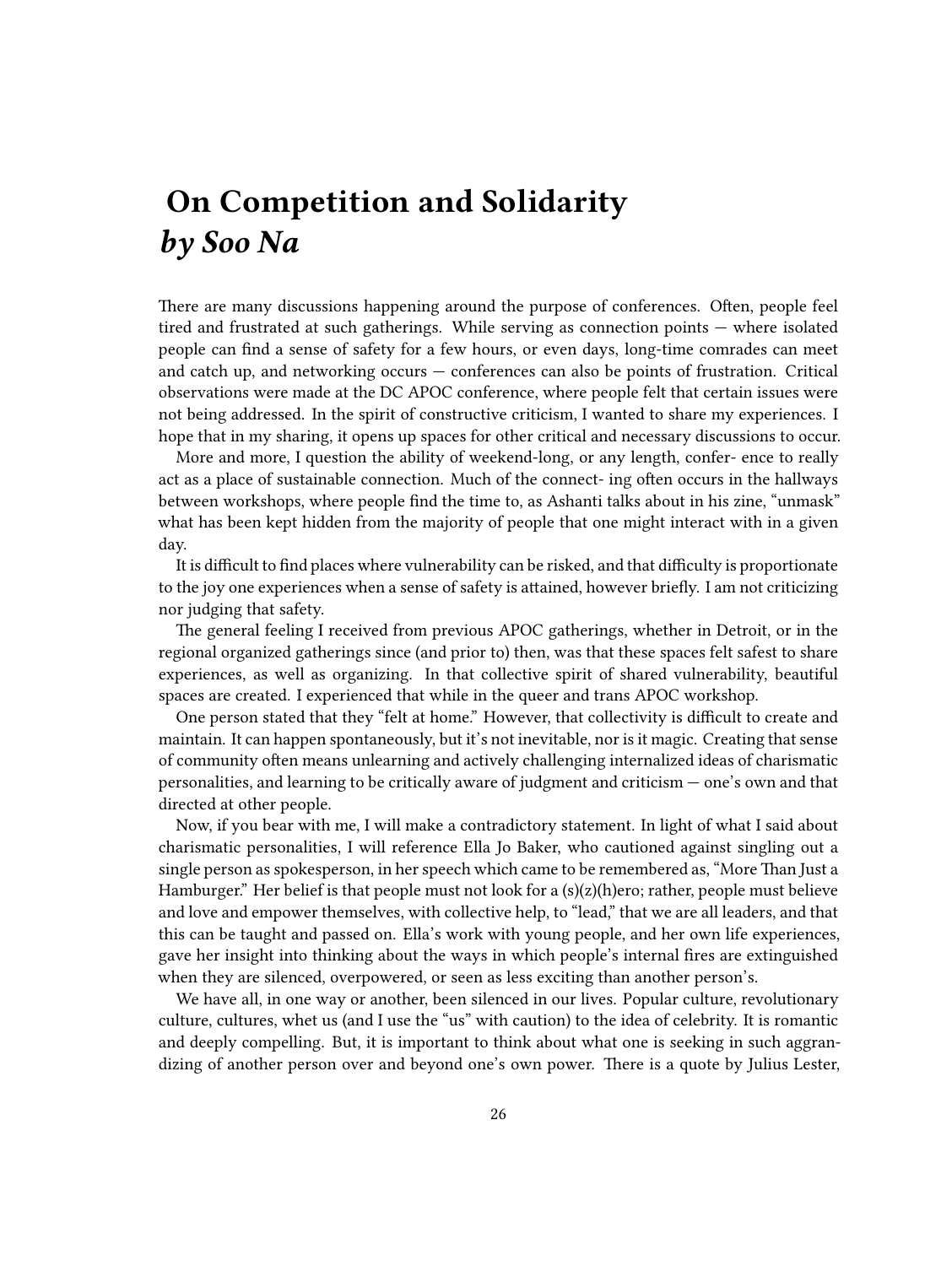from his fictional novel, "And All Our Wounds Forgiven," where he talks about the dislocating positionalities of both the "admirer" and "admired":

I don't watch much TV anymore. I found myself on constant emotional overload because in the course of an evening I would have fifty relationships, intensely liking this one, disliking that one, wondering what this actor and that actress was like, that politician or that celebrity without portfolio. It is psychically disorienting having powerful emotions about people you know only as images. But television seduces us into trusting image as reality. Daily I watched people approach him. There was always an instant when they realized that all the love and emotion they had for him was not reciprocated, that he had been in their homes and had not known it, that his existence was crucial to their lives while they were nonexistent in his. They had no alternative but to make themselves known to him because they had been forced into a relationship with him.

I want to think about forced relationships, forced ways of relating, and habitual ways of connecting that may or may not be connected with liberation, trust, and mutual growth.

I am Korean, and have been living in North America since age six. My experiences as an Asian yellow womon are complicated as, I am sure, all people's experiences are. One thing I notice consistently among other Asian womyn is a feeling of competition. Often, when I am in a room, I will notice the eyes of other Asian womyn, and there is a feeling of endanger- ment. It is as though we are in competition against each other. I think that competition between womyn has many origins, but I think there are specific racialized, gendered, and heteronormative reasons why womyn, including Asian womyn, see each other as competition.

I want to state that, as a personal belief, womyn are not endangered as a people. In stating that, I am not erasing or ignoring the realities of sexism, white supremacy, misogyny, homophobia, transphobia, intersex phobia, classism, ableism and the numerous oppressions that people of color face. These oppressions also seem to be places of solidarity. But I think it's important to think about how that solidarity can occur even though the most challenging conversations do not take place, precisely because the connection itself, so desperately sought, suddenly overrides the desire to actively decolonize and liberate one's self, one's desires, one's body and one's politics. That, in fact, those challenging conversations become places where the connection, so desperately forged, becomes endangered through the idea of it being in crisis and precious, fragile. That is a dangerous place to be. It is my belief that connections should not be places where difficult conversations cannot occur.

Part of why people attend conferences has to do with the idea of wholeness. It is possible that certain people, through their activism, seek to find that sense of wholeness, but it is difficult. There are powerful connections made at conferences, even lifelong friendships, lovers, partners, creative erotic movements. Audre Lorde defines the erotic in the following way:

The erotic functions for me in several ways, and the first is the power which comes from sharing deeply any pursuit with another person. The sharing of joy, whether physical, emotional, psychic or intellectual, forms a bridge be- tween the sharers which can be the basis for understanding much of what is not shared between them, and lessons the threat of their difference.

Much dispute exists around whether or not there is an APOC "community" per se. From what I heard, many people feel that APOC, like the concept of queer, is an ambiguous, fluid concept.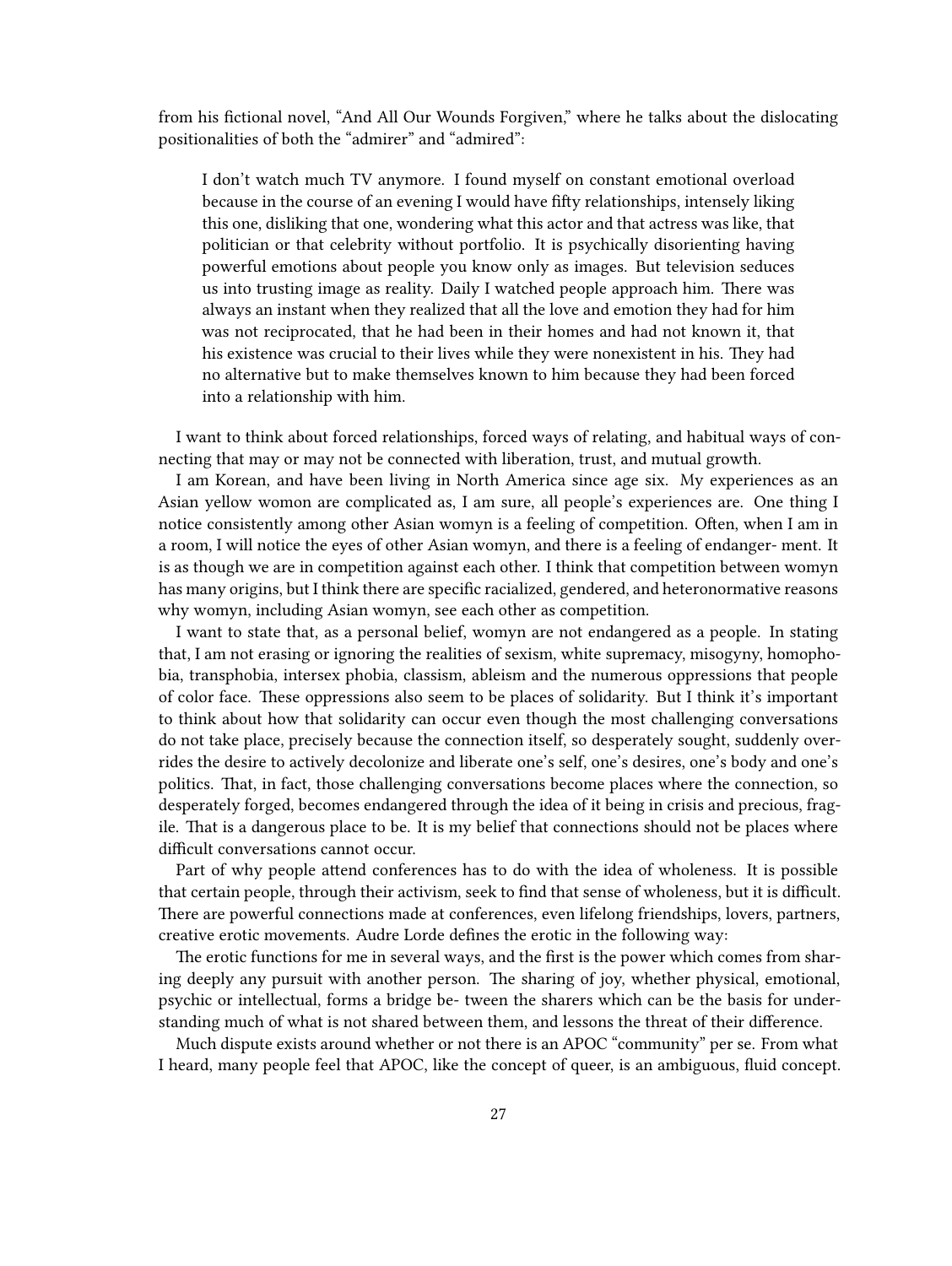It is visionary, an idea(l). With vision comes spaces, pushing and pulling of limitations, expansion and stretching of internalized self-robbings and robbings of each other. Likewise, APOC is heterogeneous, multi-level, and multidimensional. It is never one thing, and it never remains the same. Can we, as APOC, and as people and individuals in our communities, experience the erotic with people without it devolving into heteronormative ways of relating with each other?

People are different and complicated, come from different places, both geographically and psychically. There are critiques of the phrase, "people of color," which is also, for lack of a better word, inadequate. But it is a ratchet, a visionary ratchet from where movement can begin. There is always creation of languages during times of connection and vulnerability. I am wondering how people of color, and people who identify as womyn, can employ Audre's definition of the erotic to think about the ways in which APOC people (don't) relate with each other. As a queer Asian womon, I struggle with heterosexism, both internalized and in my interactions with people and institutions — whether family, school, health care, and the like. I think heterosexism occurs in many of my interactions with Asian womyn, not because they "know" I identify as queer, but because of the ways in which gender and sex have been conflated as one and the same. Fear is a product of heterosexism, as is competition. When I see an Asian person in a room, I do not assume that we will have things in common. Part of this comes from experience. As an adopted Korean womon, I have often interacted with Korean North American folks who regard me with pity or unmasked disgust when they learn I do not speak Hangul, the official spoken language both in the Republic of Korea (southern Korea), and the Democratic People's Republic of Korea (northern Korea). Many people have experienced similar separations and experienced the pain of what Gloria Anzaldúa refers to as "existing in borderlands."

But, when I get the endangered, or what I refer to as the "heteronormative fear" glance, it is painful. Heterosexism operates in tandem with misogyny and patriarchy, in that womyn are meant to compete with each other, in the service of men. It is for their benefit that we are kept separated from each other, we being womyn, queer folks, femmes and all people. I want to ask, is the separation worth it? Or, rather, what do we gain from competing with each other? Where is the fear coming from? And how is the interesting mental health idea of self-esteem, or the anarchist idea of self-management (which I heard a lot this weekend) bolstered by this fear?

At this conference, I went up to a person because I knew that if I did not approach them, we would never end up talking. This is not coming from a place of forced interaction, but a place where I sensed competition and in order to bridge that fear and that separation, I moved to correct it and started a simple conversation, at the level of small talk. I do not think this person was necessarily queerphobic. I simply think that this had to do with heterosexism and the competition that often occurs between Asian womyn. I want to think about why I feel it, and what it reinforces.

We are traumatized daily. We struggle with differences. It is not the call of political and selfrevolution to perpetuate that trauma through fear, indifference and its product, inaction. And it is also not my intent to reduce my experiences and observations into rhetoric. I want to think about trust and fear, connection and political engagement. I also want to think about the beauty in the ordinary, and the challenges and also the necessity of having difficult conversations. I think another word for difficult conversations is "ordinary." Isn't that true? That the status quo, though perhaps indifferent, monotonous, is also challenging, that which so many people rail against, so that it becomes un desafio, a challenge? June Jordan, in her poem, "On A New Year's Eve," talks about the ordinary: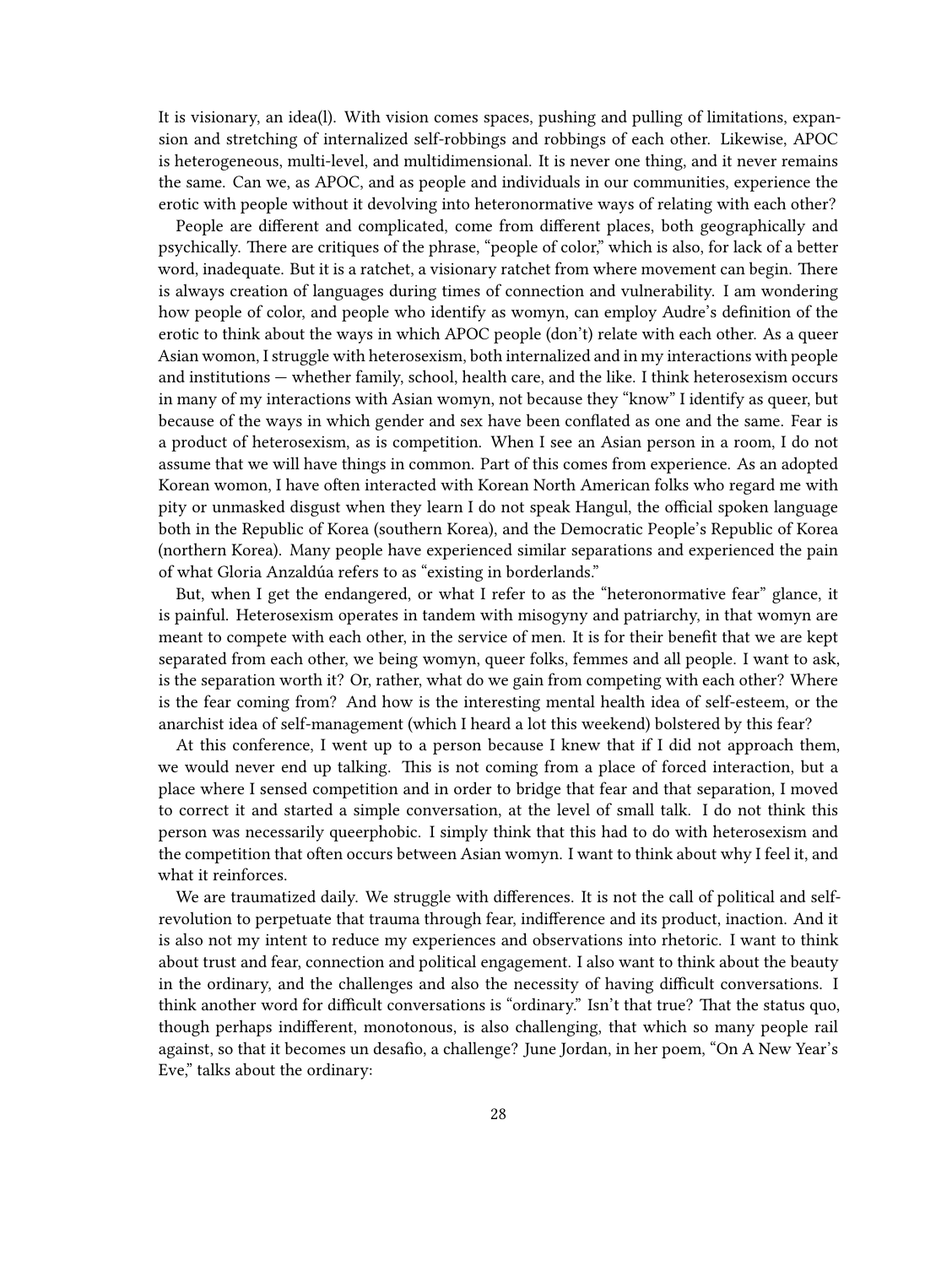let the world blot obliterate remove socalled magnificence so-called almighty/fathomless and everlasting treasures/ wealth (whatever that may be) it is this time that matters it is this history I care about the one we make together awkward inconsistent as a lame cat on the loose or quick as kids freed by the bell or else as strictly once as only life must mean a once upon a time I have rejected propaganda teaching me about the beautiful the truly rare (supposedly the soft push of the ocean at the hushpoint of the shore supposedly the soft push of the ocean at the hushpoint of the shore is beautiful for instance) but the truly rare can stay out there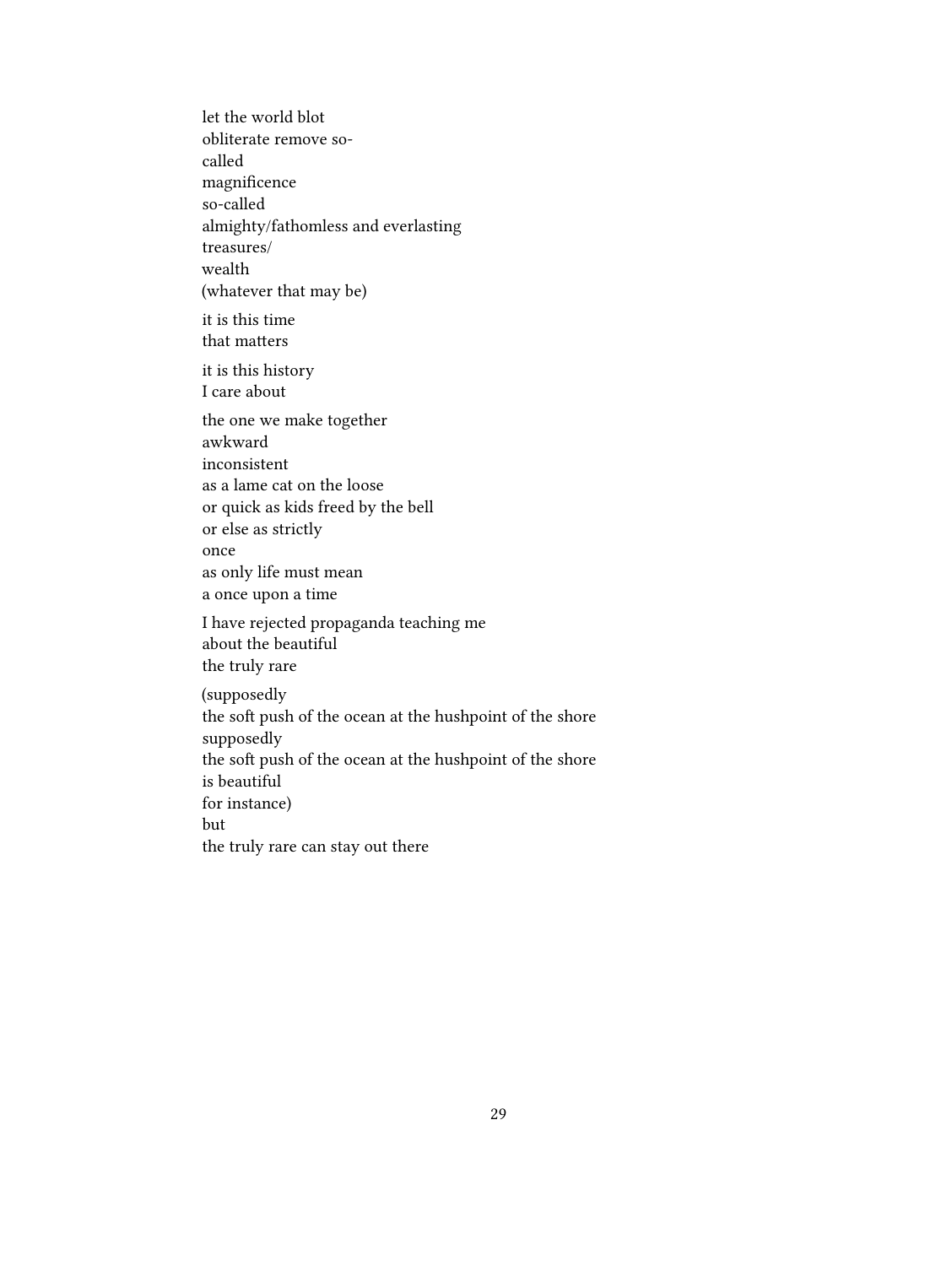I have rejected that abstraction that enormity unless I see a dog walk on the beach/ a bird seize sandflies or yourself approach me laughing out a sound to spoil the pretty picture make an uncontrolled heartbeating memory instead I read the papers preaching on that oil and oxygen that redwoods and the evergreens that trees the waters and the atmosphere compile a final listing of the world in short supply but all alive and all the lives persist perpetual in jeopardy persist as scarce as everyone of us as difficult to find or keep as irreplaceable as frail as everyone of us

And Alice Walker also writes about this in her poem about loving what is abundant more than what is scarce.

In the spirit of the deep love and affection I have for people of color, in the spirit of thinking about joy's proportionality to pain and my acknowledgment that I have responsibility for the pain that other people in the world experience, in the spirit of healing, I offer my thoughts. I do not identify as anarchist. I am still learning about this political visioning ideology / way of life. As such, I draw from numerous living philosophies and ideas.

I appreciate this space for engagement.

#### <span id="page-29-0"></span>**Sources**

Alston, Ashanti Omowali. "Childhood and the Psychological Dimension of Revolution." The Anarchist Black Panther Zine. Summer/Fall 2002, Vol. 4 : 59–70.

Lester, Julius. And All Our Wounds Forgiven. New York: Harvest Books, 1996.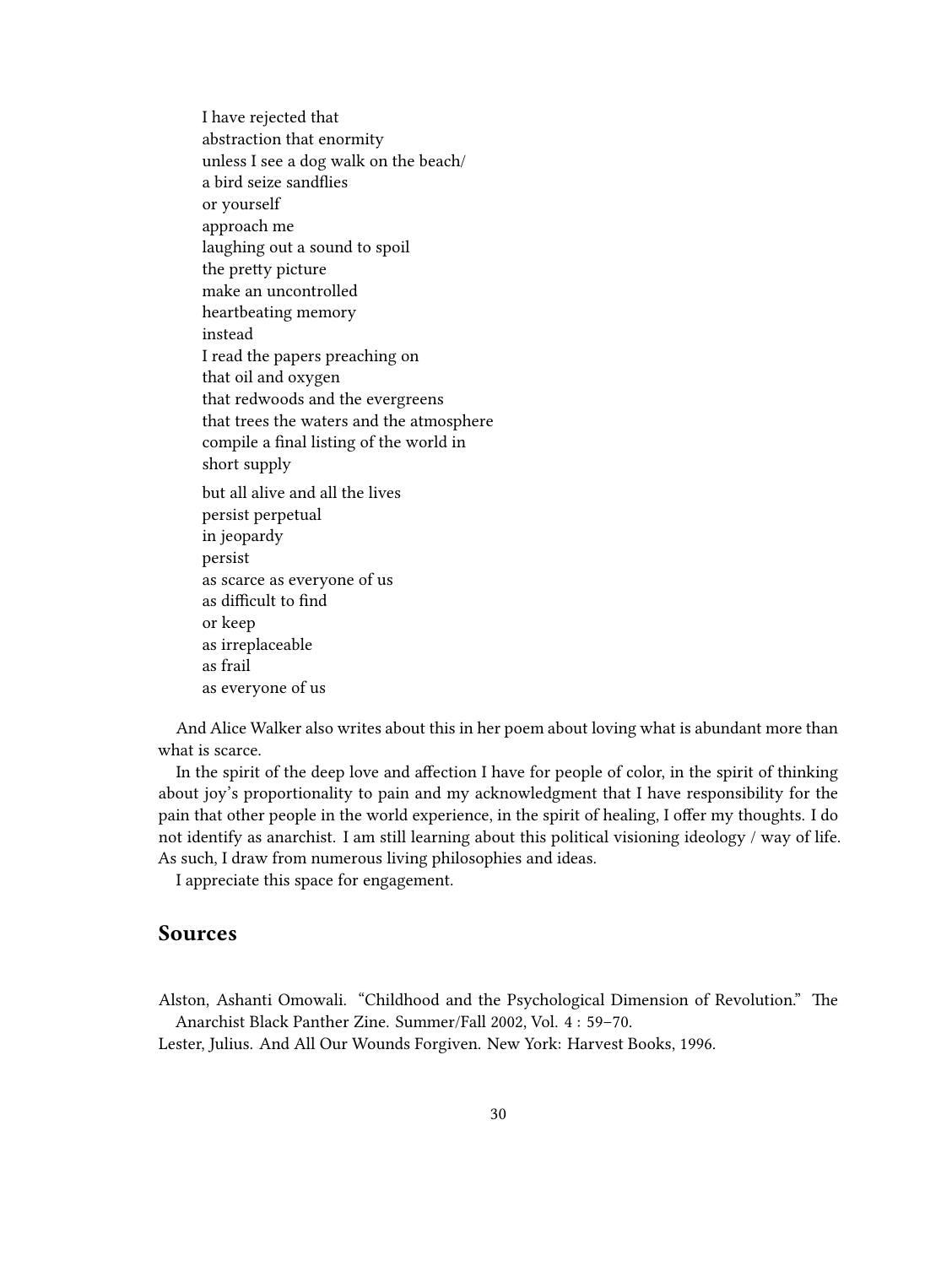- Lorde, Audre. "Use of the Erotic: The Erotic as Power (excerpt)." Cries of the Spirit: A Celebration of Women's Spirituality. Ed. Marilyn Sewell. Boston: Beacon Press, 1991.
- See her essays in This Bridge Called My Back: Writings by Radical Women of Color. Ed. Cherríe Moraga and Gloria Anzaldúa. Watertown: Persephone Press, 1981. Also see Anzaldúa's Borderlands = La Frontera: The New Mestiza, San Francisco: Spinsters/Aunt Lute, 1987).
- Pavi. "On A New Year's Eve." Online Posting. 10 Oct. 2002. Minstrels. 20 January 2002. [<http://](http://www.cs.rice.edu/%7Essiyer/minstrels/poems/1102.html) [www.cs.rice.edu/~ssiyer/minstrels/poems/1102.html](http://www.cs.rice.edu/%7Essiyer/minstrels/poems/1102.html)>.
- Walker, Alice. "We Alone." From the speech, "What Can I Give My Daughters, Who Are Brave?" Anything We Love Can Be Saved: A Writer's Activism. New York: Ballantine Books, 1997. 92.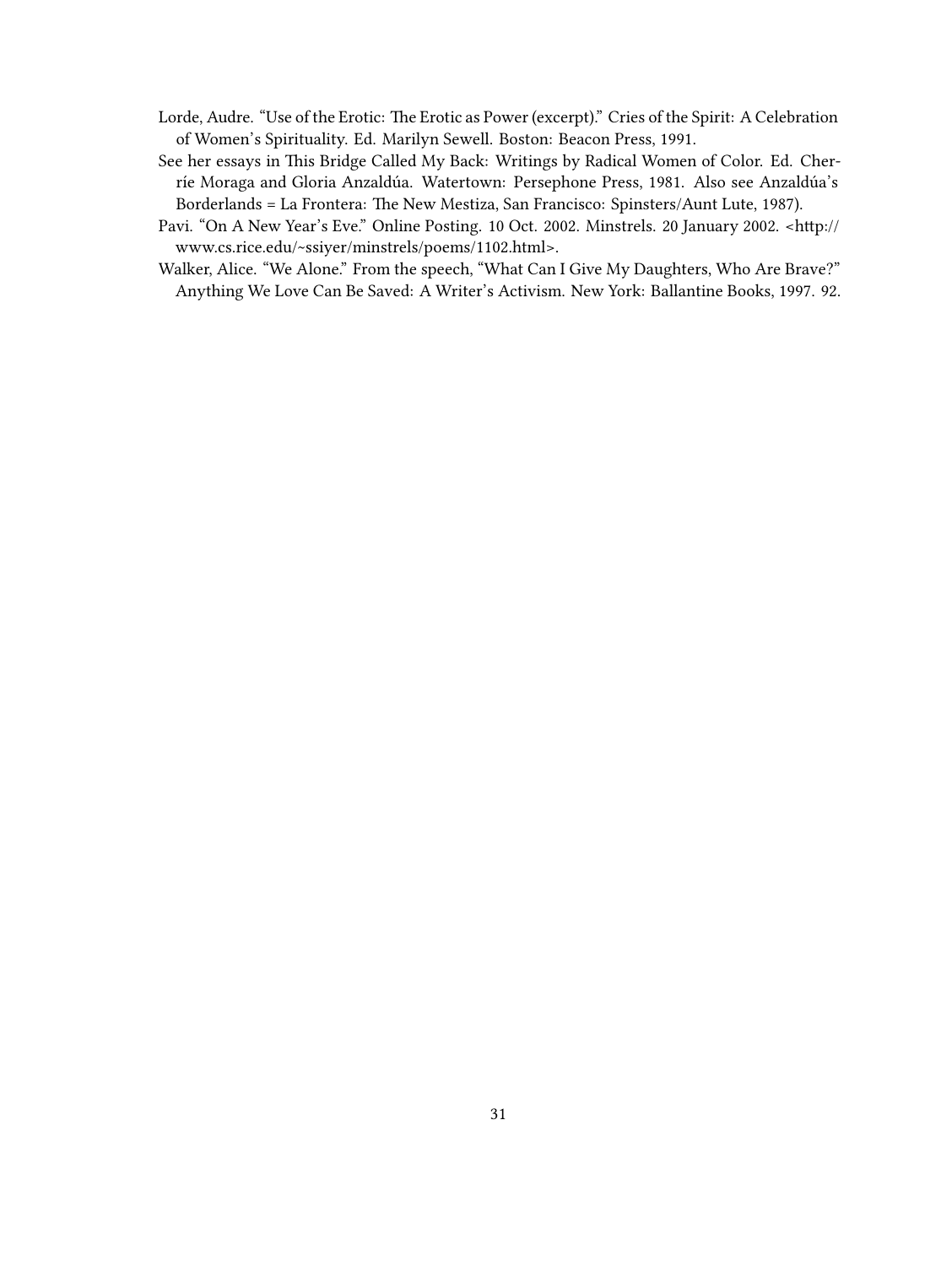### <span id="page-31-0"></span>**The End of Idealism: Honest Conversations about Race, Class, Self-Determination and Anarchist People of Color** *by Ernesto Aguilar*

I first began writing for Our Culture, Our Resistance on anarchist people of color and the conversations I believe we need to get started. During that process, very kind individuals offered up much help in ideas and structure, but at some point, the work became academic. So, stepping back, I realized that, to be compelling and motivate change, starting any conversation has to be fluid and open, but also geared at accomplishing something. I took a step back and returned to the roots of my piece, of the conversations we need to get started if we are going to grow and politically advance ourselves as revolutionaries of color. And here we are.

When people visualized the emergence of a tendency of anti-authoritarian people of color, no one believed it would grow at the pace and direction it has. It is sprouting up and fostering awareness in ways few people envisioned, which has been fantastic. At the same time, we are at a critical point; where many see our organizing must evolve. We need to create a space for our unity, culture and identity, but also our politics.

We need to be clear that advocacy of rights and roles for people of color, while certainly needed, permits the state and white-led movement to institutionalize and mediate our struggles. Fighting racism and white supremacy, when included at all, are problems typically regarded as line- items for social change. Even among anarchists of color, the attraction is strong to build own our anarchist movement, made up of people of color, or to demand greater respect from the whiteled movement. In the process, we're failing to ask critical questions about the viability of the white-led movement or our own loyalties.

For people of color who identify as anti-authoritarians, bringing us into the clearest solidarity with oppressed people around the world should be our primary focus. We need to give respect to those who've come before us by building on their successes and learning from their mistakes, while bringing the anarchist people of color tendency to the next level.

#### <span id="page-31-1"></span>**Understanding oppression**

Ask someone what they think of when they consider racism, oppression and white supremacy. You'll likely get many answers. What does oppression mean to you as a person of color? I believe that, in order to find answers, it's important to know what we're dealing with when we talk about such broad concepts.

Francis Cress-Welsing argues that racism is white supremacy. That distinction alone is significant. Some whites and a few people of color are confused by the word racism; they'll sometimes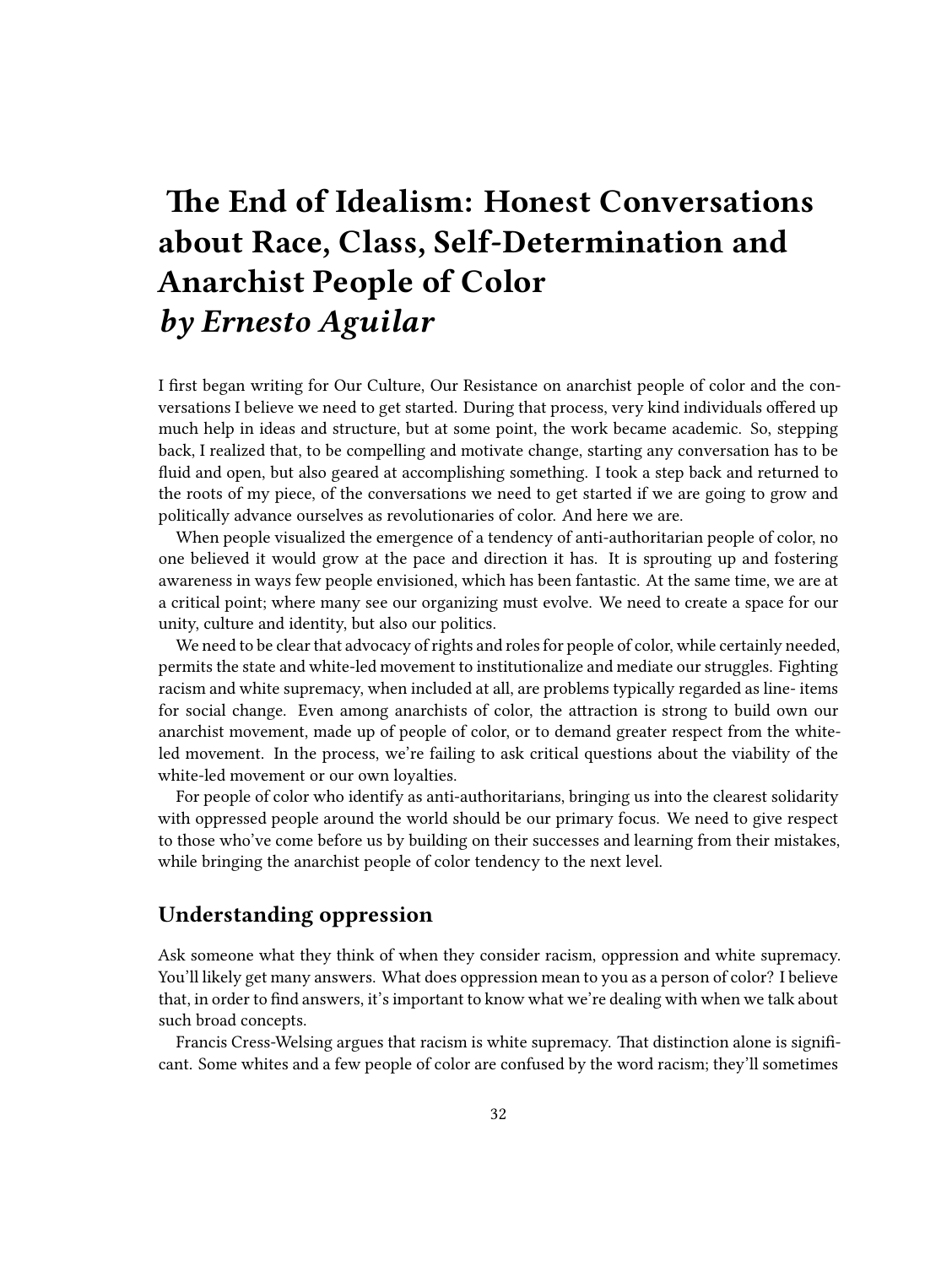fall into traps of terms popularized by the far right, or take the word literally, thinking it to be a prejudice of any race by any race. Historically, however, racism has always meant white supremacy and collusion with institutional power.

Race was, in many instances, a line of distinction separating Europeans from non-whites. Cress-Welsing states racism consists of "patterns of perception, logic, symbol formation, thought, speech, action and emotional response, as conducted simultaneously in all areas of people activity (economics, education, entertainment, labor, law, politics, religion, sex and war)." Cress-Welsing's definition grasps the totality of racism/white supremacy, and how it shapes our own views, as well as that of white people, virtually from birth. Cress-Welsing's clarity makes us think about how we got into the global mess we face. In truth, Europeans have waged military and cultural war against people of color for nearly a thousand years. Such exercises were never a means of dividing rich and poor, but to unite the white masses to fight for the moral, political, social and/or economic superiority of their way of life over other races.

Addressing the social and political realities of white supremacy requires a strategy. In my view, that approach must make self-determination for oppressed people a basis of unity for looking at the world, among those professed anti-authoritarian people of color and all others. Our first stand must be with people of color worldwide fighting for room to breathe. Our first prerogative must be freedom for all oppressed people, by any means.

At its core, self-determination is an opportunity to finally be free, to determine one's own political, social and economic destinies. For North American radicals of color, this kind of idea can be a leap; we live in a society of relative privilege, where corporate corruption, globalization and other movements compete for our hearts and minds. Occupation and oppression aren't harsh and in our faces as, for instance, in Palestine. As such, we're conditioned to think about our struggles related to what we're against, rather than that for which we are fighting.

#### <span id="page-32-0"></span>**Tactics and unity**

Clearly, it's on us to start thinking about how we make efforts if we are to be self-determined. One of the beautiful things about anarchism, many people tell me, is that it is fluid and open; flexible enough to respond to social and political conditions, but strong enough in its anti- authoritarianism to stand up against dictatorship of any kind. However, all of us get frustrated in the roadblocks that come before any movement. I submit that we need think about our tactics and our unity.

It is crucial that we start looking at our politics with a nod to what we, as revolutionaries, hope to create of this world. We know what we're against, but how are we getting to the world we want to create? And, as importantly, what actions do we need to make to get there? What is a fundamental call from which our movements emanate?

Although I have spoken out frequently on the need to locally organize, I respect that not everyone is an organizer. It can be intimidating for even experienced people. In reality, I am an advocate of the growth of our movements on many levels. Whether you are an organizer, somebody just looking for answers, someone fed up with how the system works, or an intellectual, what you are about and what we as a movement stand for needs to be out front, fearless, imperfect and courageous.

Some ideas that touch on tactics and unity, no matter who you are: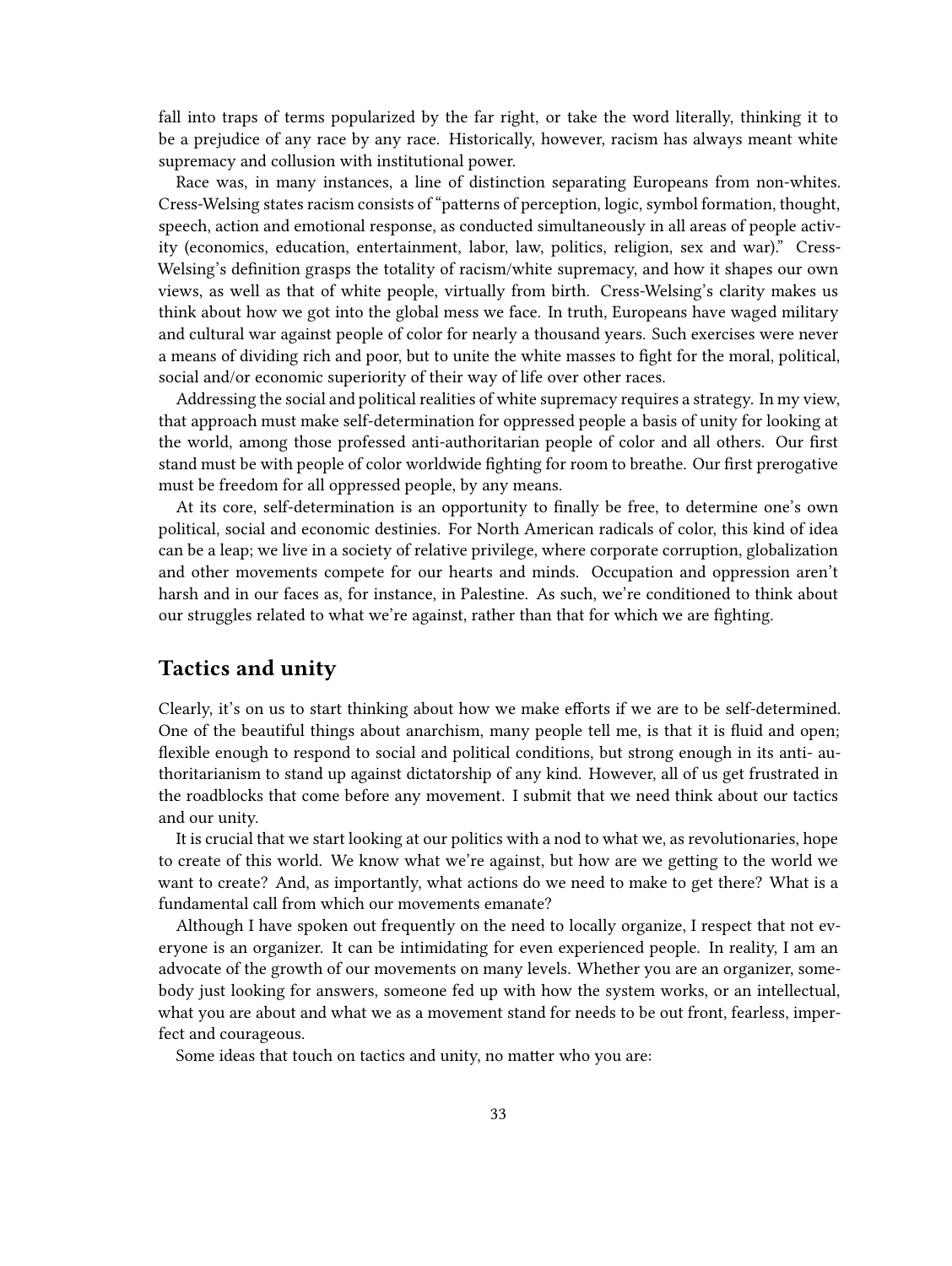- **Objectives:** What do you want? What are the long-term, mid-range and short-term goals? What are the process goals (i.e. building cultural consciousness among members) in reaching the objective?
- **Resources:** What/where are the alliances, money and relationships?
- **Audience:** Who are the people you want to connect to? Who are you trying motivate to action?
- **Message:** What do people need to hear? What parts of the message apply to people's sense of justice, and which to their self-interest?
- **Spokespeople:** If you are organizing something for your idea, who should deliver the message? Who is credible to the audience, and how do we equip spokespeople with information and comfort levels?
- **Jump-Off:** How do we kick off and move forward?
- **Venue:** How do we get the audience the message?
- **Opportunities:** What do we need to cultivate?
- **Evaluation:** How do we judge our progress?

As one example, I wrote a missive on tactical politics, focusing on lifestyle politics. Also called conscientious consumerism, lifestyle politics (and other forms of reactive activism), have come to the fore as leading trends in social action. Boycotts; buying green, fair trade, et al.; and voluntary simplicity are everywhere. The failure of these kinds of strategies is in vision. Writer Angus Maguire argues that, at its worst, lifestyle politics "overemphasize the importance of white and middle-class buying habits while marginalizing the work of communities of color around the world to gain power in struggles against the same injustices our buying habits are supposedly addressing." And I concur. But the ensuing responses from whites as well as a few people of color failed to offer a vision about how such consumerism connects with our program for advancement. Many people are not ready for a discussion about a "program for advancement" or much of a program for anything, but we need to be. Time and conditions require we stop spinning our wheels. We need to see a strategic vision for our work as part of an explicit and comprehensive program for reaching political, social and economic self-determination. Lifestyle politics is perhaps an easy target, but this instance demonstrates our need to analyze tactics.

Unity is perhaps one of the most curious roads to navigate in this respect, because once you find out what you're for, your allies become a little clearer. It's vibrant, for sure, and presents opportunities for us.

I don't want to open the conversation with the typical us-versus-other- ideologies rhetoric, but nudge you to consider priorities. Herb Boyd writes in a revised edition of Detroit: I Do Mind Dying that ideologues on various sides of the political spectrum had, "political positions so bitterly opposed in the 1970s that it disrupted the remnants of the Black liberation movement, thereby ending any possibility of operational unity." Anarchists of color get caught up in that too; some of us see our internal contradictions as people of color as more important than the external contradictions of white supremacist-engineered society out to do us all in. We've been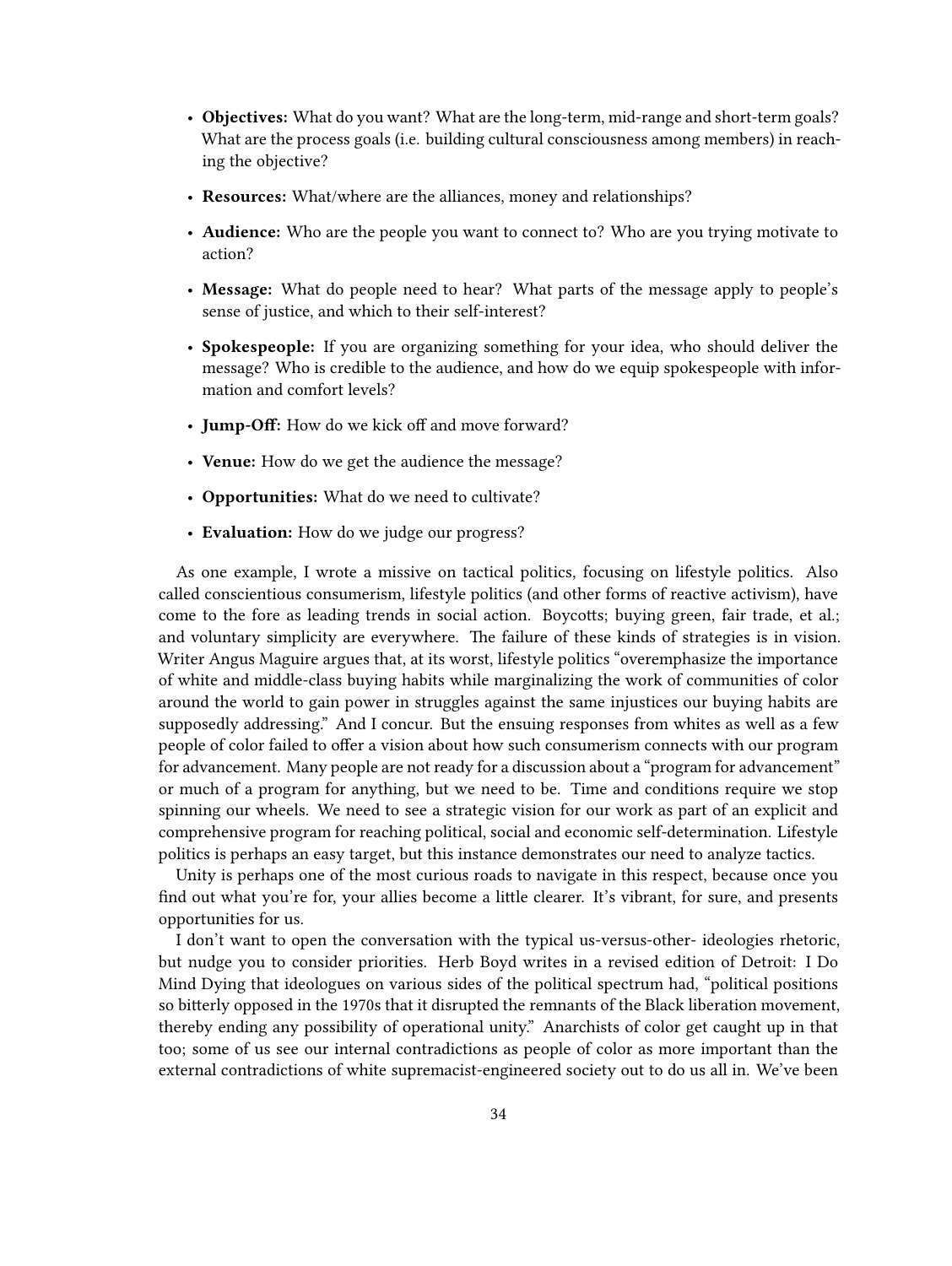sold the line that joining the white-led movement serves "humanity," when humanity can't speak for itself in struggle in which it doesn't lead. Some of us eschew other people of color as being anti-white, et al., but fail to see who is served by our divisions. By no means am I saying to ignore our differences. I don't believe paper unity serves anyone. I encourage all my people to consider who you unite with, why and the interests it serves.

### <span id="page-34-0"></span>**Allies and language**

Whether we unite with white anarchists is a tough question. While I believe broad-based work presents unique opportunities, I am very passionate in feeling it's not our job to hold white folks' hands, make them feel empowered, good about their politics, not downplayed, etc. The white-led movement should provide that to them, since it's theirs and whites should be demanding more of other white progressives. But the subject of allies is altogether different.

When the Anarchist People of Color listserv began, some of us came to the table with the idea that we'd have this open space for ourselves to create a more visible presence of people of color in the 'anarchist movement,' essentially the white-led movement. Undoubtedly, our at-first unpopular little crew has now gotten more support from whites who see this effort as important.

However, while most anarchists of color still participate in white-led organizing, our collective analysis is slowly evolving to a place where we are standing on our own, and what such unity means for us in the long term.

There's an equal amount of work around the question of anarchism, and how we can grow it to meet the needs of communities of color. Not a few people of color observe that the contemporary anarchist scene, if indeed it's embodied by testosterone-pumped white boys and Anarchy magazine, relates to a minuscule fraction of the populace. How do we make the ideas of anarchy relate to those who are not pissed off Caucasians and grad students? Such a question doesn't even get into the troubling failure in anarchism to adequately address white supremacy, e.g. Bakunin's anti- Semitism, Emma Goldman's advocacy of eugenics and modern anarchism's denial of the centrality of race in the dialogue. Anarchism, looked at objectively, should be applied as a model of social organization.

North American trends in anarchist thinking have advocated anarchism as an ideology, philosophy or lifestyle choice. Yet the fault of such application is that many assumptions made by anarchists deliver firmly Eurocentric values in their introduction.

Just to be clear, when I say Eurocentric values, I mean values that have become a little more complex than merely 'white values,' but concepts, through the system of white supremacy, capital and subjugation, that have become part of mass consciousness. The rise of modern Eurocentric values can be traced to the rise of capitalism, and embody ideas which, despite pretensions to the contrary by their most radical carriers, are intended to serve white supremacy and capital.

Calling individualism, liberalism, the rule of (natural, structural or other) law, democracy and free markets (e.g. free trade, fair trade, et al.) Eurocentric values denies the rightful link people of color have to them. In fact, Eurocentric values mean a sense of power, and of moral, political, social and/or economic superiority to other cultures, with the mission of assimilating them. For hundreds of years, European scholars have bemoaned the failures of "other" people as a means of talking up the superiority of their own belief systems, and assimilating them into Eurocentrism. All of us fall into the trap sometime; as people of color, we've been indoctrinated to tacitly accept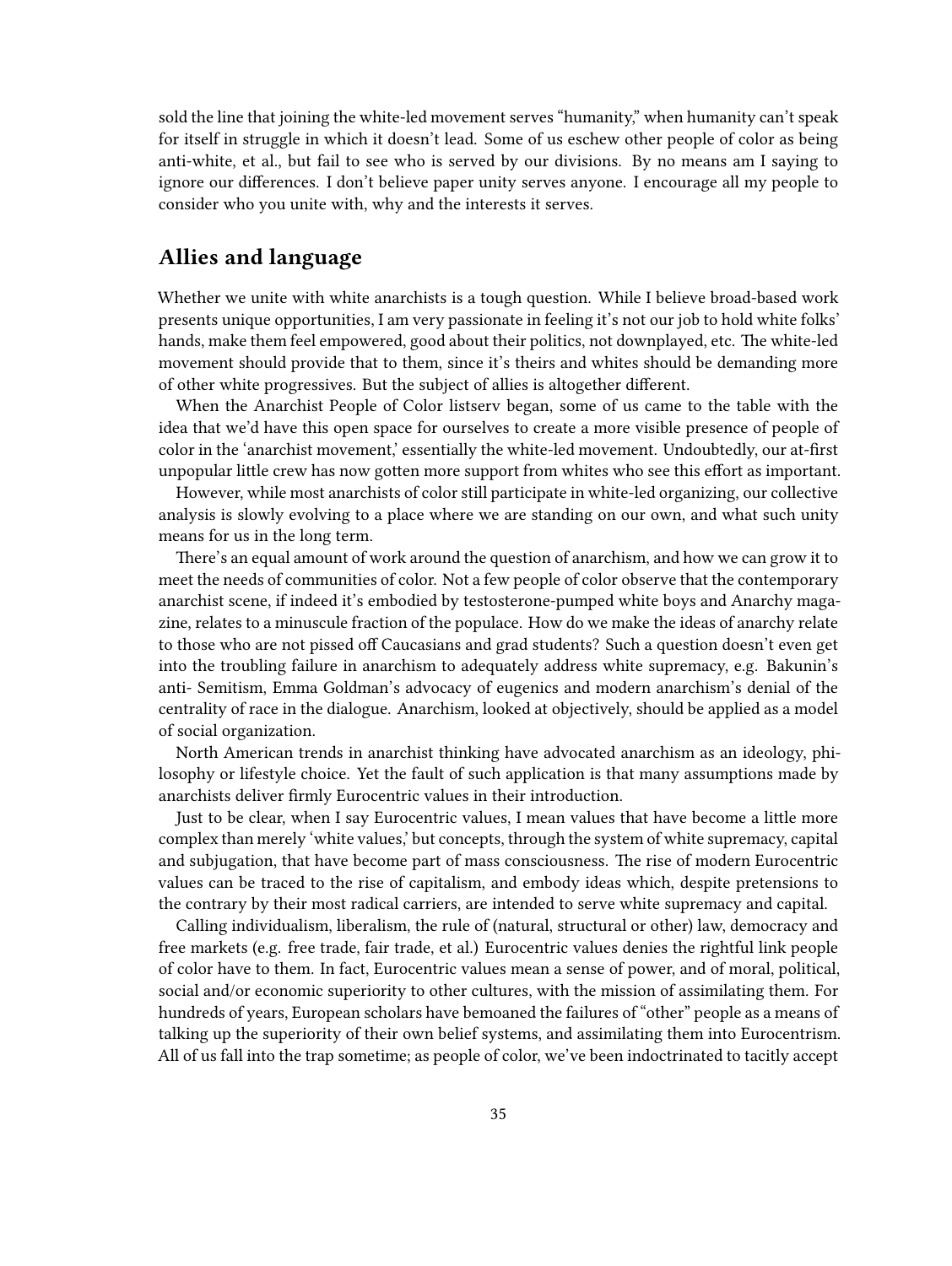the superiority of whites over us, while whites have been taught to assume their values are right. The "unite and fight" abstraction, at its core, is aimed at winning people to its philosophy and assimilating all struggles into "one." In another example, you regularly hear proponents of anarchism rejecting community cohesion and religious faith, but failing to grasp that, to many people, such things are important and can, in some historical examples, be an organizing spot. Even notions of consensus — an organizing model developed by white, middle-class anti-nuclear activists where a tiny group of people, often with many of the same values, get together and mutually agree to something — are an illusion aimed at reinforcing the values of a small group to the contrasting values of outsiders. Proponents of North American anarchism too often look to bring allegedly superior lifestyles and belief systems to the fore, and oppressed people, directly or indirectly, can be the victims.

I do think a revolutionary movement will take root, and that it will be broad- based. However, the mindset of many is a rush to idealism — that social justice is "all one struggle" and that we all need to be united to defeat fascism. I put forward the conversation that the rush to idealism will be our demise as a movement. The white-led movement should answer for its internal racism, and people of color should understand what we want, how we plan to work, and be conscious and organized as a struggle enough to fight this battle alone, if necessary. That kind of conviction is important in this undertaking. We should not make concessions to our demand for selfdetermination to win anyone's support.

#### <span id="page-35-0"></span>**Related: Class**

Another issue on the unity tip is the anarchist romance with class. As we forge a new path of oppressed peoples' politics, as well as anarchist theory and practice, we must take a critical look at class. Are we surrendering our self-determination in the name of unity?

Within white-led anarchism, there is a subtle, and occasionally overt, competitiveness between race and class. For example, in "Race and Class: Burning Questions, Unpopular Answers," a member of the North-eastern Federation of Anarcho-Communists brings arguments such as "racism is an excuse" and that racism is prevalent among people of color.

These ideas are presented to show class is the primary issue we should unite under. "There's an overwhelming amount of class-privileged 'people of color' spearheading this movement, creating a culture that is class reactionary to all working class people of all races in the United States," the piece notes. "These people are also quick to react to what they see as 'class trumping race,' and find the common class struggle between people of different races to be not as important as what they share in common with the community in question."

Similar points are made in a far cruder fashion. Most white radicals, and some radicals of color, have adopted old Marxist notions of class, class struggle and, most importantly, class solidarity. There are dozens of names people of color get called — from "nationalist" to "reverse racist" to "privilege pimp" — for pointing out the obvious importance of self-determination, racism and the historical fallacies of class unity. Although I do agree with familiarity with how capitalism functions is appropriate, my concern is many class-unity concepts are based on two fundamentally false ideas: 1.) that "the working class" (meaning the white working class and workers of color, in the United States and internationally) can unite to fight; and that workers of color and the white working class have common interests, from the workplace on down.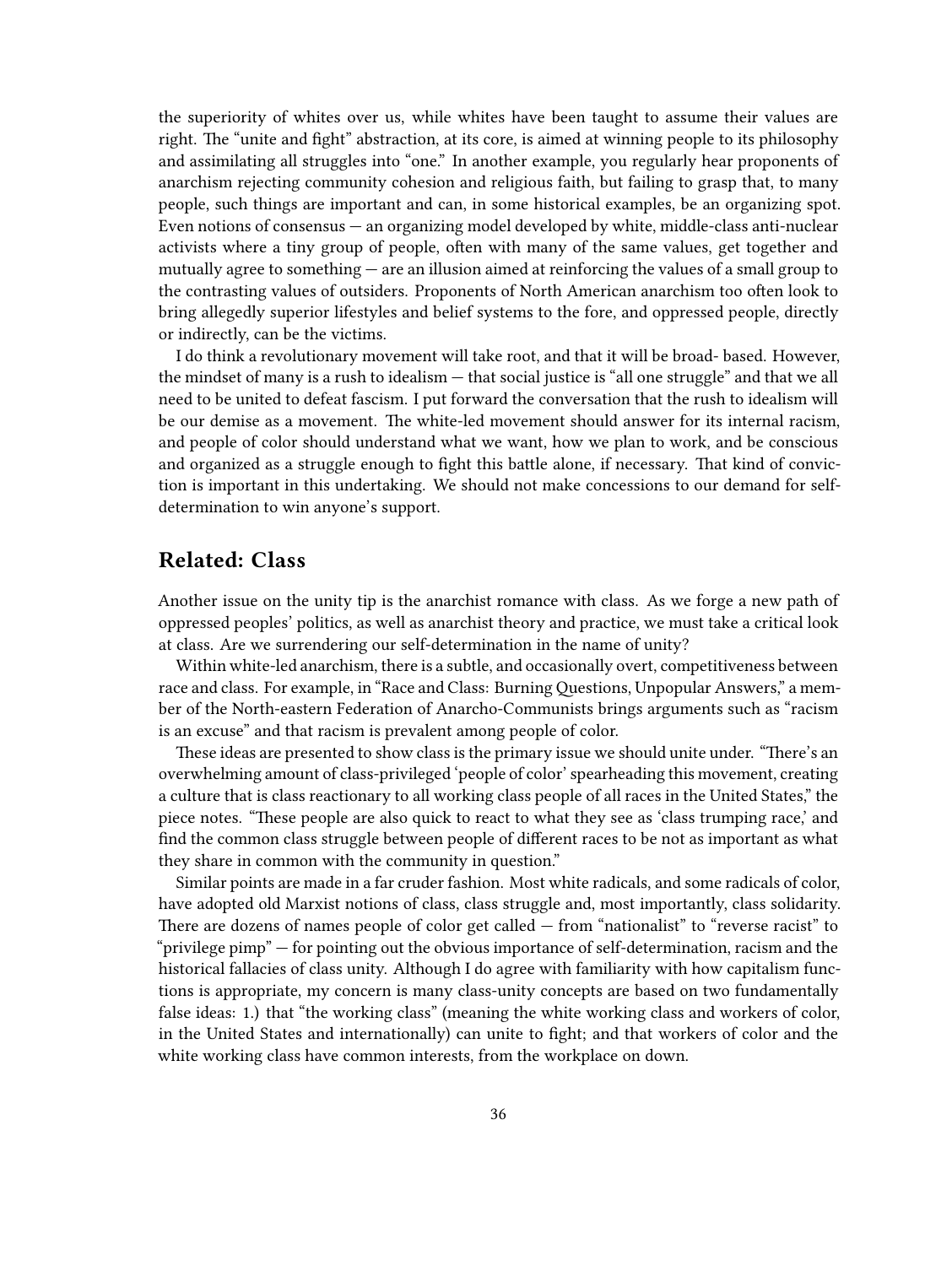Even most anarchist intellectualism stakes positions to which the two misconceptions as their foundation. While there are indubitably surface commonalities (i.e. workplace, housing, etc.), history demonstrates that working-class solidarity between white workers and workers of color does not exist. History further demonstrates that white workers, in almost all cases, side with the oppressor and against workers of color. I'm sure there are isolated examples of unity. Does that mean I believe people of color should take such cavernous leaps of faith? Not without their eyes open and minds sharp.

J. Sakai, author of Settlers: Mythology of the White Proletariat, has been one of the hardest critics of the white working class. In an interview I conducted with him, Sakai explained he researched history and put his findings bluntly "I figured out that actually there wasn't any time when the white working class wasn't white supremacist and racist and essentially pro-empire." Those who ad hominem dismiss Sakai ought to follow up on what he says. From colonization to ongoing wars and the dismantling of Affirmative Action, how many mass movements of white workers (or whites altogether) were there, compared to instances where white masses either stood with the elite, actively or passively? 100-to-1? 500-to-1? Herein lies the dirty secret of class politics. If we have a few hundred years of history to look upon, in which the white working class has consistently and in most instances actively sided with oppressors and sold out people of color, what is the basis for solidarity? If working-class solidarity were more than a slogan, wouldn't the racial discrimination and even profound racism within the ranks of white workers have been obliterated years ago? If white workers have rejected significant demands supporting people of color, what makes them different now? They're not. As Sakai points out, and deftly illustrates, the white working class and people of color have divergent interests. White workers just side with their own interests and the empire's.

Another conspicuous issue is the history of cross-class alliances among people of color in fighting colonialism. Read the histories of Algeria, Mexico and other countries and you'll discover the internal contradictions of class become far less important when faced by the external contradiction of an occupying army. It's the kind of history that swims against North American radicalism's beliefs that classes don't or can't unite. Moving forward as anarchist people of color means understanding our allies, as well as our enemies, and what that means for our freedom.

#### **Privilege and Assertiveness**

One of the beauties of self-determination is the fact that it draws lines of opposition, contradictions and prompts us to consider privilege. Not simply the (still important) roads typically hewn by activist-types — gender, sexual orientation and class — but looking at one another and acknowledging the privileges of people within this movement, and navigating that in hopes of being honest as possible. Being self-determined requires such.

For people of color who were raised in or politicized by white-dominant spaces, concept of self and one's relationship with non-white-dominant spaces represent one point of privilege worth exploring. In no other instance is the difference between anarchists of color bigger than between white-acculturated persons of color, and those socialized by their respective cultures. Relational views; concepts of autonomy/people of color spaces, racial experience, overall objectives for empowerment and more are thus profoundly varied. In many cases, being raised in white-dominant spaces is not a choice, although voluntary involvement is. In both cases, participants must recog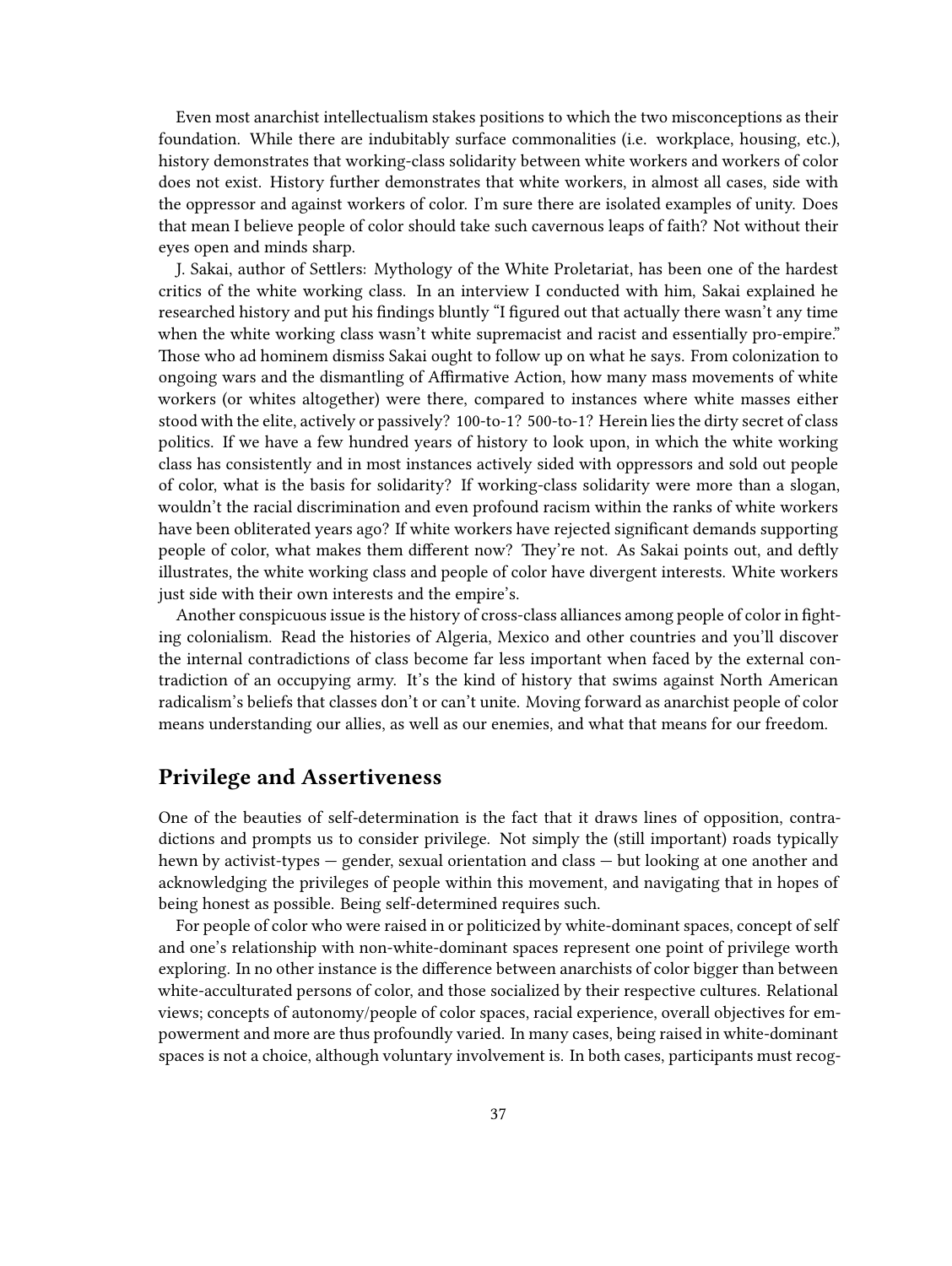nize that, historically, such spaces impart values that, while dressed in democratic language, are intended to further white supremacy; create confusion and division; and, as a means of self- perpetuation, can make white-acculturated people of color unwitting agents of white supremacist ideology. How internalized marginalization and oppression function are critical considerations.

Very honestly, there are internal struggles being waged by conscious people of color all around us. The sense of estrangement from communities is real, as is the indignation some people of color feel when whites assume that people of color have no other interests but race. We need to be actively supporting one another through these explorations, exhibiting care and knowledge. Internalized oppression for people of color, manifested as guilt or defensiveness, helps no one, and we need to see these issues of privilege as collective issues for all of us in the movement.

Similarly, it's important white-skinned people of various cultures and ethnicities to understand the dynamics of race. This is a challenging segment of privilege to steer, but it's necessary. Light skin versus dark skin is a demonstration of our internal struggles, as well as the debates within our own colonies. As one person put it well: "How has your light skin operate like white privilege among people of color? How have used your light skin to pass as white in the dominant culture? How has your light skin been used as a way to separate yourself from people of color? Do you use it to separate yourself from other people of color but not from people of your ethnic group? How does the collusion of your light skin give people of color the impression that you are not in their camp, but only come to their camp when excommunicated from the dominant culture not wanting to have these privileges is not the point here. The point is this: the fact that you do have light skin privilege in this racialized society, it is important to be racially responsible with it."

Talking about collective freedom through self-determination also requires we have a discussion about individualism. Individual freedom is one of the reasons we fight, and it is one of the highest ideals, although the ultra- competitive society fostered by capitalism has turned the idea of individual conscience on its head. Our objective as anarchists is not to emulate what the media tries to make of us, as self-involved monsters bent on greed and serving ourselves. Autonomy doesn't mean that our politics are defined by our moods or interests at the moment, but by study, struggle and discovery. Individualist politics are an exercise in privilege. Many Americans exercise that privilege every day by passively supporting the empire. Some anarchists of color get swept up in the moment, and start defining our politics by what's exciting at the moment, rather than realizing we don't have that many moments to lose.

Lastly, it is critical to recognize that the need for respecting each other and organizing ourselves collectively. I'm regularly surprised by the lackadaisical approach some people of color bring to anarchist people of color spaces. From small things like showing up late to gatherings to major things like exclusionary organizing, the message is one of power dynamics and privilege. Sometimes it's unconscious. Sometimes people came up in a lazy political culture or one that didn't have to consider what starting a meeting 45 minutes late, for instance, might do for a poor person's bus ride or parent's time with their kids. Yet these examples are matters of privilege that mirror what is already going on in white anarchist milieus. This needs to be examined clearly.

#### **What do relevant politics look like?**

Think about Adidas. Its purpose is to sell expensive shoes. But nobody in their right mind will buy \$200 sneakers. So Adidas has to evolve from selling shoes to selling a lifestyle. The baller of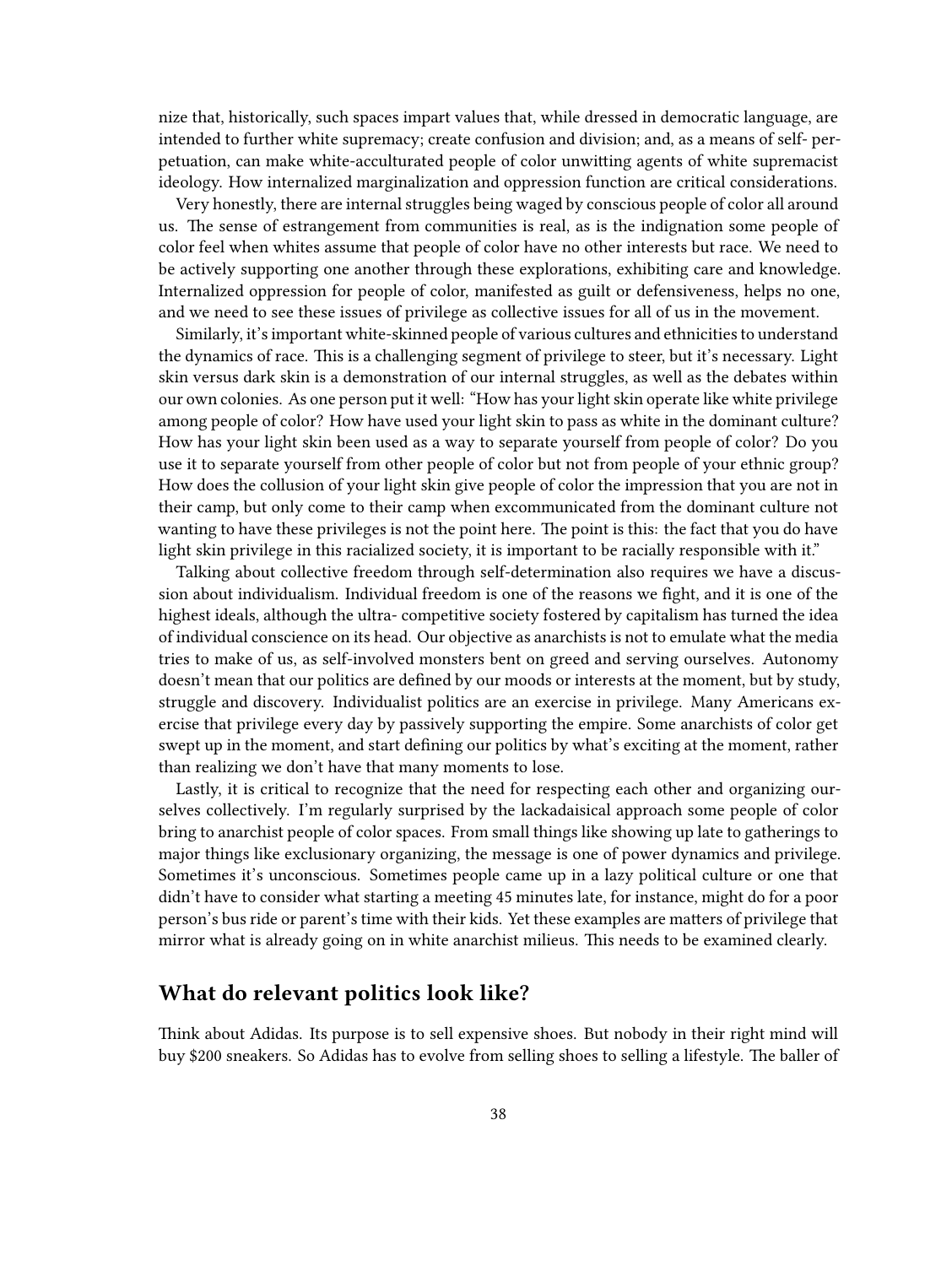the moment rocks a pair of signature shoes as a hot track bumps in the background. Adidas is flexible; it grows its campaigns as the tastes of potential buyers evolve.

Now think about a movement. Making signs and sweating in the hot sun doesn't sell well. Who in their right minds wants that, verdad? So we need to evolve as people's media-savviness and minds evolve; the problem is not that people don't believe what we believe, but that anarchists can seem completely uninspiring doing what we do. Why would anyone care for a lifestyle of protests, long meetings, drum circles and getting arrested?

Maybe those pissed-off Caucasians or grad students I mentioned earlier, but that's all.

We all want movements that are flexible and can respond to social conditions. We also need to work tirelessly to keep political goals like self-determination and tactics for getting there relevant to everyday folks. No, we don't need a movement led by Adidas, but we need to look at, without bias, the world our people live in, and how our messages can speak to them. I've heard 'we can't go to such-and-such because it's corporate' as proclamations of people's individualist politics twice as much as I've heard 'where do people hang, and can we go talk with them about suchand-such campaign?' If Adidas can have legions of cats wearing their \$200 gear, they've tapped into what we need to get a dose of, and quick. A few points that came out of the "Building an APOC Movement" workshop at the 2003 APOC conference, in terms of organizing:

- How people go about doing things; for the benefit and greater good take where people are and build from that. We have more to learn from people than they do from us;
- Using skills and resources already in existence; empowering to teach each other-working from our strengths; and
- More vision; not just talk about, make it more participatory, more organizing.

And in terms of networking and resources:

- Find common ground and be in the community;
- Bring together by using each others' resources together;
- Focusing on commonalities;
- Be honest when balancing your values and other groups as a basis for building trust; and
- Be simplistic; talk about how you can support.

We also resolved on a few ideas related to points of unity:

- Ask people first; value system respecting existing knowledge;
- Clarity of goals makes things clear;
- Be aware anarchism is not better than what exists; be open; and
- Ultimately support community decisions; mistakes are part of the process.

Four key points of anarchist organizing: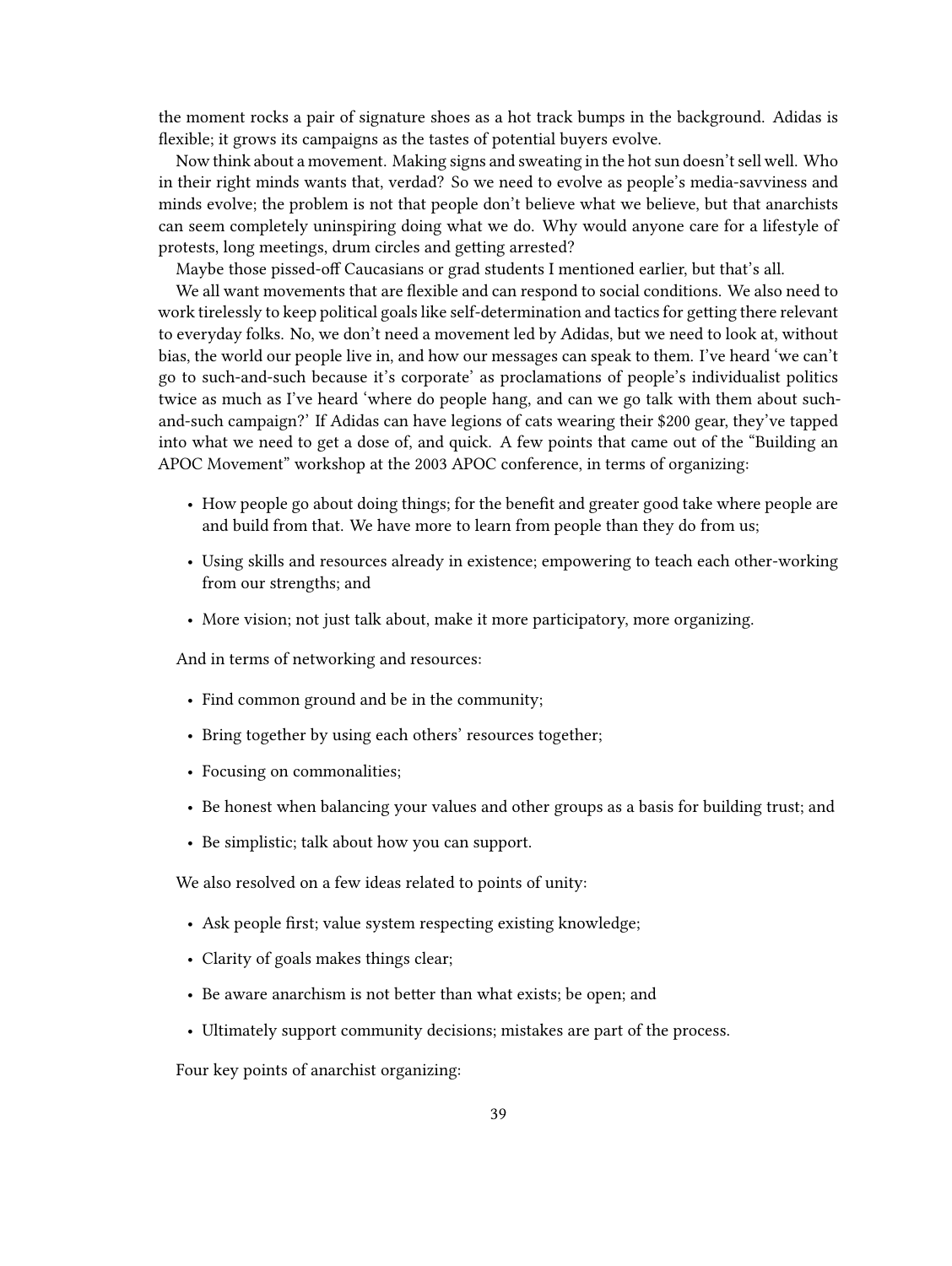- Helping people experiment with decentralized, collective and cooperative forms of organization;
- Increasing the control that people have over actions that affect them;
- Building counterculture that uses all forms of communication to resist illegitimate authority, racism, sexism, and capitalism. Creating alternatives to the dominant culture; and
- Strengthening the 'social fabric' of neighborhood units that network of informal association, support services, and contacts that enable people to survive in spite of the negative influences of government and its bureaucracies.

Five criteria covered at the conference for measuring success:

- People learn skills needed to analyze issues and confront those who exert control over their lives;
- People learn to interact, make decisions and get things done collectively; rotating tasks, sharing skills, confronting racism, sexism and hierarchy;
- Community residents realize some direct benefit or some resolution of problems they personally face through the organizing work;
- Existing institutions change their priorities or way of doing things so that the authority of government, corporations, and large institutions is replaced by extensions of decentralized, grassroots authority; and
- Community residents feel stronger and better about themselves in the collective effort.

These aren't gospel, but they're a start in moving towards the conversations we need to have whether you're an organizer or not - about self-determination, tactics, allies, privilege and more. As with anything, we need to treat each other with compassion and empathy; don't let hostility, resentment or a quest for 'accountability' color your efforts. Tearing each other down as people of color for perceived transgressions is never acceptable under any circumstance. We're not the military, and nor should we strive for that. We have serious discussions to have, and hopefully more learning, caring, fighting and loving in the future.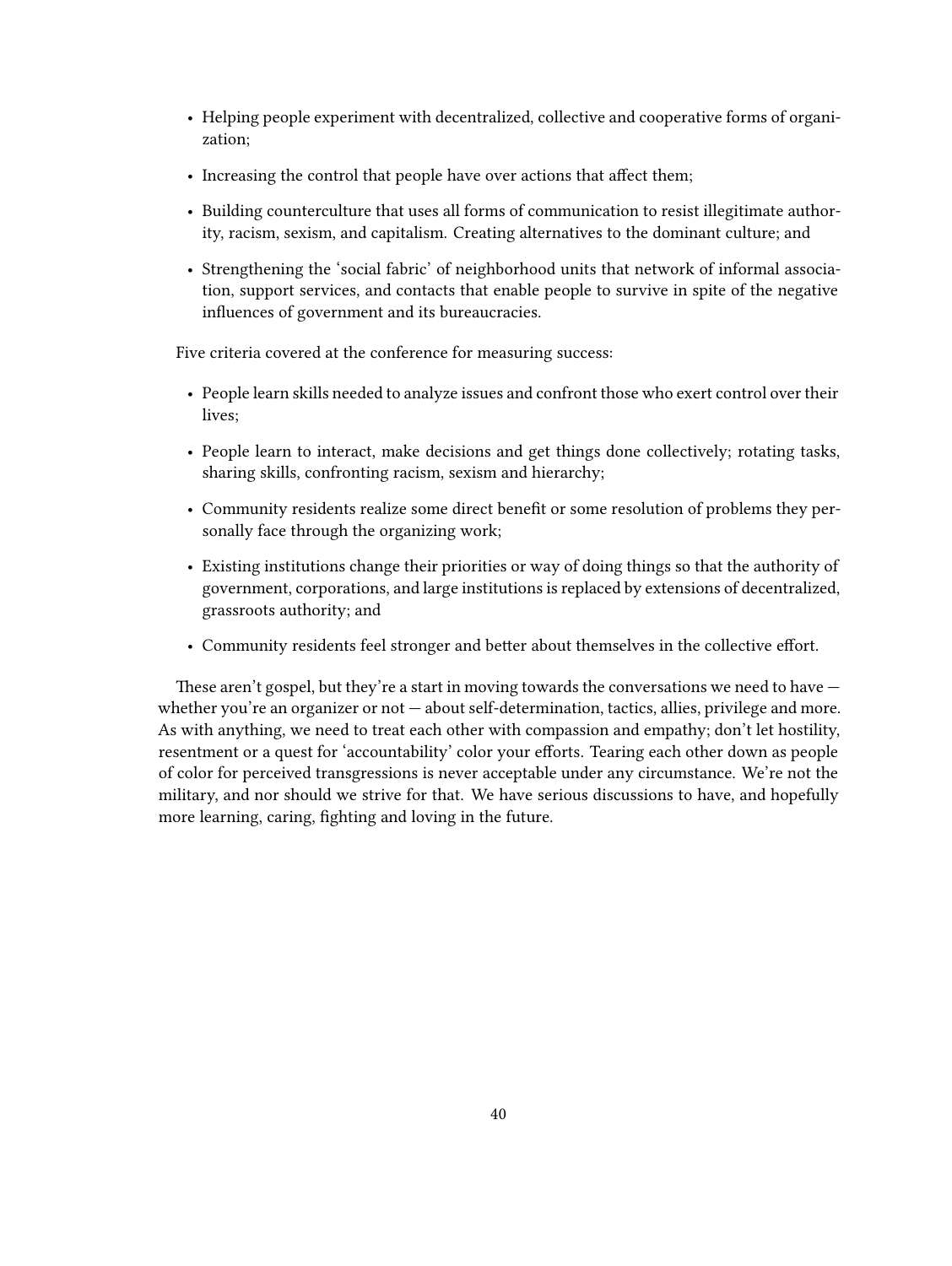## **Raising Children of Color in White Anarchist Circles** *by Victoria Law*

Siu Loong means "Little Dragon" in Cantonese.

But Siu Loong herself isn't Cantonese. She isn't even one hundred percent Chinese. Through me, she can claim to be Hakka, Suzhonese and Shanghainese. From her father, she can claim to be Finnish, Hungarian and Jewish. But she is also an American living among American anarchists, where none of this supposedly matters.

Before motherhood became a consideration, I paid little attention to the lack of color in the New York City anarchist "scene." So what if no one looked like me? Weren't we all struggling for the same thing?

Pregnancy made me sit up and look around at the demographics of the anarchists around me. Yes, I had followed (but not participated) in the short-lived discussion on white privilege in Seattle's protests against the WTO. Yes, I would confront my fellow anarchists about their internalized racism. But I never really went further and questioned why there were so few people of color-never mind people of color like me-in the anarchist movement.

Motherhood forced me to open my eyes. Before the recommended six weeks of postpartum rest were up, I was up and about on my various projects. Virtually everyone was supportive of my new role as mother and on-call cow. However, I started noticing small things that bothered me about my (mostly white) activist circles.

For starters, no one could pronounce my daughter's name correctly. It was pronounced, "Sue Long," "Siu Long," "Sue La," any which way except the way it was supposed to be pronounced. If people didn't have trouble making a small circle with their lips to say the word "siu," they couldn't remember that "loong" had two "o"s. One person tried to shorter her name to Suzy. I very firmly put a stop to that.

Before Siu Loong could even remember her environment, I looked at the young children who made up the anarchist scene. Who would she be playing with when she grew old enough to interact with other kids?

Most anarchists do not have children. Whether this is a political statement or a personal choice, the face remains that anarchist children are few and far between. On the Lower East Side, the anarchists who choose parenthood and had enough support to remain somewhat involved in the movement tend to be white.

It bothers me that Siu Loong's companions are almost all white. I do not want her growing up in an all-white (or predominantly white) environment. I do not want her to wonder if she is somehow incorrect for not having blond hair and blue eyes as many of her peers do. When I have brought this up with other anarchist parents, they dismiss my concerns. Of course they do not have to worry about whether their child will feel as if she does not belong. Their children,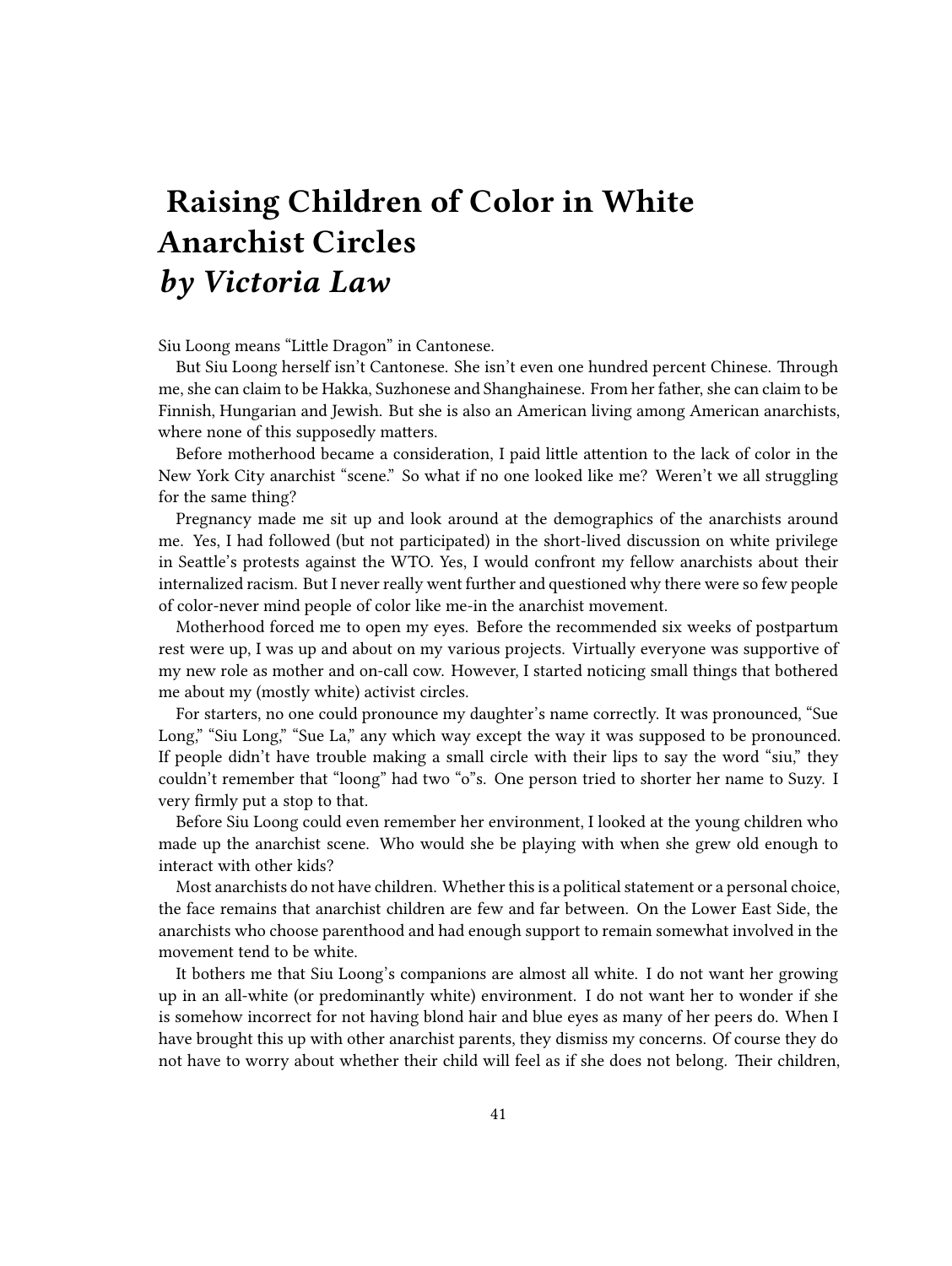even those who are of mixed parentage, have white skin. They do not have to worry that their child may feel as if she is not as good as her lighter-skinned, lighter-haired friends. They do not have to worry about the fact that our small community sometimes mirrors the racism and ethnocentrism found out in the larger world.

Sometimes I wonder if I obsess about race too much. I buy her books that emphasize her Chinese heritage and, more importantly, have characters that look like her. When she began Early Head Start, I was secretly thrilled that there were no white children in her class. When she entered Head Start seven months later, I was delighted that ten of the fifteen kids running around were Chinese and that all spoke Cantonese. No one mispronounced Siu Loong's name, not even the non-Chinese teachers.

However, the parents and caretakers of these children are not ones with whom I share anything except an ancestral homeland. For the most part, we do not share the same language and thus cannot talk with each other.

Some of them do not return my tentative or "Jou sahn" when we pass each other in the hall or wait for the elevator together. I do not know their politics and opinions. After seeing my punk rock babysitter, they may have guessed mine, although this did not prevent them from electing me the chairperson of both the Class Committee and the Settlement House's Policy Committee. But because we have virtually nothing in common, we do not arrange for our children to see each other outside the classroom.

Perhaps because their children are full-blooded Chinese, often raised in a community of other full-blooded Chinese, they do not see arranging play dates with the other Chinese children as a concern. Or perhaps they already do, but because my Cantonese is limited to ordering food and asking for prices, I am left out of the invitation loop.

In addition, despite my visible pleasure at Siu Loong being around children who share the more neglected half of her heritage, I feel as if I'm compromising some of my anti-authoritarian beliefs by placing her in a school-like atmosphere. She not only picks up the odd Cantonese phrase but also the seemingly senseless rules and regulations found in all classrooms.

One evening, as I sat and talked with a friend, Siu Loong grabbed my legs.

"Put your feet like this," she commanded, attempting to bend my legs into a cross-legged position. Then she grabbed my hands.

"Put your hands like this," she demanded, intertwining my fingers and then folding my hands.

This was not a comfortable position for a grown woman in a chair, so I promptly uncrossed my legs and unfolded my hands.

Siu Loong tried to reposition me again.

"This isn't comfortable," I protested.

"It is comfortable," she insisted, trying to bend my fingers.

"You need to sit like that so I can read you a story," she added.

That was when I realized that, for some unknown and probably nonsensical reason, Siu Loong's teachers were having their charges sit for story time with folded hands and crossed legs.

The logic of this escapes me. Isn't it enough that the kids are seated and quiet? Why impose a needless rule? Especially one that she will parrot and annoy me with?

Often, I feel as if my life is split. If I want to be around people who think as I do, who believe and are willing to fight for the same things, they will not look as I do. They will not share the same culture or upbringing. I will have to explain certain aspects of my life and sometimes have these aspects be misunderstood or distorted. If I choose to be with those who share my culture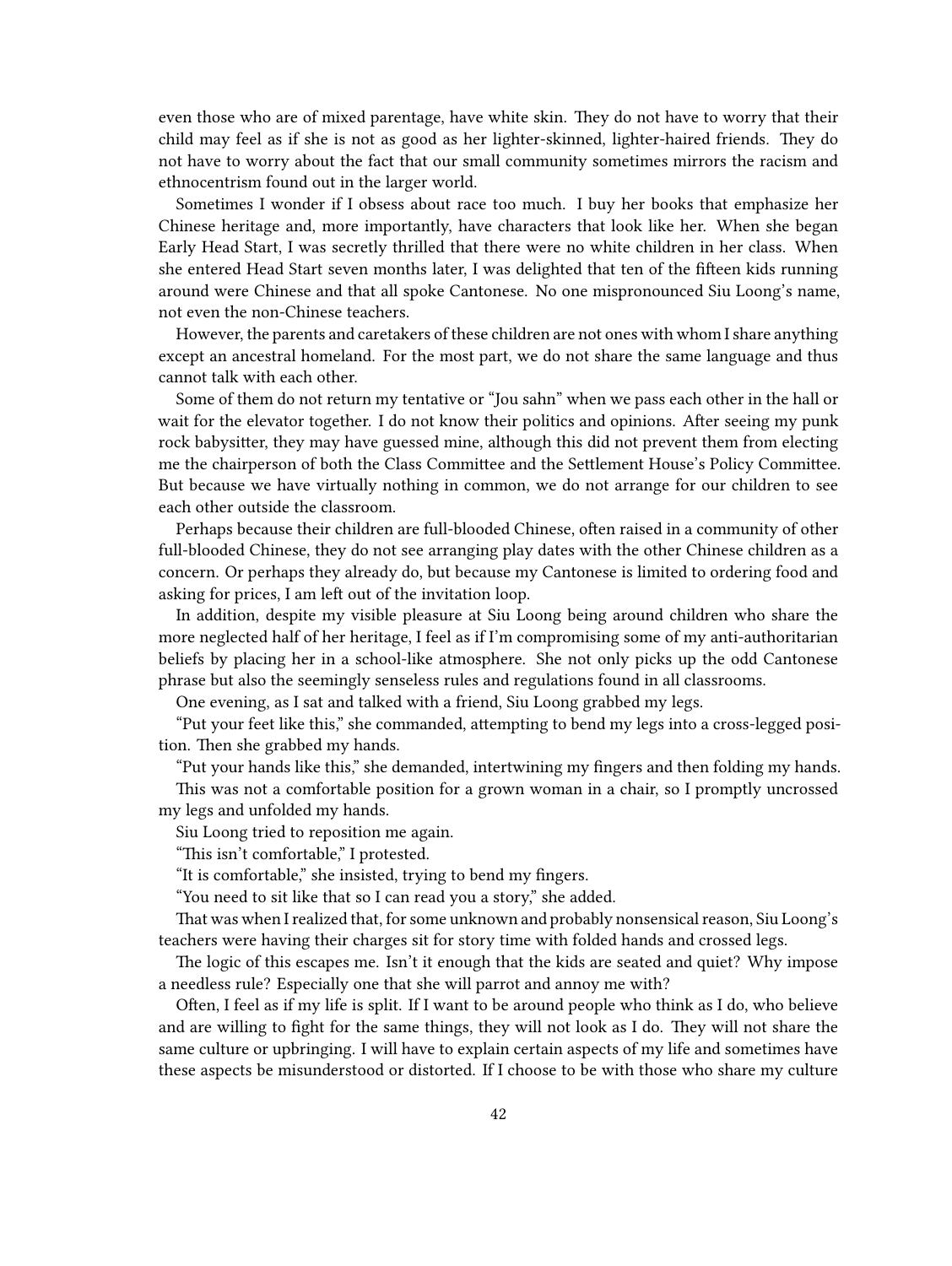and collective history, I risk having my individuality misunderstood or ignored. During high school, I chose to be with other Chinese. We shared nothing except a common ancestry. In that circle of friends, my needs and wants as an individual and as an emerging anarchist were ignored. As an adult, I have been asked why I choose to be around so many white people, why I do not choose to be around "my own." In this circle, my needs and wants as a woman of color are ignored.

Sometimes I wonder if Siu Loong feels the split as acutely as I do. I wonder if she notices that, around white people, virtually anything is okay.

She can run and climb and laugh and shout. She can even take all of her clothes off. No one will chastise her. The most that will happen is that the grown-ups will laugh.

However, among those who look more like she does, whether they be schoolmates or relatives, such behavior is not only not laughed at, but actively discouraged and chastised.

When I try to talk with my anarchist friends about this split in my life and hers, they don't get it. Why is it important that I send Siu Loong to "school"? Why am I subjecting Siu Loong to regiment and restrictions at such an early age? Can't I find an alternative source of childcare for her-one that does not reinforce models of hierarchy and oppression? And why am I so hung up on race? One anarchist described my concerns about race and ethnicity as "nationalistic bullshit."

How can I raise a baby anarchist of color if my choices lay between a white, color-blind movement or a gathering of those who can identify with her looks and heritage, but little else?

I'm still struggling to find some sort of balance between these two extremes. It's hard to think of solutions when those around me-both my peers and the parents of Siu Loong's peers-do not acknowledge that there is a problem. This reflects a larger issue-white anarchists' refusal to discuss race, racism and exclusivity in the movement. Knowing this doesn't make it any easier. I am still struggling alone with this concern.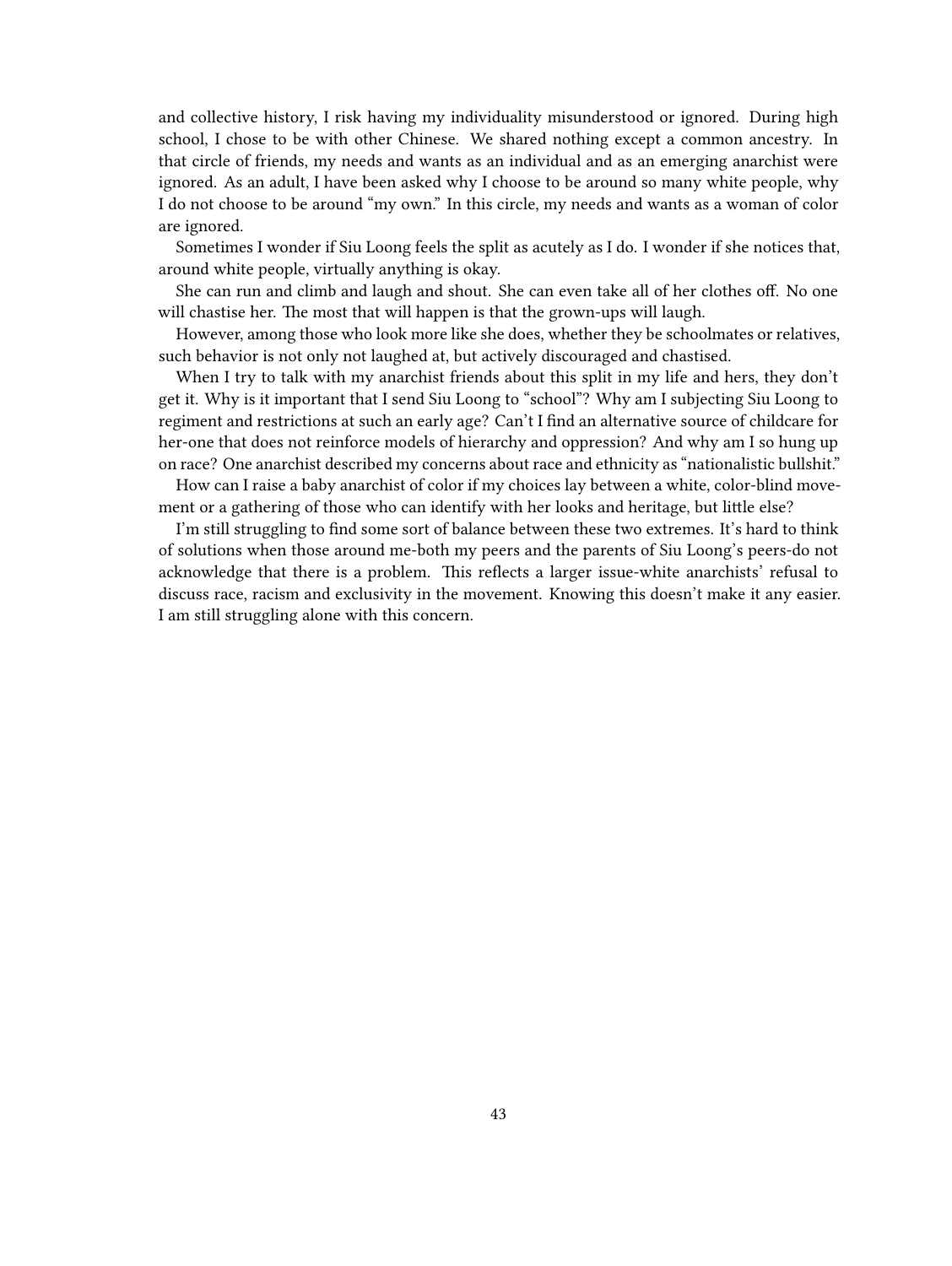## **Love and Respect: Parenting and Identity with Rivka Gewirtz Little and Bruce Little**

*Bruce and Rivka Gewirtz Little met in Texas and now reside in New York City. Some may remember Bruce as a founding member of the Federation of Black Community Partisans, the predecessor to many APOC groups. Rivka is a great organizer in her own right. This interview focuses on parenting and how being parents has changed the lives to two kickass revolutionaries.*

### **Can you give people a little background about yourselves and your political development?**

**Bruce:** Being an introvert, I had a lot of political influence from books, TV and music. As a teen when I was in junior high, I read a lot of books on the Vietnam War and the international insurgent movements during that time period. I remember looking at CNN during the days I skipped school and recognizing the kind of military build up in the South and Central Americas as being somewhat identical to the kind of U.S military buildup that took place in Vietnam. Being a working class black male at 14, I knew for sure that I was gonna be drafted. Later, in my twenties, I read Malcolm X's speeches and got involved in peace and justice coalitions in Houston.

**Rivka:** The '80s affected my political development. I grew up in a lesbian- parent household in upper Manhattan. Crack hit like a ton of bricks, addicting or helping to jail many of my lifelong friends. AIDS hit even harder, with many of my mother's friends dying. Gentrification eventually claimed the apartment I grew up in. Marshals evicted my mother, throwing 25 years of our shit on the street and dragging me out kicking and screaming. Yet I hated the left and all that it embodied. My mother (a Jewish woman) and her partner (a black woman) forced me to canvas for the Rainbow Party and I had been to more patchouli-smelling sing-ins than any kid could handle. I didn't see anything concrete being done. I tuned out as much as possible. Thank god for that blip of a conscious era in hip hop. I put my thinking cap back on and began to organize around issues in college and later as a journalist focusing on criminal justice issues. Can you talk about how having your daughter has changed your lives, and what you want out of life?

**Bruce:** Having Navah has definitely added on more consideration to how we used to function as activists before we became parents. We still strive to work for the transformation of our communities, but we do have to work through child care issues and "switching" to make meeting s or get to certain protests.

**Rivka:** Having grown up in a severe state of urban emergency, affecting change has always been part of my MO. However, as N grows, my political work has taken a much clearer and more solid form. I am now desperate to work for underground education, cooperative child care and other services for children that function outside the oppressive laws of the system. If there is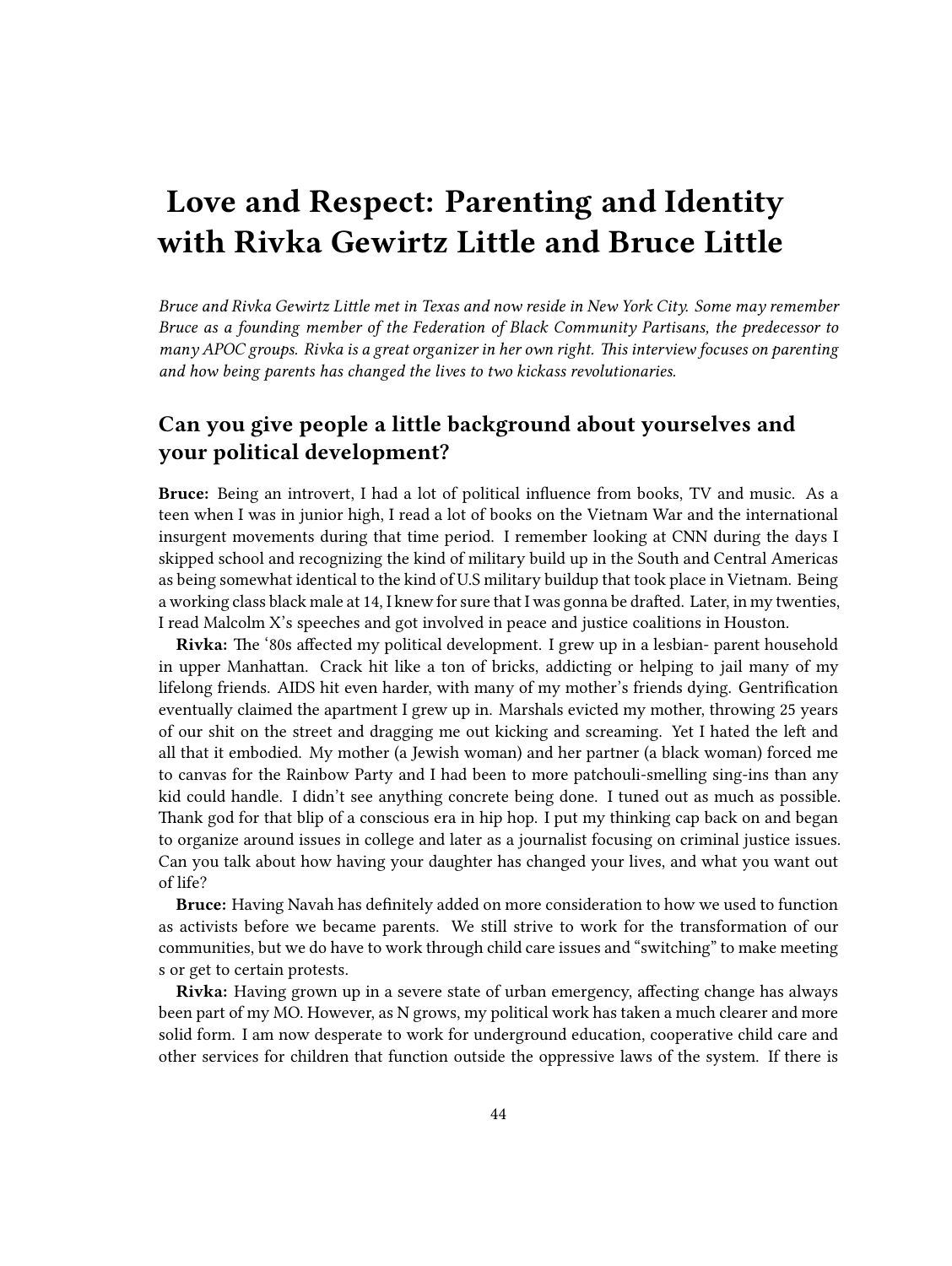any sanity to be maintained for me on a Saturday night when my daughter becomes a teen, I know that I need to expose police corruption and exploitation of youth of color now. I know there needs to be an attitude that every kid in the 'hood could be my kid and therefore is my responsibility. My goals are very defined.

#### **How has parenthood changed your politics, if at all?**

**Bruce:** I was made more aware of issues like education and social services since we had been thrust into dealing with them first hand. All last year we were playing survival games with the State in trying to keep our daughter in affordable child care. In a situation like that, you almost have to be living on the street to qualify for these kinds of services.

And you have to be in a single parent situation as well. I was unemployed and R was working, but that wasn't enough. The State wanted me out of the picture altogether in order for N to be qualified to continue to get childcare services. We wanted to look at certain daycare programs that were started by grassroots activists back in the day because we knew that they had progressive learning curriculums for toddlers. But as funding for alternative grassroots based schools become scarce, they get swallowed by the State and hence the classist guidelines.

**Rivka:** Again, instead of looking at all the issues all the time, I have really begun to focus on what's happening to inner city kids. Being involved with children all the time thrusts it in our face. Right now the scariest part seems to be the prison state we have created for urban youth in public schools, which later transfers into the prison industrial complex. But then it's also terrifying that mothers on welfare are forced to deposit their newborns into the hands of strangers so that they can meet welfare guidelines. There are so many issues it seems overwhelming  $-$  so the thought of having to organize around something like globalization (though I know its crucial) seems to dilute my efforts on any front. Maybe in 18 years, I'll start to branch out again.

#### **Is anti-authoritarian parenting possible or practical?**

**Bruce:** I believe it can be, but it really comes down to the parent. What are they willing to live with or live without as they raise a kid up under capital- ism? There are networks of alternative health care providers although small and scarce that anti-authoritarians can turn to if they do not want to go to take their child to a "real" doctor. There are alternatives to public schools and you can even squat or choose a primitivist lifestyle in a remote setting. What I'm saying is that radical parents throughout the years have chosen to live lives where they raise children "unplugged" from the dominant culture and it can work. I just see it as a "Your Mileage May Vary" kind of thing. There shouldn't be rules on how to build a family under an oppressed state. I follow my instincts and common sense along with Rivka's consul as a partner. We may choose a medical doctor for Navah based on the individual and how they practice medicine. Do they blindly prescribe the medicines of the industry when there are alternative medicines to consider? Are they open minded to holistic alternatives?

Do we as parents decide if we want to give our child those medicines when we know based on our own research that that medicine may not be good for Navah? I think being a conscious and thoughtful parent leads to practical decisions.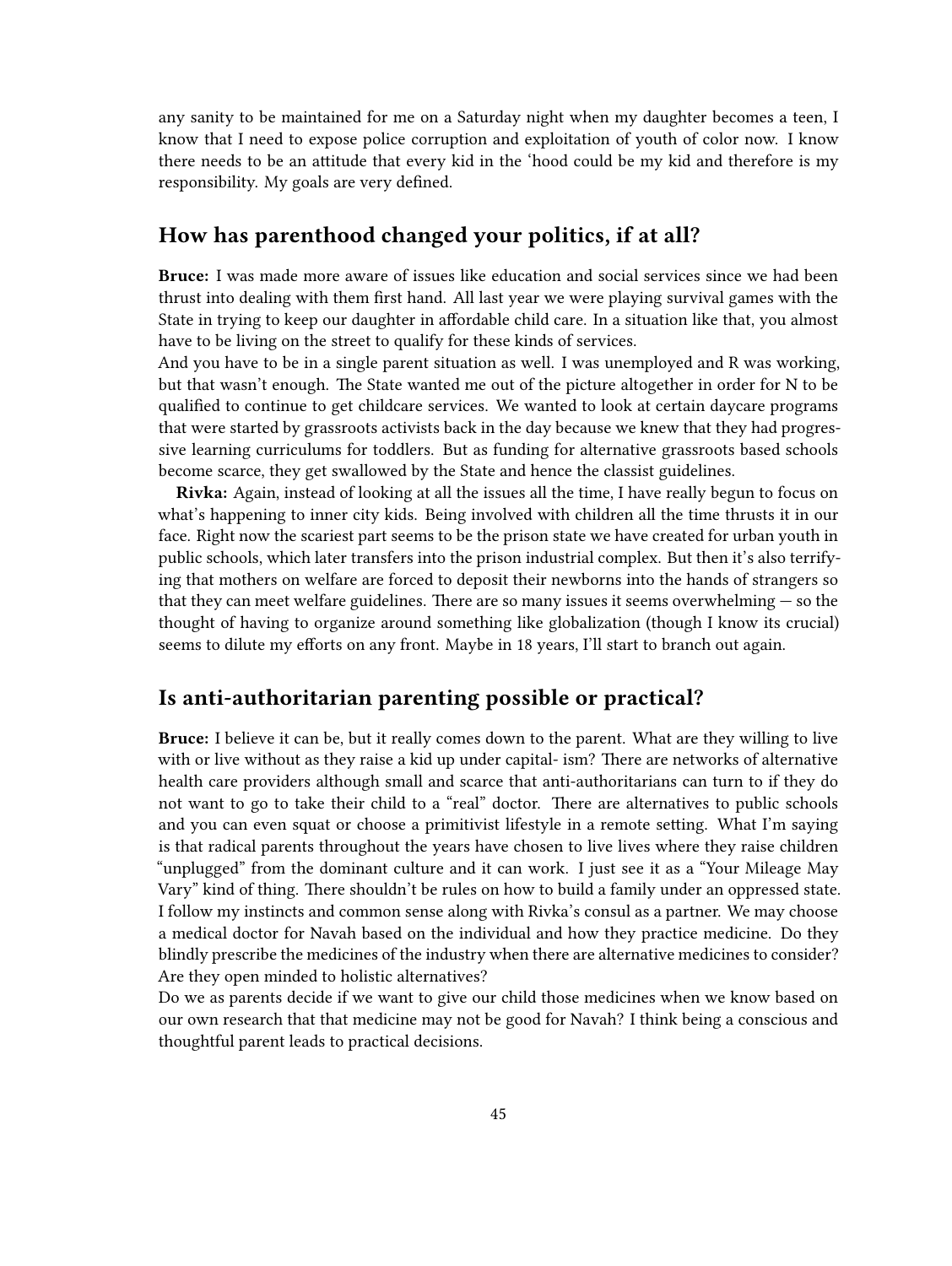**Rivka:** It's totally possible, though hard. To me its all about collaboration and cooperation. If you want to keep your kid out of the system by way of doctor, school, etc, it takes a group of people who are willing to chip and in cooperatively provide services. For example, the only way for parents without cash to get daycare without going through the state is to come together with a group of other parents to form a daycare collective. I think the hard part is making the connections with other people who have committed themselves to raising their children in that environment. Once you make the connections, I believe it to be possible.

#### **How do you handle discipline?**

**Rivka:** I have spent a lot of time thinking about this very issue. Is it possible to raise a kid that questions and bucks authority while instilling "discipline" in the home? In other words, how do you tell a kid to challenge the state and existing laws and then tell them to shut up and listen to your rules? On the other hand, four-year-olds don't necessarily have the capability to know that playing with the stove could kill them-hence the clear need for rules: "Hey kid, stay away from the stove, or else!" Ultimately, as a mother, my job is to extend the womb for as long as possible until my child doesn't need the support anymore. The womb provides boundaries that make a fetus feel safe. On the outside world, toddlers seek instruction to feel safe in a big scary park, for instance. The trick is to provide rules for safety, while teaching kids to question rules that seem bogus — including their parents. Oddly, the safety and security that comes from a disciplined home can empower kids to be- come adults who are strong enough to fight the system. Of course, I'm talking a lot of shit right now. What am I gonna say if Navah heads out the house in a hoochie skirt to the club at 16 and "challenges my authority" on going … Hmmm …. ass whoopin's all around!

**Bruce:** Although I kid around the house about passin' out ass whoopin's and I also make threats if I'm caught in bad mood, I have realized how my upbringing instilled that "fear of getting in trouble" as a kid and how we track that same fear into adulthood in the work place or at a protest dealing with cops. I don't want Navah to fear other people, just respect other people who respect her. So I take my cue from Rivka's ideas on discipline, which means talking things out with her, not bargaining. But also pointing out the consequences of your actions: if you don't clean up and take care of your shit, it's not gonna be any good to you in pieces if someone steps on it or it gets lost, or if I get tired of picking it up all the time and it "disappears."

### **Can you talk a little about how to impart culture to your daughter, particularly when the push for assimilation is so intense for youth of color, especially young girls.**

**Bruce:** We started getting white Barbie dolls for gifts from some relatives when Navah was like, one. Granted we did not lay ground rules to our peoples not to give us Barbies of any color, but regardless, we always knew that we had our work cut out for us to counter indoctrination of white supremacy and negative body image via Barbie's marketing.

Barbie's blond looks and body image are targeted to girls Navah's age and it can have that effect of self hating of a child of color hating their brown skin and dark unruly hair. I think of the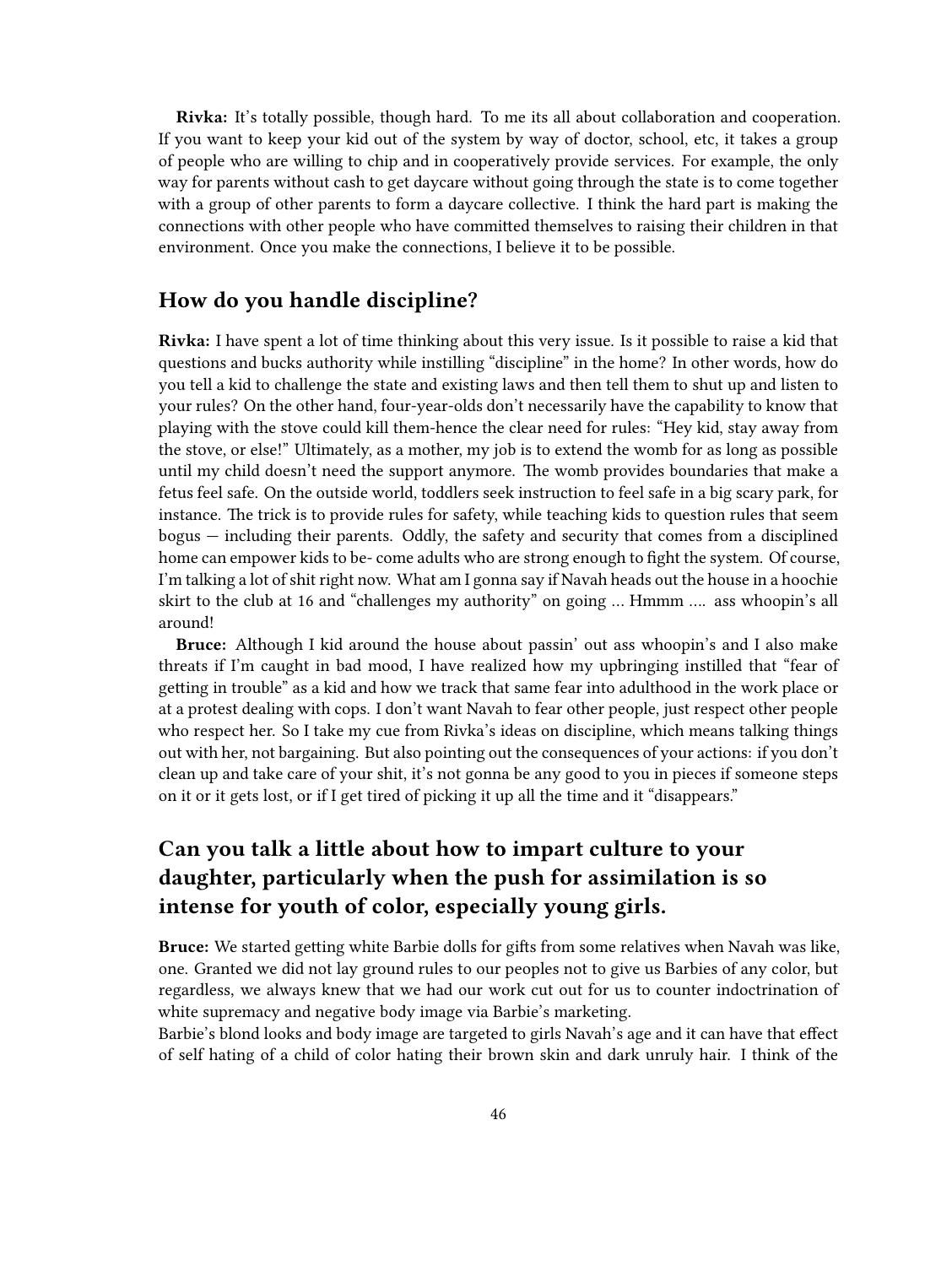old Whoopi piece she used to do portraying a young black girl with a yellow towel on her head pretending that it was blond hair. We counter this in a couple of ways like telling her how she and other kids that look like her are beautiful too. As she gets older it will be easier to explain that there is an industry out there making mad dollars off of people of color who have been tricked to hate themselves and in turn will want to look like someone they are not, or kill themselves trying. I would hope that she will make her own conclusion that she should love her natural self.

**Rivka:** I think the way to impart culture is to provide it without ramming it down your child's throat. In other words, surround the house with cultural books, and avoid the typical children's crap, have parties in which people are naturally wearing cultural dress, instill values of your culture in simple ways like focusing on community and story telling. However, I don't think it's helpful to start some sort of counter indoctrination. I was raised with a little of that and had a severe rebellion. I am hoping that if the parents love and are proud of their cultural heritage and fill the home with ceremony and other folks living the same way, the child will incorporate that in their way of being.

### **One thing many multicultural adults say is that they struggle with confusion about who they are and being accepted. How are you encouraging your daughter to honor her many cultures and feel confidence in that?**

**Rivka:** I have a very unpopular take on this issue. I am all about Navah honoring her many cultures, i.e. Black, Jewish, etc. But at the end of the day, when the police stop her ass driving a car, she will be a Black woman and they will treat her as such. While that officer is beating her ass for whatever sick reason he finds, he won't be asking her if she is a quarter French know what I mean? My feeling is you provide all the beauty of culture in the house in a positive way, but you let your kid know the ropes on the outside world — bottom line. If there is some confusion or refusal to accept at some point — well hey that's normal. As someone who comes from a multicultural home, I have gone through my periods of self-doubt and even hatred, but it all shook out in the end.

### **What advice can you offer other parents to keep their child's curiosity and spirit going in a school system in which conformity is most pressing?**

**Rivka:** Provide examples of alternative ways of being on their free time. Go to plays, free art exhibits and concerts, libraries, etc. I think it takes providing alternative perspectives to keep kids away from that conformist thinking. No kid will remain a conformist when they know there are cool alternatives. And if they do, that will all change in time.

**Bruce:** Deprogramming at home is the key. First you need to know the school your child is attending. Who are the teachers, what are they teaching, etc. Then ask your kid what they are being taught. It will be the usual shit, like the first Thanksgiving where the first colonizers partied with the indigenous Americans. Here is the opportunity to arm them with tools like A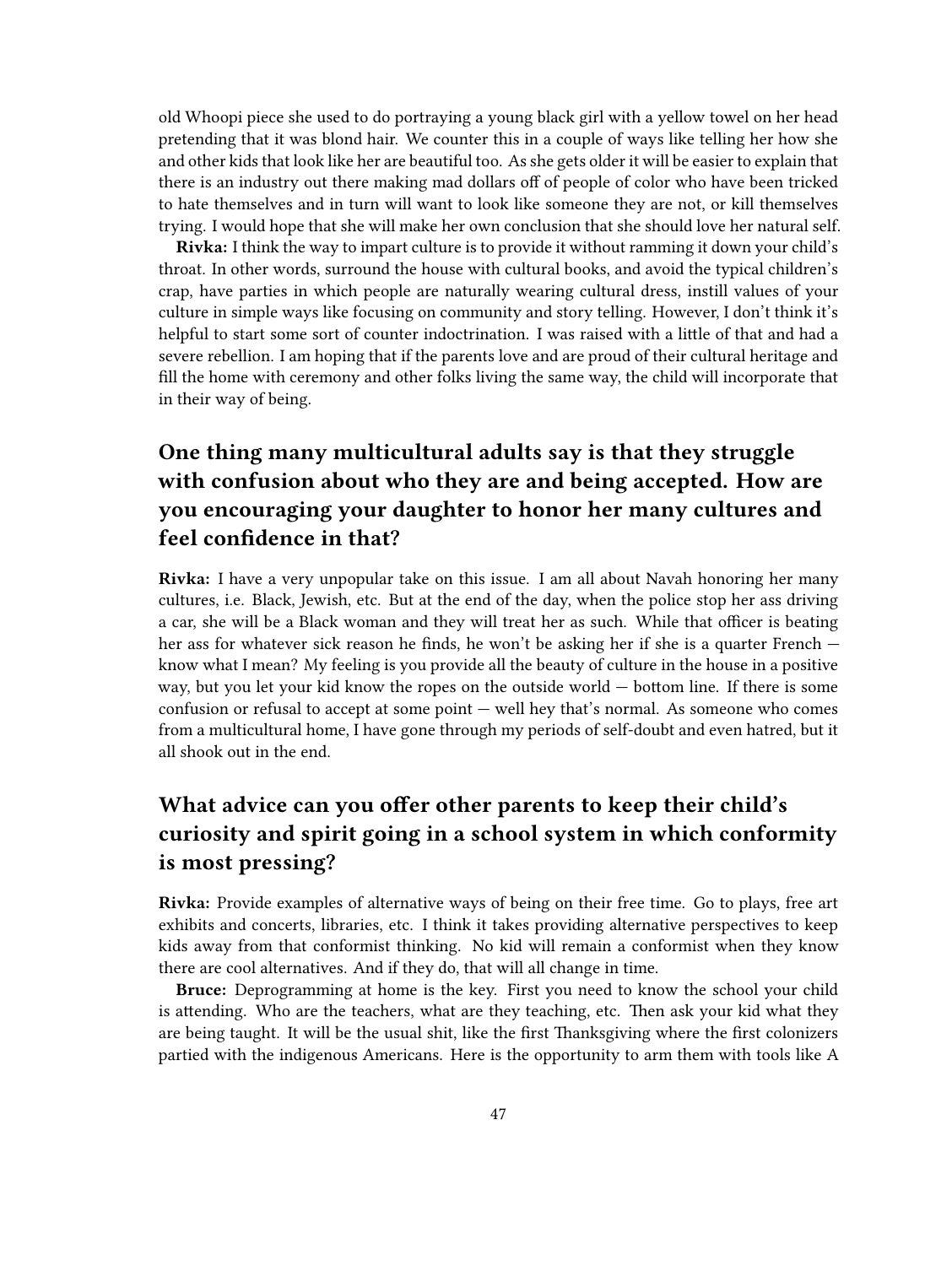People's History of the United States by Howard Zinn. It provides an alternative to conforming to the reactionary historical perspective of the school system.

But you also have to be active in countering the stuff being taught in schools by speaking out when you attend school board meetings, or yes, even PTA meetings.

Most importantly encourage the child to satisfy their curiosity by challenging the school authorities on the stuff they are teaching.

### **How can political meetings and spaces improve child-friendliness? What behaviors — conscious or unconscious need to be more actively checked when it comes to welcoming parents?**

**Bruce:** Political meetings and workspaces can improve with the increased involvement of politically conscious parents. Building the APOC movement means reaching out across class and age lines. If there are more parents involved in radical community building, I believe that will improve child- friendliness at meetings. Parents could organize themselves to switch off in the child caring area from meeting to meeting so it just won't be any particular person's "job" to watch the children.

So far I have been to meetings that have offered childcare, but I have never really used that resource because Rivka and I usually plan ahead of time when it comes to managing our time to attend meetings. As for what kind of behaviors that needs to be checked, I can only say that hopefully you can work with people who are patient and understanding with children who cannot or will not sit through a four hour meeting patiently.

#### **What do you think about taking their kids to demonstrations?**

**Rivka:** Take them, take them, take them. We had a scary experience at one of the anti-war demos here in New York where police on horses were trampling folks without regard to age or physical stability (including seriously old folks). Navah and her cousin (also a toddler) were pinned against a wall on our shoulders, just watching the horses charging people and we couldn't move and could barely breathe. It was terrifying. However, both girls remember the experience with love and they remember all the chants. They still joke "1, 2, 3, 4, we don't want your stinkin' war. That's part of "imparting" culture and politics. It would be good for parents to work in cooperation so that when scary things happen, there are parents who can take over and get the kids out of the crowd or help form shields around the kids so they don't get injured.

**Bruce:** Yes, the parents definitely need to be organized, networked to come to a demo and form contingency plans for when the police begin to riot and break up a demo.

There is also the school of thought that you should be more selective about what kind of demos you can take your children to. But in light of the police assaults in some of the most peaceful actions that took place in Florida around the FTAA, I don't really know how selective you can be. The police are defiantly following a decree to break up actions as quickly as possible and as they see fit. Still some common sense and a heightened sense of when things go wrong could be a parents' best tool.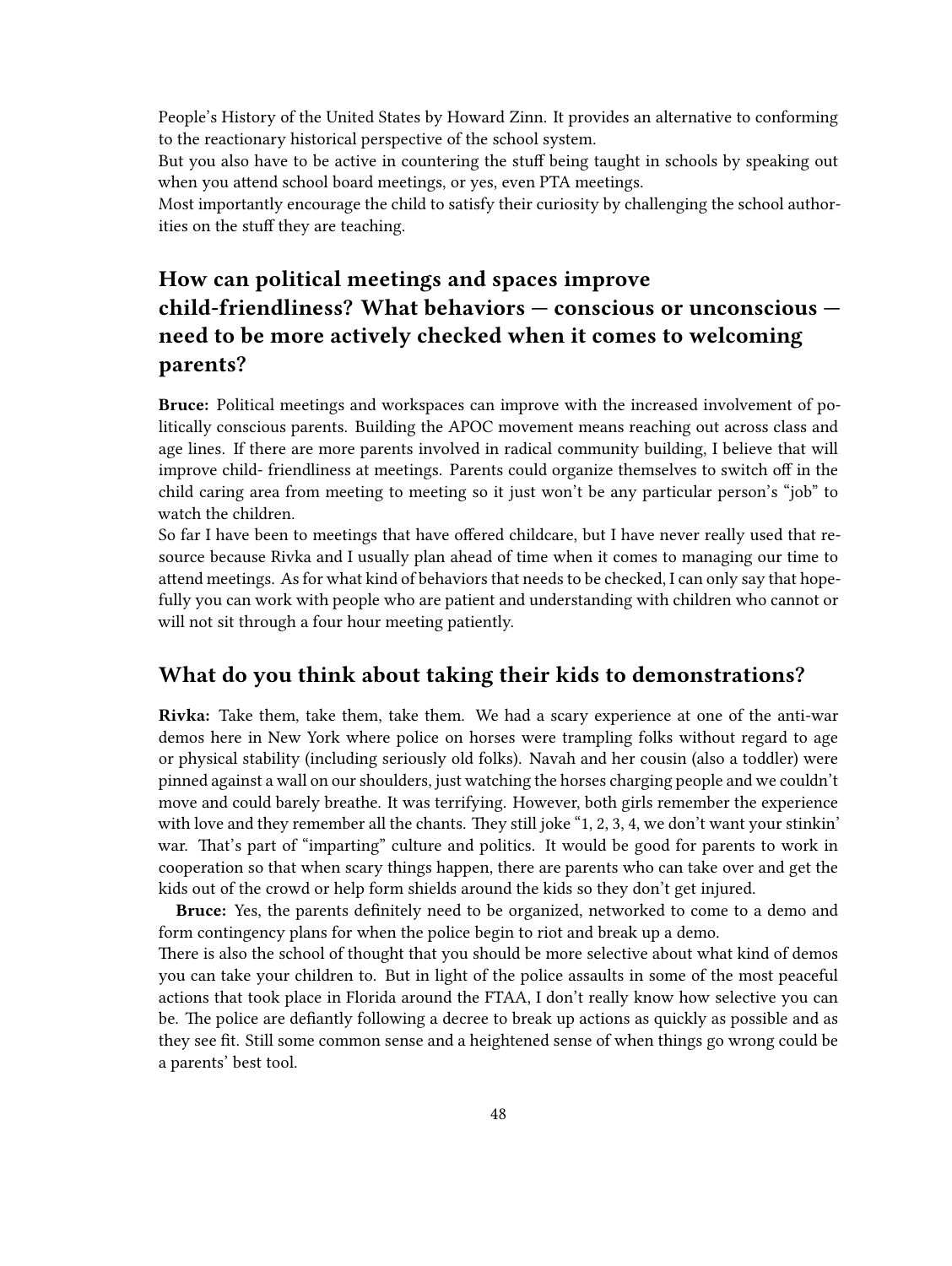#### **How prepared are you for her teenage years?**

**Rivka:** Not. It's all about instinct. My big fear there is that she will come to think of MTV's pimp and whore culture as her own urban culture. I really want to help her get around that bullshit that so victimizes women and criminalizes youth of color for the fun of white kids.

### **If Navah were to read this interview in 20 years, what would you tell her?**

**Rivka:** We have the utmost love and respect for you and all that you embody.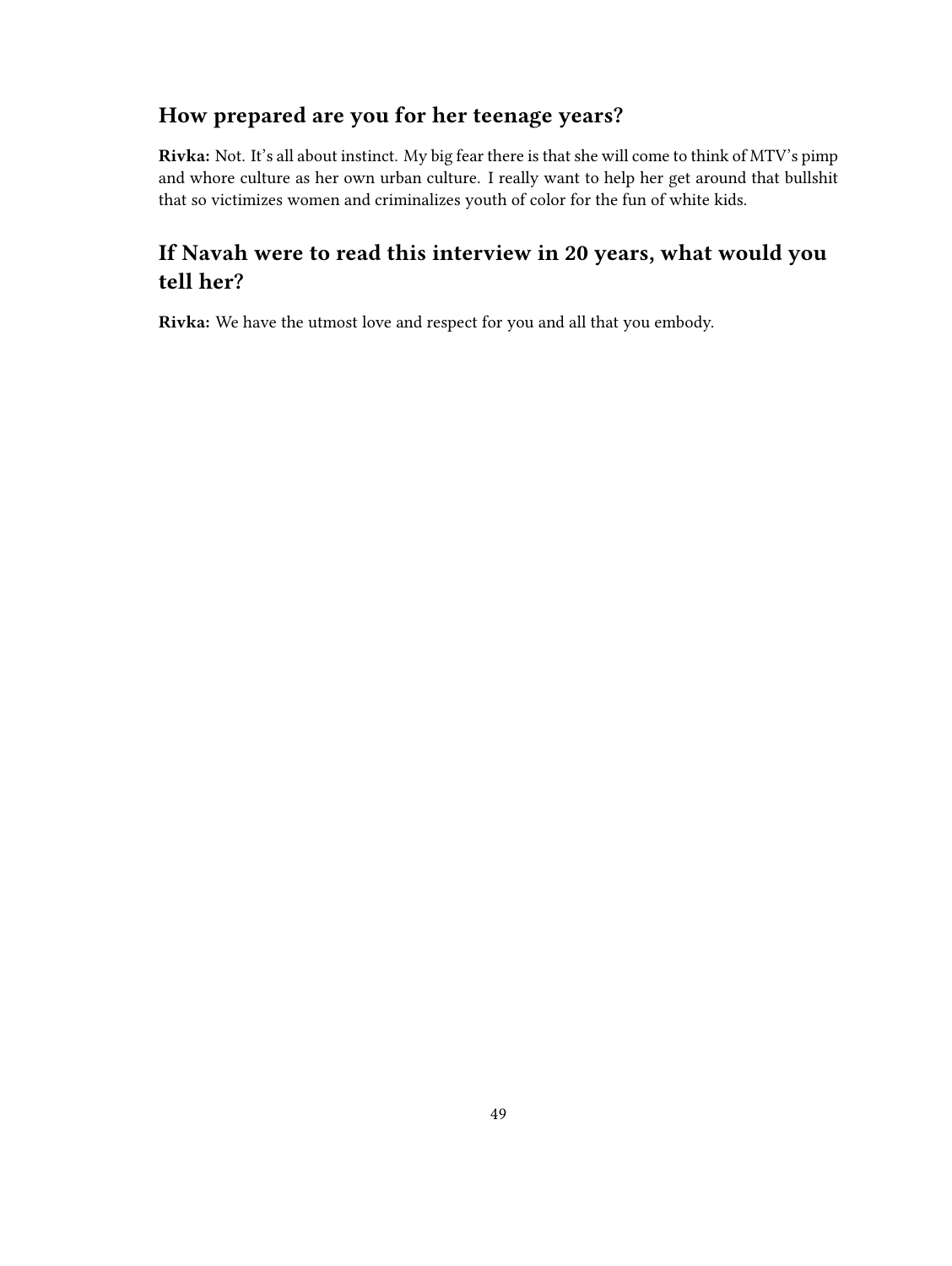## **The War of Art: A Conversation between Walidah Imarisha and Not4Prophet**

*What role does an artist play? What role does a politically conscious anarchist artist of color engaged in community organizing play? And a bigger question, what social responsibility? Not4Prophet, voice for the Puerto Rican political band/collective Ricanstruction, speaks with Walidah Imarisha, the bad half of the poetry duo Good Sista/Bad Sista, about anarchism, art, creation and the different ways of struggle.*

**Walidah:** Right now we are seeing the birth of an anarchist people of color movement here in the United States, which is really exciting to me. I think that artists have a role to play in that movement, because art occupies a unique space in social struggles. In fact, the members of Ricanstruction came to anarchism partially through the art you were creating together, right, rather than through reading about it in books?

**Not4Prophet:** Well, I don't know so much if we came to it through art or if we just started interpreting it through art once we started engaging in "art."

As I said before, the quest was always to find your own way, but not because we were trying to adhere to, or create any kind of lifestyle or ideology. Fact is, that when we came to the realization that we weren't really meant to exist within this shitstem that was created and engineered by our conquerors, then we came to overstand that we were already, for hundreds of years, resisting it in order to continue to exist, and that we were in the process of finding ways to live outside of this shitstem in order to survive it. So the idea of the necessity of living an autonomous lifestyle was already in effect. It was just my "intellectualizing" of the shituation that had to get a late pass. So by the time we became "artists" we were already engaged in a battle for autonomy, a struggle for freedom, so the art just became a reflection of that and another beautiful, raging and vivid outlet for that necessity for freedom and autonomy. I don't think we could have come to it through books, because the quest for freedom is not something the slave has to be taught. It's something we live everyday.

**W:** Right, and it's that real life struggle that is the focus. Anarchism, or any political ideology or movement, can't just rely on art or subcultures or youth rebellion to give it life in communities of color, as it often has in white communities. I think a lot of the difference for political artists of color and activists of color is that connection to the community, being strongly rooted in where you came from. And while in idealist terms, both for myself and other APOC folks, that's true, I know a lot of us in the APOC movement are middle class, and that affects the way we approach anarchism, art and community-based organizing. I know your experience has been different.

**N4P:** Yes. In the case of Ricanstruction, we were Puerto Ricans from the barrios of Nueva York, whose parents came to the U.S. as exiles fleeing a colonial condition, only to enter into a neo-colonial condition. Babylon hasn't been kind to boricuas. When you gotta dumpster dive or beg and borrow to eat, and be homeless in the dead of winter or live in condemned buildings waiting for a knock at the door at midnight (if there's even a door), and you get stopped by the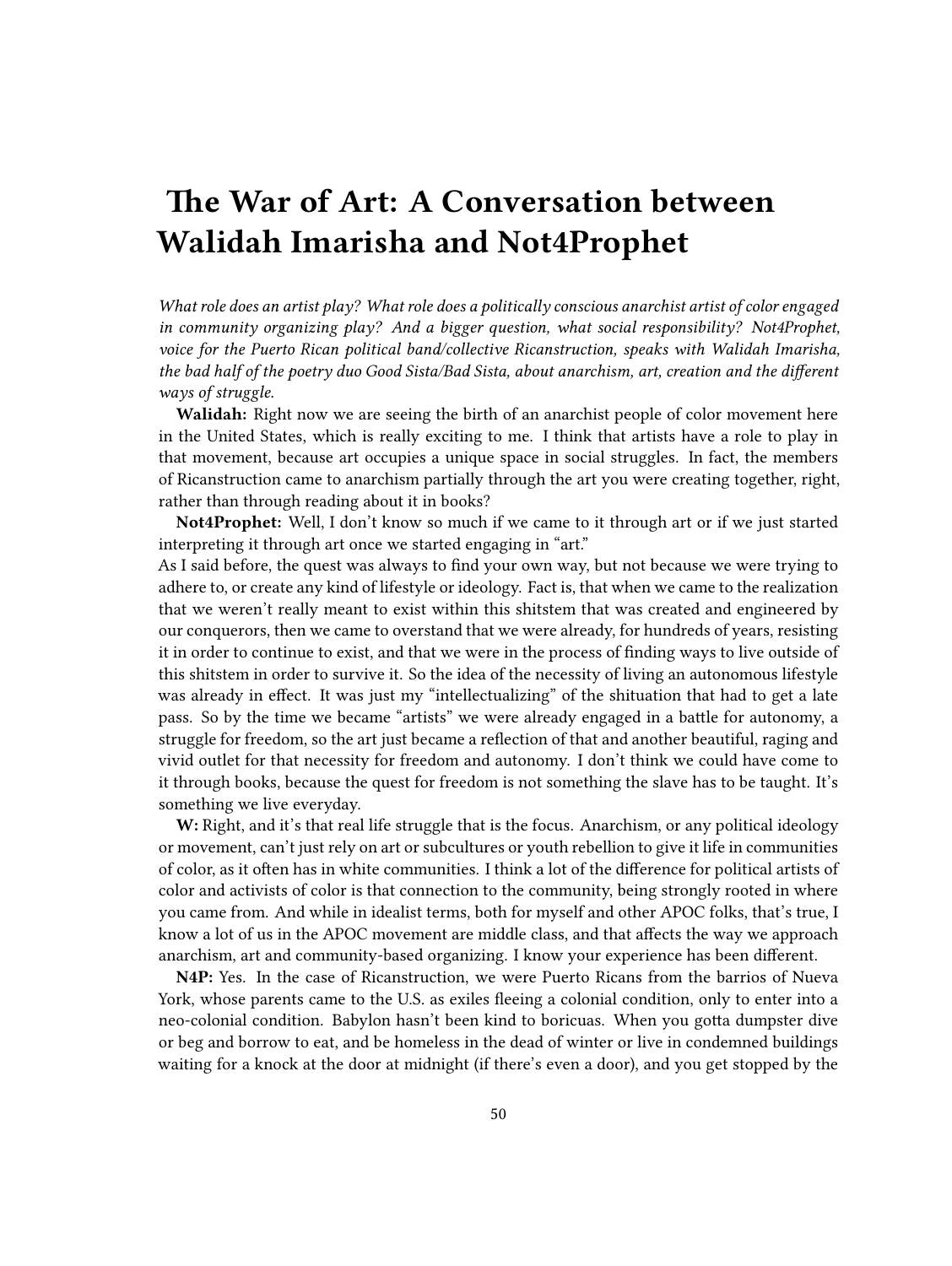ghetto occupying forces we call pigs on the daily because you "fit the description," then you're always trying to find a better way, a better place.

Speaking personally, I've been a gang banger, a nationalist, a Marxist, a rasta and a santero, all in search of something better than this. It took me a long time to realize that there is nothing better than this, unless we create it ourselves. It was when I came to this realization that I began living what some might characterize as an anarchist lifestyle or perhaps an outlaw culture, which is just another way of saying you are existing outside the laws that have been created by the shitstem. I started trying to create not just a counter culture but also an autonomous culture. And I stopped discussing how we need to reform the police force, and instead began talking about abolition. And instead of discussing our right to food, shelter and clothing, I began stealing food and clothing and squatting.

But of course, police brutality, hunger, homelessness, a corrupt government are problems that affect all ghetto dwellers; these are not specifically anarchist issues. What's "anarchist" is what you do about these things. Yeah, I do think that APOC will have to deal with issues of class and privilege if we are really gonna get anything done on the streets, which is where it counts. We can't just assume that we are all in the same boat because we are all pocs. Some of us may have a boat with a hole in it, and some of us may not have a boat at all. Maybe a tire, if we're lucky.

**W:** What tie do you think art has to community organizing? Is it important in reaching out to folks, or are the more immediate concerns of food, housing and clothing what matter most? I think it's really easy for middle class folks to lose focus of those basic survival needs while getting caught up in the lofty ideals of making art, or on the other side, it's easy for them to think that working class and poor folks only need their physical needs met, while neglecting the soul. So how important is art to community organizing?

**N4P:** For us, it's been very important because art is used by downpressed cultures as a tool of resistance against the enslavers, the "authorities," and it's everywhere; in the streets, the barrios, ghettos, shanties, prisons, churches and mosques. We use art to communicate, to resist and to rebel, so it's importance can't be denied or minimized. There's music in the domino players slapping the dominoes down on the table, the baby crying cause momma's got no more milk to give, the brother preaching on the corner of 125<sup>th</sup> and Lenox Ave., our feet as the tap the sound of the calle as we run from the cops across  $110^{th}$  Street. The revolution may not be televised, and it may not make it on to the radio (unless it's pirate radio), but it damn sure will be seen and heard on the streets. For us, we have mostly tried to make our art another part of the resistance struggle, the anti-authoritarian struggle, the struggle for freedom. We create political resistance murals on "private property," outlaw art, and we encourage the passerby, the ghetto dweller to join us, even if all they feel that all they can do is paint the red line on the Puerto Rican flag. We show films on the sides of buildings while abuelitas sell cuchifritos that they made at home.

We always overstood the need for the people to take back the streets from the authorities, to not allow them to have authority over us, so we tended to utilize our art in this capacity. We would set up our instruments on the street, plug into a light pole for power, start jamming and encourage others to join us. Those who couldn't play musical instruments could draw on the walls around us or dance and sing, jeer at the pigs as they rolled by. What could they do? The people had created a TAZ {temporary autonomous zone) and the pigs feared turning a "revolution party" into a "riot," and the sense of liberation is so deep, so thick in the air itself that the people can feel their own freedom.

Art is only effective as a tool of community organizing when it is as real and honest as the people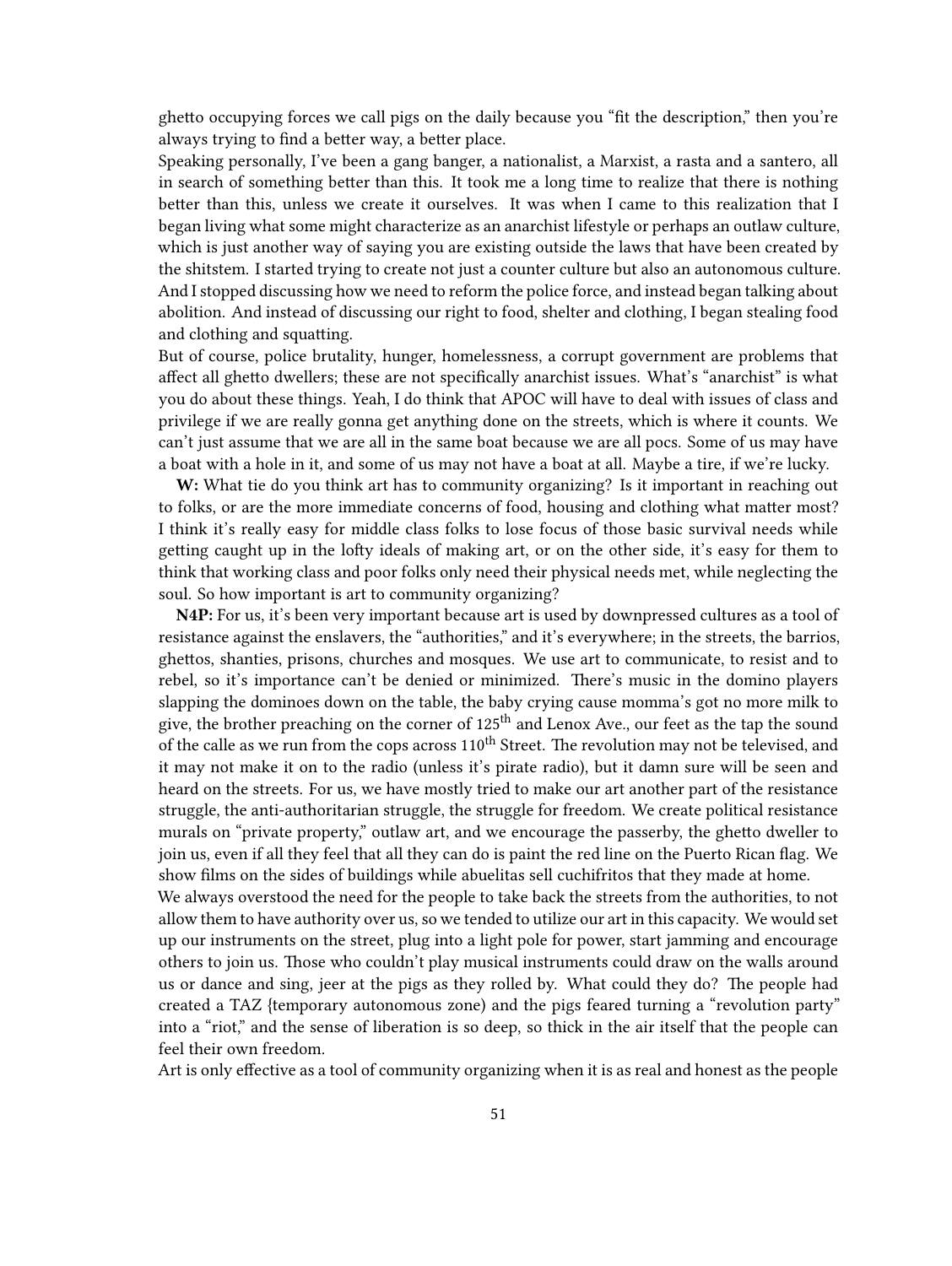and their quest for liberation; if it doesn't engender the people's rebellion, quest for autonomy and ultimate freedom, then it's just entertainment waiting to be swallowed whole by babylon, regurgitated and wrapped up in pretty ribbons or punk patches, and sold back to us, revolution in Nike kicks and gap jeans. Art is only worthy of the people's struggle if it, as Amiri Baraka said "screams poison gas on beast in green berets and cleans out the world for virtue and love."

**W:** Do you have a problem calling yourself an anarchist when you do community-based artwork? For me, it feels tricky when you are trying to reach folks in the community who know about anarchism through main- stream media, who think of anarchist as black mask wearing white punk kids who throw rocks and start fires but who don't do any work. I know in the community organizing I do, mostly work with prisoners' families and hip hop organizing, I don't necessarily introduce myself as "Walidah Imarisha, anarchist poet activist." I have tried to find a balance by instead incorporating anarchistic ways of working; consensus and mutual aid, into the work I do, without expressly calling it that. I feel it bypasses the stigma, and gives people a chance to experience what anarchism is really about, without getting caught up on titles.

**N4P:** Personally I am not down with any titles, tags, or designations. I've spent most of my adult life trying to find ways to do away with genres and borders and envelopes, so I think we are always better off if we don't label ourselves or allow anyone to label us. Anarchy or anarchism is really something we seek and live and struggle for, so it doesn't matter what we call ourselves (or don't) if we are in the midst of action doing it.

At the same time, we do live in a world of designations based on our perceived politics. Socialist, communist, Marxist, nationalist, capitalist, terrorist, and often these tags are overstood by the people better than some amorphous non-definable non-title. So I think, sometimes these "names" are just a way of giving some kind of clarity (to others) as to what we are doing or trying to do. It could be easier to say to someone on the street, "We are anarchists and here's what we want," then "I don't want to be labeled and neither do any of my companer@s, but here's what we want."

I think also a lot of "activists" are afraid of scaring the "people on the street" or confusing them, so they don't want to use any terms that they feel might be misconstrued by "the people," but I think you gotta give the "people" more credit than that. So, really, putting an A in front of POC is really just a way of defining what we want to others and to ourselves. But I tend to tell folks not to sweat the A in apoc. It could mean anything: Anarchist, anti-authoritarian, autonomous, activist, armed, angry. I like that one. Angry People of Color.

**W:** That idea of giving people on the street more credit is a really important one. It goes back to the class issues we were talking about before, because what's being implied is that folks on the street aren't sophisticated enough to get what you mean, so you have water it down for them. N4P: The hip-hop artist Jay-Z recently copped to the idea that he "dumbs down" his lyrics and message for his audience so he can continue to sell a bunch of records. This, to me, is a really sad premise, that you would perceive your audience as a bunch of dummies that you have to step down to talk to. It would be even worse if those who consider themselves activist or soldiers in the struggle felt that it was necessary to "dumb down" our struggle politics in order to "reach" the "people" or the sufferahs.

**W:** That speaks to the larger dilemma of doing political art that I know I have experienced; how do you keep it fresh and interesting, not let it turn into propaganda, while at the same time still making sure that your music expresses the politics you believe in, so you're not watering it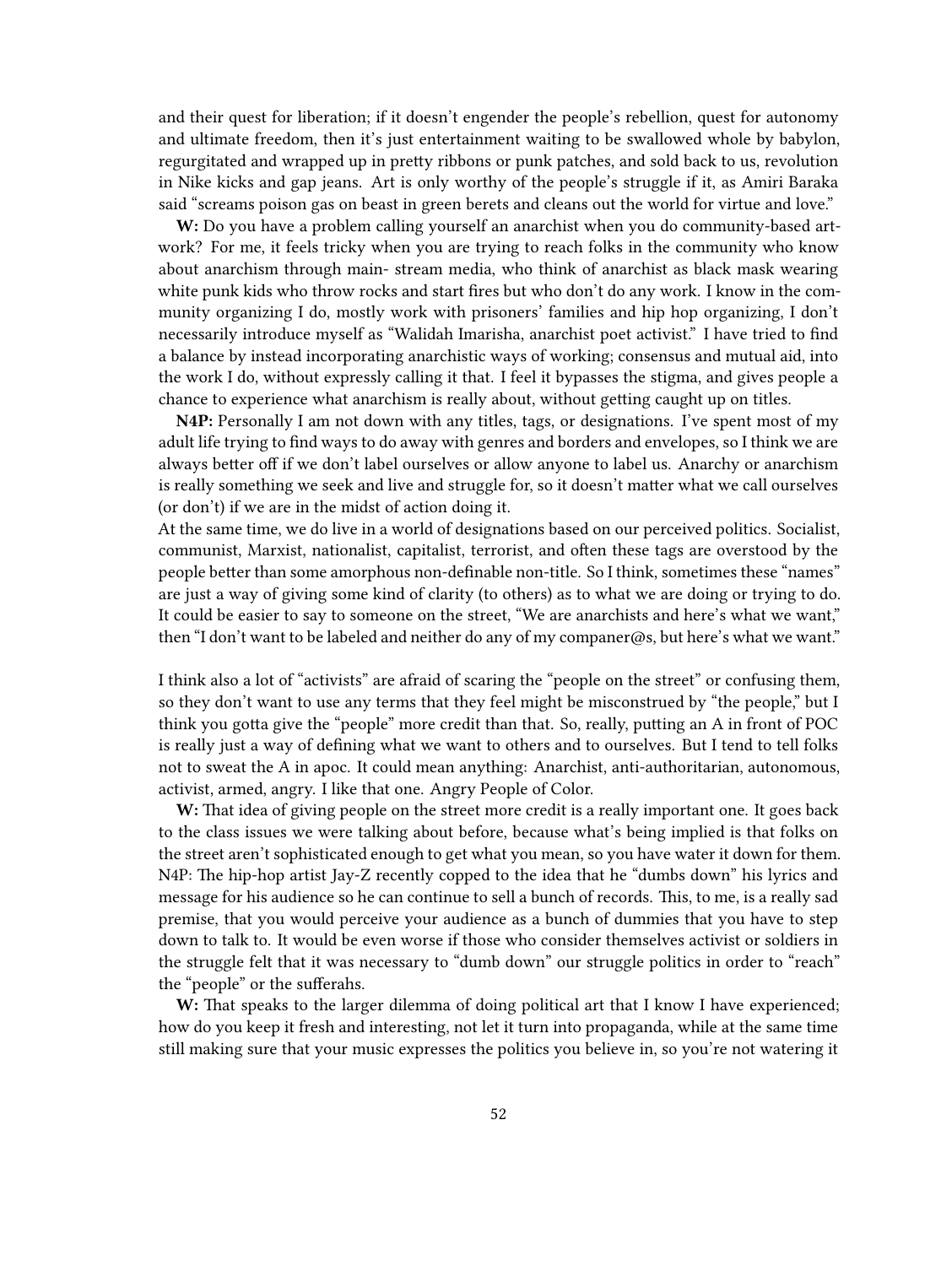#### down?

As a poet, the politics of my art are pretty overt, because all I have are words to make my work. But I've also felt a trend as a poet to produce art that is personal, and, not to trout out a worn cliché, prove how the personal is political. But I have realized that none of my poems are expressly anarchist in nature. I'm not even sure what an anarchist poem would look like. And Ricanstruction's music is obviously extremely political, but I wonder, do you consider anarchist? And if so, what makes it that way?

**N4P:** We've always tried to avoid the cliché or propaganda or the "political song" by simply writing about what is important to us, regardless of what we are talking about. If we feel strongly about it, we write about it. So we are firm believers in the idea that the personal is political. Fact is, a song about fucking in the back seat of a Lexus is no less political than a song about dropping bombs on innocent people. Just different reasons… or maybe not. Just because I am not interested in writing about big pimping doesn't mean that the person who does is not making some kind of political statement, for better or for worse. A lot of people make the mistake of believing that if you are talking about so called "political" issues than you are a political artists. But that means everyone else gets to be just a straight up "artist," regardless of what they talk about or don't talk about. If we are "political artists," then everyone else are "a-political artists," but then what does their A mean? If we are "anarchist artists," then everyone else are audio slaves I guess.

I don't imagine that there could be such a thing as an anarchist poem unless it were totally free. But once it's committed to paper it ceases to be free. We've called our music revolution music at times, and other times we've just called it music, but we try to make it at least free and flexible and, I guess you could say anarchistic. Beauty and harmony within the chaos.

**W:** That's such an important point, that everything is political. If you aren't conscious of what you are promoting, then you are promoting the same ole mainstream politics, which are still intensely political.

Sometimes, I feel like the artist in me and the organizer in me are at war, with the organizer saying, "Well, why are you writing about love or heart- break or relationships, when there are real issues to write about? You should be writing a political poem." I know that the two sides aren't opposed, and that how we love is political, and therefore a love poem is a political poem. Like you said, "All Ricanstruction's songs are love songs." But still, I do find myself trying to walk a line, because even if love poems are political, there are still bombs dropping on babies' heads around the world, hungry bellies growling, nightsticks beating tender flesh, over 2 million people in this country going to sleep in a prison cell. So then do we start rating the issues we discuss in our art in terms of social relevance, do we ration out one relationship poem to two police brutality poems? How do you keep that balance?

**N4P:** Well, we are still trying to figure out exactly what part does art really play in this struggle at all. Is there such a thing as an anarchist poem, and, if so, what the hell is it for? Is art a tool for revolution? Does it lead us any closer towards an ideal? And, if so, how? Is arts power in it's lyrical message, or is that yet another straight jacket? Maybe its power is in its sense of freedom. When we first formed the group of artists that we now call Ricanstruction, many people automatically expected us to play a specific kind of music based on where we grew up, our ethnicity, our race. So we made sure that the music would instead be a fusion, a not-necessarily describable amalgam of everything that ever inspired us, everything we ever heard in the air. We didn't want to be pigeon-holed, so we made sure that one person would say, "They're a punk band, "and another, "They're a hip hop group, "or "They're a salsa orchestra," or a "jazz combo."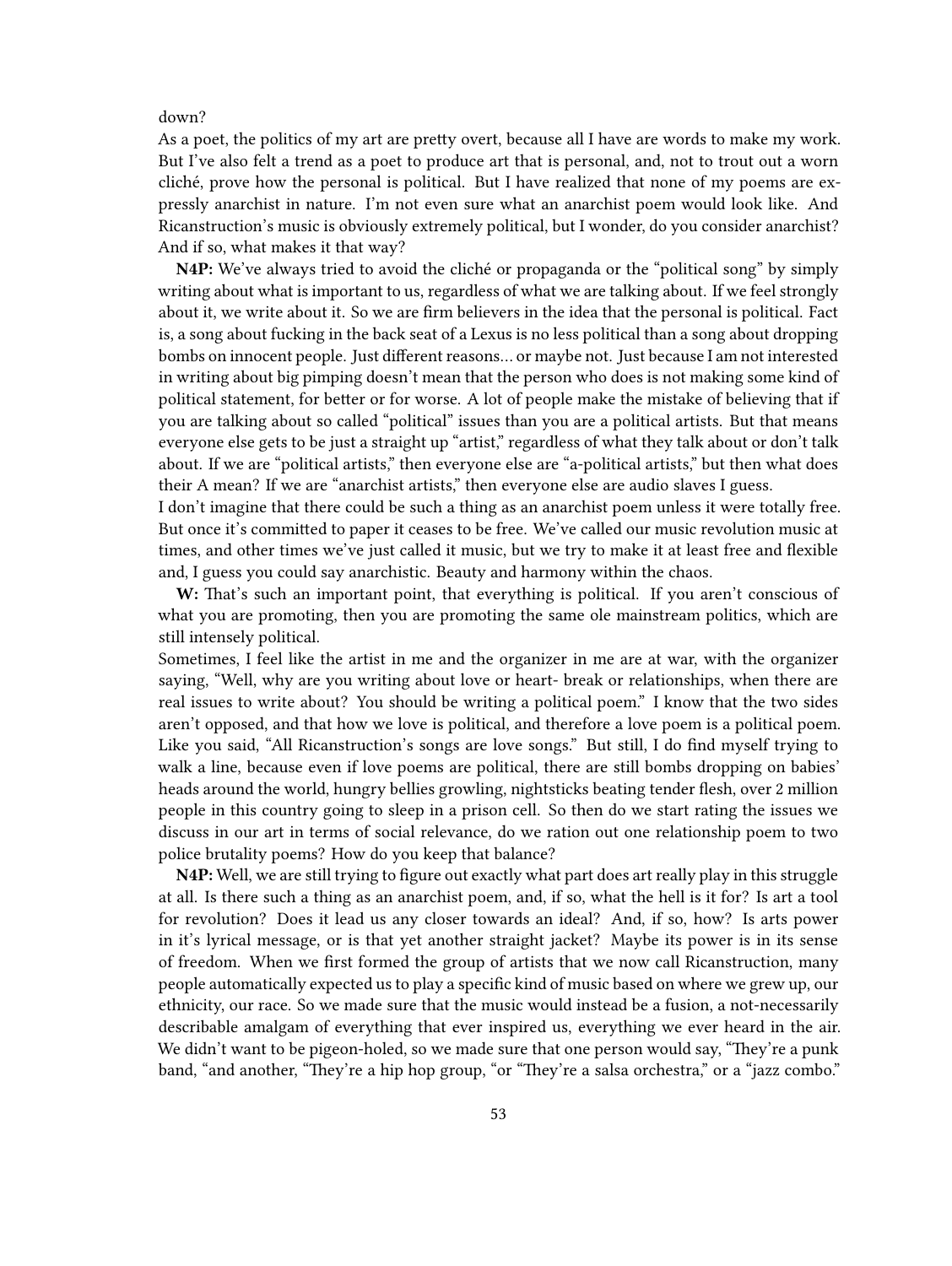We used to say that revolutionary music should sound like everything you've ever heard before and nothing you've ever heard before. So I sometimes feel that in this quest for revolution music, and how it works as a tool, that the sonics are more "important" than the words because you can only go so far with language.

But then of course, it's not so simple because the words are still important and they are the easiest way to communicate, short of throwing a molotov cocktail at an appropriate target. The words are no less important then Malcolm preaching on 125<sup>th</sup> street, or George Jackson writing from prison, or Che writing Guerrilla Warfare, or even Abbie Hoffman writing Steal This Book. Or for that matter, Nina Simone writing and singing "To Be Young, Gifted, and Black." I think it's easy and expedient for the shitstem to write art off as being nothing but some sort of entertainment, which serves as a way of declawing art so that they can then commodify it and put it in a pretty wrapper and sell it back to us as packaged "political album." But as artists who are engaged in the struggle, it's important that we not get caught up in "bizness" and start second guessing ourselves.

**W:** Yeah, there's always that questioning process going on inside you, and we often put limits on our art. Which in a way is a very good thing, to be very aware of what you're putting out in the word and how it will be interpreted. But at the same time, sometimes it becomes more about the right language and the mechanisms of intent, rather than creating something powerful and beautiful and terrible, all at the same time. I have written pieces that I love and feel are some of my best work, but I would not put them out in a book or read them at a performance, because of some of the language I use, and mostly the fear that what I have written is vague enough that it can be misconstrued in a way contrary to what I intended. So you try to create work that is art and not just propaganda, make it wide enough for other people to immerse themselves in it, to put your poem on and call it their skin, while at the same time making it narrow enough that they can't pull at it and stretch it large enough to clothe whatever they want to.

**N4P:** Which I think is also the beauty of art. It is not something that can be straight-jacketed unless you let it be. It is not a political speech. It's not an ideology or a party line or a ten point plan. It's free to talk about fighting or fucking, freestyle or funk. Yes, people can stretch it and clothe themselves, and stay warm in the winter or cool in the summer, or bulletproof on the frontlines. The language can be raw, "real," or revolutionary. Redemptive like a Bob Marley song or Bad like the Brains. It can call us to fight the power, encourage the people to get up, stand up, or go to sleep. In the end it can be madder than Malcolm. Or not even matter.

**W:** Which is the all important question, that keeps political artists awake at night: does it even matter? Does all the thinking and agonizing and debating I put into my work really make a difference in the grand scheme of things? I have to believe it does, both as a poet, but also as a person who has been moved by art. It's not the revolution by any means, and people sometimes get it so twisted, thinking that spitting radical rhetoric on a stage is the extent of their responsibility and obligation.

But art is salve for the soul, and we all need that to continue in the lifelong struggle we were born into (and born to win, as the hip hop group The Coup says). We can all remember a song, a poem, a single word even that moved us beyond measure, that gave us the strength to get back up and push forward. Historically we can see that at the center of almost every fight for freedom and justice was some form of art to carry people's spirits when their bodies were too tired to stand.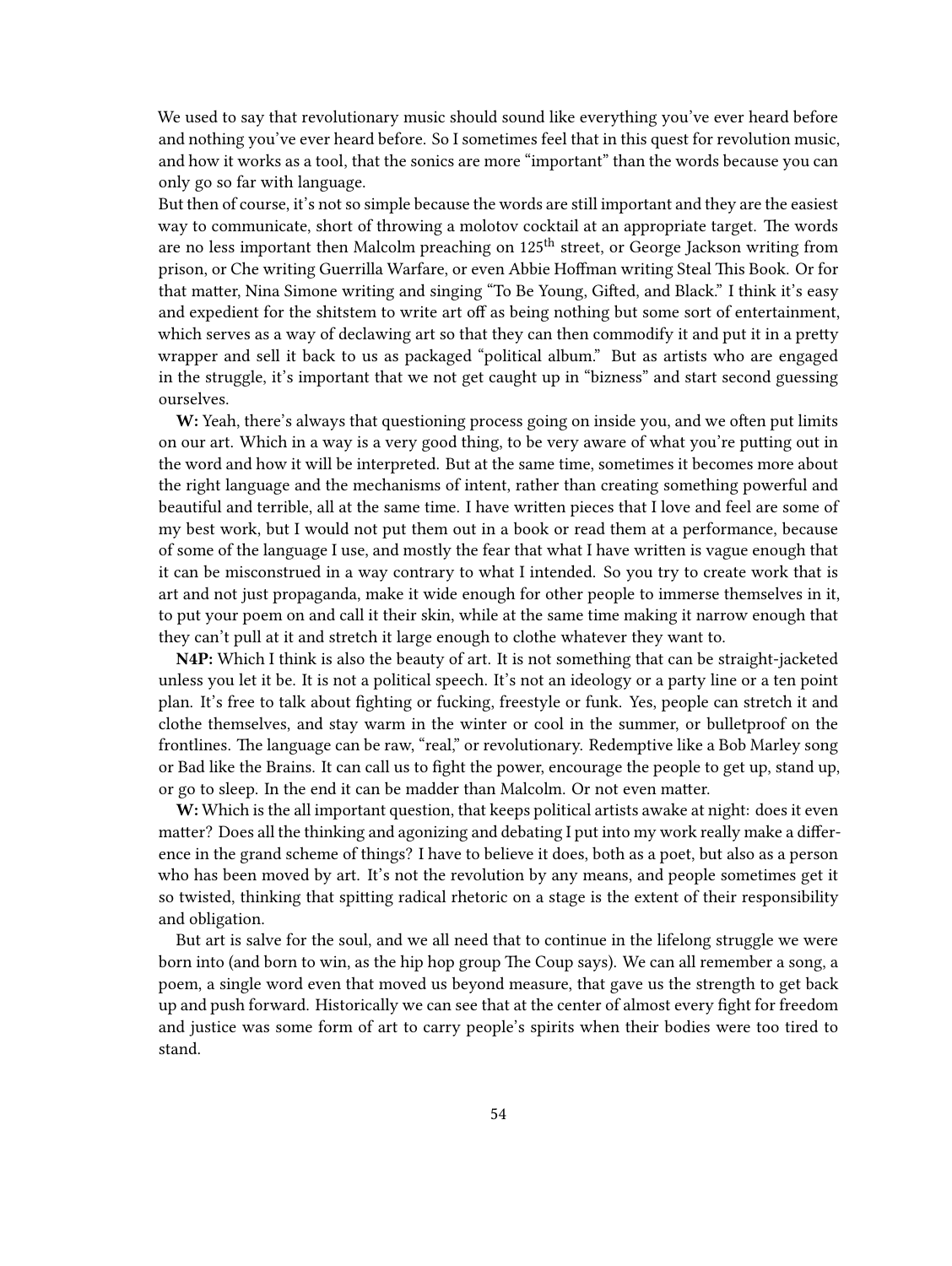Whenever I think of the question of is art important, I think of Nikki Giovanni's poem "For Saundra," where she is asked by her neighbor is she ever wrote happy poems, and so she tries to write a tree poem, or a beautiful blue sky poem, and she can't because of the despair and destruction she sees out her window. She writes:

"so i thought again and it occurred to me maybe i shouldn't write at all but clean my gun and check my kerosene supply perhaps these are not poetic times at all."

For me, this was so incredibly moving, because it's what I think all the time. Franz Fanon once said something like, "A poet must learn that nothing can replace the unequivocal picking up of arms on the side of the people." It's such an important reminder, that these words, this art, is part of a larger struggle we must be engaged on many different levels. But I think the fact that Nikki asked that question in a poem shows that there is some purpose, because it reached mine and many other people's eyes and hearts. There is some sort of redemption after all.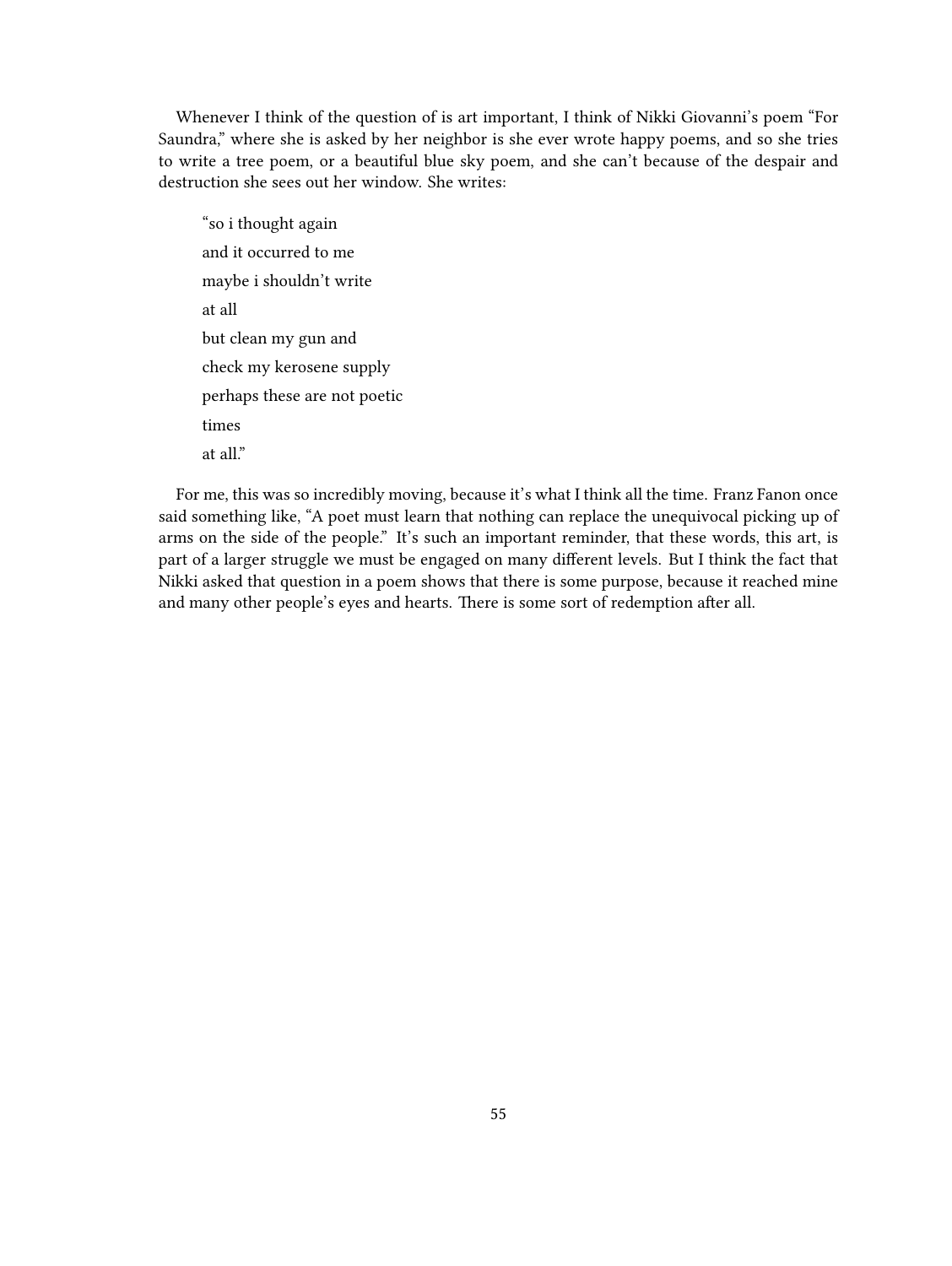## **No Way As A Way: An Interview with Greg Lewis**

In the early 1990s, under the name "Greg Jackson," Greg Lewis eas the editor of Black Autonomy, the first Black anarchist newspaper in the United States. Lewis, along with Lorenzo Komboa Ervin, became the most high-profile members of the Federation of Black Community Partisans, a Black autonomist formation. Today, he is a self-defense and fitness trainer still living in the Seattle area. We talked about his history, the trails blazed by Black Autonomy and Copwatch 206, and struggles today.

#### **Was there a defining political moment in your life?**

One thing just led to another. All my life my mother struggled to feed us and keep a roof over our heads. Welfare used to send her on jobs that didn't pay a living wage. But she was required to go, or else we would be cut off for good. But, if by some miracle she made any money, it would be deducted from her monthly check and they would threaten her with prosecution or being cut off for making too much money. Every year I had to take a form to the school to fill out and send to them to prove I was in school. One more reason other kids had to pick on me.

The day she died, she was a college grad, Phi Theta Kappa, with a bachelor of arts in journalism; but she was working at a fast-food restaurant because local newspapers refused to pay her a living wage or didn't hire her at all.

When I was a teenager, I was on the bus going to work as a dishwasher at an upscale restaurant when a group of white police stopped the bus and ordered all of the black people off, accusing us of shoplifting at a local mall. I glanced at one officer's badge as I got off, he saw me do it, and said that he would be more than happy to put a third 'eye' in my forehead. Years later, I was confronted by neo-Nazis in the University District, and I successfully defended myself against them. At the time, I was a trained kick-boxer who fought ring matches regularly; they never saw it coming. I later found out that I wasn't alone; there was a "movement" of punk rock homeless kids, gangster types and weed dealers who were doing their part to run them off the Ave also.

It wasn't until I read Revolutionary Suicide and The Autobiography of Malcolm X that I began to get a clearer picture of what I was dealing with. Later, some of the homeless kids turned me on to Marxist and anarchist writings.

I drifted from one struggle to another. First, there were the protests due to the police raiding a squat. At the same time, the former City Attorney, Mark Sidran, was pushing for an anti-sitting and anti-panhandling ordinance. Then, the neo-Nazis returned and stabbed a black man on a bus on the Ave on Christmas Eve. It was shortly after that the homeless kids got organized and marched to Broadway 100 or so deep to confront them Then the first Gulf War happened and the large protests shutting down the freeway, and finally the beating of Rodney King, which led to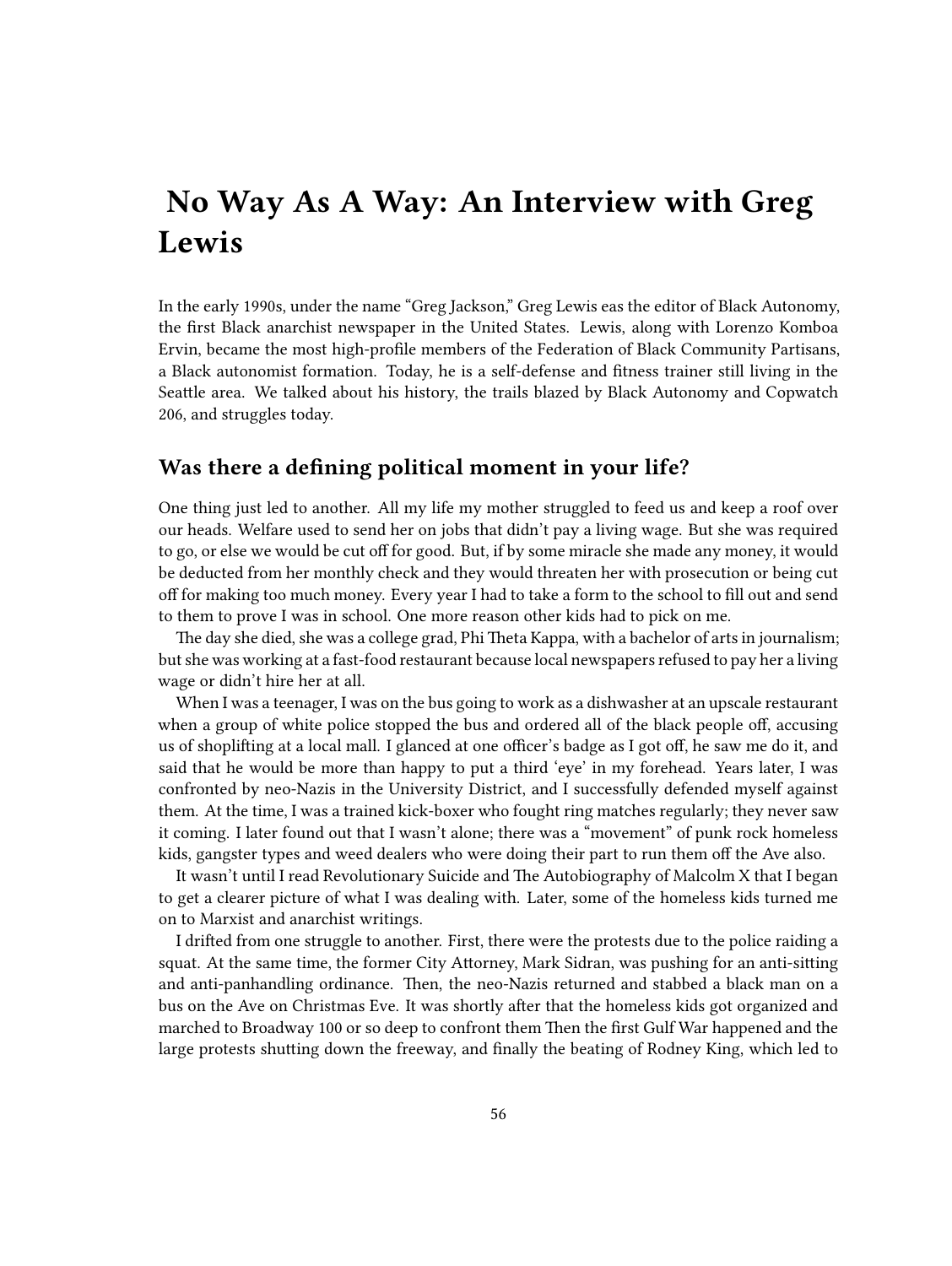two nights of riots, fires, and fighting the cops downtown and on Broadway. All of these things happened one after the other with very little time in between events.

It was in this climate that my politics began to expand and change.

### **How would you say your politics evolved over time, and at one point in that development would you say anarchist ideas became most real to you?**

What drew me to anarchism was not so much the theory or the ideal, but the way the anarchists did things. The Maoists were around in greater numbers back then, but they seemed a lot like religious people seeking converts. And they would get mad if you didn't agree with them. Some of them would actually challenge you to fight!

The anarchists did things. They took over buildings and lived in them, they chased the Nazis off the streets, they would go to community meetings and blast the so-called "experts" on homelessness or youth issues, and they would share whatever they had with you without asking for anything in return except for your opinion on whatever subject.

I used to call myself an anarchist, until one day an older activist, now a political prisoner, Omari Tahir (he was convicted of hitting former Seattle mayor Paul Schell in the face with a bullhorn; it took them two trials to get the conviction), said to me, "I know what you're against, but what are you for!?" He also warned against letting others put you in a box by of labeling yourself in way that is alienating to others.

To me, all "isms" out there are a form of ideological and social prison. Like Bruce Lee said in The Tao of Jeet Kune Do, "Absorb what is useful; discard what is not. Use no way as a way."

If I am to be labeled, here's the box to put me in: life-long black man in amerikkka of mixed racial background, a so-called "person of color." I am a certified personal fitness trainer, and professional martial artist and instructor. I am for reparations (for chattel slavery, for genocide of indigenous people and the theft of their land, and for police terrorism/murder of people of color; white people should also be compensated for being assaulted by cops or losing loved ones to police violence), self-determination (individual and collective), direct workers control of community institutions by those within that particular community, and an economy based the equal distribution of wealth and resources. I am for freedom, justice, and equality for all the human families of the planet. I am a revolutionary.

## **You were a founding member of two groups that planted the seeds for a lot of movements today — Seattle Copwatch and the Federation of Black Community Partisans. Can you talk about those groups and what, in your mind, made them significant?**

The Copwatch was significant since it was the first one in Seattle since the Black Panther Party did their patrols in the 1960s. We were the only group at the time that monitored the police directly on the street. We defiantly got the attention of the police department, the local media,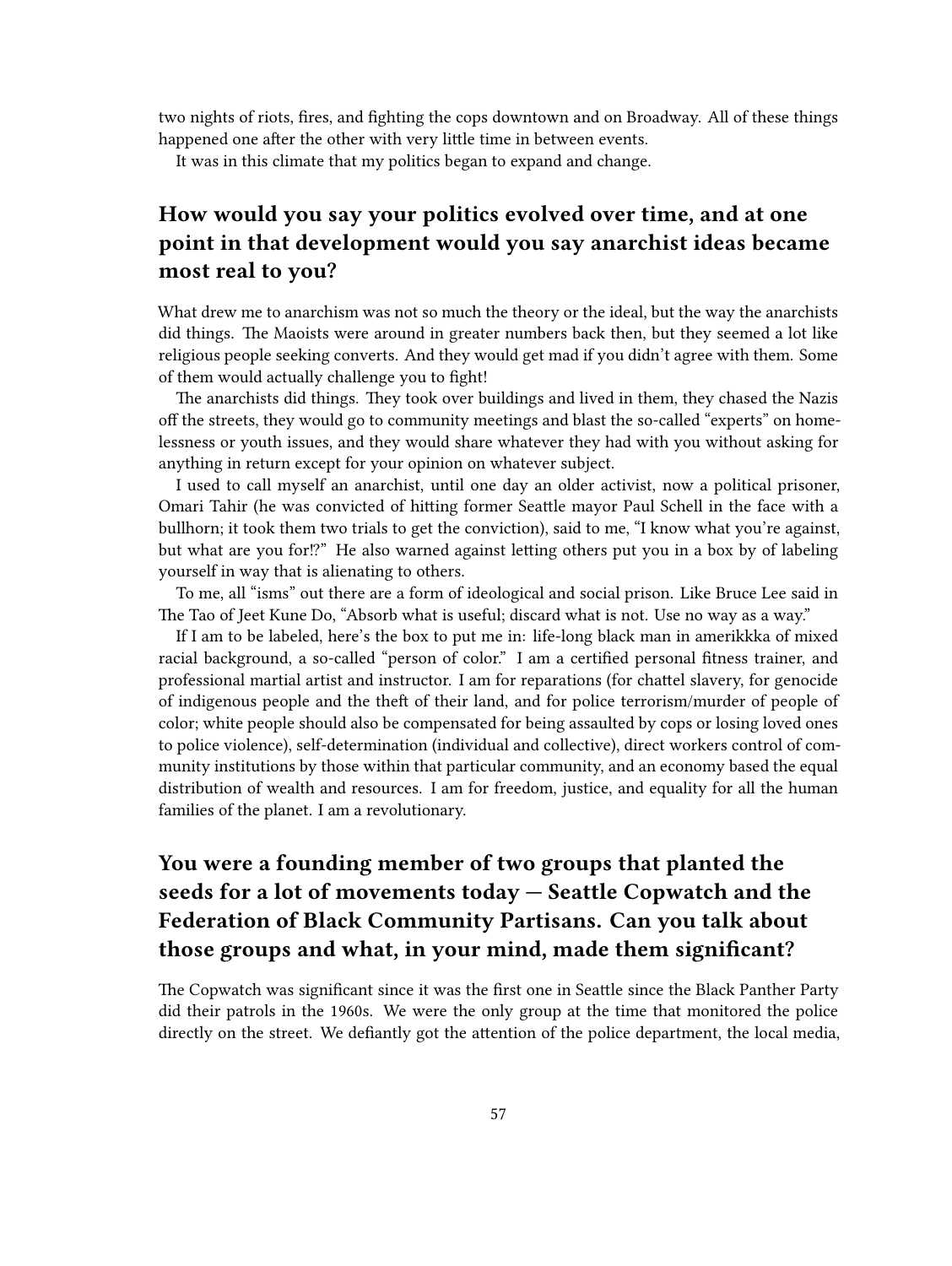and attorneys on both sides of the police accountability issue. I don't think the FBCP was all that significant; it wasn't widely supported.

#### **How big was FBCP at its peak, if you can mention that? And can you drop some knowledge on the FBCP formed?**

I honestly don't know. Lorenzo was the common contact we all had. It basically came about from discussions I had with him, and discussions he had with black activists in the various cities he spoke in.

**Do you think that kind of dynamic — where one person was the conduit and leader, for lack of a better word — hurt the organizing generally? And being who you are, one could guess you were not comfortable with such a communication flow.**

For me, the problem was more of a lack of numbers locally. I got calls and emails from other folks involved with the project all the time. I had plenty of allies locally, but the organization itself wasn't growing. Another problem was people not following through on what they said they would do on a consistent basis.

#### **In what ways do you think FBCP contributed to the theoretical framework of today's Anarchist People of Color movement?**

I do believe it gave a voice to what many folks were already thinking.

Beyond that, it's hard to say. Usually it's the white anarchists that come up to me talking about how moved they were by the newspaper, how they were inspired by what Lorenzo had to say in their town, etc.

### **Why did the Federation of Black Community Partisans end? And what would you have done differently if you knew then what you do now?**

It barely even started. It was really a formal organization in name only.

People weren't interested in a formal organization. I received very little help in funding or publishing Black Autonomy or in building an organization.

To do it all over, I wouldn't have done it at all had I known that people's word was not bond and that I would be used and abused for my work ethic. Or maybe I would have published it as a more of a personal 'zine. Lately, people have been asking me if I ever thought about starting it up again. I don't know. It was a lot of work and most people, even so called "conscious activists," don't have the discipline for the tedious work that it was.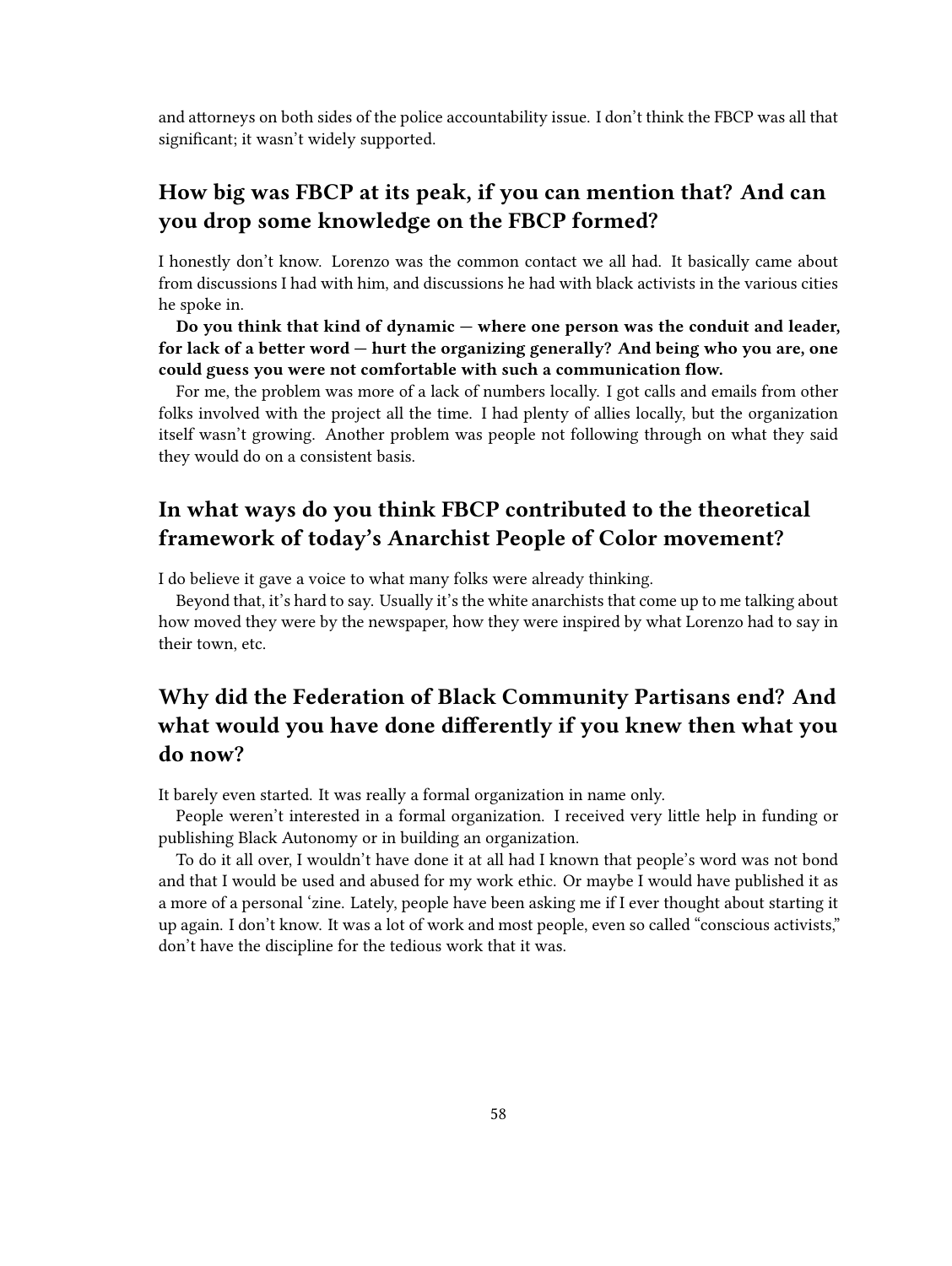## **A lot of organizations and work relationships suffer from disparities on several levels. Could you break down your experience for newer activists to avoid similar pitfalls? And do you think what happened with FBCP could have been avoided?**

When I was doing the newspaper, I didn't even own a computer. I had to arrange to use other people's gear or go to Kinko's or to a college campus. That took planning and organization in itself. Then, I had to assemble the graphics and pictures. That meant lots of cutting, photocopying, scanning and re-scanning. Then I was forever waiting on people to send their articles and letters, especially FBCP comrades who were doing work in the streets. People had a really hard time with deadlines. And all of that had to be spell-checked and edited for length.

Once that was done, I had to send the hard copy to a printer down south, since printing is so expensive out here. After that, distribution took up more of my time. And I still had to go to work, do my own local activism, answer mail, maintain accounting, train in karate, teach the occasional self-defense seminar, and stay current on what was going on in the world.

I think the way to avoid those kind of pitfalls is to be prepared to do it all yourself, no matter what anyone promises. Plan ahead prior to trying to put the paper together. And be sure that you have a way for the newspaper to make money, because with publishing you will usually lose money. In the four years that Black Autonomy came out, I never broke even.

#### **Same question about the group ending, but regarding Copwatch 206?**

Lack of money. Political hatred from other local anti-police brutality groups.

Eventual burn out. No non-profit funding agency will give you money to really and truly solve the problem of police terrorism. They, like the paid activists, are too tied to the system. Without the problem, they won't collect a paycheck. They don't grasp with real depth that capitalism and white supremacy are necessary components for keeping "the American way" alive and well. And because of that, they are generally more a part of the problem than the solution. Another Copwatch exists in Seattle, born out the WTO protests, but they focus more on the large demonstrations and confronting the city council on police accountability to the public.

#### **Can you talk about Copwatch 206's tactics and political objectives, and how those differed from others at the time, and even now?**

Our job, as we saw it, was to 'police the police' and educate the public on what their rights were under the law. Our slogan was "Copwatch 206: the REAL civilian review board!" We even considered conducting citizen's arrests of police officers, but decided that would be inviting death even more so than we already were. As it turned out, the people weren't ready for that; it was all we could do to get them to share information with us.

We advocated for an independent civilian review board with broad legal power, with a well funded over sight patrol, the copwatch, as the "eyes and ears" of the board. We would use the investigative tactics of the police against them. A brother by the name of Diop Kamal, who heads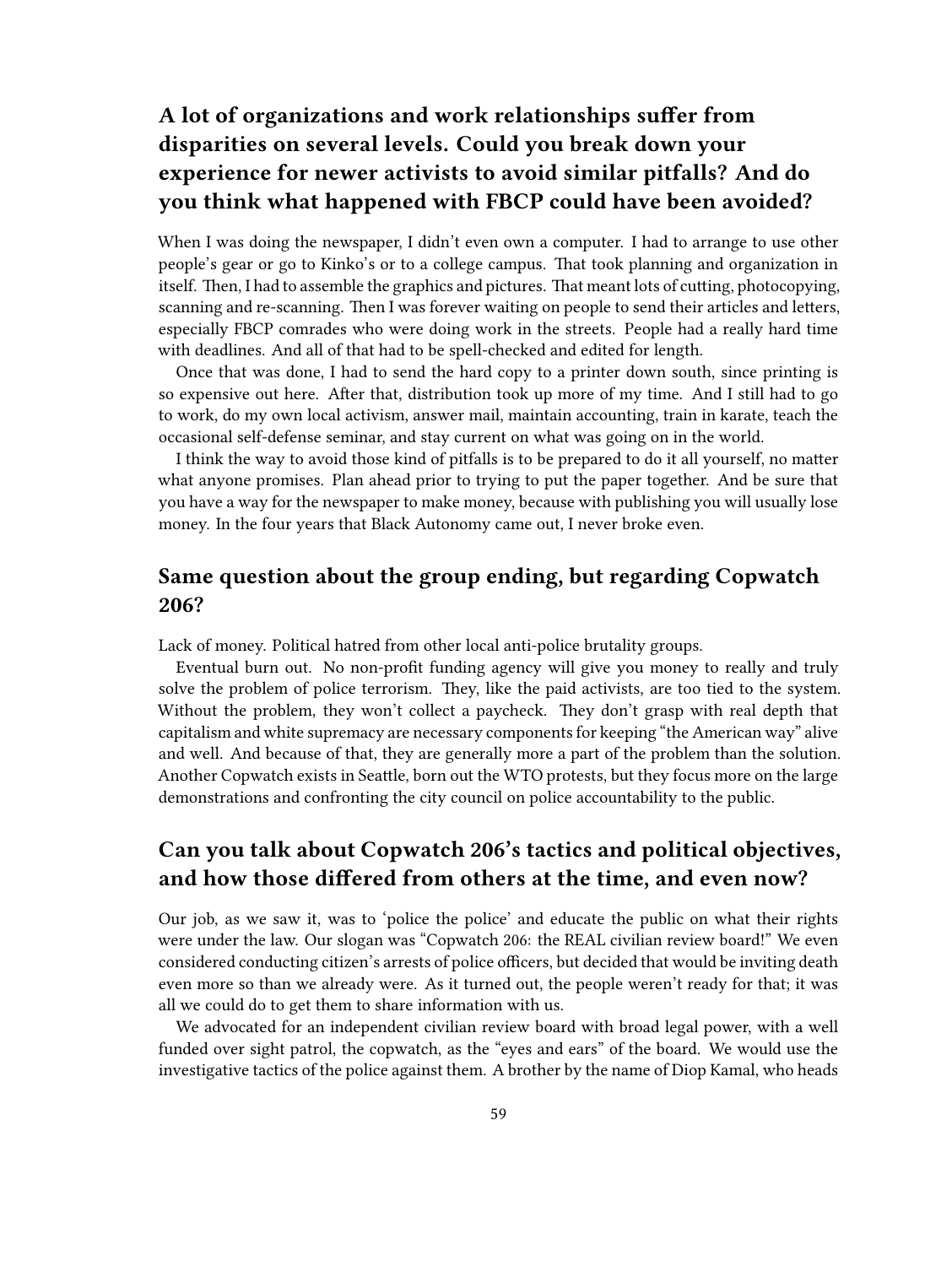the Police Complaint Center in Florida, is already doing it. He, along with the Black Panther Party, was our inspiration.

The line that the rightists like to use is "well, if you aren't doing anything wrong, you have nothing to worry about." This what we would say to the police when they would pitch a fit about us filming them.

I cannot talk specifically about our tactics, since some of them are still in use by Copwatch volunteers throughout the world. I would advise folks to learn the law, learn how to use a camera under pressure, get in shape and stay in shape, fix any legal contradictions you may have before you go deal with their contradictions (pay your fines, do your time, etc), learn the investigative techniques of the world's law enforcement agencies, surround yourself with lawyers and media people, read (and re-read) Sun-Tzu's "The Art of War" or Mao's "On Protracted Warfare," and plan, plan, plan. And be prepared to be killed in action; Copwatching is serious business and is not to be taken lightly.

#### **How do you look at some of the criticism of Copwatch work today?**

Every Copwatch is different in every city. I believe that over time a uniform standard will develop. For me, the current standard of service to the people has been firmly established by the Police Complaint Center [\(www.policeabuse.org](http://www.policeabuse.org/)). Ultimately, it's a question of what a cop watch actually does day to day and what community a cop watch actually serves. If it is limited to just the large demonstrations involving the "usual suspects," then its obviously not keeping it real. If it's only a cop watch in name, limited to informational forums, harassing politicians, and doing its own demonstrations, then its not keeping it real. All of the above are important, however the cop watch is most needed and effective when it serves the interests of people of color, primarily, in a real and tangible way.

As I see it, the real test of a Copwatch's validity is measured by how many beatings and killings of the most directly affected are actually prevented. If the people the cop watch serves and the organization itself can look back after a year and say, "see, because of our vigilance in the streets, in the courts, in the media, and in the halls of government, no one has been hospitalized or died at the hands of the police in the past year!" or, "because of our vigilance in the streets, in the courts, in the media, and in the halls of government, not one police officer has gotten away with assaulting or killing anyone in the 'hood or on the campus!" then all will have to bear witness that the cop watch is real, is revolutionary, and is effective.

#### **Where do you think the Copwatch movement as a whole needs to be going tactically and politically?**

Tactically, the Police Complaint Center is the current model that activists need to study, dissect and improve upon. Diop Kamal and his team have been instrumental in successful lawsuits and convictions against abusive police officers and their leadership. Study the methods used by the great reactionary law enforcement groups of the world, FBI, CIA, Mossad, MI5, etc; and use their investigative and spy tools against them. Just don't kill anybody, like they do. It might be a good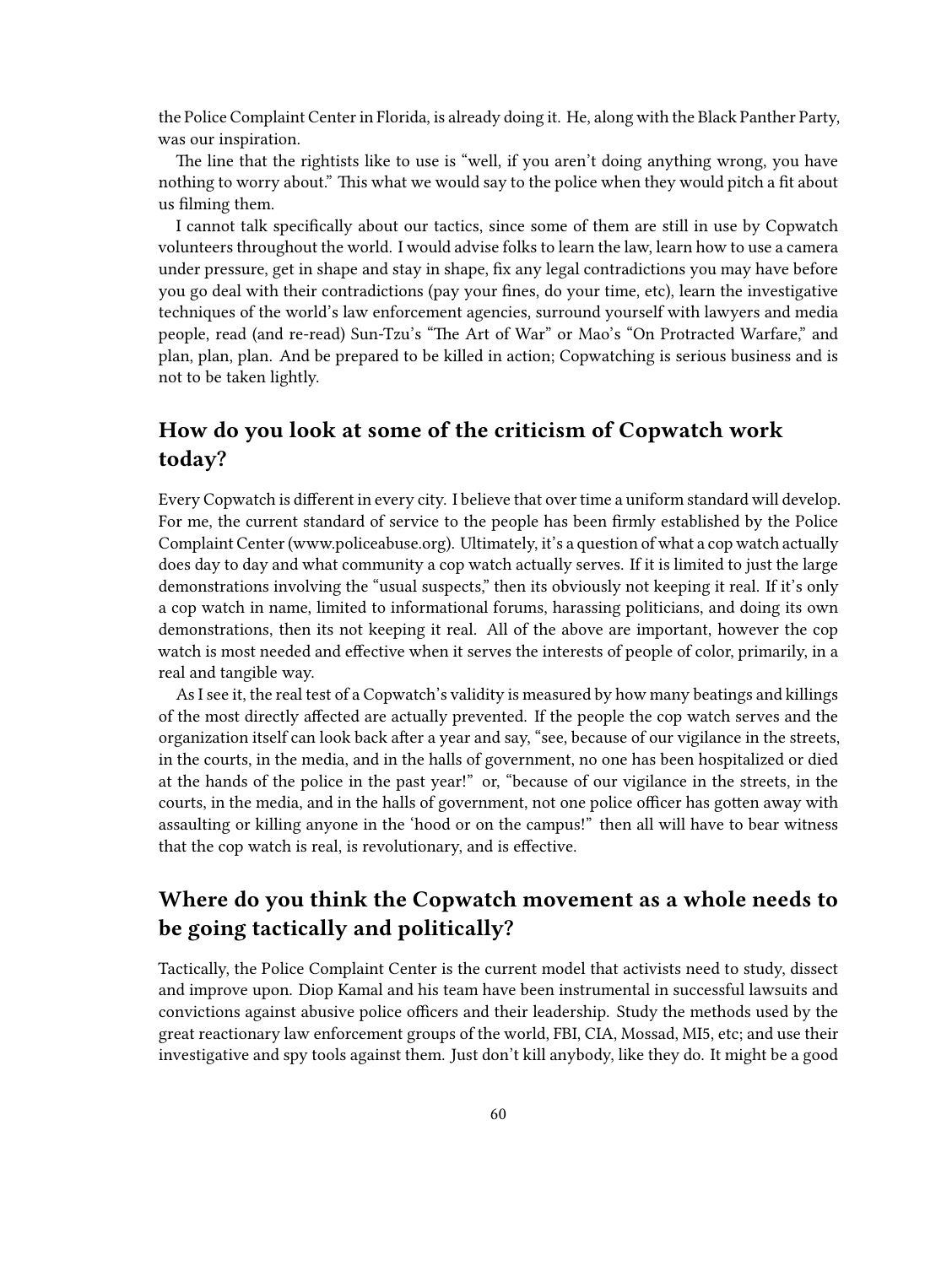idea if some folks actually went to school to learn how film making, criminology, police science and other skills, at a professional level, to make Copwatch that much better.

Something else that we found in our time doing it was that Copwatch was also an effective deterrent to crime; no one wants to look stupid on camera, and no one wants to get caught on tape.

One thing that progressives don't usually get involved in is the neighborhood watch programs. At the very least by being involved progressive forces will know intimately well who the reactionaries are in the community, what they are up to, and be better able to deal with them before they get anymore out of hand than they already are.

In addition, the police are very open about the fact that they cannot operate effectively in a neighborhood without the help of civilian auxiliary organizations. I wonder how would they would operate if the neighborhood watch or the local police reserve unit in a particular area was dominated by radicals and the local copwatch was on a first-name basis with just about everybody who lived in the 'hood and all the activists on both sides of the color line and the language barrier?

#### **Same question, regarding the Anarchist People of Color movement?**

Oh boy, here we go; you had to ask the 'million-dollar' question…

Well, first of all, I believe that the term Autonomous People of Color movement is a more accurate description of what's really going on today. I can't speak for everybody, but I'm sure there are others who feel me on this.

Let's face it, we are separate from, yet at the same time allied with, the main anarchist movement, the left, and the various struggle-based tendencies (anti- globalization, anti-racism, Palestinian independence, reparations, police brutality, tenant rights, homelessness, religious freedom/post 9–11, etc) that call themselves movements. We may do work with individuals and organizations within these circles, but I can almost guarantee that we are a new breed of activist; a new type of people, based on how we see ourselves, how we see the rest of the world, and how we see ourselves in the world.

We may agree (or disagree) with some aspects and concepts that are espoused by the various anarchist/anti-authoritarian groups out there in the world, or we may (or may not) take positions on other subjects that casual observers may label "Maoist," "Islamic," "Christian," "Indigenous," etc. Our political, cultural, and, for some of us, even our genetic influences are diverse. Our needs, wants, and desires transcend mere political struggle; we are outside 'the box.' There are spiritual dimensions to all of this, regardless of whether we pray to a God (or Gods), don't believe in a God, or call ourselves "God."

The one common ideological thread I saw at the conference with those I spoke to and the discussions I heard in workshops was that no one was down with a leadership clique, a messiah or savior leading 'the masses' to the promised land, or individuals doing what they pleased with no regard for others. People were for collective decision-making and the idea of leadership by personal example. I think that's what makes us all "anti-authoritarian" and "revolutionary."

Right now, my advice would be for everybody who was at this historic event to stay in contact with one another. Organize similar APOC affinity groups in your city. Attend the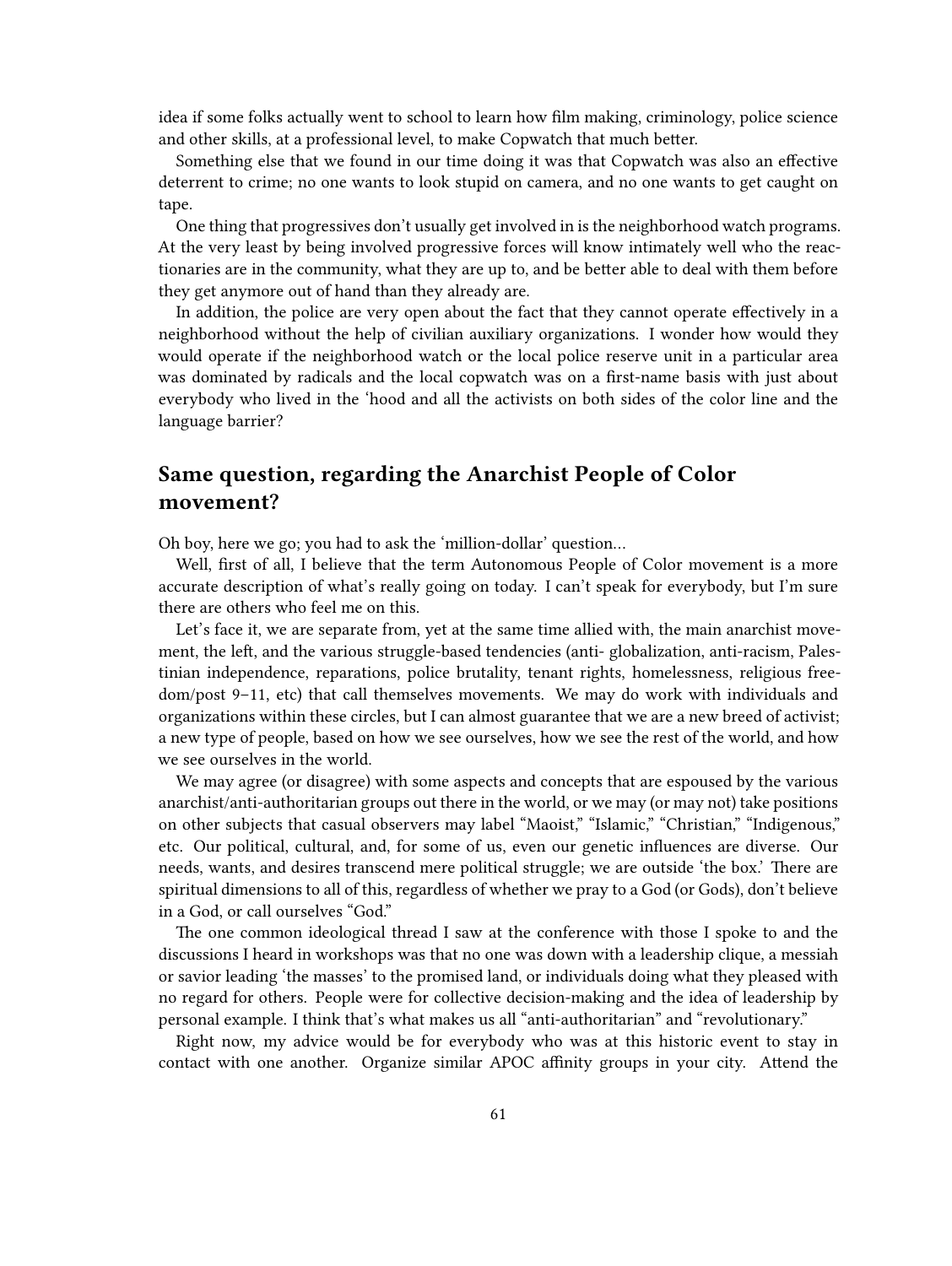next conference if you can and bring as many people as you can. Go to the APOC website [\(www.illegalvoices.org/apoc](http://www.illegalvoices.org/apoc/)) and review the notes that were posted from the various workshops. Dis- cuss what happened with other people in your community, especially the youth. And read this book. Twice. And discuss it in your community.

I feel that the way forward is through all of us, in our own way, making a conscious effort to contribute to the (r)evolution of popular culture from that of consumerism and backwardness to that of intelligence and popular resistance. Many of the artistic types (emcees, spoken word artists, DJs, etc) are already doing it. This means more networking, this means making communication between groups and individuals easier. This means building more bridges between artists, street activists, certified professionals in various fields, academics, and the "average" brother or sister on the block.

This means being careful not to reinvent oppressive social relationships (we must get rid of fear, hate, greed, and jealousy in our own heads, amongst each other, and amongst our respective peoples; all of these things breed reactionary ideas and actions) since this kills activism and popular struggle from within, and allows COINTELPRO-type operations to kill it from without. Out of that will come trust; then tighter, more formal organizational structures; necessity is the mother of invention, and I believe this is how it will occur. This is how we will build our power.

Power consists of four main elements: knowledge, wealth, violence and unity.

Together, we possess more than enough knowledge collectively to do great things; the wealth and unity will come with the proper utilization of the knowledge we all have. If violence can be avoided, that would be great; but if our enemies want to box, then we will have to defend ourselves.

## **A lot of people still pass around "Mythology of the White-Led 'Vanguard': A Critical Look at the Revolutionary Communist Party, USA," your article and analysis on the RCP. Some people mostly whites but even a few people of color — allege the piece was divisive. But most really feel it and say it's time opportunist elements like the RCP get called out for how they target people of color. How do you respond to the critics of that piece, and what's your take on that piece now?**

To the critics I ask, "If you can't criticize them while they do not hold state power, what happens if or when they do have state power and they are criticized?" This question also applies to any other organization jockeying for a position of leadership in "the movement"; claiming to be a vanguard or whatever. Are the critics saying that the RCP and/or other organizations are above criticism? Are the critics saying that they themselves are above criticism as well?

I agree that criticizing allies or potential allies should be done in a way that is constructive and doesn't purposely hurt them, but at the time this was written the RCP was doing things to directly hurt groups and individuals outside their party, and the movement generally; and either didn't know, or didn't care, or didn't care to know.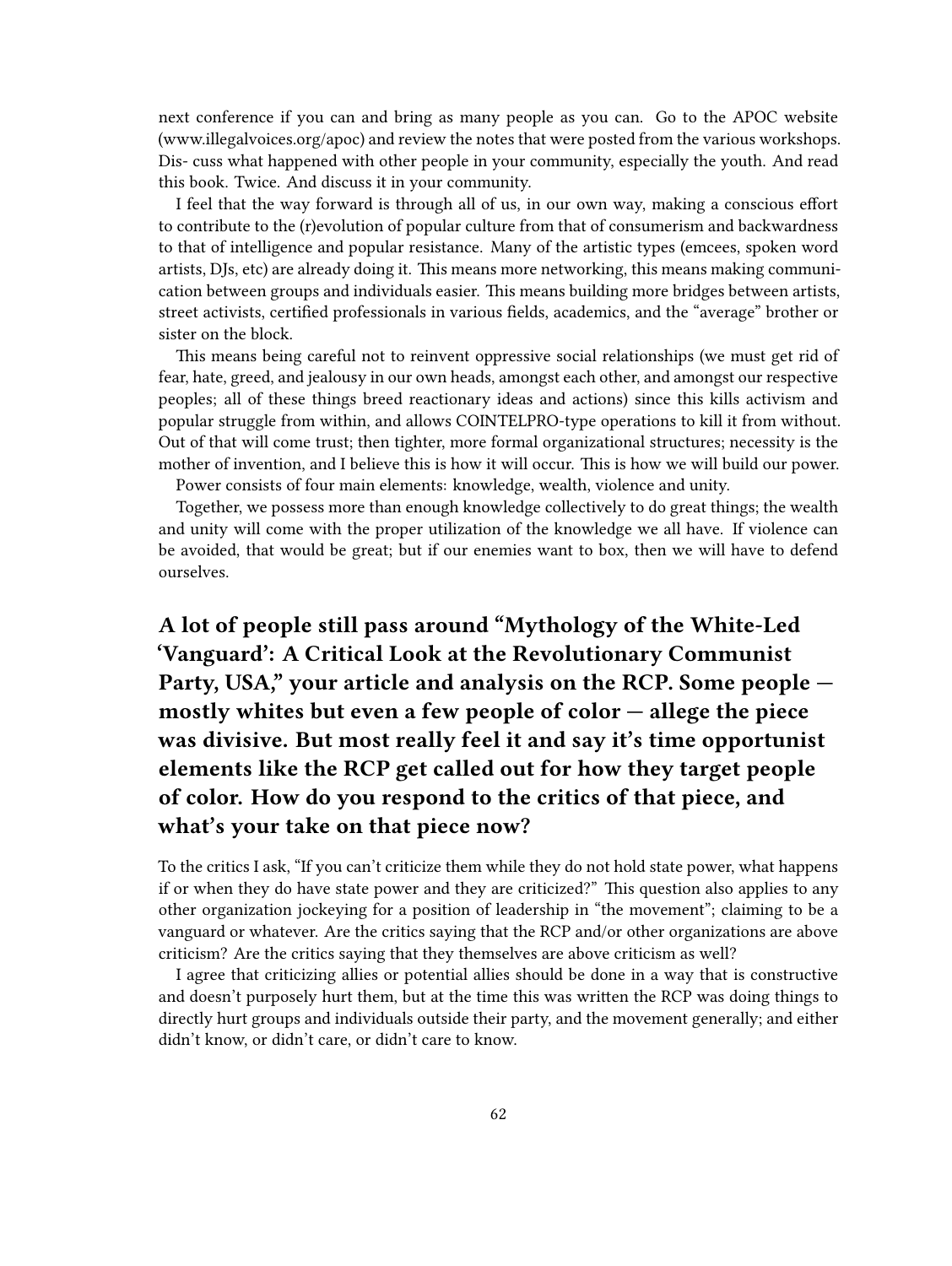I was under the impression that they didn't care, since conversations around various issues (some brought up in the pamphlet, some not) with local RCP members always degenerated into shouting matches, veiled threats from both sides, routine vandalism upon their bookstore and occasional violence.

It was to a point where other organizations were calling for 'party discipline' from the national RCP leadership. Some actually attempted to contact the RCP's central committee with their concerns. I was one of them. At one point (around 1997) some black activists ordered them out of the Central District (a historically Black neighborhood in Seattle) because of how they treated oppressed people.

I don't know about other cities, but the Seattle RCP behaves considerably better now. I believe they have a clearer understanding of their role in local politics and realize that they too cannot afford to be alienated anymore than any of us already is.

In all reality, that piece was written in the spirit of Mao's principles of "unity-criticism-unity" and "let 100 flowers bloom, let 100 schools of thought contend." And this, despite any personality conflicts that activists may have with individual RCP cadre, is precisely what happened.

The October 22<sup>nd</sup> event locally, which was for years exclusively an RCP event, is now more diverse and powerful. Many activists are still critical of their overall political line, but they do make an effort to involve as many people as they can reach out to. They attend all the major political events out here. They make an effort to encourage people to pack the courtroom for every police shooting inquest and activist trial, and they sent members to both of my trials (criminal and civil) around the events of September 1998.

I have no beef with the RCP or its supporters at this time; they know perfectly well what I think, they know where I stand on important issues, and what I am willing and capable of doing. They may not like me as a person, and this could be said for some of the anarchists out here, but I'm pretty sure they respect me as activist.

### **Do you think it's still fair to call the RCP, and particularly its portrayal of people of color in its paper and literature, when the organization is white-dominated?**

Although the argument could be made that having images of people of color protesting and speaking out is good, it also comes off as ultra-liberal and even pimping the images and histories of the oppressed, particularly when the RCP is against decolonization and other issues.

There is not one white-led organization out there above criticism for racist practices, no matter how 'revolutionary' they claim to be. This one of many reasons this APOC network exists. Some groups are better than others.

The only way this will change as far as the RCP goes is when the people of color within the party or those who support the party make that change occur. I notice that top-down leadership type organizations tend to improve when the rank and file either leave or force the leadership to leave.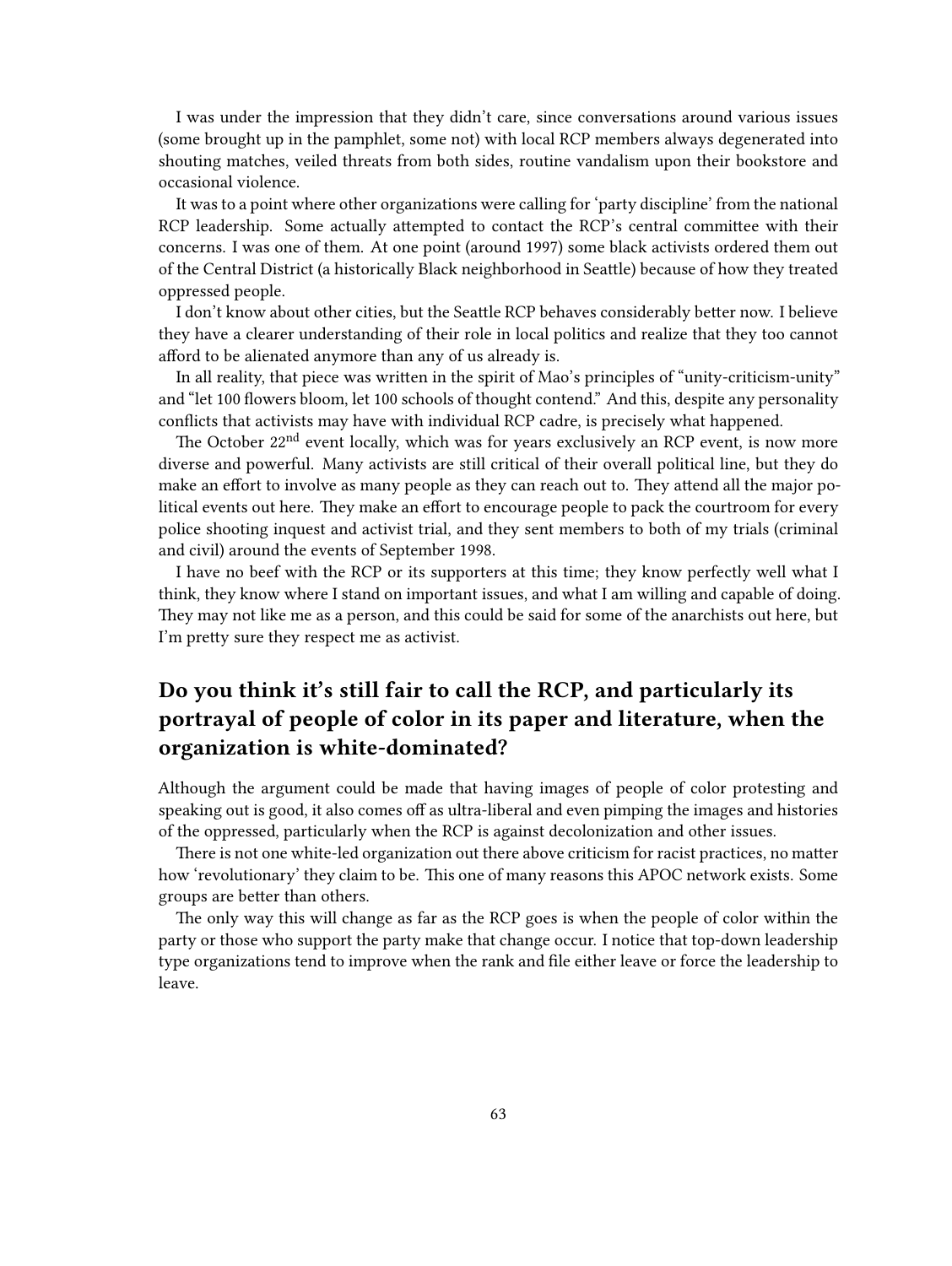### **Today, you teach karate and self-defense, and you've been an advocate of self-defense awareness. How important is self-defense in the lives of people of color?**

Self-defense has been extremely important in the life of this particular person of color. My journey in the martial arts began due in large part to being regularly attacked because of how I look, how I speak, how I used to dress, how I was a klutz and had asthma, the fact that my dad was not around, and my mother was white. To this day, there are people who hate on me for some of the same reasons.

What I teach is more rooted in the real living struggles of the oppressed, rather than any ideological posturing. Historically, traditional Okinawan karate was refined in the struggle of peasants against Japanese invaders and the sell out king who disarmed them in the 1600s. Later, Japanese- adapted karate was used by some elements of the population against G.I.s during the U.S. occupation of Japan after World War II.

In this country you have the legacy of the Deacons for Defense, the BPP — as well as the Brown Berets, Puerto Rican Independence Movement, AIM, etc — and the Black Liberation Army. Most of them, probably all of them, taught some form of unarmed self-defense to anyone willing to learn. And then there's the reality of domestic violence; this is something Franz Fanon actually touched on indirectly when he wrote about how the oppressed will attack each other if they are unable to attack their enemies.

This goes on amongst men and women daily in this country, regardless of sexual preference. People of color are the targets and victims of violence more often than white people are; often at the hands of other persons of color; people who look like us and speak our language(s). Sad, but true.

The reactionaries are light years ahead of the forces of progress on this subject. There is an entire industry devoted to teaching middle class white America, both civilians and cops, how to fight back against terrorists, car- jackers, thugs, serial rapists, etc.

Thankfully, there are small groups of progressive folks like Home Alive in Seattle and Girl Army in Oakland who teach self-defense in a way that is not about patriotism, racism, xenophobia, or personality cults around a fighting style or teacher.

Many of those who are progressive, anarchists in particular, often fail to deal with "what is" and try to leap directly to "what they wish to be." Some progressives grew up bourgeois and sheltered, and never have been placed in a situation where their lives were truly in immediate peril (until they got involved in radical politics). Or they got their first education in the concept of self-defense from someone who used the words and the overall concept to justify targeting them for abuse.

There are still those out there who subscribe to the ideology of "redemptive suffering," a pacifist politico-religious doctrine advocated by Bayard Rustin, Martin Luther King, Jr., and Mahatma Gandhi; that somehow those who do evil to the most defenseless segments of the population will finally 'come to their senses' or 'repent' for their sins against humanity because of the willingness of a few nonviolent martyrs to be brutalized. Those who advocate non-violent resistance have been jailed and killed in numbers equal to or greater than those who (as Malcolm X put it) "stop singing and come out swinging."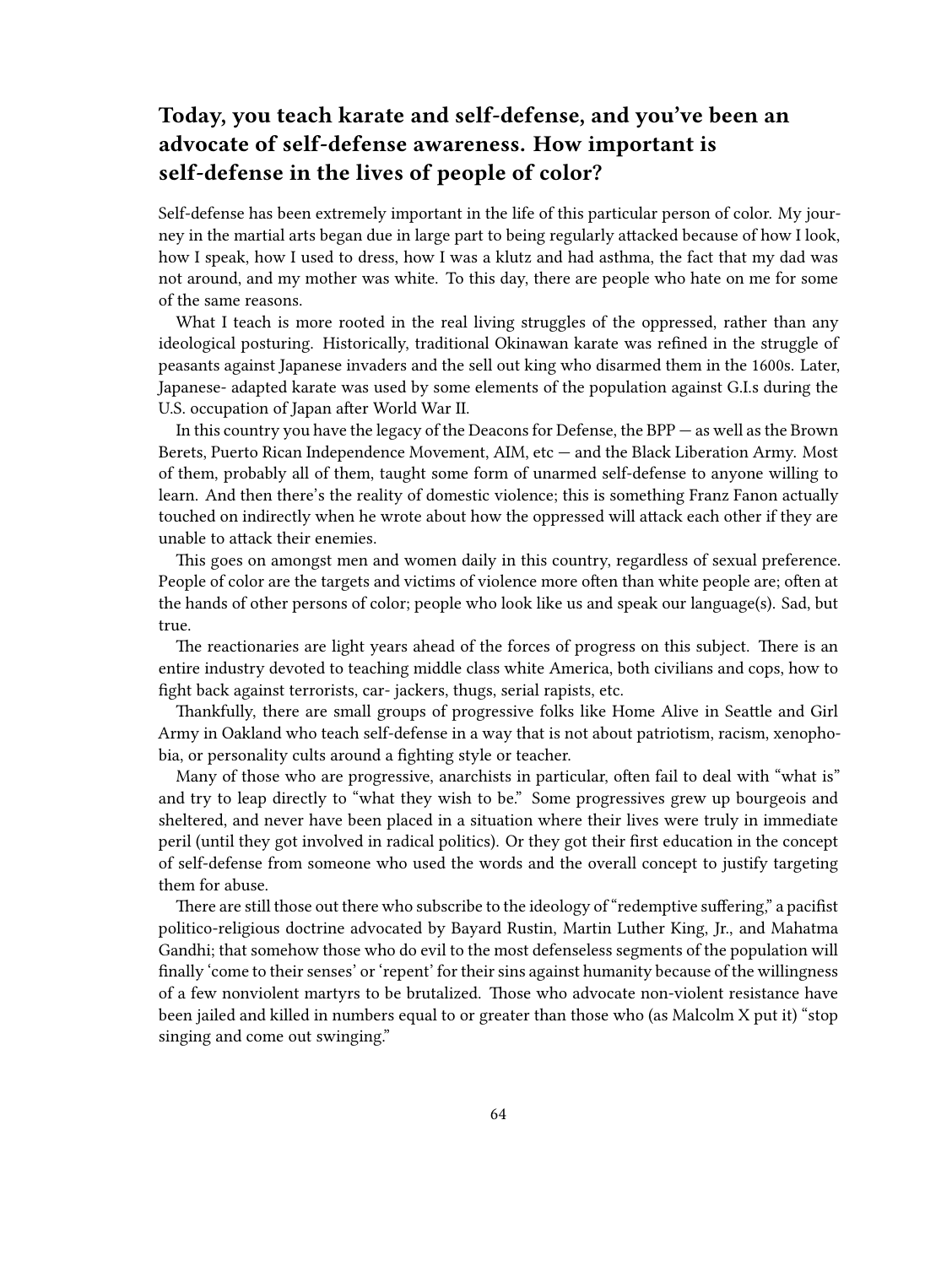Proclaiming yourself to have sole ownership of the 'moral high ground' or 'the truth' in a situation only leads to alienation from those around you and execution at the hands of your enemies, with help from those around you who are now alienated from you. Jesus is a prime example.

I believe in self-defense by any means necessary, but what I specialize in is unarmed selfdefense and the use of improvised weapons. In an age of tighter control on handguns, knives, and specialty blunt force weapons (sap gloves, brass knuckles, etc) and longer prison sentences for their use (even if its justified), it makes more sense in my opinion. At the same time, it is good to be well rounded in the use of tools other than your bare hands and I study in that direction.

Philosophically, I believe as Gichin Funakoshi (the founder of the Shotokan style of Karate) did, that "karate is for the development of character." If you can control yourself, then no one else can control you. If you cannot control yourself, then someone else will control you.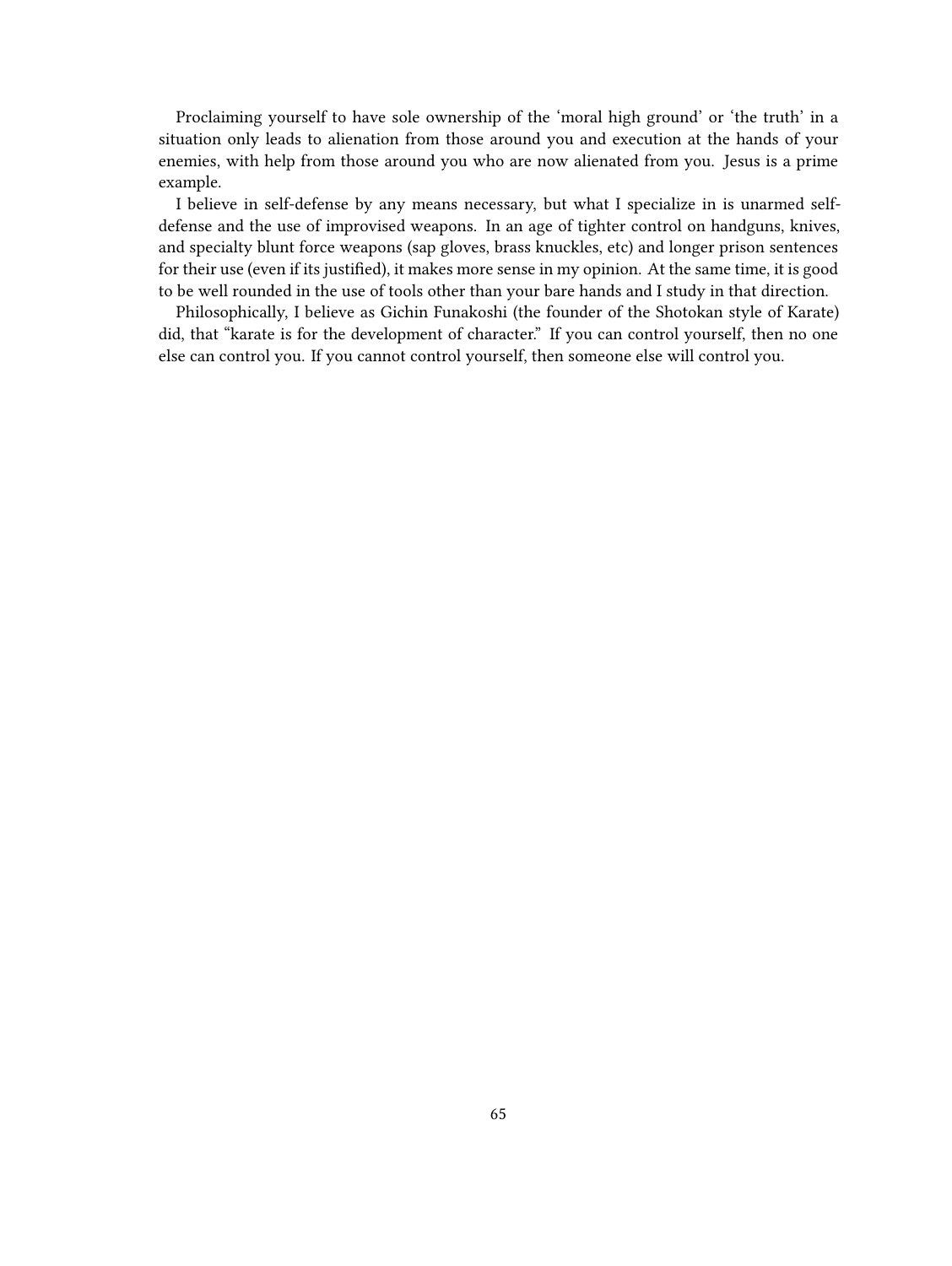## **About the Authors and Interviewees**

Author and interviewees in alphabetical order

**Ernesto Aguilar** is based in Houston, Texas. He started the Anarchist People of Color listserv in 2001, and the APOC website shortly thereafter. He edited Our Culture, Our Resistance and works on the monthly APOC publication Wildfire. You can reach him at apoc@illegalvoices.org.

**Heather Ajani** recently moved to Houston to focus on community level organizing amongst people of color and to finish her oral history project, "Black Star Rising: People of Color and Resistance in the New Millennium." Over the past six years, she has written several articles and has been involved in various forms of organizing around issues such as labor, immigration, prison support and abolition, and police brutality.

**Ashanti Alston,** presently the Northeast regional coordinator for Critical Resistance, is a former member of both the Black Panther Party and Black Liberation Army, and was a political prisoner for over 12 years. Currently, he is a member of Estacion Libre, a people of color Zapatista support group, as well as a board member for the Institute for Anarchist Studies. He also authors the zine Anarchist Panther.

**Walidah Imarisha** is a spoken-word artist (part of the group Good Sista/ Bad Sista) and helped to edit Another World is Possible: Conversations in a Time of Terror. She works with the crew of AWOL as well. More information on AWOL is at awol.objector.org.

**Tiffany King** lives in Wilmington, Delaware and is currently working with P.O.W.E.R. People Organized Working to Eradicate Racism

**Victoria Law** has been a self-identified anarchist since she was sixteen. Since then, she has participated in various collectives and anarchist endeavors, learned photography, been published on-line and in print, made zines, traveled overseas and become a mother. She and her daughter will be visiting her great-grandmother's former house in Shanghai in January 2004 between the Western and the Lunar New Years.

**Greg Lewis** writes, "I was born December 2, 1970 to a white mother and black father. I was raised mostly by my mother. I became politicized largely due to being targeted for racist violence by white kids in my neighborhood, along with being on welfare from birth until I was 17. This also helped jump off my journey in the world of martial arts, starting with boxing. Today, I'm a certified personal trainer, karate instructor, and I serve the people as minister of information for the RBG hip-hop liberation group dred-i."

**Bruce Little** is an anti-authoritarian of Afrikan descent living in New York City. He works on technology volunteer projects that are focused on bridging the Digital Divide. Rivka Gewirtz Little is a New York City-based freelance journalist, who focuses on issues in criminal justice and urban education.

**soo na** is an activist, student, and writer. She believes in articulation of the possible, which is desire. In the past, she has organized community dialogues on women of color and sexual health; worked with the online website for young women of color and sexual health, MySistahs; and co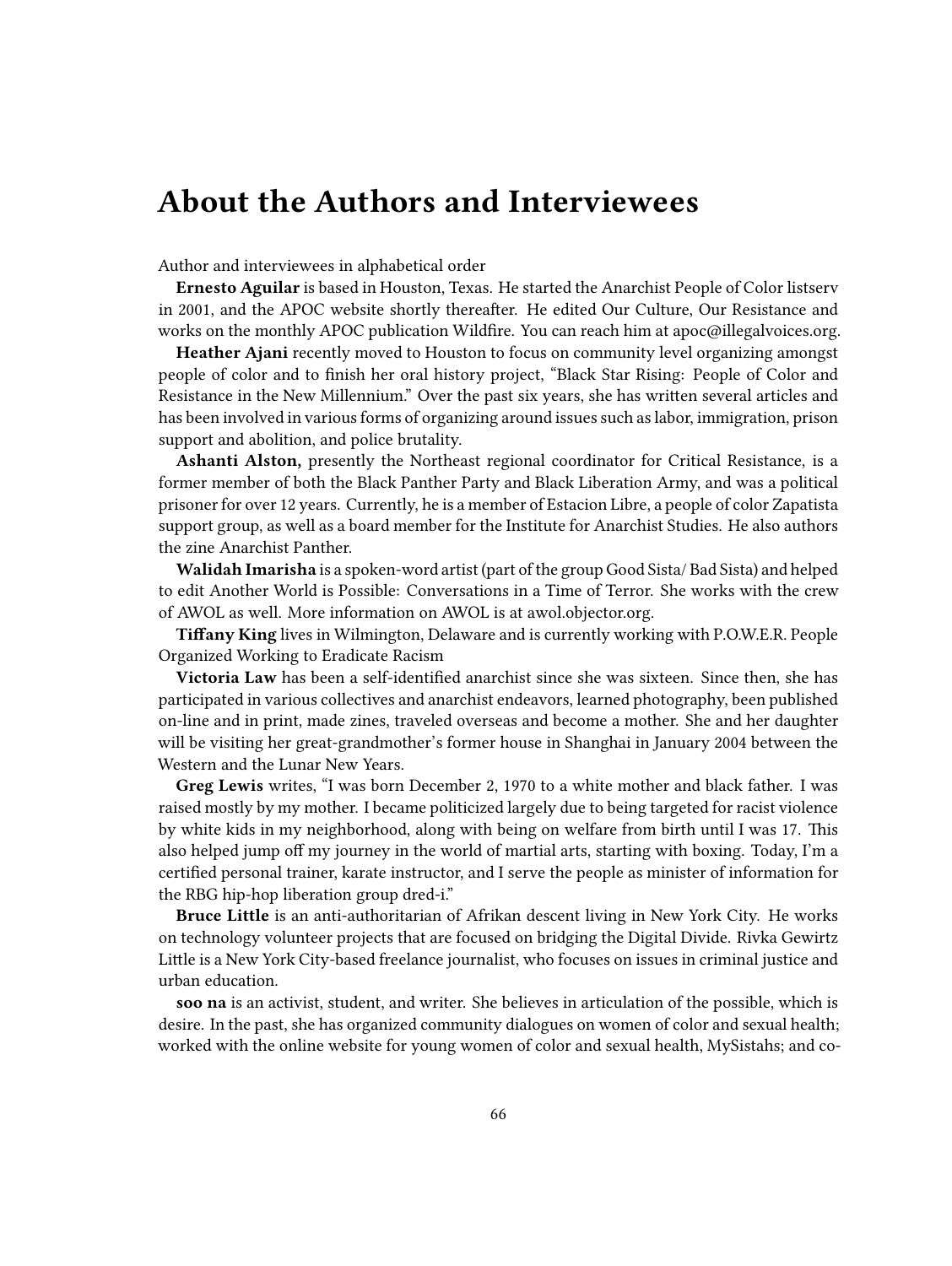founded the D.C.-based Coalition Against Rape and Re-victimization (CARR), which first took to the streets on 13 September, 2003.

**Not4Prophet** is with the band Ricanstruction. You can learn more about Ricanstruction at [www.ricanstruction.net.](http://www.ricanstruction.net./)

**Sara Ramirez Galindo** writes, "I was born in the southeastern Mexican state of Puebla, migrated to the U.S. at the age of 11 and grew up in Compton, California. I started taking part in leftist political activism & organizing while in high school. Today I'm part of the collective at Casa Del Pueblo Cooperative in Los Angeles. My 'formal' institutional education is being completed at UC Santa Cruz with a focus in Community Studies and Latin American Studies; the informal education I'm learning comes from everyday people like my family, the CDP collective, and the children, señoras and señores who make up the Casa Del Pueblo Housing Cooperative, who like me are 'soñadores, seeing, thinking and acting for dignity, community, 'convivencia,' and autonomy."

Our Culture, Our Resistance: People of Color Speak Out on Anarchism, Race, Class and Gender, First edition, published September 11, 2004

Disclaimer: This work has been edited for typographical errors and formatting. Authors' structure and flow, for the most part, has been left intact, so to support people of color's efforts to speak in their own words as they wished. This work may not be free from editing faults, however.

Note on what you may have paid for this book: Our Culture, Our Resistance has been first distributed electronically, with active encouragement that distributors print out their own master copies and share with the public. The editor has requested distributors charge fairly for the book, as the authors and the editor are not being paid. Buyers are encouraged to scrutinize what they're charged, and whether any profits are being disbursed to (and to which) movements of people of color. By all means, support independent distributors — and encourage them to support communities of color.

Over the last decade, Third World peoples' movements against globalization, neoliberalism and related issues have captured the imagination of the world. From the militancy of street protests to the fight for autonomy advocated by the Ejércitio Zapatista de Liberación Nacional (EZLN, also known as the Zapatistas), radical politics led by people of color is quickly evolving. We are hearing less of old top-down strategies and more about popular education and grassroots organizing.

A small but growing movement of people of color is developing a new conversation that advocate anti-authoritarianism and anarchism as solu- tions to our collective struggle. Such a movement is largely led by youth, and such advocacy is a departure from the old-guard politics espoused by revolutionaries of color. Many of these people of color met in October 2003 in Detroit for the first Anarchist People of Color conference. Others con- tinue to organize, agitate and act to find bottom-up answers to the freedom movement's most perplexing questions.

Our Culture, Our Resistance: People of Color Speak Out on Anarchism, Race, Class and Gender, Volume Two is the continuation of writings by people of color covering the concepts of anarchism, race, class and gender. Released simultaneously with Our Culture, Our Resistance, the purpose of this book is to contribute to the ongoing dialogue among people of color and others as we strive toward freedom.

ISBN 0-9759518-1-5

Ernesto Aguilar, editor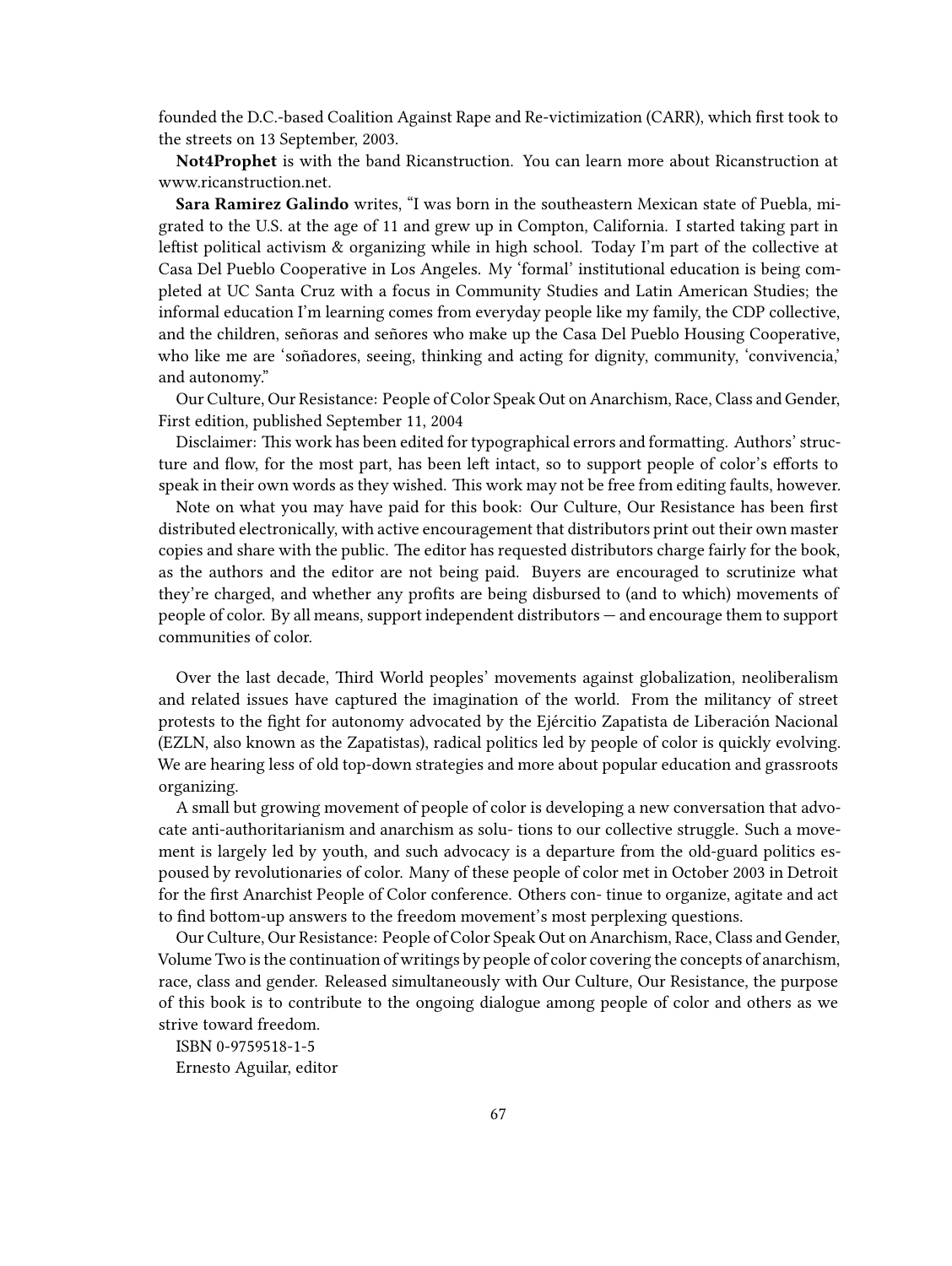[www.illegalvoices.org](http://www.illegalvoices.org/)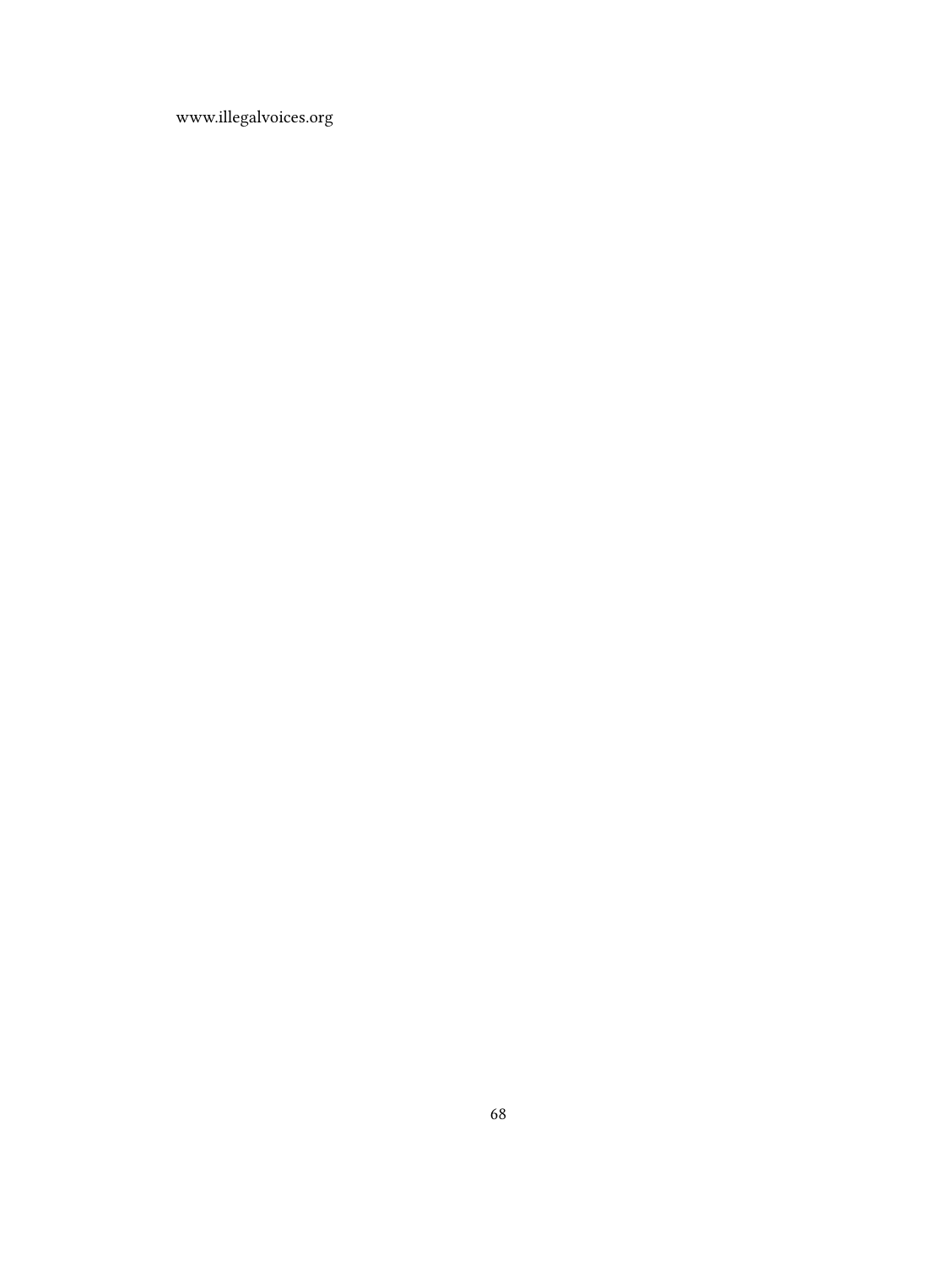**Volume Two**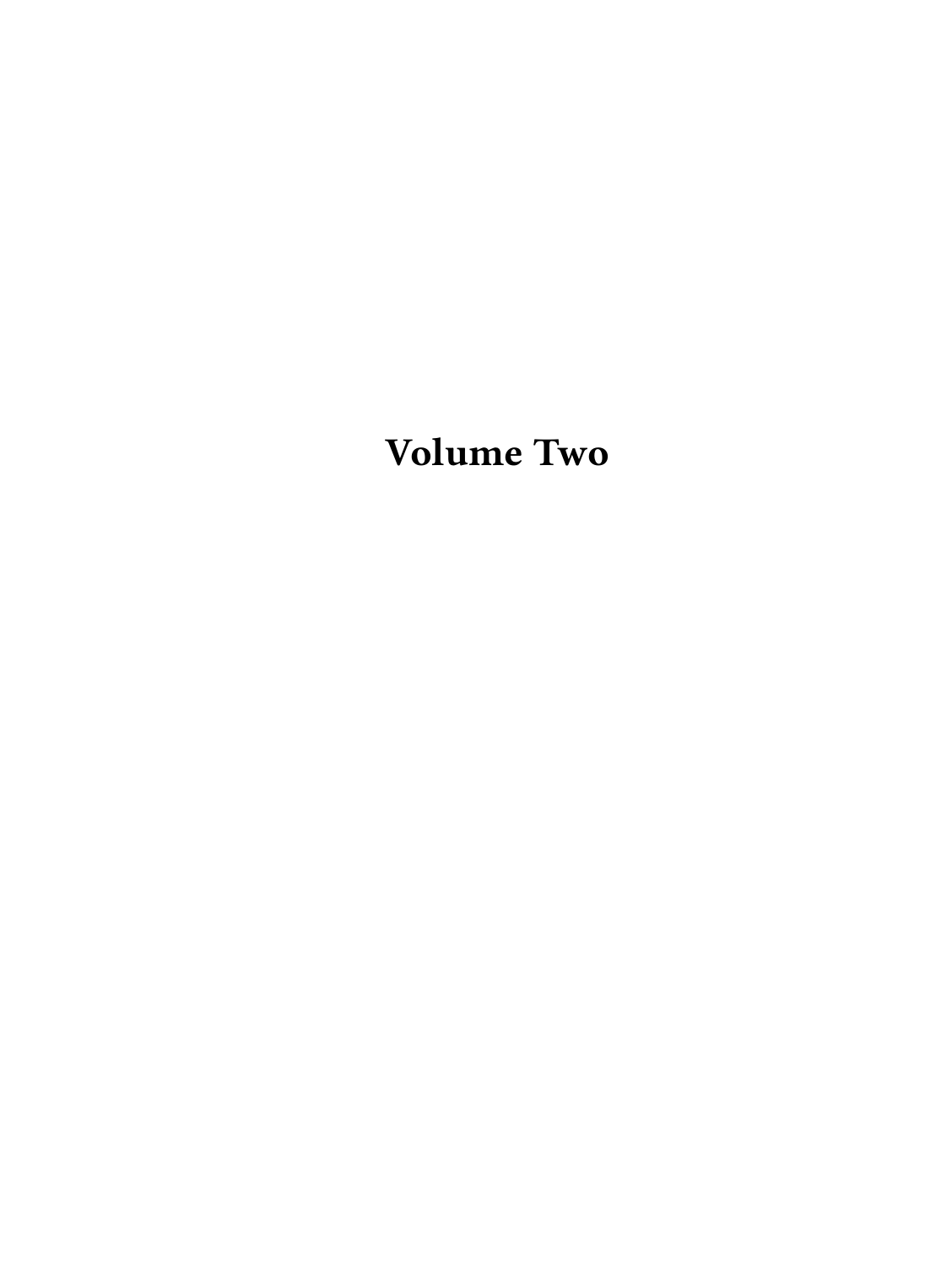# **Dedication**

This book is dedicated to people of color around the world and our just fights for consciousness, justice, land, freedom and liberty. This volume is also dedicated to the memory of Houston activist Olaniyi Labinjo and all anarchists of color fighting the good fight everywhere.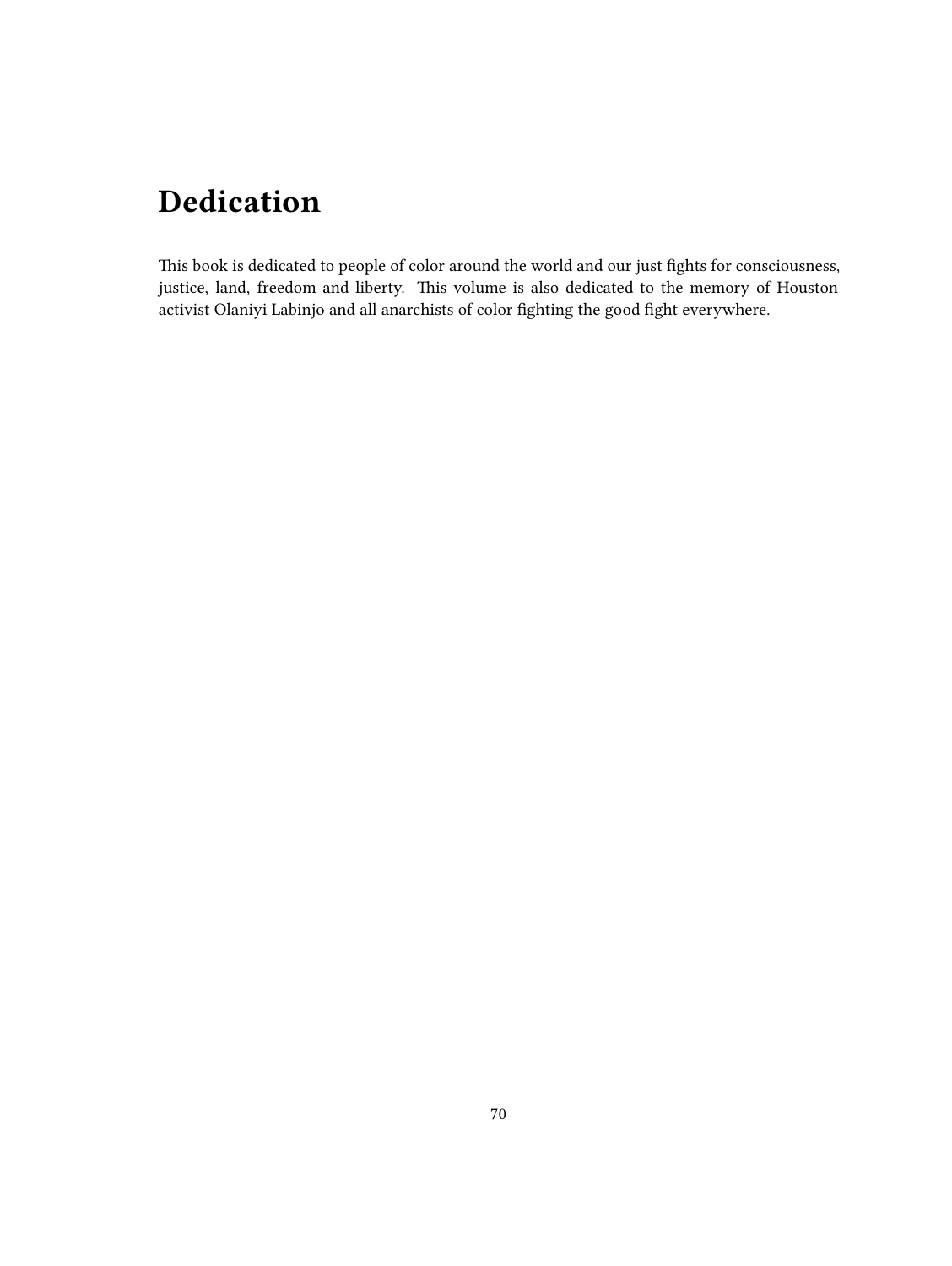# **Acknowledgements**

Thanks to the authors; to Heather Ajani for tremendous support; to Erika for her help; and to AK Press for its work, but also for rejecting this book and inspiring independent people of color publishing.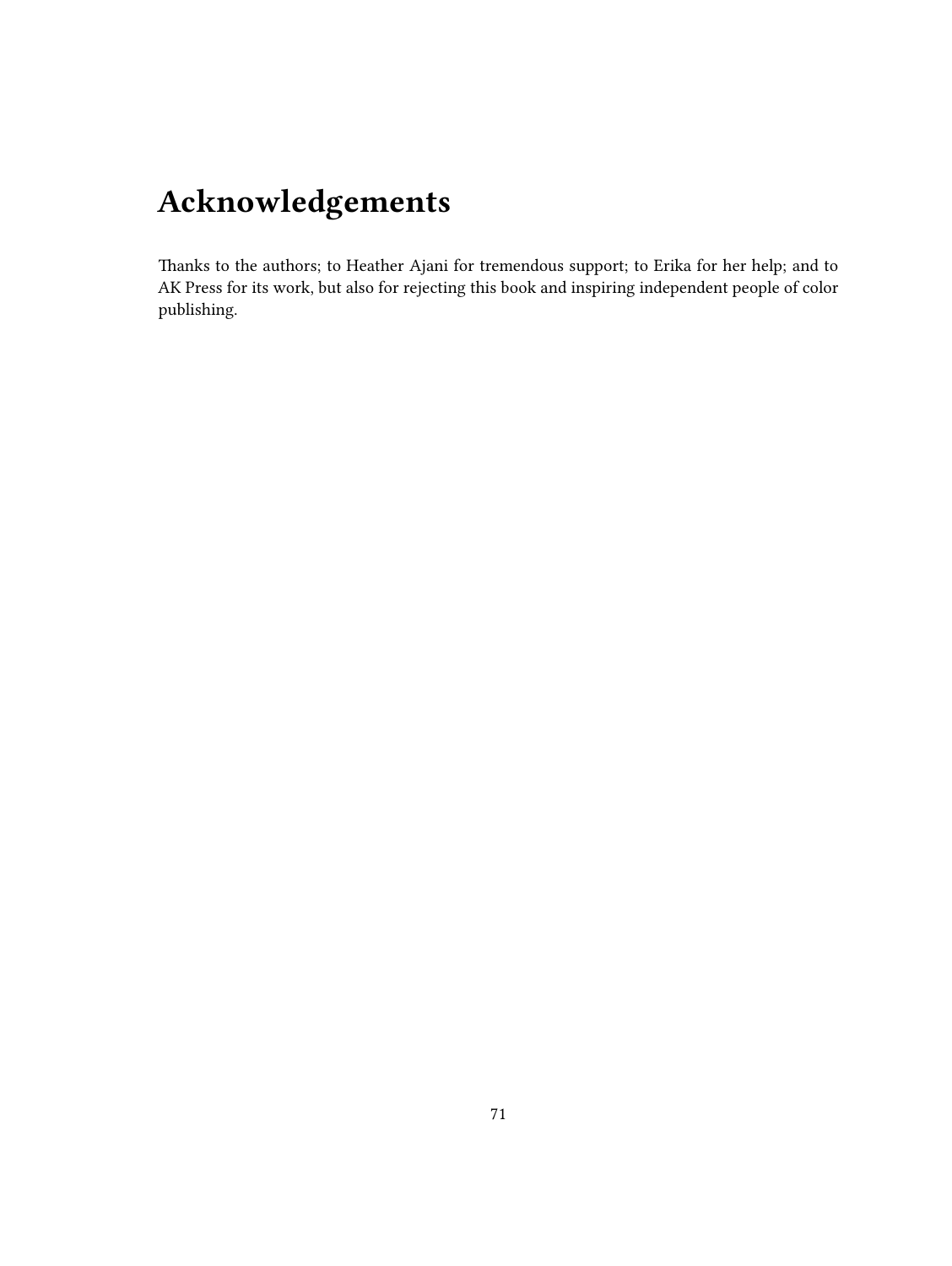## **Culture Clashes Among American Anarchists** *by Victoria Law*

My great-grandfather was the type of man who refused to get out of bed unless there was breakfast waiting for him. Since he wouldn't get out of bed to go and work, there was never any breakfast waiting for him. It was a cycle that did nothing to alleviate the family's poverty.

When he grew old enough, his son, my grandfather, left the small village to seek work in Shanghai. He found it and spent the next year shoveling manure for a living. He worked his way up to become a jeweler's apprentice, eventually opening his own jewelry store. He returned home to build the village's largest private house for his mother, who had long endured the ridicule of her neighbors and acquaintances. When the Communists won the Civil War, confiscating both the house and the jewelry store, he started again in Hong Kong, this time with a family of six and a wife who loved the latest fashion. One year, he held the traditional Chinese New Year's party.

It was packed with fellow entrepreneurs. The next year, his business crashed; their doorway remained empty. The visitors of yesteryear, who had eaten all his snacks and drank all his liquor, had found more lucrative families to call upon.

My other grandfather was the unsuccessful owner of a factory that made burlap bags. Rarely did these bags yield a profit and so my mother's strongest childhood memories are of eating salted peanuts one at a time to make them last. Her younger sister died of hunger. One of her older sisters had to be given away.

Despite these inauspicious beginnings, both of my parents had attained middle-class status by the time I was born. They had come to the States to go to college. Both were the first generation in their families to attend, let alone graduate, high school. They owned their own home in a predominantly white area in Queens. Both parents worked white-collar office jobs. I have no childhood memories of material want.

This last fact has been used against me when I bring up race and racism.

There have been more than a few occasions when white anarchists quickly shift the conversation from my discomfort at being the only non-white face in the room to class issues. I had a middle-class childhood. How dare I complain about, or even question, the lack of racial diversity in any given anarchist project when I have never experienced material deprivation? It does not matter that I grew up to become a single mother making less than fifteen thousand a year. The fact that I grew up privileged invalidates anything I might have to say about discriminationwhether it be based on race, skin color, gender or even my status as a parent-both in and out of anarchist circles.

In their attacks on my well-to-do childhood, white anarchists overlook some deep-rooted cultural differences. For instance, I grew up with a series of amahs. In pre-1949 China (and in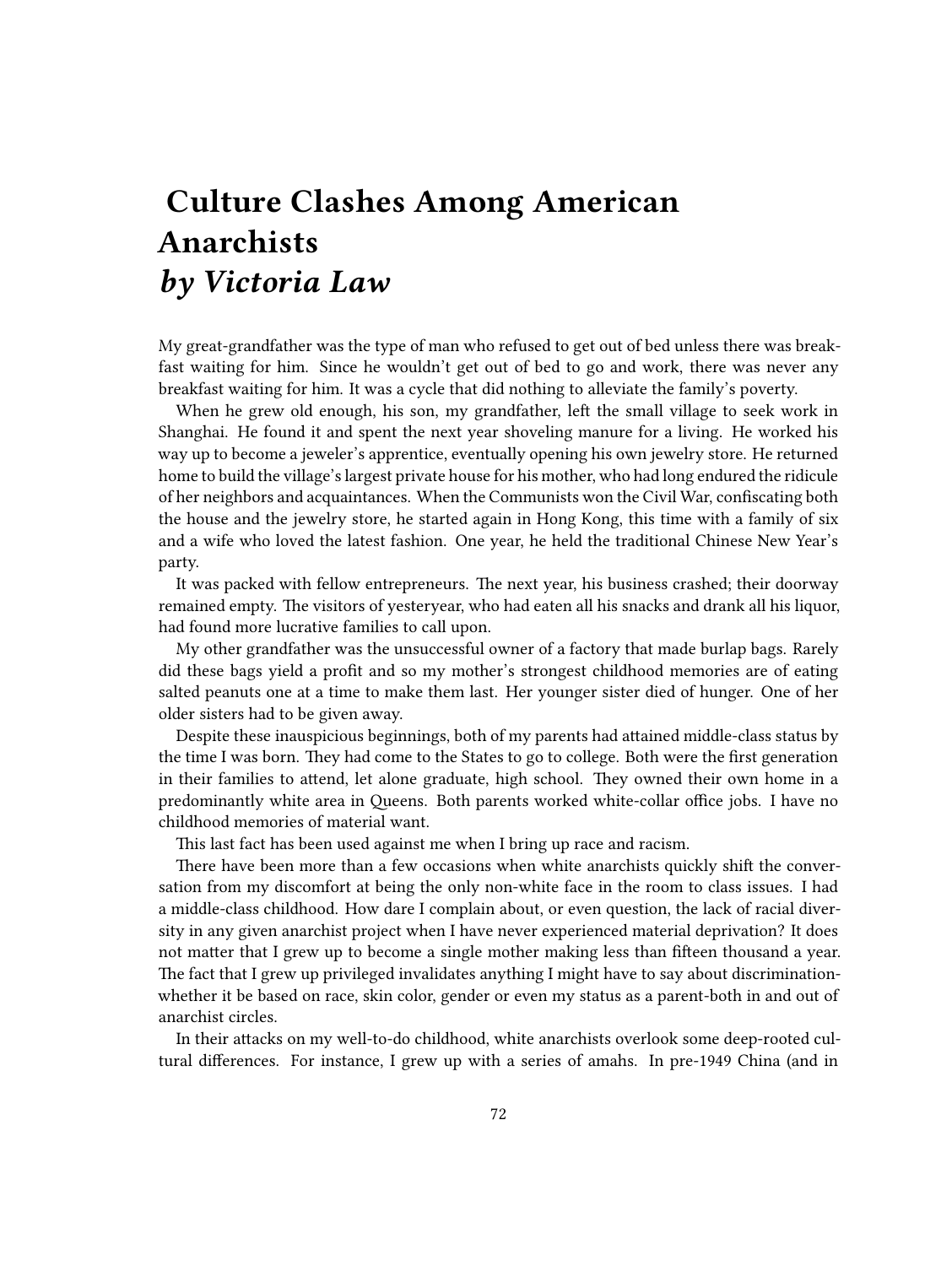post-Revolution Hong Kong), Chinese parents rarely cared for their own young. Instead, they turned them over to amahs, who acted as wet nurses, babysitters and maids.

Most amahs remained with the family until all the children were grown and continued to maintain close ties with their nurslings. For the poorer families, like that of my maternal grandfather who could not afford to hire a woman, the elder children took responsibility for the younger. In earlier times, the son was married off-at the age of two or three-to a preteenage girl whose role was more that of surrogate mother than wife.

American culture has nothing that resembles the amah. Wealthier families may have nannies, which is what I suppose the average American anarchist envisions when I talk about my childhood. Because many of them have grown up in places that encourage ethnic and cultural segregation and because Chinese culture discourages unnecessary interaction- particularly more intimate interaction-with other cultures, they have no frame of reference for my stories. I am seen as having grown up with the privilege of having had servants. There is little attempt to probe further into the culture and understand that amahs, while technically employees of the household, had more intimate relationships than an American family's maid, cleaning lady or dog walker.

Perhaps this refusal speaks to the internalized notion that only American heritage and tradition matter. If an experience comes from someplace else, it doesn't count.

It is not just the differences in culture that cause misunderstanding. What many selfproclaimed working-class (white) anarchists fail to understand is that having money did not insulate me from the insults American society heaps upon its children of color and its girl children. The fact that my parents held white-collar jobs did not prevent me from encountering grown men who believed it was within their right to approach a ten-year-old girl and quietly say, "Nice pussy." My parents owning their own home did not protect me from other children pulling their eyes sideways and taunting me. Living in a well-to-do neighborhood did not shield me from the history teacher who looked at me and the Indian girl in his sixth-grade classroom and said, in all seriousness, "It's too bad that you come from inferior cultures."

Such closed-mindedness is not limited to anarchists focused on class struggle. Although all anarchist groups and projects proclaim, "We welcome all who agree with our mission statement, regardless of race, sexual orienta- tion, etc.," what many of these groups fail to realize (or perhaps don't care to realize) is that their mission statements and their ideal visions often fail to address, or even acknowledge, the very different realities we come from.

Their mission statements may sound good on paper, but often fail to take into account that many people of color do not feel comfortable in almost all- white spaces. They refuse to acknowledge that we may have had bad experiences with predominantly white groups both in and out of the anarchist movement. They refuse to understand that we automatically notice when we are the only ones in the room. They refuse to comprehend that we are tired of being touted as the group's (sole) member of color, of being accused of being overly sensitive to skin color or of having our concerns ignored altogether.

They refuse to see that overthrowing the capitalist system will not automatically address the institutional and internalized racism, sexism and other forms of discrimination that we experience every day.

Last winter, I went to a meeting of anarcha-feminists. The flier offered childcare  $-$  a rarity in the anarchist scene. That alone made me hope this would be different than other meetings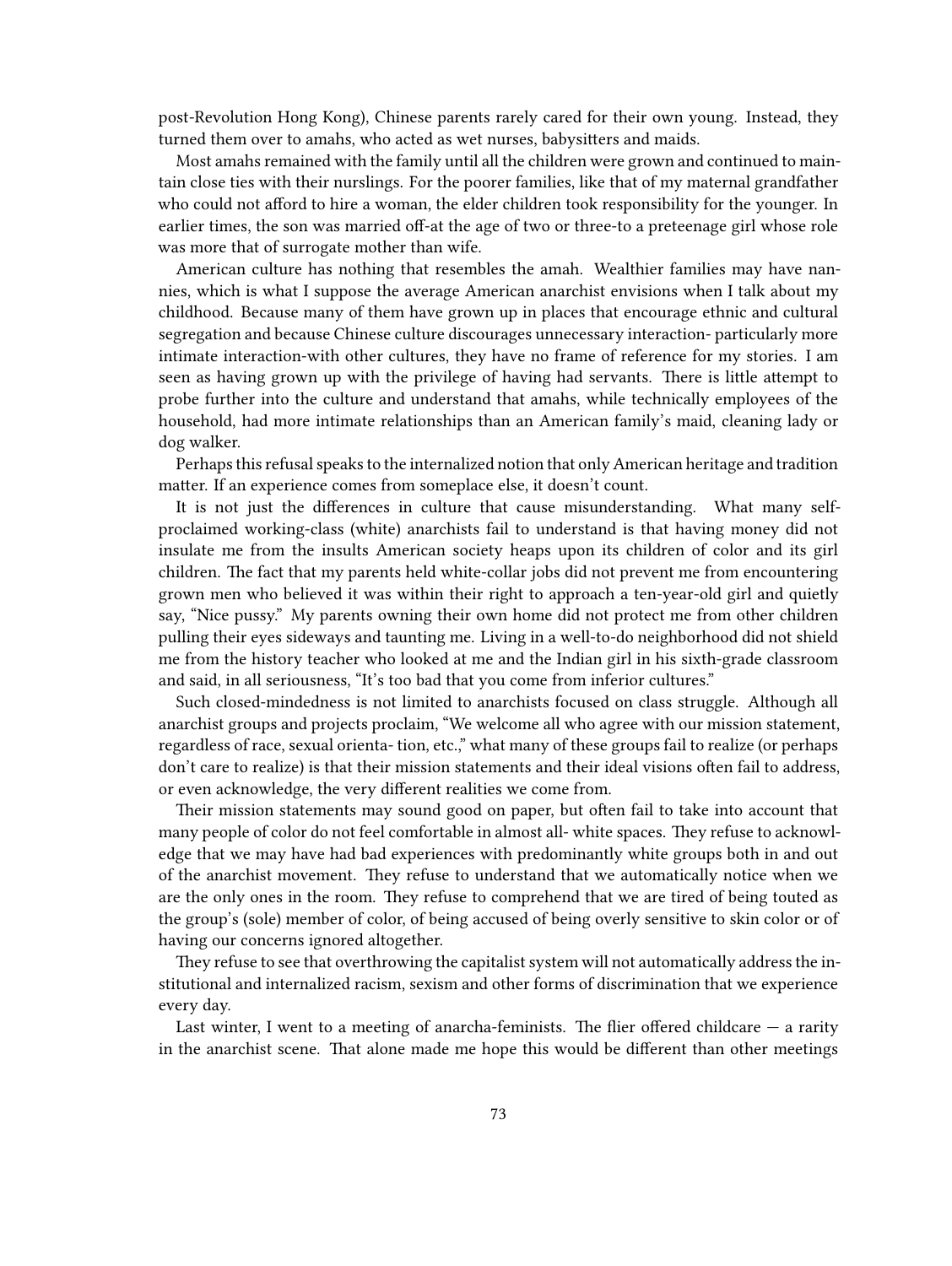and groups I'd attended in the past. After all, the organizers, neither of whom were parents, understood the need for childcare.

They might be more open-minded about other issues as well.

After dropping my daughter off in the childcare space, I entered the meeting room. A circle of chairs had been set up. As the room filled, I noticed every face except mine was white.

A few years ago, this would not have bothered me. I had entered the anarchist scene in high school and hadn't cared much about racial diversity or differences. I was just glad that no one made fun of me because I looked different or acted different or actually cared about what went on in the world. As I grew older, I began to notice my difference more and more. I noticed that people sometimes treated me differently, as if they were going out of their way to welcome the one woman of color and prove that they were not racist. In high school, I was invited to a Love and Rage meeting.

Love and Rage was a closed collective; more than a few older white anarchists in the scene were surprised that I, a girl so new to politics, had been asked to participate while they had been ignored by the group for years. I arrived to the meeting late. The discussion was going full force. The topic? How to bring more people of color into the organization.

That day, I was acutely aware I was very unlike the others in the circle. My discomfort lessened only slightly when another woman of color entered.

Throughout the meeting, I struggled with the prospect of bringing up the group's lack of diversity. I wondered if my concerns would be dismissed or even ridiculed. I wondered if I would be accused of being divisive or of distracting from the "real" issue of women's status in the anarchist movement.

At the end of the meeting, as a sign-up sheet was being passed around, another woman — one with blond hair and blue eyes — saved me the discomfort. "Before I agree to be on any sort of listserv or be part of any kind of network, I want to ask about future outreach. I'm not interested in being part of a predominantly white group."

All eyes divided between darting towards me and towards the other woman of color on the far end of the room. I was glad that a white woman had brought up the subject. However, since half the people in the room were looking at me and no one at all was speaking, I decided to add my thoughts. "I think the term anarcha-feminist might turn away some women of color who share the same politics but don't explicitly identify as anarchist. Maybe the next flier can drop the term."

As I spoke, I remembered past conversations with radical women of color- women who shared anti-authoritarian ideas and beliefs but who didn't want to be identified with a movement that they saw as white brick throwers. I thought about the woman of color who had attended a few different anar- chist meetings and been turned off by white male anarchists' dismissal of race issues. I thought about the woman of color who had posted the article, "Where was the Color in Seattle?" Her concerns had been dismissed as unimportant; what really mattered were class differences. I thought about the radical women of color who had the perception that anarchists were either unwashed, smelly white punk kids or white academics. Both had the option of renouncing radical politics and rejoining the mainstream world. This was what the word anarchist conjured up for them.

Why would they want to get involved with any group that labeled itself that?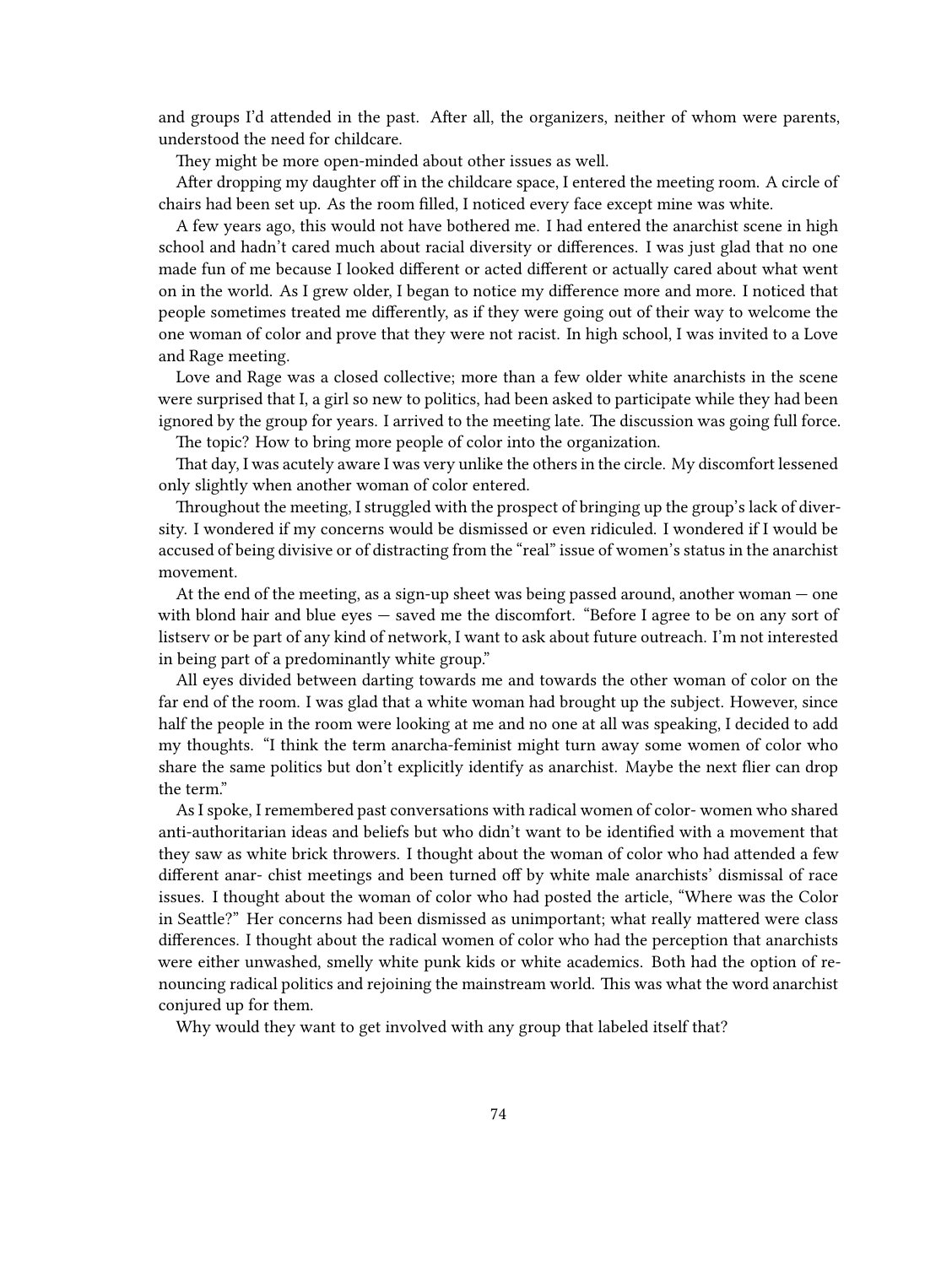There was an uncomfortable pause. After some hemming and hawing, an organizer suggested perhaps instead of directly trying to reach out to women of color, this group could do fundraisers and donate the proceeds to women of color organizations "that are doing good work."

I felt as if I'd been smacked. I wondered if the woman realized how patronizing and racist her suggestion was. In my mind, I could see Charlotte Mason giving money to the black artists she deemed "primitive" enough. Only, instead of the 1930s heiress who demanded her artists sit at her feet and call her "Godmother," these were post-millennium anarchists deciding which women of color were anti-authoritarian enough to receive their money.

The other organizer had a different suggestion, one which also circumvented the possibility that they would have to reach out to women other than the same old (white) faces. She suggested that the group work around issues facing women of color, such as the prison-industrial complex. Although she didn't outright say it, I felt that her suggestion was that this predominantly white group speak for and act on behalf of women of color rather than actively trying to get them involved or even find out what their main concerns were.

Later I learned that one or two of the attendees had felt offended on my behalf. How dare someone bring up race and the lack of non-white faces with Vikki sitting right there? Is she blind? Doesn't she realize that Vikki is a person of color? Is she implying that Asians are not really people of color? They refused to see her question as anything other than an attack on me. I tried to explain that I was glad that a white person had broached the subject because, frankly, I was tired of being the one who always had to. Instead, I began to understand that many white anarchists are unwilling to talk about race. They would rather dismiss it as a social construct that does not apply to anarchists and, thus, ignore the issue altogether.

The next time I saw this woman, I thanked her for bringing up the subject. I wanted to let her know that I was not angry or offended by her observation.

"You shouldn't have to always be the one to bring it up," she stated.

Since then, I have not had a white ally in other projects to pipe up and point out the obvious. It has fallen to me-the woman of color, often the only woman of color in the room-to point this out. The responses have ranged from un- comfortable silences to lukewarm acknowledgments to outrage. Whatever the tone, the common defense is always, "We don't discriminate against people of color." What is left unsaid is, "See? We welcome you. That's proof that we don't discriminate."

I now understand why so many people of color are wary of working with whites. When I first encountered the suspicions and wariness of people of color towards white anarchists, I dismissed their concerns. "Hey, they're doing good work," I defended. "Who cares what color they are?"

I now see that it is not that white anarchists are white. It is that many of them are unwilling to try to understand the needs, concerns and experiences of those with different skin colors.

As an anarchist of color, this disturbs me. I am tired of always being put in the position of explaining racism and race issues to white anarchists, sexism and gender issues to male (and sometimes female) anarchists, or some form of discrimination to virtually everyone I encounter. I am tired of the prophecy that in an anarchist society, racism, sexism and all other forms of discrimination will magically cease to exist. Such explanations no longer appease me. Instead, I see them as white anarchists' way of not confronting the problems and issues within our own movement and within themselves.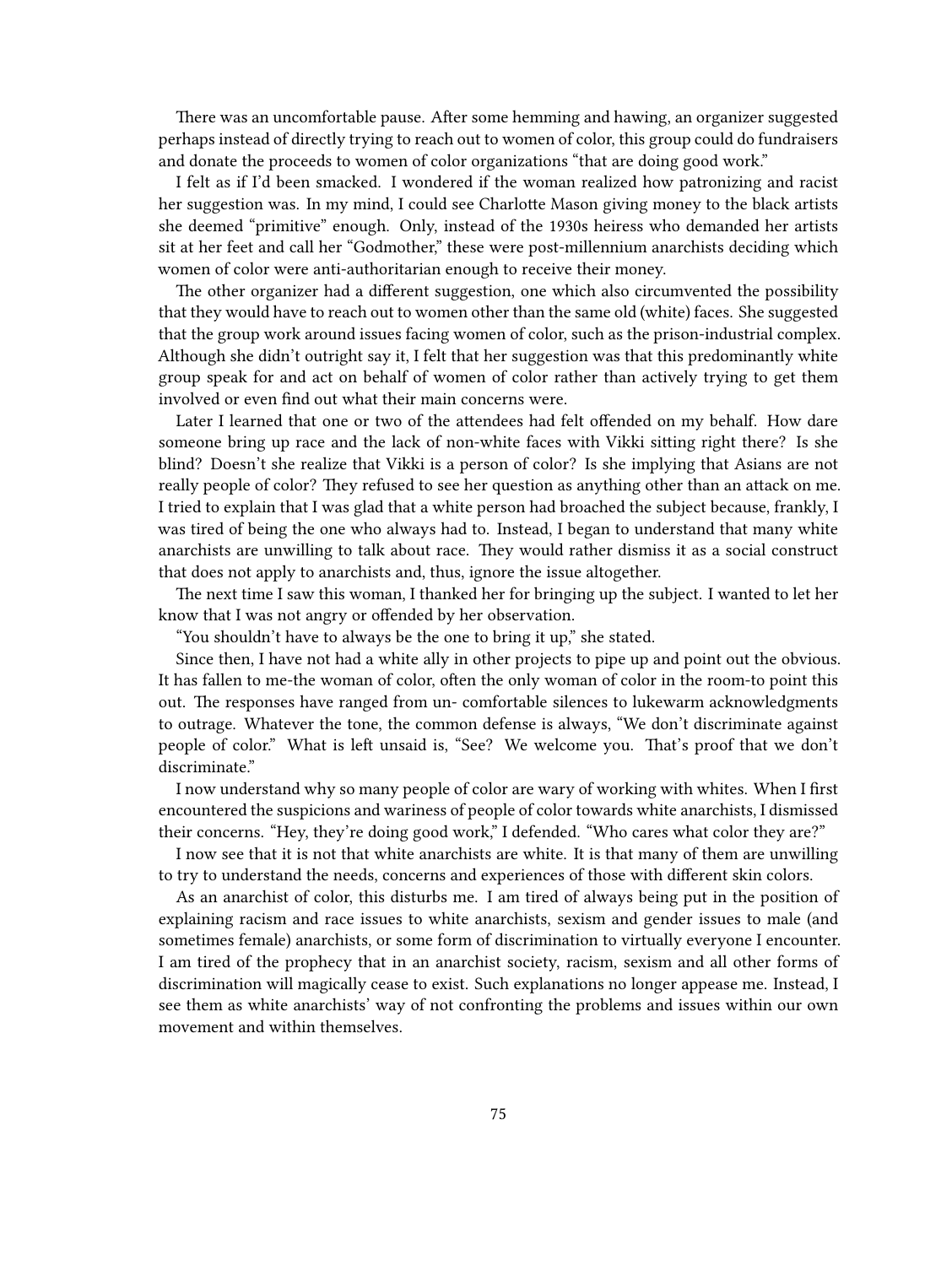# **Pencils like Daggers** *by Tomás Moniz*

#### It starts with a story:

My grandma, worried that her 3-year son had not spoken a word yet, had him chase down a grasshopper. Diligently, without complaint, the boy did and returned with a smile. Open she said; confused and scared, he did.

She shoved it in and closed his mouth. Hablas, mijo, hablas. He spit it out crying. Crying and yelling. He has not stopped either since, she says, and smiles thinking of her now 50-year-old son talking his time away in a New Mexican state penitentiary.

This is not make-believe. This is how we find our voice. This defines our language.

Here is my story. Or the start of it. My name is Tomas Ignacio Aragon; everyone calls me Tom. This I know for sure. I come from families of lies, of stories to deceive you, to deflect discovery. As a bicultural child, I was not comfortable in nor completely accepted by either side of my families. In the white world of my working class mother, I was the visible mistake, the dark stain on the family name. White working class military folk, dealing with the daughter who runs away to find her place, to save the world in the late '60s, and comes home struggling to save herself and feed her two year old son. With her, I was raised to avoid declarations of race, of difference, trying not to discuss my brown skin and brown hair in a family of blonds and blue eyes, forgetting my Spanish, speaking English only. I hid my shame with my silence.

On the Chicano side, I was the product of typical male weakness, the sign of my father's cooption and ultimate demise by white women come to save the poor, the natives. He was seduced by her presence, her education, her future. And those things he loved about her, she used to leave him when he found his place in el pinto, the typical educational facilities for poor Chicanos in New Mexico. His anger at her transferred in to his abandonment of me. No letters. No contact. My father running from the law, running, running, knowing the inside of a cell more than his son. Wait. This is not a story. This explains nothing, so I create my own explanations.

I started writing to find my color, saying on paper in black indelible ink what I couldn't to my classmates, to my first few lovers, to my mother and members of my own family: I am Mexican. I am white. I am.

'Fight one bean you fight the whole burrito.' I remember this saying as a warning white kids said about fucking with Mexicans in Ventura, California.

I remember the sound that they made on the school bus, slapping hands, laughing, all building a solidarity of whiteness or non-brown-ness when one kid calls out 'smells like beans' as the Mexicans leave the bus, walking down the aisle. At 15, I couldn't stand it any more. I stood up and hit the kid in front of me with my backpack breaking my connection to them. I wanted to be the burrito. I am Mexican; I am not white. But in the end I was wasn't welcomed. I am the one who had to find trouble rather than it finding me. It has been the same ever since. I walk the borders of cultures, the too white to be brown and too brown to be white. Sometimes hassled by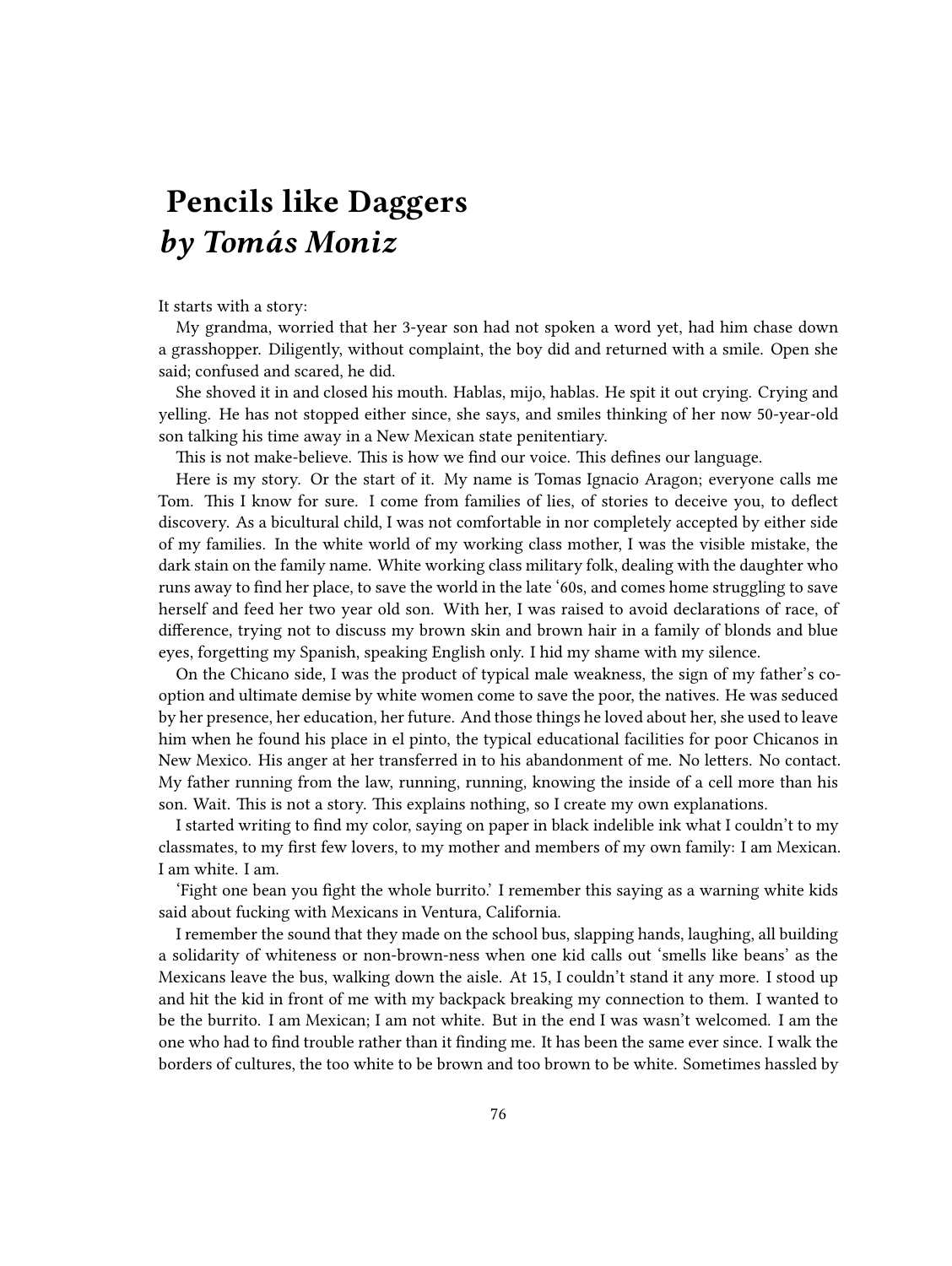both sides and sometimes passing into each. Sometimes seen as one of the boys, sometimes the affirmative action product. I enter college deciding to claim, to rename, to embrace and revel in my contradiction, my displacement, my ambiguity, my absence of certainty.

MEChistAs in college scoffing about my lack of Spanish and complaint that meetings were in held only in Spanish. 'Chale, man. What's up with you?' Because I was raised by a English speaking white mother. Awkward silence.

My teacher asked why the absence of Mexican American writers in a California literature class bothered me. Because I am one. Awkward silence.

This is the only way I can speak to you. I am an academic and I am not afraid to talk that talk  $$ the hybrity of myself causes these contradictions that I embrace like old lovers knowing how to soothe each one, how to excite and comfort. I was freed in theory and abstraction finding voice in books by Moraga, Anzaldua. Finding fathers in Acosta, Reechy. Finding heart in the radical acts of violation and violence like Tijerina at the New Mexican courthouse, Murrieta's refusal to bow his head, Los Crudos' demand for an uncompromising politic, Rage Against the Machine's connection to difference and abhorrence of authority. I became a bicultural, Chicano with no respect for authority, no time for lazy assumptions about race, culture, politics, class, sexuality. I found myself in the refusal to singularly define myself.

Wait. This is a lie. These words. Stories.

How do I claim myself: how to separate what I feel as a Chicano, as a male, as a person of privilege. How do you claim anything when you can't claim the authenticity of your own voice? Remember: speak clearly, be careful if your pronunciation is off, if your skin fades too pale in the winter, present you color in your movements, your clothes, your lovers.

In a world that wants singularity, I choose both. In a culture that wants uniformed sexuality, I choose to embrace bisexuality. In a society that denies authentic autonomy, I found myself in anti-authoritarian histories, in the romance of clandestine organizations. I was seduced by the pen and the gun, by non-monogamist lifestyles, by radical, dissident Chicano nationalism, by the feminist rhetoric to reclaim our selves, our lives, our sex, our religion, our consciousness. This has defined me and hurt me. I tend to be the problem, the one who asks too many questions, who is never comfortable with the way it is. With the way I am.

But now I refuse to be silent or shameful or half-hearted. I tried to avoid it for a while, but if I wanted to find and meet other anarchists in the East Bay, I needed to go to the Long Haul, an anarchist infoshop in Berkeley. So I took a deep breath, opened the door and entered, trying to free myself of my previous feelings, my stereotypes, my love and hate for the anarchist community; and yes, I know it ain't one homogeneous thing, but regardless, my experiences with it have been fraught with good ol' revolutionary angst.

Let me explain.

I have never been into the punk scene, I am not white, I became a father at 20 and had to think about changing diapers, not just about changing social structures. I remember being chastised by someone trying to get us to go up one summer to the logging protests and when I reminded him of my responsibilities, he snapped back: 'what was more important.' I wanted to punch him, to make him see his ignorance, the elitism of privilege, the typical dismissal of people with children, with jobs to pay for food and rent.

Yet, this has happened over and over. Meetings at 6 p.m. or reading my child a bed time story? How to choose? It felt as if I could never fully commit, never be as dedicated as the people I met — mostly younger, white, students, who were mobile, who could survive on a fluctuating income.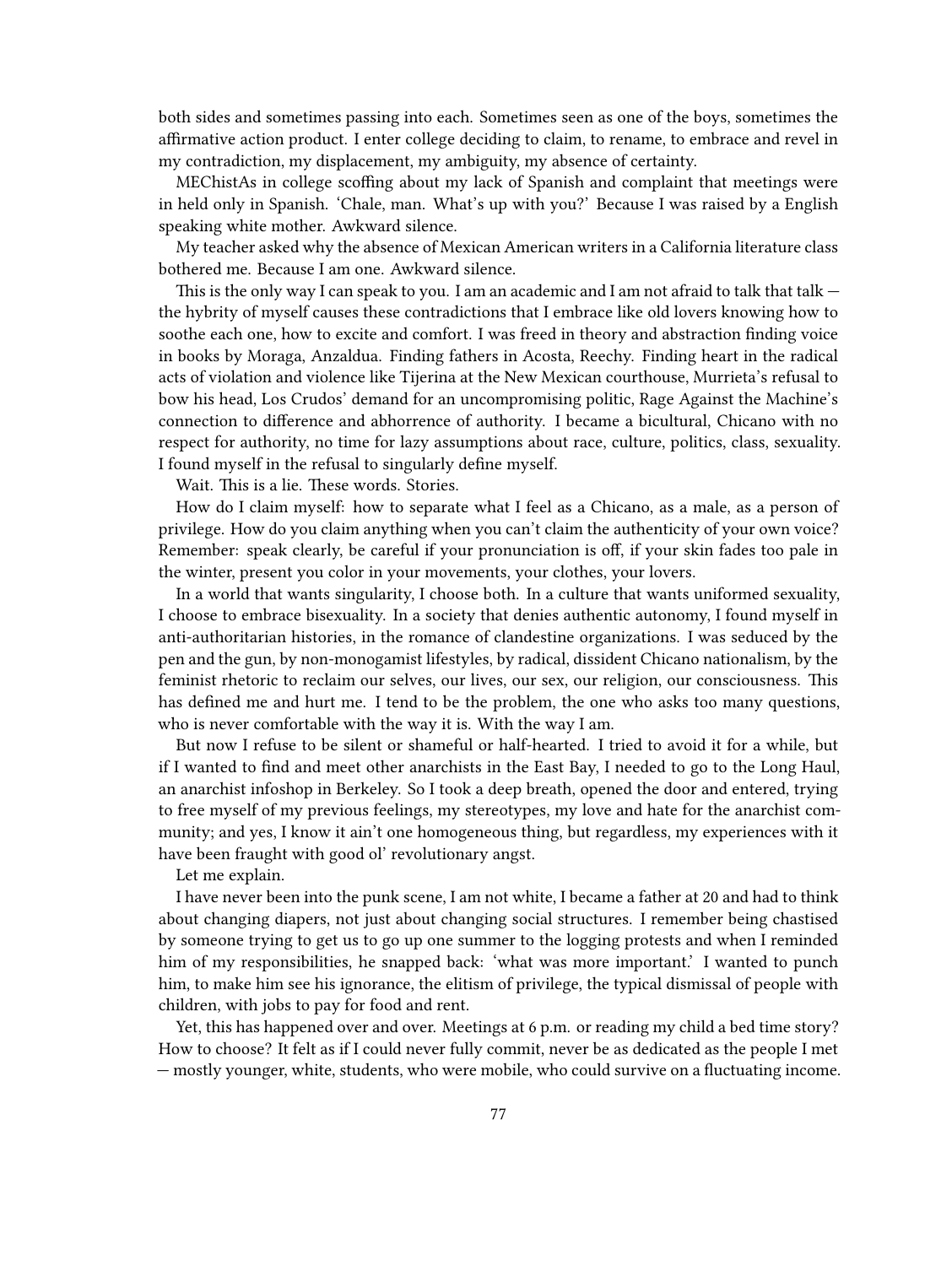Now there is nothing wrong with this, but this was not me, not my experience, not my culture. But I knew that the anarchist views more closely resembled my views about how life could be lived than anything else, so I tried as much as I could to find that community. I brought my kids to meetings; I swapped childcare with other parents on my block (a nice way of realizing it truly does take a neighborhood to raise a child). I tried to figure out how to balance riding bikes with my kids around the block versus riding in critical mass, which is right at dinner time.

I realized I needed the anarchist community after years of trying to compartmentalize the seemingly disparate aspects of my life — the non-monogamist, the self-schooling parent, the activist, the Chicano academic, the fuck-the-police poet. But how I got to this point is another story. Is in fact many stories.

Let me start at the beginning. I began noticing the glaring discrepancies in my life; I grew up on hip-hop and could see it being co-opted into cheap fronting and frivolity. This was not the community I was a part of, dressed in hand-me-downs and learning to break on ripped up sections of linoleum.

I simply couldn't handle the growing consumerism, the value placed on objects, after having lived in poverty, after scoffing at and detesting the symbols of wealth for so long (yes, out of envy and jealousy at the time perhaps). Yet, I desperately needed to believe in the anti-authoritarian politics of NWA, Public Enemy, Freestyle Fellowship and others, for I was not hearing it from anyone else nor in any other way that spoke to me.

It continued in undergraduate classrooms in which I was appalled at the refusal to engage in anything but what was deemed 'practical and possible realties.' After being told that Republicans and Democrats held the only legitimate and viable worldviews, I wondered how the hometowns I grew up in — Las Vegas, New Mexico, Kailua, Hawaii, Ventura, California — were included in anything we discussed. How did these 'viable' political choices account for the poverty, the single mothers, the drugs, the lack of choices available? There had to be another way. And when I did make my way to an anarchist study group. I seethed at people's unwillingness to even attempt to connect anarchy with issues of race and privilege. There had to be other ways. Other places. Others.

So I retreated for a while into my own experiences, creating and nurturing a lifestyle that embodied the values I couldn't find elsewhere. I found connections with my imprisoned father and prison issues that introduced me to Attica, to my father's penitentiary, to political prisoners. I reveled in becoming a father and was soon horrified as disciplined behavior became the primary learning objective in my son's school. What could I do, where to turn? I refused to participate in the privilege of private schooling so that was out. And then I found The Teenage Liberation Handbook, and we created our autonomy, but struggled to connect with others who chose to homeschool for reasons of liberation rather than Christian bullshit and racist, classist fears about public education. Where were the other parents? People fuck, so I know people reproduce.

Moving to the East Bay from the city did help me meet more people with similar values. While attempting to create a relationship based on free choice rather than social coercion, my partner and I met another young parent questioning the rigid social definitions of what relationships could be. With the inspiration from Emma Goldman and the practical advice from The Ethical Slut, we began to embrace non-monogamist freedom to explore our own sexuality, our growing identities, our interests. But even here we felt out of place: we weren't 50-year-old hippies reminiscing about free love, nor were we new age converts trying to fuck while rubbing crystals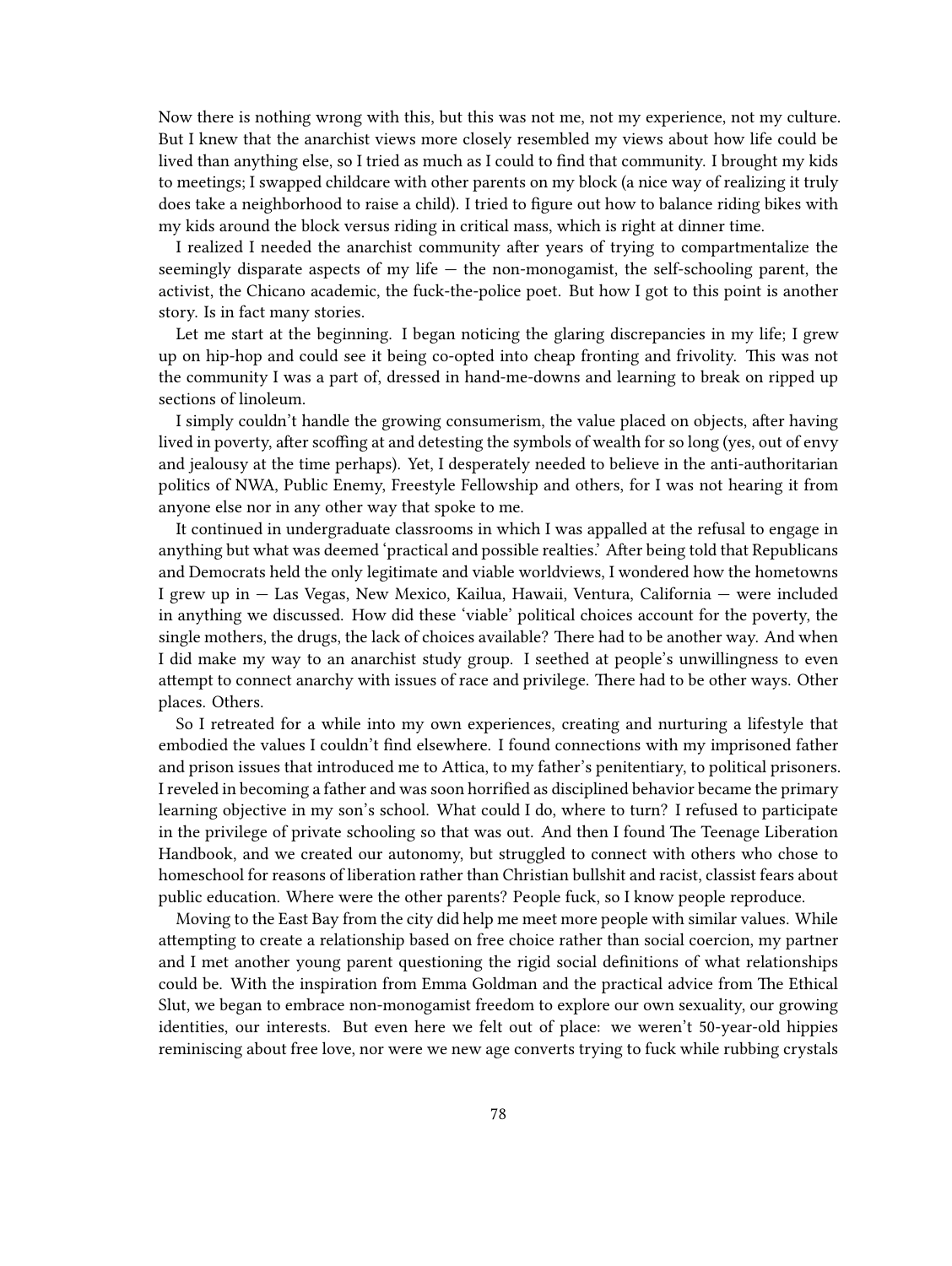and engaging in tantric poses. We were in our late twenties, we were looking for others more like us.

All these interests and choices of my life culminated in the tear gas of Seattle. Studying globalism as an advisor to student clubs on the campus I taught at, we decided to participate in the WTO protests, not realizing the dramatic and liberating events that we would be a part of.

So after the smoke cleared from Seattle and then DC and then Quebec, I realized that I could no longer chase the revolution, that I could no longer compartmentalize the different aspects of my life. I needed a way to synthesize them all. After ten years of making half-hearted attempts to connect with people who looked and lived so differently it seemed than me, I decided to toss aside my ego, my attitude, and my fears and both find and help create the community I wanted.

In the three years since I have made this commitment to be involved in the anarchist community, I have met some powerful and inspirational people; I have learned to see that resisting the oppressive and seemingly undefeatable social world we live in can be practiced in so many minute, marvelous and meaningful ways — in fucking, in gardening, in punk, in slumming it, in cooking. Perhaps even in crystals. I've been a part of RACE (Revolutionary Anarchists of Color), been to and participated in the anarchist conference, started a zine, boxcutter, with a few others to explore aspects of personal liberation. I even staff a shift now at the Long Haul.

With each step I try to bring my stories and my experiences with me. I want to be a part of something that combines theory and praxis, that can talk the talk and walk the walk, I want to work with people that I can learn from, that inspire me in my own efforts of teaching, parenting, living my daily life. I want to try and fail rather than remain safe in stasis. And yet, at times I still feel like an outsider to the radical/anarchist community. But now I know that I am apart of it, and so I have a responsibility to it, to help shape it. I am writing to engage myself in this process that will force me to embrace more of it, to be more involved in it, and to welcome other people like me  $-$  marginalized from the mainstream, yet not quite the typical anarchist  $-$  to join this discussion. I know many more people are out there, many more stories, and I hope we can start sharing them.

Anarchy is the radical approach to life of not simply living a fair equal and free life for yourself, but making the connection and working for the liberation and equality of everyone. It is antiauthoritarian; it is non-coercive; it is based on the principles of active involvement, of direct action, of a radical faith in diversity. Now this doesn't imply that the struggles of all communities are equal. Therefore, it is imperative to recognize, within ourselves individually and within our individual cultures, the points of privilege we may have access to and benefit from. It is crucial in anarchist thinking to understand the workings of white privilege, male privilege, heterosexual privilege and so on, and to work to destroy these forces. And one of the first things to realize is that the state in all its aberrations must go. We need to radically imagine new ways to relate to each other within communities of our devising — until then, police will always be an abusive presence of control and white privilege, behavior will only be tolerated that works to reinforce the status quo.

I am tired of anarchist thinking that only serves intellectual exercises and academic notions of social discourse and I fear generally white male punk violent angst against private property that serves only the transitory pleasure of the actor while serving to marginalize poor communities and heighten the repression of difference by condoned state terrorists — the cops. I also am tired of isolated individual anarchist practices that serve only the development and liberation of the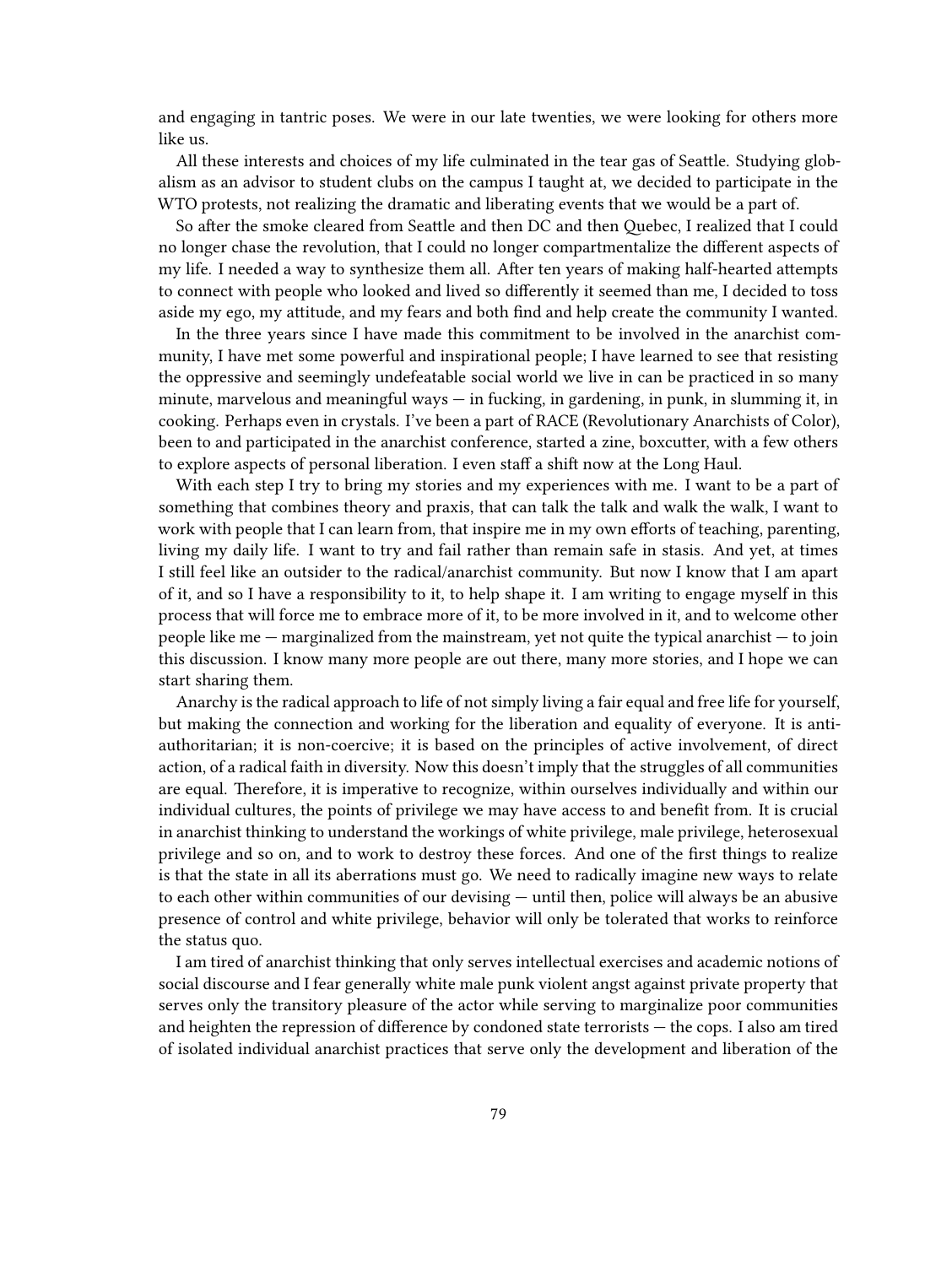individual who has access to and time for these pursuits such as veganism, voluntary simplicity and conscious social marginalization. There is another way.

People of color and the anarchist tradition are now set to revitalize that. I came to anarchy through sex and Seattle; and now that I'm here, now that I've plundered my way through the 'classical or canonical' texts (how ironic that so many fight for these labels as if this provides some authority to these anti-authoritarian texts), I've come to fuck it up, to shake it down and push it forward into the multicultural, diverse pedagogically flexible revolutionary philosophy it is. No longer will I be told that real anarchy is not related to struggles for national liberation, not about the praxis of living a life defined by radical honesty and trust, not about coalitions and communication.

For me anarchy must be linked to the individual only in relation to the communal, whether that community is lovers, or family, or children, or employers, or neighbors.

I cannot separate my political growth from my personal growth. Nor will I even try. I knew there must be something out there, something to validate what my partner and I felt but could not articulate — that true commitment, true respect and love was not linked to ownership, possession, fear, and distrust. After years of working hard to 'make it,' to be successful, good, liberal citizens, we looked around and realized there must be more than what we have been striving so hard for,. We rejected marriage, but were unable to articulate a philosophical reason yet, we had kids, but refused to become the conservative self-centered parents we saw other new mothers and fathers becoming, we were political in all the condoned ways — liberal Democrat, wanting taxes to go to public schools and senior centers.

All wasn't perfect; we each wanted things, but we wanted to be together, we each had attractions to other s but know it was wrong, we each understood that after working so hard raising three kids, a few years away from out thirties, that we had to change something or choose this path forever. And then came Emma and Andee.

Emma Goldman hit us like a ton of bricks — non-monogamy, freedom to do and love who you want, to choose to be together rather than to have to be together. The essays spoke deeply to our own unspoken philosophy.

Let me tell you a story:

At 20, I hitchhiked from Las Vegas, New Mexico down the highway to see my father face to face. To try to find some answers. He tells me he fucked up.

He should be out there with me, working with me, living life with me. Because, he says, I realized I'm a slave in here. And now I can only fight against other slaves. Out there, when I realized I was a slave, I coulda done something, I coulda fought back at least. Somehow. In here, it's just fucked up.

My father explained that in jail, pencils are like daggers, you can write and you can stab. 'Mira, ' he points to his arm, 'here are the pencil tips that I cannot get out.'

This is not a metaphor. This is a warning.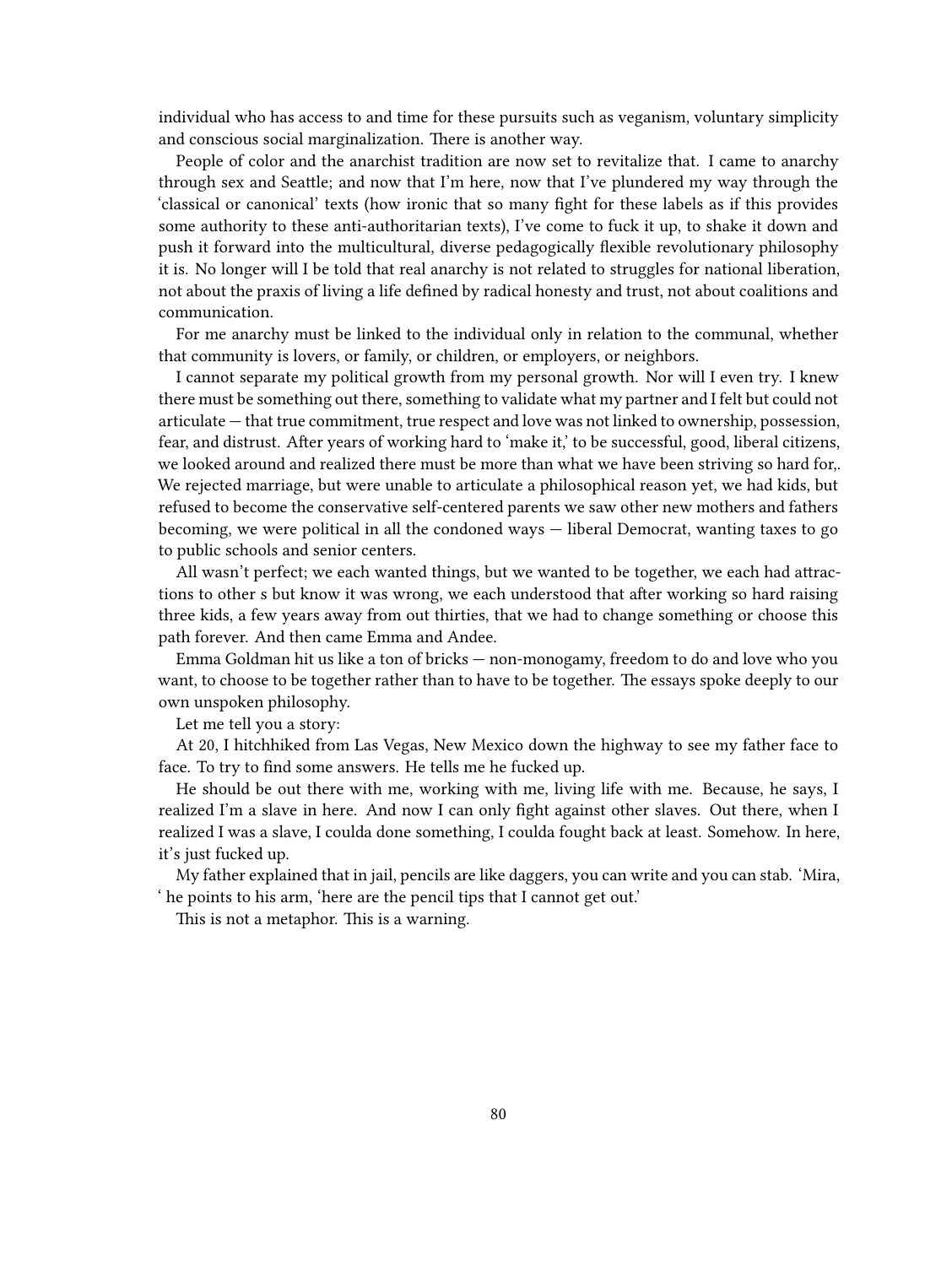# **Strong Hearts and Poisoned Waters: Exclusion and the Reproductive Rights Movement in the U.S.** *by Puck*

Abortion is not and has never been only a "white issue." Although few people today realize it, women of color have been involved from the very beginning. Women of color have played and continue to play a crucial part organizing for and shaping the struggle for reproductive freedom in the US. Who Gets Abortions?

Currently, Latinas are two times as likely as white women to have an abortion; black women are three times as likely. Black women obtain 24 percent of abortions in the US. Indeed, polls show that over 80 percent of African Americans support family planning, yet few are members of the prominent reproductive rights organizations.

Why? A look into our recent past shows that people of color have valid reasons to suspect the motives of predominantly white groups advocating for the single issue of abortion rights.

During the last century, the pro-choice movement, or the family planning movement, often dismissed or ignored concerns of women of color when they weren't problems for white women as well. Devastatingly, the reproductive rights movement of the past at times allied with eugenicists and other white supremacists in opportunistic political coalitions meant to further the abortion rights movement.

## **Understanding the Past**

Being pro-choice or a feminist today means having to acknowledge and transcend the racist legacy of collaborations between white feminists, conservatives and eugenicists who shared common ground on parts of the abortion issue. How we fight for reproductive freedom today must be informed by the reality that for many women of color, abortion is just one fight in a larger struggle of class and racial oppression. Unlike for some white or middle class women, the lack of access to reproductive freedom that many women of color face has more to do with the limitations placed upon them by their ethnic and class background than by the actual legal status of abortion or geographic availability of abortion clinics.

Early on, the Black community saw reproductive control as being an essential key to liberation, and they have fought for it since the times of slavery. Black women have been underground providers of safe and affordable abortions. Later, African American women organized with other women of color and brought tens of thousands to participate in rallies demanding an end to forced sterilizations.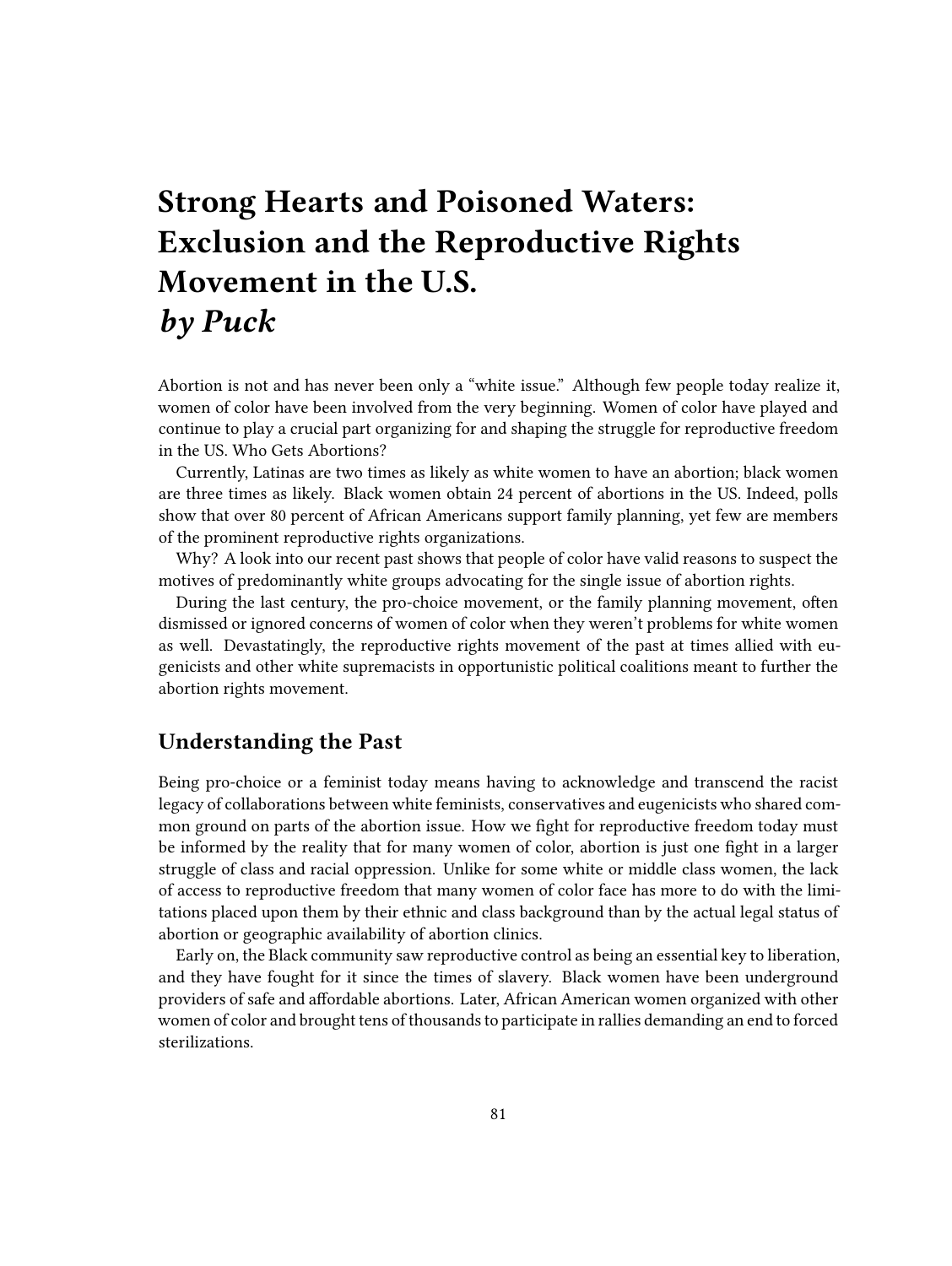Then and now, many feminists of color challenged white feminists who framed abortion rights as a woman's issue that was unconnected to other social injustices.

As Black feminist and activist, Loretta J. Ross explains:

Many Black women still do not see abortion rights as a stepping stone to freedom because abortion rights do not automatically end the oppression of Black women.

Sadly, the vital participation and intellect brought to the reproductive rights movement by women of color are noticeably absent from many white feminist accounts of history.

# **The Privilege of "Choice"**

Until recently, mainstream and preeminent pro-choice organizations have promoted a narrow view of reproductive liberty that focuses on the "right to choose" abortion. This can come across as sounding trivial and consumeristic. The language of abortion rights politics can also be culturally insensitive and alienating to recent immigrants and women who come from religious backgrounds- even those who support and get abortions.

Women of color have also been subjected to controlling and coercive reproductive policies and, as a result, many continue to distrust public health services and are more apt to view family planning programs with apprehension.

As Brenda Romney, an African American activist, explained:

"When our children were [white men's] property, we were encouraged to have children. When our children are ours, we are not worthy parents. Those are the messages, the background and the context of health care in general.

This is some of what Black women bring with them when they seek health care information or abortion services."

Therefore, many women of color feel that it is more central to their needs to demand for economic justice and healthcare- including reproductive rights- instead of focusing on the aspects of "choice" and availability regarding abortion and birth control.

## **An Issue of Survival: Birth Control as Social Control**

Abortion was not openly discussed in the Black community because other survival issues were key.

— Lois Smith, an African American member of the Jane collective (a collective that provided safe and sliding scale abortions before Roe v. Wade passed)

Eugenicists promote the idea that essentialist traits such as intelligence and criminality are biologically determined and can thus be eliminated or emphasized through the selective breeding or elimination of "pure" races.

The ideology of eugenics became applied public health policy in the U.S. during the 1960s and '70s. Industrial tycoons like the Rockefeller family funded it; prestigious universities studied it, and governors introduced legislation proposing the compulsory sterilization of Native American,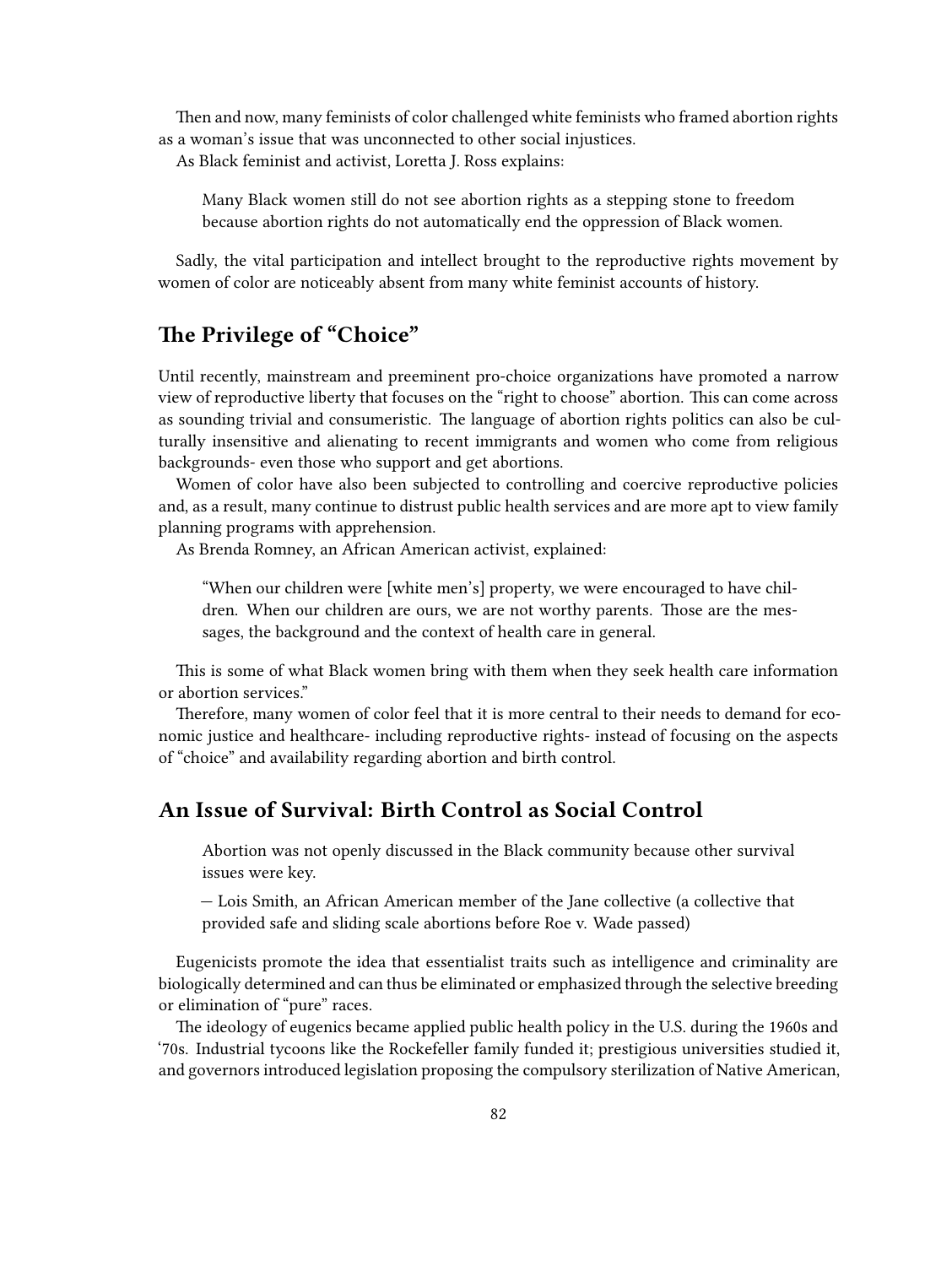black and poor women in order to "fight the war on poverty." In truth, these policies were aimed at decreasing the explosive political potential of minority populations and pacifying white fears of social unrest during a time of increasing militancy in the struggle for civil rights.

During the 1960s, family planning services became accessible for large numbers of poor women of color through federally subsidized programs like Medicaid. Although this was seen by most feminists as a victory, on the flip side, the government also began coercing Native American and black women on public assistance into getting State-sponsored hysterectomies by threatening to revoke their welfare benefits if they refused.

During the 1970s, it is estimated that up to 60,000 Native American women and some men were sterilized. Indian Health Service had a "captive clientele," since Native women often lacked access to services other than those paternalistic public ones located on reservations. In 1975, for every seven babies born, one woman was being sterilized. Shockingly, the IHS sterilization campaign was paid for entirely with federal funding.

Puerto Rican women were also sterilized at astronomical rates by U.S. tax dollars. During the same time, several Mexican American women were sterilized at a County hospital without much explanation or information. A national fertility study conducted by Princeton University found that 20 percent of all married African-American women had been sterilized by 1970.

Given that experience, it is no surprise that in the communities of color targeted by government-controlled depopulation programs, birth control and abortion were equated with genocide for years to come. Many poor women of color felt that they had been "tracked" toward sterilization and were outraged at having been denied the opportunity to have children in numbers of their choosing.

"While birth control was demanded as a right and an option for privileged women, it became an obligation for the poor," Ross recalled.

When women of color organized successfully for laws requiring the "informed consent" of patients undergoing hysterectomies in an effort to cut down on forced sterilizations, they had to so often without support from mainstream white abortion rights groups- who were then too obsessed with their own narrow self-interest to see the broader feminist struggle at hand.

## **No Substitute for Social Justice**

Access to abortion and birth control do not exist free of social values. White people of all political motivations have supported abortion when it suited their interests and set the stage for years of racial tension and mistrust in the arena of reproductive rights policy. Today, eugenic ideas like "overpopulation" and biological determinism continue to influence public health and social policies that blame poverty, crime and pollution on the rising population growth of brown and black people- ignoring the root causes of social ills: unequal distribution of resources in a society deeply segregated by white supremacy.

A recent example of this phenomenon was the Norplant controversy during the 1990s. Norplant is unusual because it is a contraceptive that is 99 percent effective and can last up to 5 years after its initial administration.

However, it requires the insertion of six matchstick-sized capsules under the skin of a woman's forearm. Although Norplant is expensive and can cause negative side effects including depres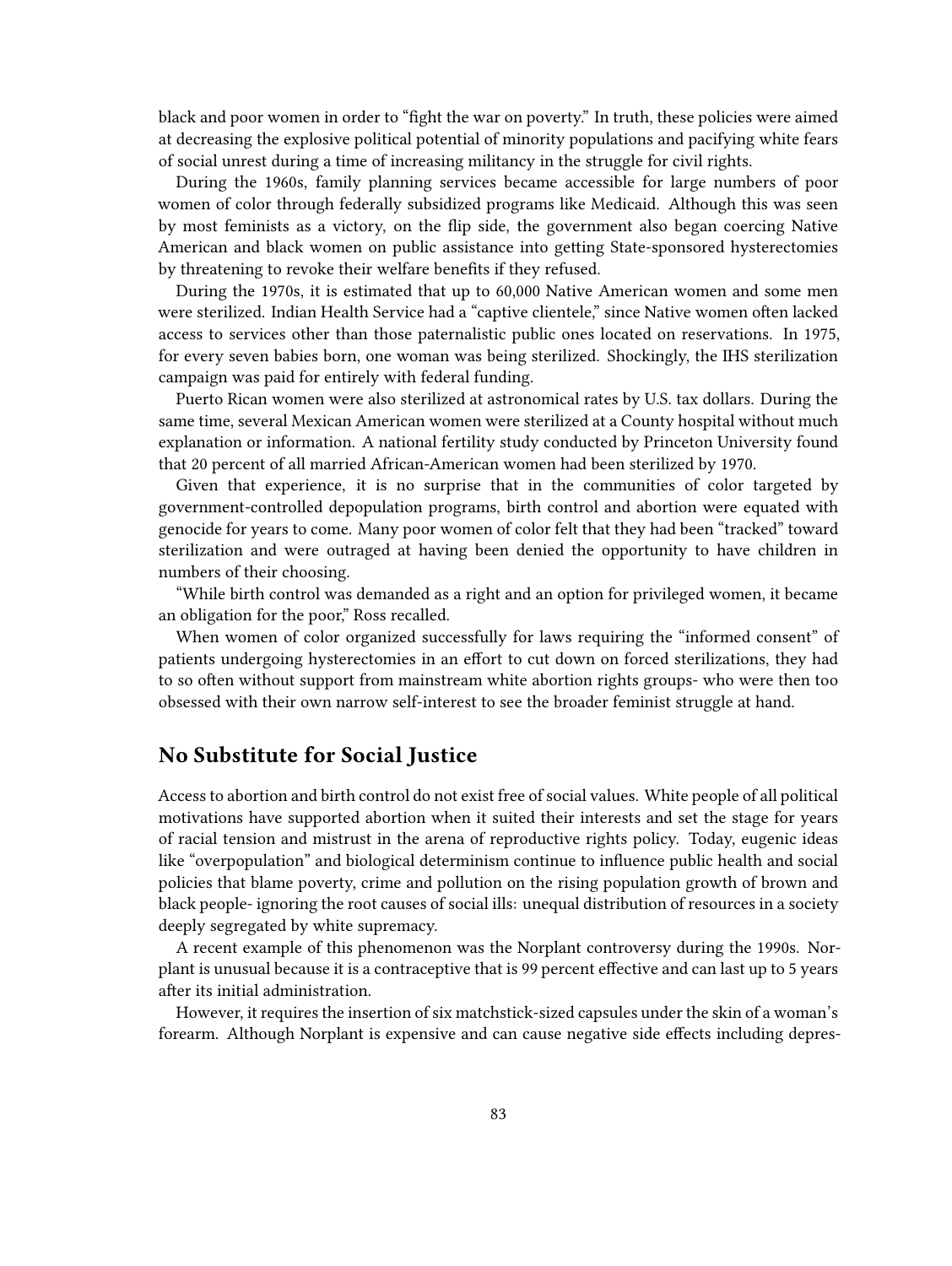sion and irregular, heavy bleeding, public subsidies covered the costs for many poor women of color.

Politicians framed the initial cost as an expenditure that could save millions of dollars nationally in the welfare costs it would take to raise the children of "irresponsible women."

Several states wanted to require mothers on welfare to use it as a condi- tion of receiving their benefits. Debates ensued in the national media: "Can Norplant Reduce the Underclass?"

Commonly, women who suffered negative side effects and asked for their Norplants to be removed were denied and had to endure paternalistic, bureaucratic and controlling service providers.

## **Hope Prevails**

During the 1980s, feminists of color clamored louder than ever to be heard.

Women of color gained in numbers as well as prominence within mainstream pro-choice organizations, and some assumed leadership positions.

Reproductive rights groups put more energy into reaching out to people of color. Health activists of color broke through the "conspiracy of silence" surrounding abortion in their communities, framing reproductive rights as a human rights and healthcare issue. The first "March for Women's Lives" was organized in 1986. Ross, who worked with the National Organization for Women (NOW), was employed to find organizations of women of color to endorse this first national march dedicated to abortion rights. She reflects on the changes in the years since:

In 1986 Black women were skeptical about joining a march for abortion rights sponsored by what was per- ceived as a white woman's organization. Although all the leaders of the Black women's organizations I contacted privately supported abortion rights, many perceived the issue as marginal, too controversial, or to 'white.'

By 1987 NOW was responding more clearly to the voices of women of color.

By 1986, the annual march was endorsed by 107 organizations of women of color, and by 1989, "more than 2,000 women came together to form the largest delegation ever [at the time] of women of color to support abortion rights.

Women of color were responsible for expanding the focus of the abortion rights movement. Their influence can be found in the shifting language used by mainstream groups — from one centered around abortion to one emphasizing reproductive rights. The work women of color had been doing all along in their communities to support reproductive freedom slowly began to be recognized and at times supported by mainstream feminist groups. Most importantly though, women healthcare activists of color continued to push for more and more justice- for more social justice in the pro-choice movement and more feminism in their communities.

Here in the year 2004, at the eighth March for Women's lives, let's reflect on the mistakes of the past and the injustices of the present. We still have a long way to go. Let us constantly strive to bring about more instances for increasing numbers of people to experience self-determination, true democracy and justice in their lives. We must not let our vision of liberation be obscured by political compromises that promise only a few of us legitimacy and victory. We must all be free simultaneously, or none of us can truly be free.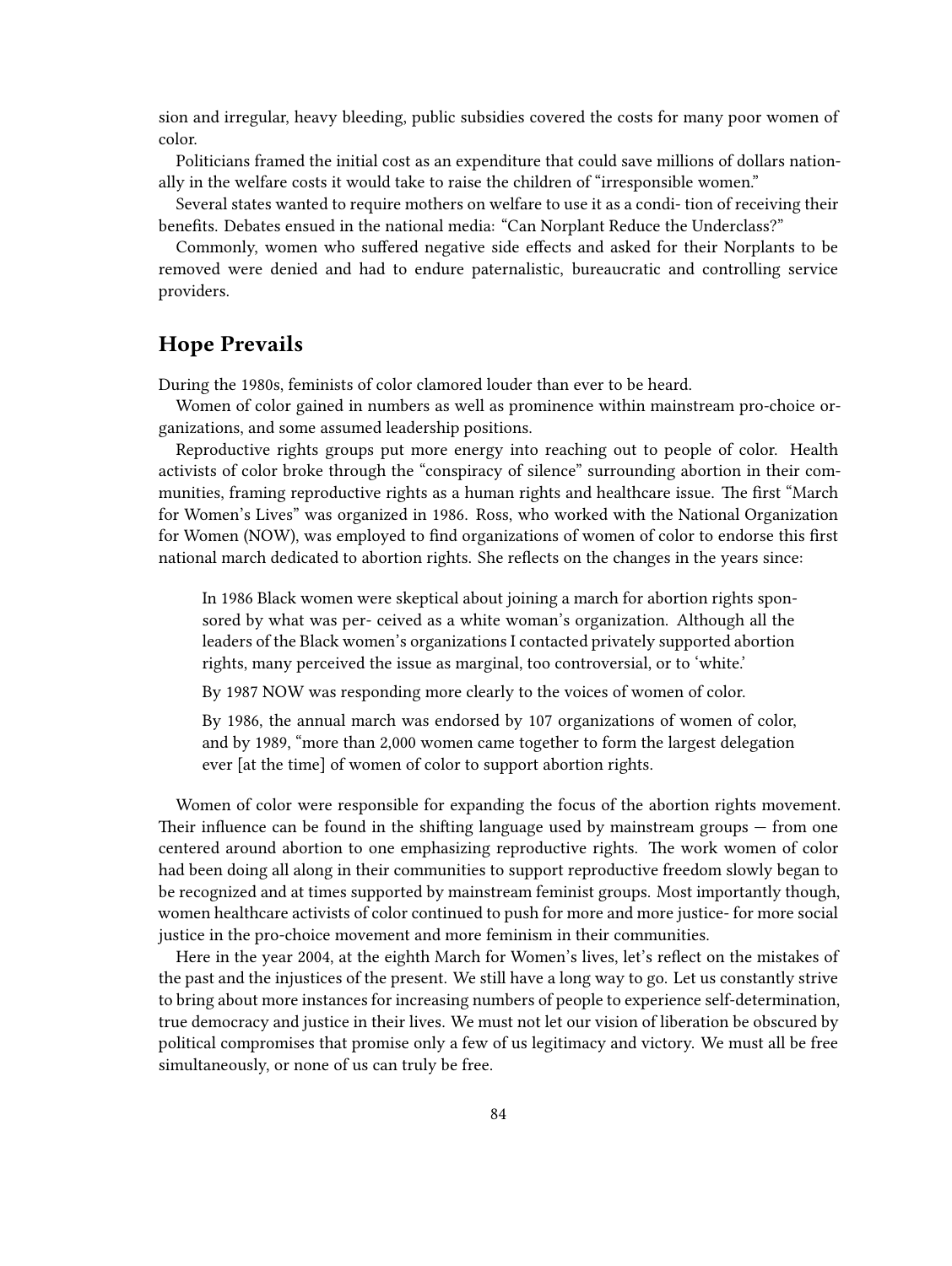# **A Critique of Gangsta Culture** *by Suneel Mubayi*

I see it all around me in my neighborhood — the people who I claim to be fighting for; the people whose oppression fuels part of me; the people whose rights I want increased. The young people I want to join in struggling with, to ally. But wait, there's something wrong. I don't see them struggling; I see them conforming. They have no meaning or idea of what oppression is, even though they're enacting it and internalizing it in public.

Every time I walk past them, they're loitering on the streets, on street corners, on the bumpers of cars, in clusters, like gangs. They look at me with my pale skin, smooth, silky dark hair, colorful clothing and piercings and give me long stares. They hoot and catcall at me. Sissy-ass white/ honky fag wanderin' in the wrong 'hood. They have no notion or idea of "the struggle" or "the movement." For them, politics means who's the best gangsta on the block; who's got the coolest clothes and chains; the most money and pussy.

A few weeks back, I walked into this Russian-run jewelry/piercing place on Broadway and 145<sup>th</sup> to get a third piercing on my ears. The guys who run the place, two slightly built, pale Russians, have already exoticized me in my previous visits by directly associating me to the Kama Sutra and wanting to know whether I have a copy, only because I say I'm from India, even though according to them I don't look it. Once you say you're from somewhere else, that's all that matters. These guys basically make a living by pawning and selling jewelry to the aspiring young would-be gangstas of the neighborhood, apparently ripping most of them off and cheating in the process. Their mannerisms are very deliberate, exaggerated, and put-on, from the constant use of "my brother" to the gangsta embrace and the hand on the heart. Of course, they deal with even their most trusted customers through bulletproof glass and an entrance door that must be buzzed to open. So anyway, as I was getting my piercings done, which were \$10, there were other customers negotiating the price of gaudy gold chains in thousands of dollars, in a community where I wonder who can genuinely afford that. In walk in a group of young teenagers, mixed sexes, but definitely in their younger teens. They all crowd around a showcase to my left that has more gold chains displayed and one of them starts exclaiming, "Oh, man! That's gangsta! That's gangsta!" So few words, yet revealing so much. Obviously, they've learned from somewhere or someone at a very young age, that being a gangsta is something to look up to, aspire and revere. I wanted to scream at them, shake them and tell them how they were perpetuating their own oppression and how the establishment wants them to be gangstas precisely so that it can lock them up in jail for the rest of their adult lives. But something stopped me; something said, they'll have no idea what you're talking about, they'll laugh at you; look at how they're already giving you weird looks with your long hair, multicolored clothes and multiple piercings. All these feelings and signals leave me heartbroken and not knowing what to do to help the people I claim to be fighting for.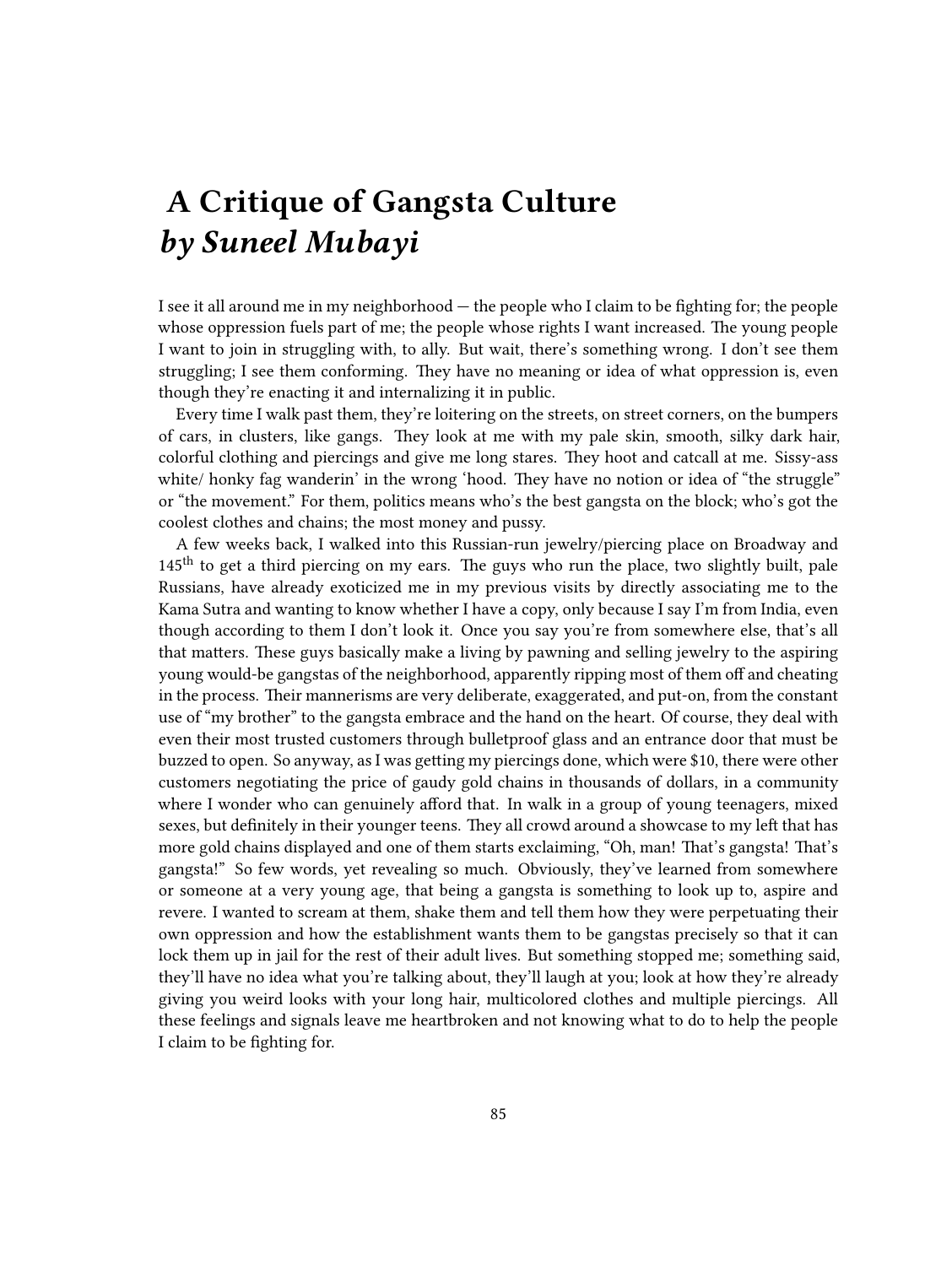Please. This is not some pissed-off white liberal guilt. Neither is this an attempt to say that minority folks, particularly Blacks and Latinos, have themselves to blame for the oppression they suffer. This is not some grandiose attempt to generalize and categorize every youth in Harlem. These are just observations I make, walking to and from home, every day.

Even though I've been living here for more than a year, I hardly know anyone even in my own building, other than polite greetings. But when I'm walking around outside, or doing stuff within the building like laundry, even if I don't interact, I'm always observing. My eyes and ears are always perked. I guess little pitchers have big ears, right?)

The youth I describe, again, do not represent a gross generalization that the reader might think I'm attempting to make. What they do represent is the visible face of the youth of their community, what an "outsider," who's not "in" or "down" with them might see as (s)he walks or drives through the neighborhood. The fact that they do represent the visible face is something very important, especially for all the youth of the community who aren't so visible.

They portray variations of what is commonly known in American popular culture as the gangsta mentality. If they do not seem to quite succeed at it, they certainly do not have any lack of aspiration or enthusiasm to become gangstas. Here is the point that must be made their visibility has everything to do with their aspirations to gangstahood.

These youth are visible and become the de facto representatives of young Harlem because American popular culture, the mass media, and the establishment have made the gangsta identity. They have created it, seizing on certain alternative politico-cultural trends in the African/Latin-American communities and forging this identity of the gangsta, simultaneously elevating it on a very high pedestal, one that is near impossible to reach for the youth it calls to. They have then made it acceptable for this identity to be portrayed in their own channels as being representative of all minority urban youth. So one channel is spewing lyrics and images glorifying murder, rape, drug dealing, looting and lavish wealth as somehow being the only path to success for these youth; another channel is simultaneously reporting how "gangsta rap" is encouraging violent and delinquent behavior amongst these very same youth, and the apparently pressing need to "crack down" and "get tough" with these kids. It wouldn't be uncommon for these channels to have common owners, stockholders, financiers, backers and investors. But what is the effect it is having on these kids? On one hand, they are constantly told that the only way they can be successful in life is to become a gangsta or a gangsta's bitch; on the other hand, as they become more and more deeply immersed into this culture, the very same establishment starts enforcing draconian laws and regulations on them, and criminalizes them without ever trying to show them that one can be successful and happy in life without being either a gangsta or Colin Powell. The cops and the judges will listen to our whining and tell us they don't criminalize the kids; they are already criminals and need to be dealt with before they get out of hand. The news producers, MTV execs, rap artists and record producers, etc will tell us they're just doing whatever makes the most money for them for the longest time.

The result is that the kids who are perpetually loitering outside are objects or pawns being kicked around in a power game, seen as criminals in the eyes of the rest of the world. One never sees any cops stopping and telling these kids to go buy a book, or guide them toward more meaningful social interactions, or just talk to them. One neither sees any cops ordering them to disperse immediately, even though there are "No Loitering" signs in bold around most buildings. This isn't a coincidence. They are allowed to loiter perpetually and hang around, so that they can self-affirm their identity as gangstas to the cops, who will then trawl the streets in their police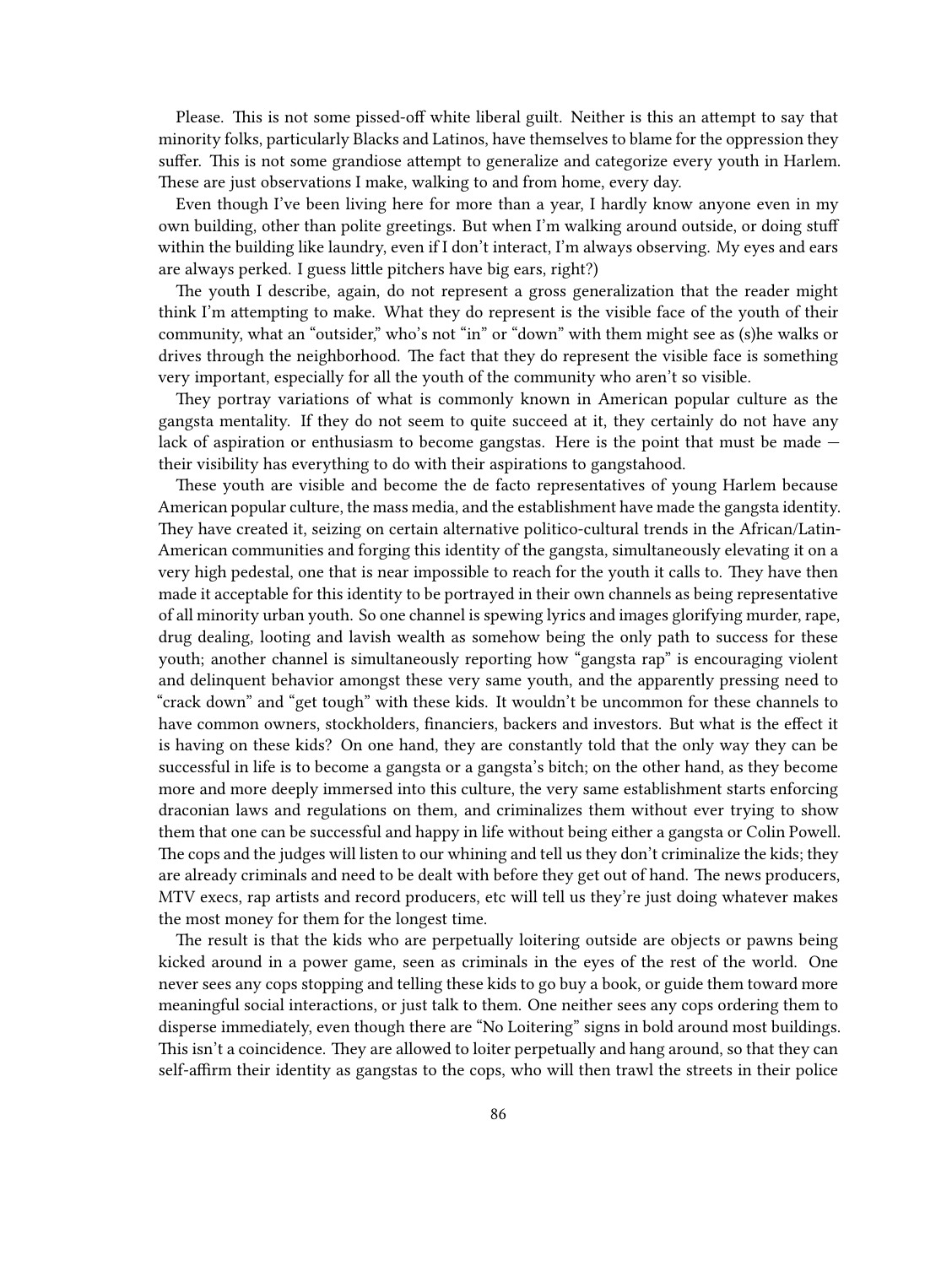cars and go around "busting" random people, subjecting them to humiliating searches and arrests in public on mere suspicion of behavior or activity associated with the gangsta mentality. The same cops will then go home and find their kids being drawn to the same thing.

And what about the faceless masses, those youth who refuse to accept this manufactured criminalization that looks so cool, who refuse to conform? We must remember that there's no black and white, no two distinct groups here necessarily, but shades. There could be kids in the gangs who long not to be there, who long to be productive, creative, and successful, but are just afraid of the backlash by the cool ones for daring to be different. There could be kids forcibly kept at home by paranoid, scared parents who don't want to see them spend the rest of their lives in jail under racist Rockefeller drug laws, who are nevertheless blinded by the gangsta illusion. And then, somewhere, are my crowd — the friends I've never met, but whom I talk to all the time.

I hope my Black and Latino friends and comrades, especially those in Harlem, will read this and try to understand my perspective. I hope they will understand that I'm not being racist here and not at all attempting to stigmatize. I am trying to find reasons for the perceived image of young people of their communities in popular culture as being unreformable delinquents and criminals; why that path looks so seemingly attractive and how it has so much to do with what the media and the establishment creates; what it says is OK and what it says isn't; how it can say both about one thing simultaneously for its advantage and to oppress. I hope these comrades will give me their feedback and point out any places I'm incorrect or going wrong. I will be the happiest of all if my analyses based on my own perceptions are proved to be categorically wrong and incorrect.

If they are, it shows the media and the pigs haven't got to absolutely everybody. If they aren't wrong, then I'm afraid that we as far left radical people of color, have a hell of a lot of work to do, and as our respected Anarchist Panther comrade says, a lot of painful growing, learning and changing ahead as well.

## **Journal Entry**

I what? You what? Feeling lonely? Trying hard to find polemical analysis to figure out why you're feeling lonely in a suite with 9 other people? The closer you are to them, the more isolated you feel?! How does that make sense? Me, the seasoned New Yorker with all the older friends, the older ladies, suddenly on campus and with her (I will stubbornly use the pronoun of my choice) age group — feels lonely. Feels jealous as she sees clumps of excited, giggling happy teenagers walking, no bouncing, past her. It acutely touches on that nerve that has always been so sensitive inside you, babe, that nerve that holds companionship and abandonment and friendship and partnership. You know inside you that you're years more mature than them, that you made not just a fist of it alone in Harlem for a year, but a stable home.

Are the most brilliant of us destined to be alone? Why does everyone seem to have bosom buddies already that they're hanging out with all the time? It touches on all those memories that can never be erased, the memories of abuse before awakening, through suffering, when as a frightened little girl inside a boy's body who understood things too well for her own good, you looked around you and everyone seemed to be coping, everyone seemed to be stable and connected to each other except you.

You established yourself in a world outside of this gated campus when this gated campus seemed to big and complicated a world for you. And you never knew then that in a year, you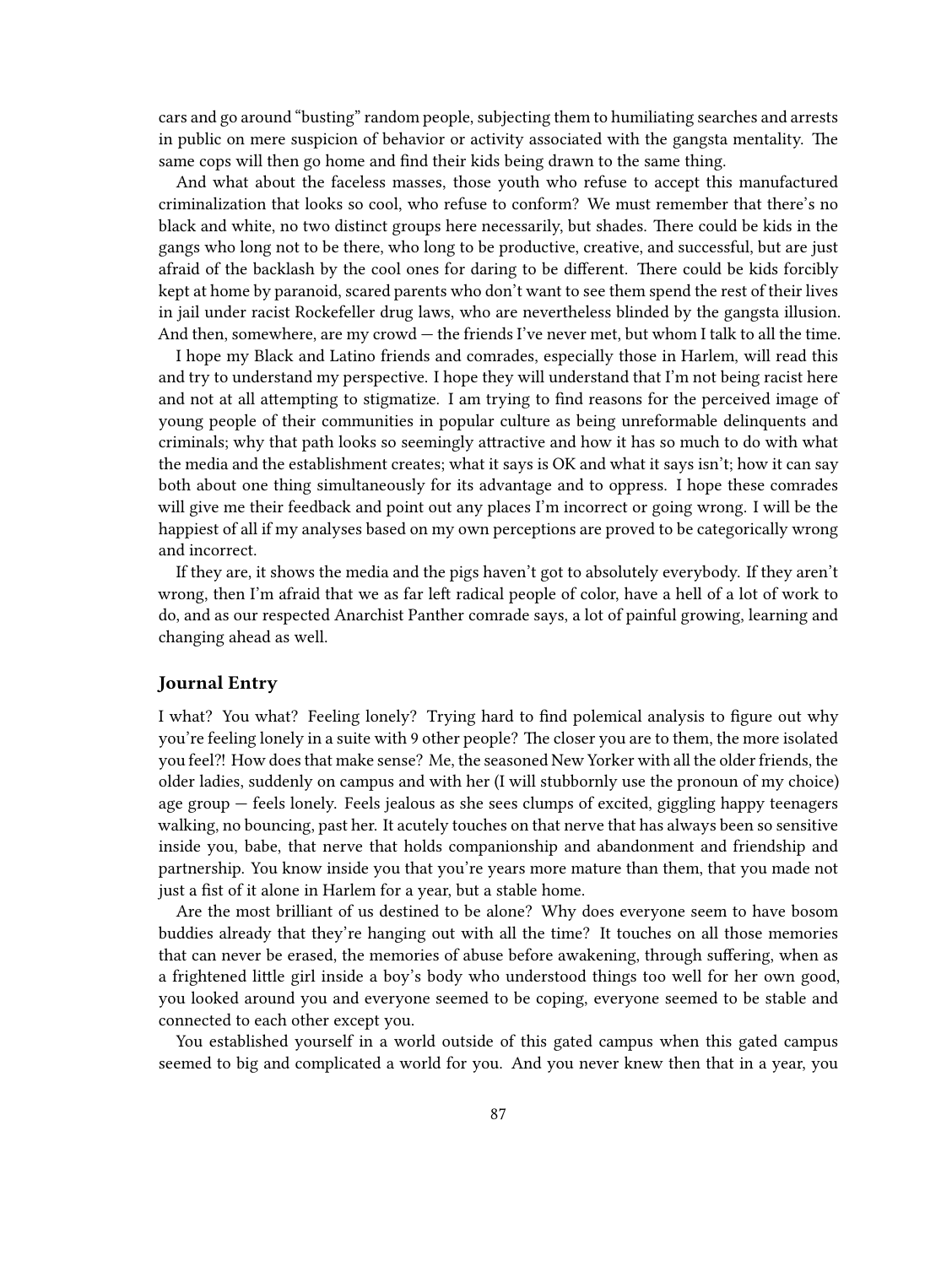would be a blooming, beautiful flower of a boy-girl becoming man-woman in the infinitely bigger world of the whole city. You've combated racism both inside and outside of you, expunged the colonialism and casteism from within, and not so politely alerted the rest of the world of much of the same present in it. You found out about Orientalism and Eurocentrism and dealt with those, no sweat. Those are serious characteristics in one's mindset to deal with, babe, and you did it with no problems.

You learned the hard way how to deal with problems that manifest themselves in the form of people. From the racists to the establishment pigs, to the infatuations to people who needed to be avoided but tempted you so much. The people who hurt you when they wanted to nourish you; the people who broke your heart and nearly broke your spirit. But nothing broke you. You realized that there is no heteronormative idea of a woman — that you were the woman who broke that notion that occupied your mind  $-$  you made yourself the woman who can be smooth and sensitive and soft, and at the same time, tough as nails and durable through the roughest weather. You broke the barriers that heteronormativity had set up between male and female, masculine and feminine, and showed by your own example that there could be the woman who could fight for herself without losing any of her femininity.

Now suddenly, you feel small, young, and fragile again. The thought of classes tomorrow and a schedule scares you and makes you feel weak, when the racist pigs of the NYPD couldn't do that after even having you cornered and alone. It's just the memories, babe, it's just the memories of when you were young. In recalling, you regress into the past, leave the present and that's why you start feeling crumbly again, because the little boy-girl lives in you only as a memory, not as a current and tangible reality.

That makes it a little more scary and harder to grasp, but it being a memory as opposed to an existing identity makes you safe from vulnerabilities, but you are not that person anymore, so that little child will not think for you, and its weaknesses will never affect you. Definitely, you will get upset when you think of how much you suffered as him/her, and the memories will be vivid and frightening like nightmares, but you will never be her ever again. Sometime, when I feel like it, when I feel ready, I will write in detail and specifics about my suffering. The incidents, from the earliest to the latest to the ongoing; the abusers and predators (with special mention to brainless children in all the schools I was put in and the bitch who appointed herself as my mother/colonizer); the mistakes I made; and all the trauma I went through. It's too much right now — the thought of delving so deep into the filthy muck makes me shake and unable to type.

People tell me come on, Suneel, everyone's suffered, everyone's been hurt, and so, and therefore, there's nothing special about your pain and your pain. Wrong. There are people out there who'd have suffered less than me, more than me, or as much, in similar ways or different. But the fact that I choose to express them, the fact that I have the ability to write about them like this, analyze them, and not just stuff them under my exterior until I explode and injure everyone around me, like I see most others do, is special. And if others choose to do so as well, then that's special too.

Don't believe what the capitalists and the pigs and the wolves tell you.

There is room enough on this earth for all of us to be happy, successful, well off, and well known. Because if we all know each other, and understand each other, we'll all be famous and we'll all feel we're getting enough attention from each other. And there is no such thing as the human face of socialism, because socialism is all human, all one hundred percent of it, and anyone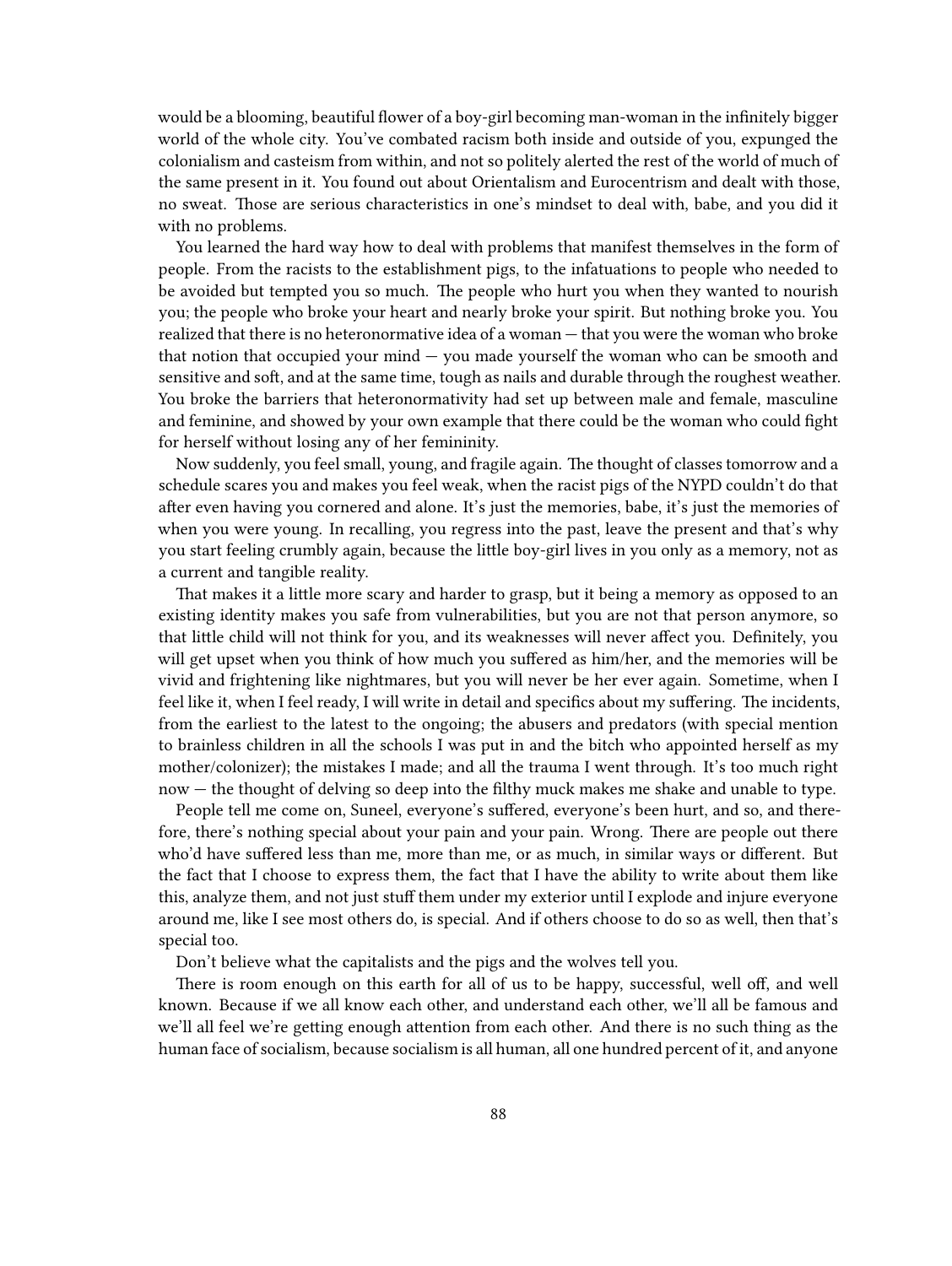who thinks otherwise and still calls themselves a socialist are only living a more contrived and subtle version of machismo and militarism.

I didn't mean for this to touch so much on my sexuality, and my sexual awakening, but it is so present in everything I think and do, from my daily existence to my radicalism and sociopolitical thought to the way I relate with friends and with lovers too.

I've endured the taunts and the doubts. My dad telling me that feeling like I'm a woman inside is just another source of confusion, and that I'd do better with less confusion in my life. Wrong, dad. I'd do worse if I tried to be something I know I wouldn't be happy being. The worst combination of my grandmother and my stepmother telling me that with my current identity, straight girls would be turned off because they want men, gay men likewise, and lesbians too because they want women who have women's bodies (I might still have one yet!), and that I'm sexually frustrated! Turns out she doesn't know all the girls out there. My womanhood endures.

Often I'm plagued by self-doubt  $-$  am I doing this just to attract attention? Am I taking being a stage-whore too far off the stage? I answered it myself when I expressed these doubts to my friend Erica (thank god for her) and she asked me the most fundamental question of all: what does being a woman mean to you? I thought for a few moments and answered: being a woman means simply that. Being a woman. It's a feeling, a sense that's hard to express in words, because to me, being a woman means having an identity that is feminine, but without any preconceived notions, ideas, or mindsets about what a woman is or what a woman should be. In any sense, be it in terms of looks, actions, habits, social roles, or anything else. Everybody feels like there is some kind of 'ideal' man and an 'ideal' woman too. Well I reject that. I am a woman with no conditions and no strings attached. And no presumptions too. You may find me rather androgynous, deviant, and genderbending. I like to dress up, be pierced, and be 'effeminate' or 'girly.' But those are just tastes and habits, like preferring cookies 'n cream above butter pecan and not to be confused with my sexual identity and preferences. Yes, I am all those things, or rather, I possess all those qualities. But I claim the right to choose my ultimate sexual identity beyond my traits, looks, qualities and features, even if it is different from the sexual organs I possess. And whether that's feminine or hermaphrodite or my desired blend of masculine and feminine is my choice. You can love it, be OK with it, be uncomfortable with it, be revolted by it, or leave it. But it's my choice. Being a woman means being a woman.

So just ride through the fear and the sense of isolation, babe. You've settled in a world much bigger than this. And nobody says you have to settle here. Just like dad (thank god for him too) said, you're not here to socialize, you're here for an education. And those who party nonstop and think they're being really bad/causing lots of trouble don't know that they're playing the exact moronic role that the system wants them to. You and your friends know what causing real trouble means. And you know it's a good thing, something to be proud of, feel noble and just about. Look beyond the social butterflies and the people who pretend so much that they're just pretenses of themselves. You're about to grasp knowledge, analysis, understanding, and ability. And with it will come your destiny, and the revolution.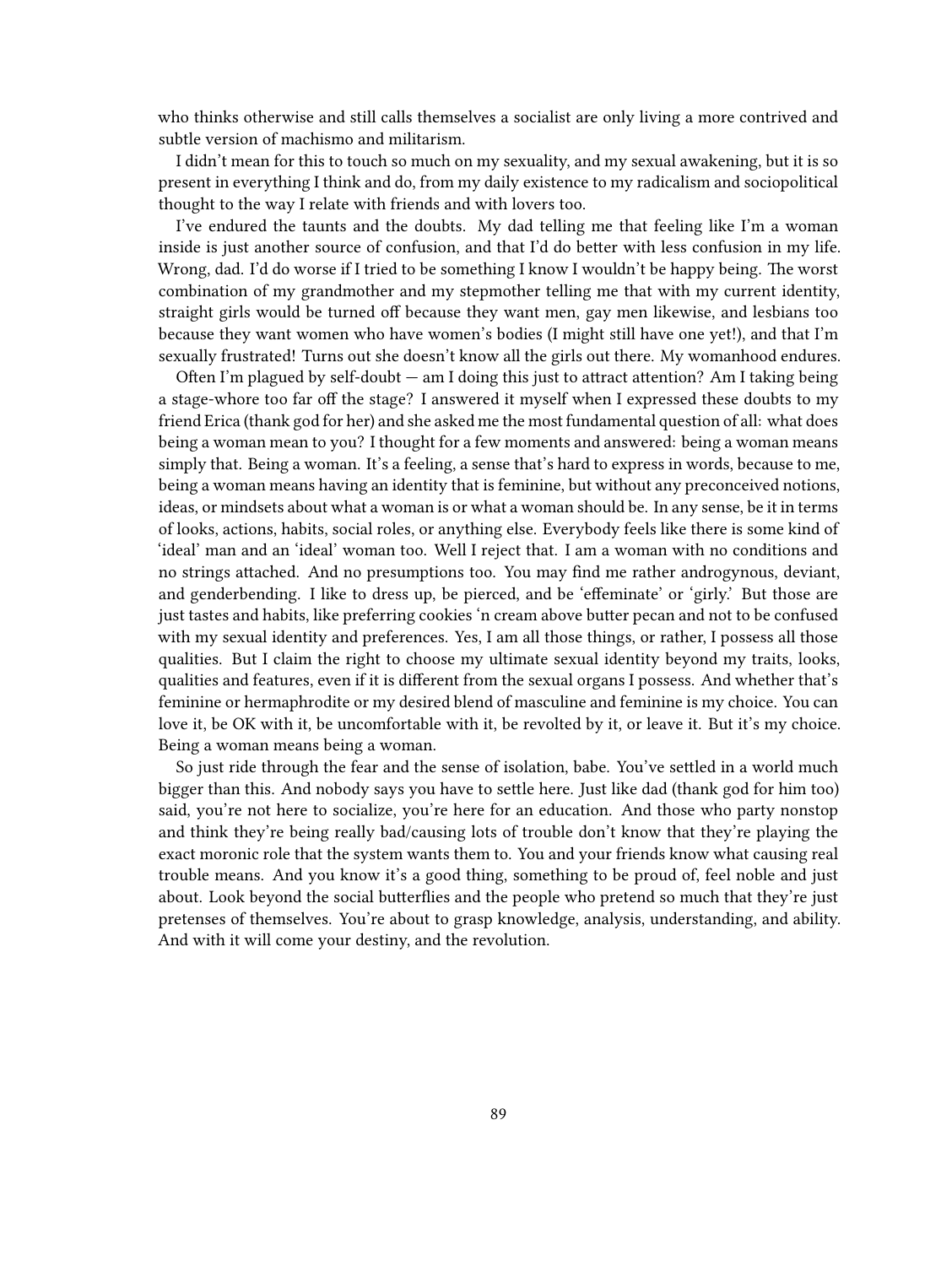# **Free the Land: Social Justice and the Environmental Movement** *by Ewuare Osayande*

The following is the edited transcript of the keynote address given at The Climate Control Conference, February 21, 2004, Harvard University, Cambridge, MA.

Since we are dealing with the question of environmentalism I thought it might be appropriate to introduce my sharing with you by quoting from the most celebrated scientist of the previous century, being that environmental- ism relies heavily on science. The person being Albert Einstein who himself was not just concerned with theories of relativity but was a committed socialist and used his popularity and influence to speak out against oppression. He says, "A human being is a part of the whole, called by us  $-$  universe. A part limited in time and space where we experience ourselves, our thoughts and feelings as something separated from the rest, a kind of optical delusion of our consciousness. This delusion is a kind of prison for us restricting us to our personal desires into affection for a few persons nearest to us. Our task must be to free ourselves from this prison by widening our circle of compassion to embrace all living creatures in the whole of nature in its beauty."

The struggle on the part of the environmental movement is the struggle to free itself from that delusion that separates itself from the rest of the struggles against oppression on the planet, as well as the rest of the planet itself. This optical delusion, this way of viewing the world through rather white, western and elitist eyes … this is more than a call for inclusion. It is a call for making the movement contextually aligned with the ideology and the ideologies of oppressed peoples' struggles for liberation.

There is a profound reluctance on the part of activists in the environmental movement to embrace a social justice platform that is accountable to the lived reality of people of color worldwide who live in poverty and under oppression due to the legacy of European colonialism and American imperialism.

According to the London School of Hygiene and Tropical Medicine and the World Health Organization, Global warming is already responsible for the deaths of some 160,00 persons a year already. The study concluded that children in developing countries are the most vulnerable to the impact of global warming. So here at the outset of our conversation I want to make it clear that we are already dealing with a circumstance that the environmen- tal movement is prepared to address if it would only heed the call.

Malaria, diarrhea, malnutrition, from droughts and floods are all the result of climate change brought on by the industrialized efforts of the West. Robert Watson, former chairperson of the United Nations Intergovernmental Panel on Climate Change has stated, "Almost any change in climate will reduce agricultural productivity in the tropics and the sub-tropics. Climate change is a developmental issue, not an environmental one."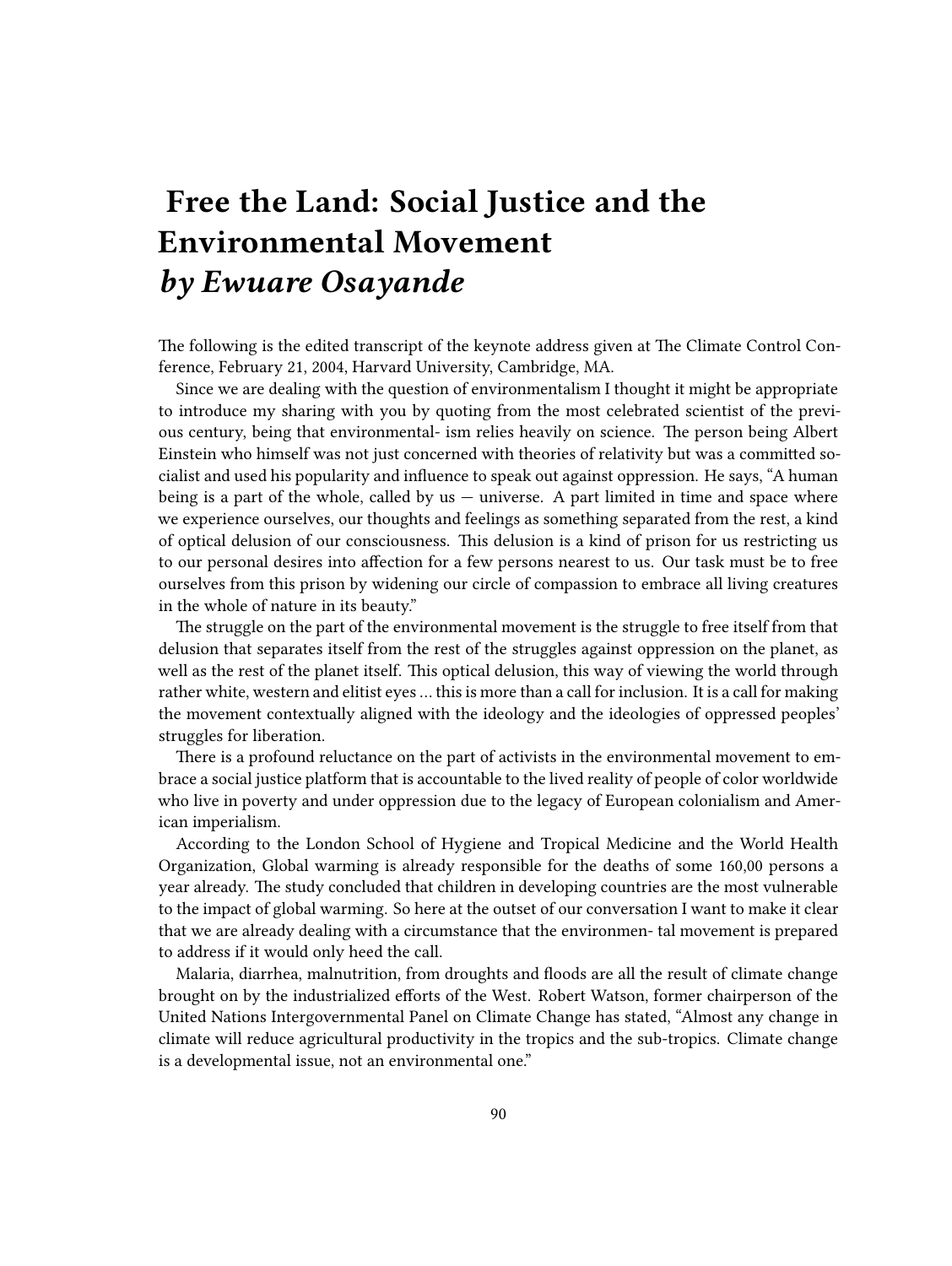In other words he is saying that, given the way in which global warming impacts the planet, the areas of the world that get impacted the most and experience the greatest chaos, crises and disaster as a result are those areas are all too often underdeveloped. We are not talking about Europe. We are not talking North America, Canada, Russia even. We are talking about the tropics and sub-tropics, Africa, Southeast Asia, Latin America. Nations that are under-developed and thus don't have the infrastructure to respond to the threat of global warming. And so disease is rampant.

Malnutrition, diarrhea, all of these issues that in developed nations all you got to do is go to the hospital and get a pill.

For this reason social justice cannot be an afterthought for environmentalists. For in truth it lies at the very heart of the movement itself, of the struggle to save the planet. Save the planet from what? Save the planet from whom? From what? The answer could be from global warming, from the effects of what occurs in what is called the greenhouse effect. From whom? From multinational corporations who pollute our air and govern- ments that allow these corpses to get away without restrictions in most cases particularly when they set up shop in communities of color.

The question becomes and the question that lies at the heart of the environmental movement is how did this occur? How did multinational corporations gain access to the lands and lives of so-called Third World peoples over the globe? This is a question of colonialism. This is a question of the history of conquest on the part of Europe. Those people are still oppressed. They still suffer the legacy of colonialism and national oppression.

But here is the problem. See we can talk about theory and ideology but when the rubber meets the road, when we really get down to it  $-$  the very corporations who are involved in some of this mess fund many of our organizations in the environmental movement.

So the question becomes if you are really about doing the real work then you may in fact end up sacrificing a large part of your funding. I've had conversations with a number of activists over the years. I have been involved in this struggle for some decades now, and over the years we activists understand and appreciate that if you are going to deal with truth, if you are going to deal with the root causes of oppression and suffering then you are going to need to find alternative sources to fund your work.

And history speaks to this. I will share how. Earlier I spoke about Robert Watson, who was the former chairperson of the UN Intergovernmental Group on Climate Control. He was removed from his post by an alliance between Exxon, Mobil and the US government because of his outspokenness, because of his willingness to place the issue on development. He was ousted because he went on record stating that the people experiencing the heaviest impact on global warming are poor and oppressed.

The question for the environmental movement is: Are we going to try to cooperate with corporations? Or are we really going to begin to try to challenge the corporate structure in a way that truly redresses the problem toward the benefit of the majority of people who suffer, not just those of us who live in the most privileged generation in the history of the planet.

The corporate response is often to kill the messenger. For activists of color all over the globe the term kill here is not meant as a metaphor. That is actually what happens. The threat of death and the terrorism witnessed and visited upon communities of color that seek to respond to the reality of corporations coming into their communities, setting up plants, polluting the air, the soil is real.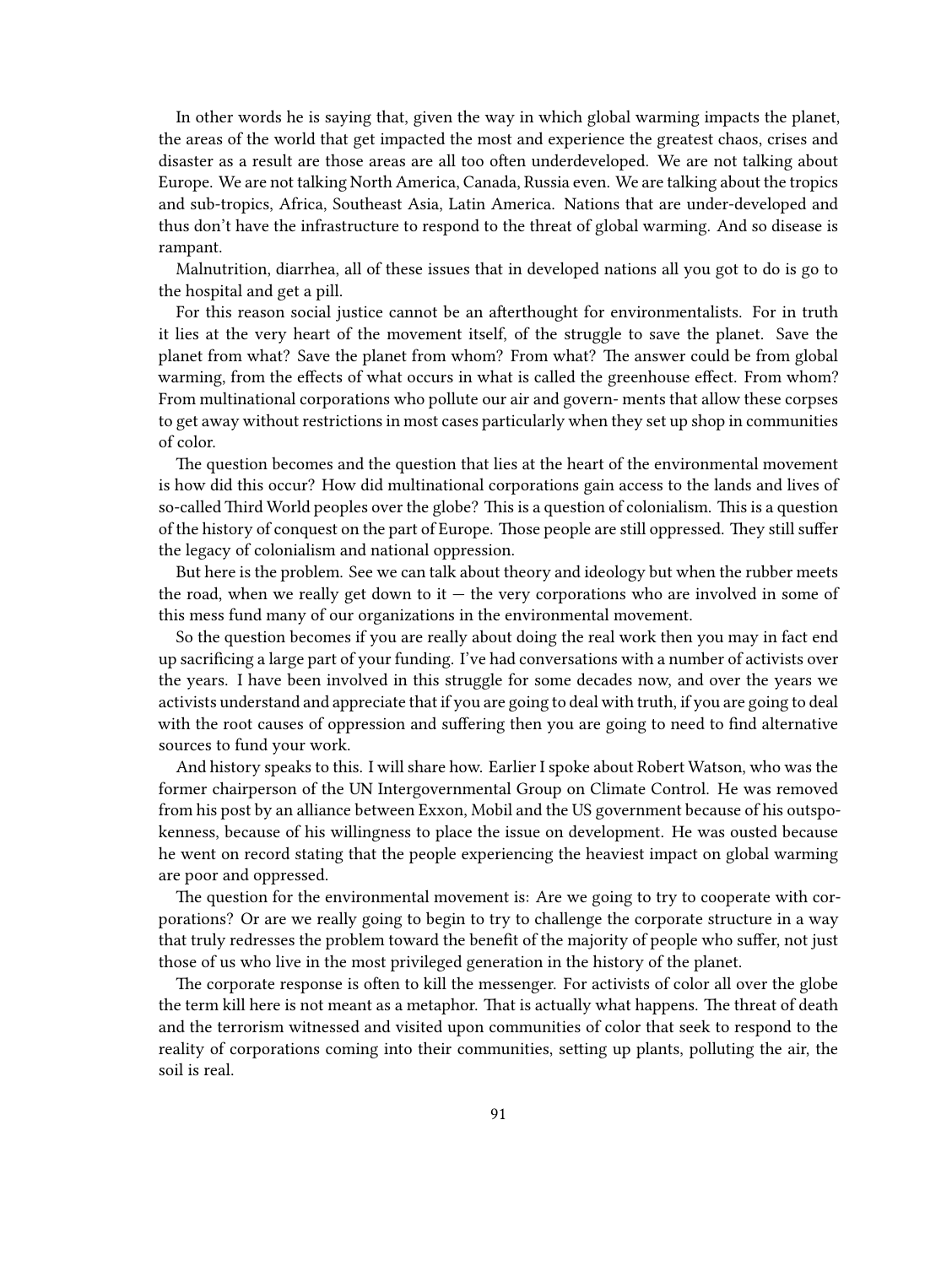I want to share two examples of this. Just for the sake of time we just got to deal with two. There are plenty more. Many people are aware of the activist Ken Saro-Wiwa of the Ogoni people in Nigeria and how he was executed in '95 for representing the interests of his people. Many folk are aware of the activist Chico Mendez from Brazil who was also killed. Both killed by corporations. Both killed with the backing of their respective governments. Both killed with the funded support of the US government.

There is a connection here that we as activists can't get around. Their lives become the litmus test. I am not saying that we have to put ourselves in front of bullets or put ourselves in the hangman's noose. But at the same time what about their lives becomes instructive for how we ought to be engaging this work?

The sad thing is and this is my personal criticism. It ought not take somebody's death to cause that community's struggle to gain access to the media. It shouldn't take someone having to be imprisoned for years before activists in the West catch wind of the worry and begin to talk it up.

That's a problem again of the lack of network, the lack of an international outlook on the part of activists in the West who are the ones with the most access, no doubt, no question. When you listen to their stories, when you read their writings, you'll understand that for people of color throughout the world, those in so-called third world countries, particularly, the environmental struggle is not simply about saving trees. It's about saving people. It's about freeing the land. It's about liberating the land. There is an acute awareness on the part of activists throughout the globe outside of privileged nations that our land has been robbed from us. That is why the pollution is occurring. We lack control over the very land we live on. And understanding that, walking with that analysis, we realize that we will never change the condition of our environment until we are able to liberate the land, until we are able to get these corporations off our land.

That is why in the case of the Ogoni in Nigeria they tied their struggle against Shell with their struggle to political rights. It was not simply about getting Shell out of Nigeria. It was also coupled with the struggle to gain parody politically within the structure. But those of us here in the West who take what we believe is democracy for granted, we don't understand and appreciate that.

In Brazil the struggle was about gaining land rights. These were small time farmers. These were people who lived in the forest. They had no contact to the world per se. They were comfortable with that. They were fine. Along comes some cattle herders and they wanted to tear down all the trees so they can make land into pasture so their cattle can eat. So Americans can buy beef.

I read a study just recently that said that the fact that people buy beef has had a greater impact on global warming than humans themselves, than human consumption itself. Meaning that cattle eat more than we do and their waste contributes more to global warming that ours does. And they are being fed so we can feed on them. Because of our consuming drive there are whole populations of people in South America who are being removed from their land. And are being killed if they refuse to get off.

We got to make the necessary connections. It is not enough to call for a boycott of Shell. It is not enough to stop eating meat. When their blood, Ken and Chico's blood comes all the way back to the White House. We can talk about the corrupt Nigerian government.

We can talk about the corruption in the Nigerian government. But who made the corruption in the first place? What does US foreign policy have to do with any of this? Plenty. And so our struggle as environmentalists here has to be about charging the government responsible for the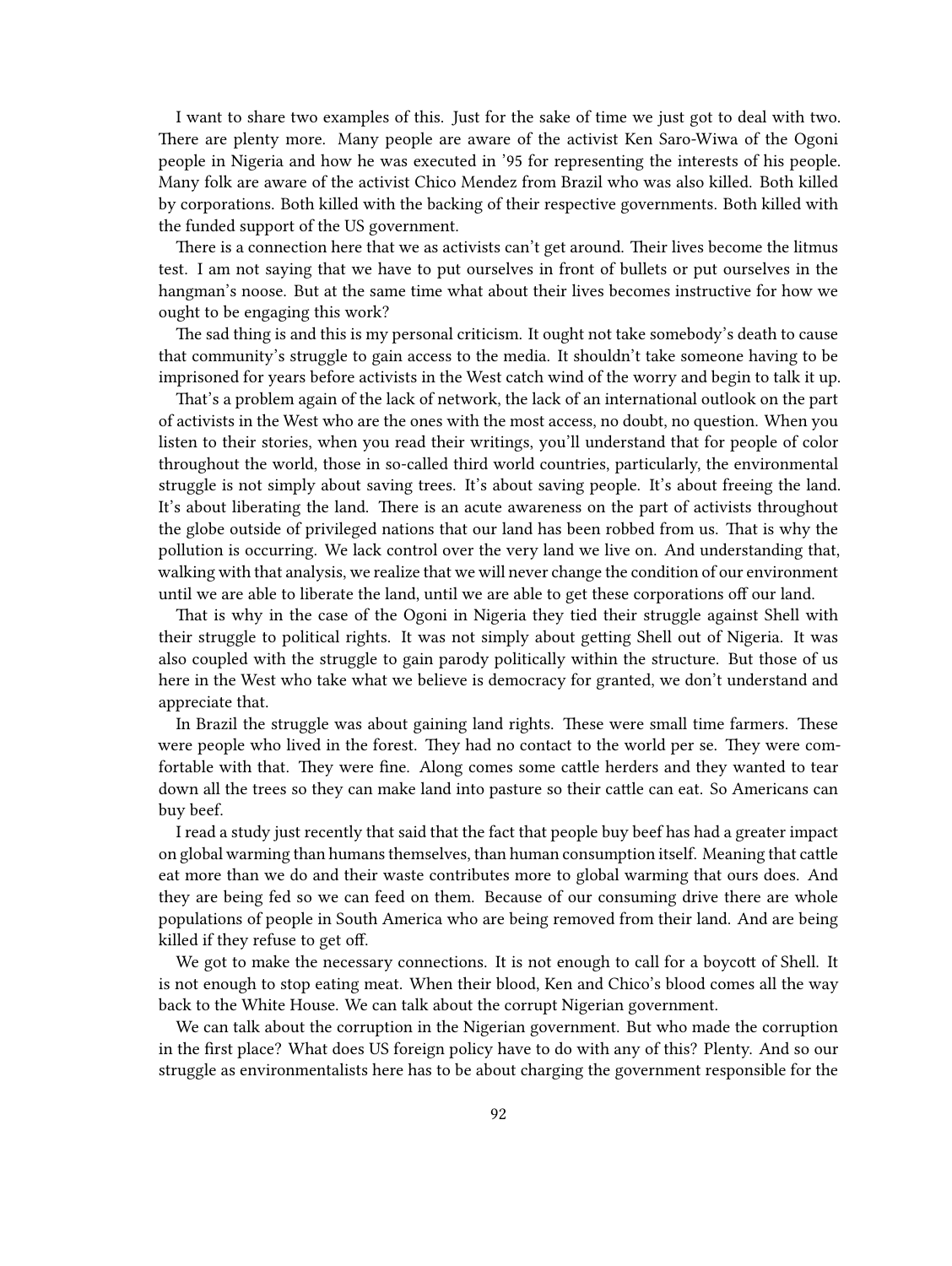crimes and atrocities that occur all over the globe wherever American interests are present. And we have to support the indigenous people's struggle to liberate their land.

Malcolm X, who was assassinated this night back in '65 himself gave a number of addresses here at Harvard, stated in his speech, "Message to the Grassroots," that, "Revolution is based on land. Land is the basis of all independence. Land is the basis of freedom, justice and equality." The environmental state of the Ogoni people, the environmental state of the Mapia people from whom Chico Mendez's folk come from in Brazil will not fundamentally change until they receive justice. And that justice cannot occur ultimately until they are able to liberate their land. We have to understand this. We have to understand that there is a relationship between Bush's war in Iraq, Bush's so-called axis of evil when the evil starts here at home.

See what many fail to understand is that if you don't have money you have little to no defense in our times. And that can be made in a very general way even in terms of what I am talking about here about oppressed peoples across the globe. If you are poor you have no defense. And the sooner that we who are more privileged begin to understand or appreciate that fact and create a movement in alliance with that reality to remedy the same, the sooner we will begin to see true progress. Until that occurs we're in trouble.

This next quote I am going to share with you is from Ken Saro-Wiwa. He is talking about Shell and its relationship to what's going on in Nigeria. He said, "Shell has waged ecological war in Ogoni since 1958. And ecological war is highly lethal, the more so as it is unconventional. It is homicidal in its effect. Human life, flora, fauna, the air fall at its feet and finally — the land itself dies. Generally it is supported by all the traditional instruments ancillary to warfare propaganda, money and deceit. Victory is assessed by profits. And in this sense Shell's victory in Ogoni has been total."

Over the 39 years of exploitation at the hands of Shell some 30 billion dollars in profit Shell has accrued in the Ogoni region alone, which is only 3% of the total oil production in Nigeria. That's a billion dollars essentially a year since Shell has been in Nigeria. Yet, in spite of all this production and profit, the condition of the Ogoni people remains ridiculously sad. No running water. No electricity. Yet the corporation can come in and make that much money and not have any obligation to the people whatsoever.

Shell's profit motive is largely responsible for the repression of Nigeria's democracy. It is that factor that leads to the corruption of the government and the denial of democratic rights. See, here is a clue. We don't need to look overseas. We don't need to go over or across our borders to see the corruption cause it is happening right here. In America those who are the poorest and not white, it is in their communities that corporations set up their toxic waste dumps and pollution centers that produce major respiratory problems for the poor and of color in our own country. The term environmental racism coined in 1982 grew out of the learning that the most significant factor in the siting of hazardous waste facilities nationwide was race. Ask yourself where do the corporations in this community dump their trash? Where does Harvard dump its trash?

Just as in the case of the Ogoni people, the Mapia people and other oppressed peoples, majority Black cities like Camden in New Jersey and St. Louis, Missouri and others, have been robbed of their political rights due to state takeovers. The argument made by state governments used to justify this anti-democratic, in fact fascist act, is that the political structure in those cities have been corrupted. No one bothers to ask how those structures got corrupted.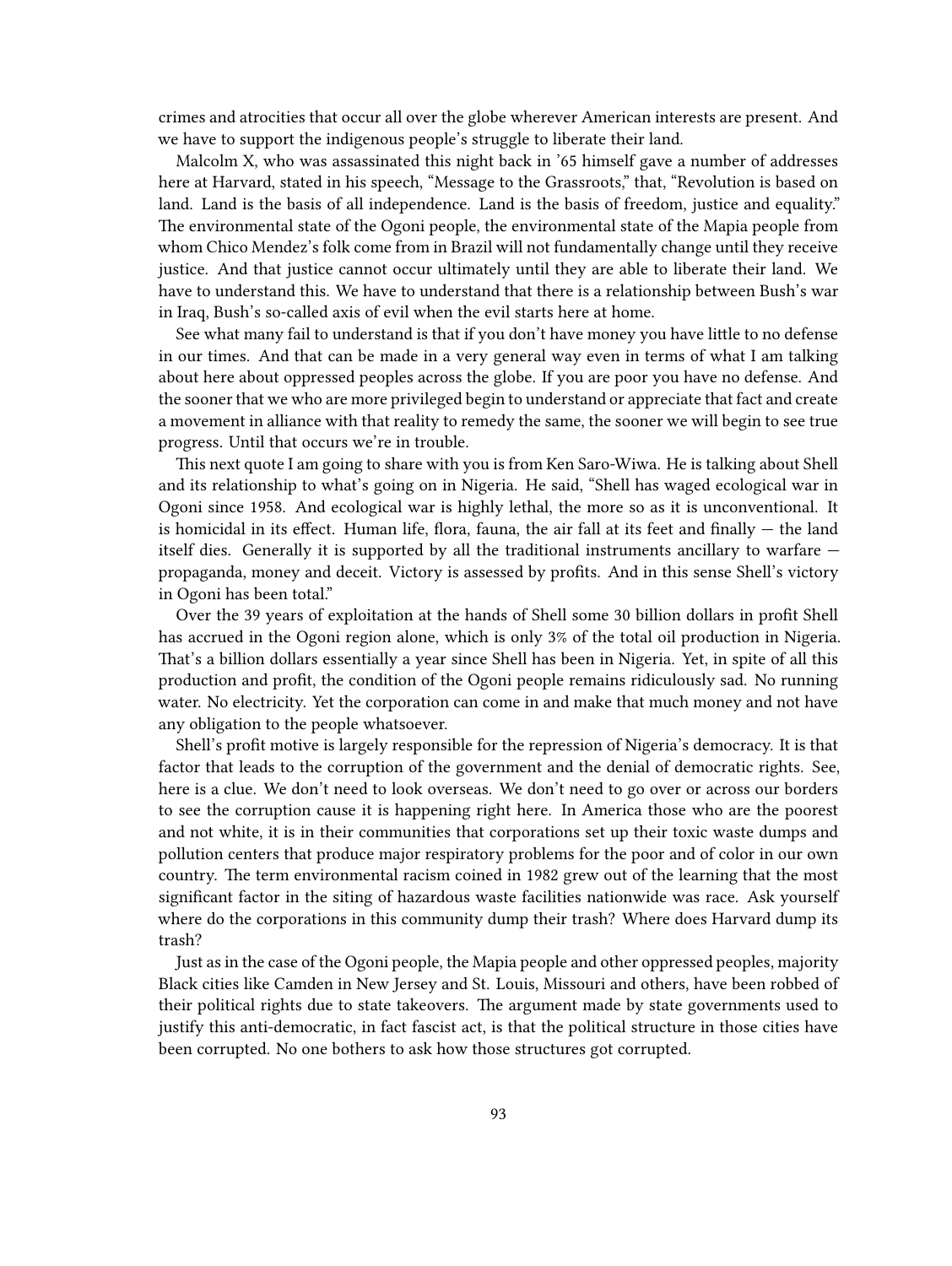The same stuff going on in Nigeria is going on here. So people get denied political rights because corporations have corrupted the politicians. And then you get other corrupt politicians coming in saying we are going to take over. Why? Not so that democracy can be reestablished but so that more corporations can come in and set up shop. That's what is going on right now in Camden. It is what is going on in St. Louis and other places throughout the country where the majority populations are Black and Latino and poor.

The struggle is about the land. The struggle is about the political struggle and rights, selfdetermination of oppressed peoples. Whoever owns the land determines the quality of the air, thus the quality of life. According to a recent study done forty of the world's poorest countries face losses of more than a quarter of their food production as a result of global warming by the year 2080. Those forty nations are home to 2 billion people on the planet. That is about one third of the world's population. The future is now!

Here is another example. I just happened to hear this on NPR one night about the Inuit of Alaska and how they found large quantities of DDT in the breast milk of the women. Now most folk would ask the question, "how did they get that stuff there?" The scientists were dumbfounded. They would think that these folk farthest removed from the sprayers that go over crops would be the last people to be at risk. But it is due to the wind patterns. They had higher quantities of DDT than Canadian women because of the wind patterns and the climate in that region around the North Pole.

So people who don't even have a hand in the exploitation suffer as a result of our desire to live comfortably. Something is wrong. Something is wrong I tell you. There is a growing divide between rich and poor nations, between the industrialized and the underdeveloped nations, between the West and the rest. The question for the environmental movement is: What side are you on? You must become radical. You must radicalize your movement to place it in alliance with those who suffer the most. They're not looking for a handout. These aren't people who are ignorant of the issues. These are folk who are very aware, who live in the reality you've researched.

The environmental movement at its most authentic state is an anti- imperialistic movement, is an anti-racist movement. So if you as an environmentalist are not demonstratively resisting and fighting imperialism, if you as an environmentalist are not demonstratively resisting and fighting racism then I question their commitment to environmentalism.

I am going to leave this on your head and hearts. I have worked with a number of groups represented here and others. And the issue always comes up and hopefully may come up during the Q and A about diversifying membership. Many predominantly white organizations want to make themselves more aware of the issues and concerns of people of color, to make your organizations more friendly and cooperative, but are experiencing trouble. It doesn't seem to work. Your initiatives aren't making progress. I challenge you to study, to reconsider your ideology, the way in which you go about movement, the way in which you go about struggle, how you develop propaganda, the kind of language style and usage that you use.

Because I am telling you and I am telling you the truth. There are people of color who are prepared. There are people of color who are already engaged in this very work. They may not consider themselves environmentalists.

They consider themselves mothers and fathers, sons and daughters, living in urban wastelands, concerned about the lived reality of their people. They don't need a title. They don't need an organization. They are doing the best with what they got which ain't much. I challenge you to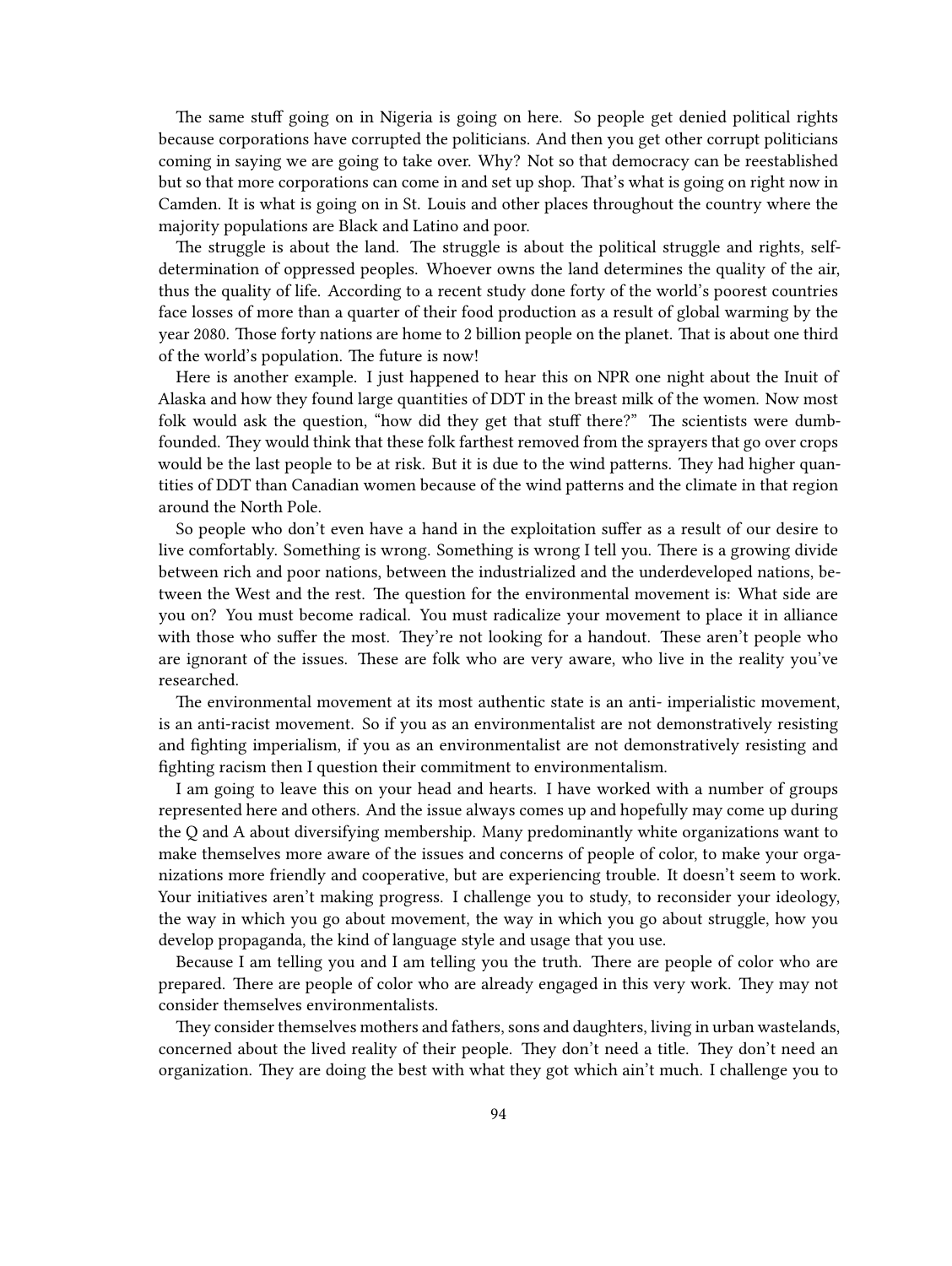reimagine your movement not in leadership but as following the direction of these activists of color who exist on the frontlines of the movement itself.

The problem is that all too often is that white activists tend to believe that they know best, tend to believe that you all know better how to engage struggle than people actually living it themselves.

The number one thing, then I am going to bring it to a close. The number one thing you can do for the environment this year is to beat Bush. I am not aware of how many people here are a part of the Green Party, or whatever your politics are, whether you are Republican, Democratic, Independent or Libertarian or whatever. But I am thankful that Nader decided not to run for president this year. [Within a few days of this address, Nader would announce that he was again going to campaign for the presidency; this time as an independent  $-$  go figure! Not just because we have a better chance of getting Bush out of office cause that vote now will hopefully go to the Democrat to make sure that happens. But it is also because there is a greater issue here. And it's an issue that is going to stay with the Left or the movement, if you will, until we remedy it. And that is this: When Nader ran in 2000, there was a split between the progressive vote that partly enabled the fiasco that led to Bush being appointed the president. My point is that had there been some kind of coalition among progressives that cut across race and class lines we might have been able to avoid that. The problem with the Green party is no different than the problem with the environmental movement and other majority white movements in this country. That it is bogged down by a racism that even the most enlightened, the most concerned still have trouble addressing. Given that, we all lose out.

We have to begin to enter into dialogue as different organizations, as different communities, as people just concerned about the future of not just our country but the world. We have to do that with the same amount of fortitude and passion that we engage our particular issues. That is our only solution. Me personally, I believe that we need to radicalize the Democratic Party. No, I do not suffer from the delusion that we will be able to wrestle it from the clutches of the corporate structure. But if we were able to develop a progressive radical wing that is vocal, that is clear on the issues, that knows how to use the media to our advantage, then we're better able to capture the imagination of the American people. And that could be the starting point for the development of a third political party that truly represents the misrepresented and those of us that are not represented at all in government. The Green Party is not that kind of party. The propaganda machine of the Republican Party is well money and very sophisticated but it is not undefeatable.

So I'll close up with this little thought. You know, the people responsible for why global warming is such a problem is the rich. Not just because they own the corporations that pump pollution and toxins into the air, but also because they eat the most and thus have the most gas. All those bad emissions in the air aren't just coming from the smokestacks but from the asses of the upper classes.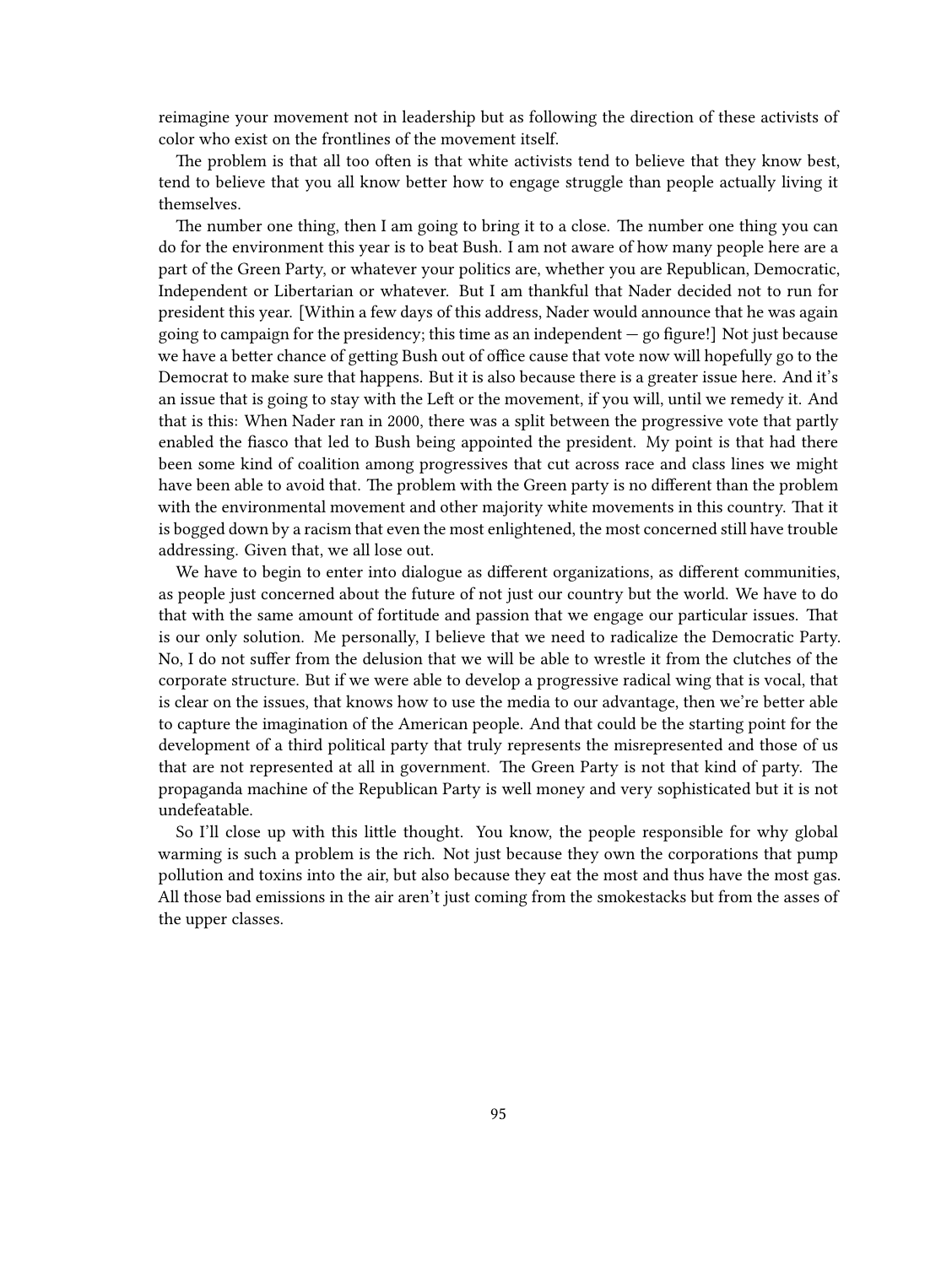# **Sheep Dreams and Kitten Memes** *by Shawn McDougal*

My goal in writing this is to help expand the movement for human liberation which many of us understand ourselves to be a part of. First I'll explain a bit about the vision that drives me in my social change work. Next, I will offer one key practical idea for movement-building. I will follow the idea with a concrete example of how I and some comrades have put the idea into practice. Then, I will share some key concepts useful not only for explaining the practical idea, but also for developing and evaluating virtually any tactical plan for mass liberation that movement-builders might consider.

The ideas I present here are not new. I am a synthesizer; I like to take disparate ideas and fashion them into a synthesis that is my own. Feel free to take the pieces you desire and synthesize them in a way that makes sense for you.

The title of this piece was inspired partially by a leaflet I created a couple of years ago called "Mobilize like kittens, not sheep," and partially by the notion that culture is fundamentally about patterns of activity that we continually (re)create. But I'm getting ahead of myself. I hope the title makes sense by the time you finish reading this.

## **The Vision**

### *What is my vision?*

A world where everyone understands that they are creators of social reality, rather than spectators… a world where everyone feels worthy of the best in life, and no one feels subordinate or less worthy than anyone else… a world where our interactions bring out the best in us, rather than the worst… a world where our institutions are nurturing and life-affirming, rather than domineering and life-negating… a world where our hopes overcome our fears.

(Note that in describing my vision I do not mention the usual list of 'isms' that so many of us rightfully oppose: capitalism, racism, heterosexism, patriarchy, adultism, elitism, etc. I believe these dehumanizing social patterns are really symptoms of more fundamental problems: We are unconscious of our own power, and we are ruled by fear. To the extent we realize that we do not merely inherit the world but that we shape it, these destructive and fear-based patterns will be replaced by creative and hope- based patterns — at every level, and in every facet of our lives.)

### *What drives my vision?*

Growing up in an underclass Black family in Los Angeles, I experienced the effects of racism and classism  $-$  external and internalized  $-$  around and within me. (I call my family underclass and not working-class, cuz most of the time nobody had a job  $-$  it was mostly welfare and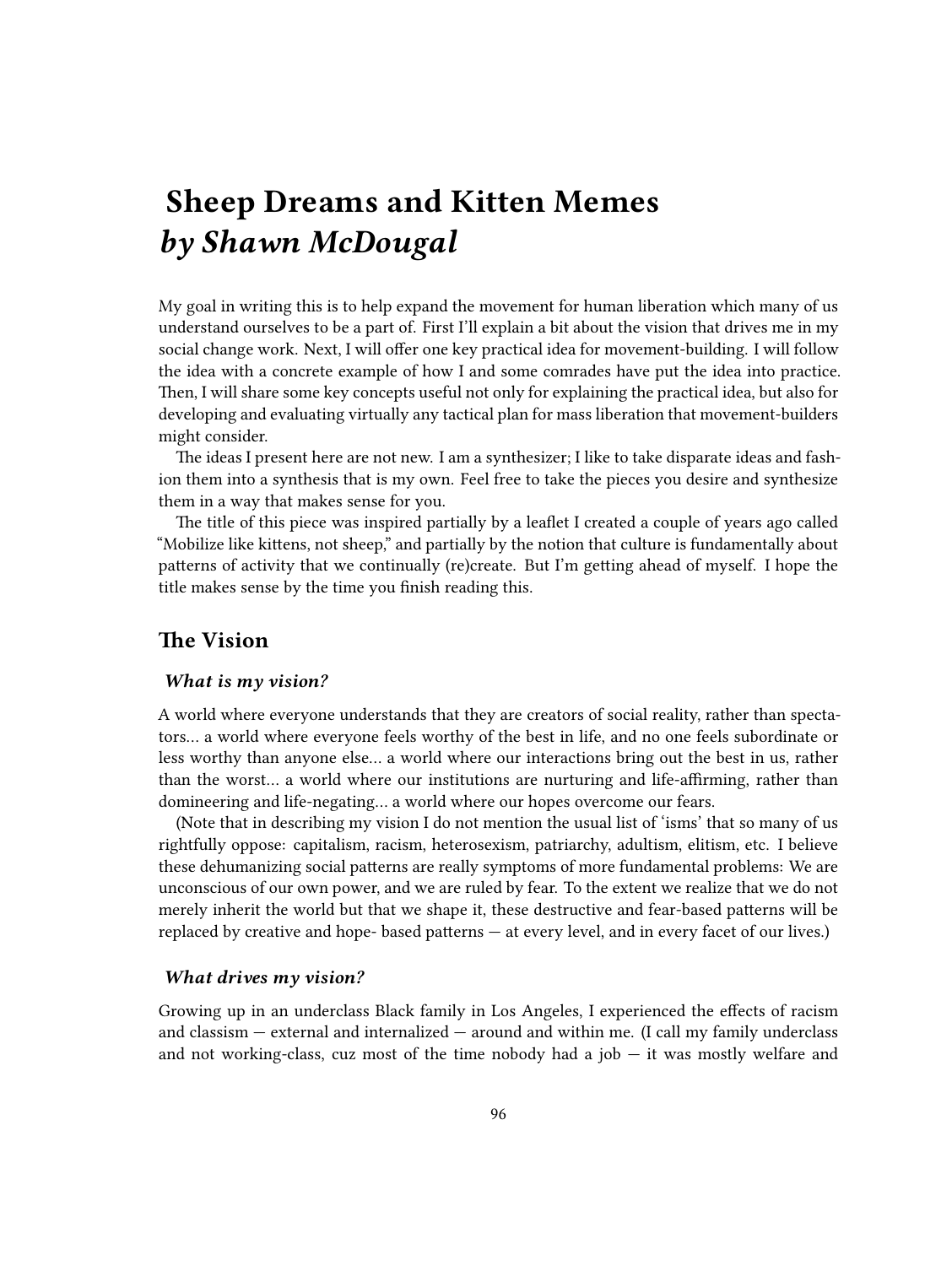petty hustles.) Seeing my older brother marginalized for being gay, and seeing my single mom have to hustle and get money from her boyfriends for us to survive ('Can you throw me down some change this month?'), taught me about heterosexism and patriarchy. Also, seeing people risk jail-time just so they could have something that looked nice taught me about the power of conformity and internalized oppression in people's lives. Seeing (and much later, experiencing) drug addiction taught me about the often self- destructive power of escapism.

Success in school shaped me to be a young elitist  $-$  the kid who was gonna make it out of the ghetto. That same success got me a scholarship to an elite boarding school in New England where I began to see the levers of elite power close up. I realized that the people in power were no more deserving than anyone else. Eventually, time spent as an exchange student in Brazil helped me see the global nature of class society, patriarchy, white supremacy and the other 'isms' I had come to despise, as well as the crucial role America plays in the global system. The people I met in Brazil also reminded me of the amazing power of the human spirit, and our capacity to create connections and joy even under miserable social conditions. It was in Brazil that I realized that I could not escape from or ignore the problems of the world, but that I had to live my life fighting them.

When I was in college I met people who called themselves anarchists. I saw that we had the same basic attitude on a lot of things  $-$  especially challenging authority and conformity  $-$  so I realized that I was an anarchist, too.

## **The idea**

Let's do a thought experiment. Two actually. Ready?

First, imagine a mass action in your favorite city. It's a march/rally. Five hundred (or 5,000) people gather in a park. You're there with them. While people stand around waiting for the action to begin, organizers circulate around with extra signs, chant sheets and whistles. You all line up and walk along a route  $-$  maybe a mile or two  $-$  where city officials make sure traffic is cleared. Or, maybe you couldn't get a permit and you're walking along the sidewalk. Along the way folk are chanting, singing, drumming, waving signs, a few even passing out leaflets to lookers-on. After an hour or two of marching, you reach the destination point. There is a rally. Great speakers, rousing performers, old acquaintances, drums and chants. You even spot a reporter or two from the local media. You and your friends go home, confident that you did your part for the movement for peace and justice today.

Now, change the channels.

A second mass action. Same city. Five hundred (or 5,000) people gather in a park. You're there with them. Organizers circulate around with handouts on how to approach strangers and talk politics in public and suggested locations. People share leaflets, surveys, stickers, street-theater scripts, chalk. You all form teams of 2 to 5 people. The teams — hundreds (or thousands) of them — fan out to locations all throughout the city. (Supermarkets, gas stations, post offices, shopping centers, laundromats, bus stops and movie lines are among the favored spots.) At these locations the teams talk to people about the issues, ask questions from a survey, hand out stickers and leaflets to those who are down with the cause. A few even perform theater or create chalkings on busy sidewalks. After an hour or two of connecting with people on the street, you all reconverge for a rally.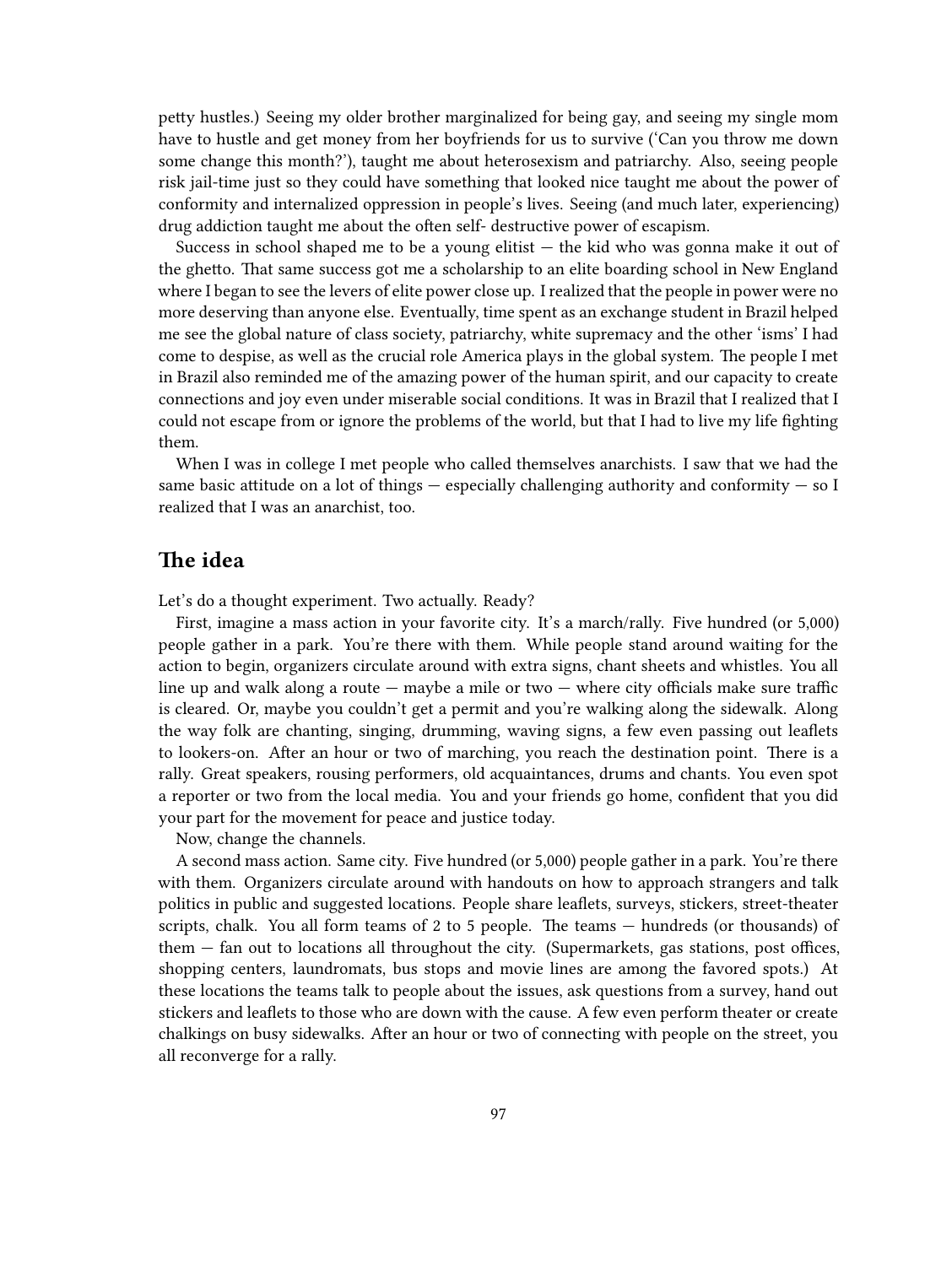Folk share stories about how it felt to engage with the public  $-$  the challenges and the breakthroughs. Great speakers, rousing performers, old acquaintances, drums and chants. You even spot a reporter or two from the local media. You and your friends go home, confident that you did your part for the movement for peace and justice today.

Questions for you to consider before moving on:

- Which action has the greatest impact on public awareness?
- Which action is more likely to empower people to stay active in between the mass actions?
- Which action is more dependent on the corporate media to get its message out?
- Which action spreads more of a practical understanding of what it takes to build a movement among the people who participate?
- Which action creates a deeper sense of community among participants?

Any other differences you think noteworthy?

The second mass action is the practical tool  $-$  a tactic  $-$  that I promised to offer in this essay. I call it the kittens action. I choose this term because of what it evokes. Kittens (cats) are different from sheep in that, because they are not herd animals, their movements are not easily controlled or constrained by those who would domesticate them. If you've ever lent an ear to a frustrated meeting facilitator, school teacher, or soccer mom — or if you've ever been one — you will probably recognize the phrase "It's like herding kittens!"

The kittens action follows a very simple recipe:

**Step 1.** Converge.

**Step 2.** Form teams, share materials for outreach.

**Step 3.** Spread out.

**Step 4.** Engage the public.

**Step 5.** Reconverge.

**Step 6.** Share stories and celebrate.

The kittens action is similar to what some people call an organizing blitz, though blitzes usually have organization — specific goals (like signing up new members), and I've never seen this sort of tactic used at a mass action level involving people and groups with diverse interests. Also somebody told me once that in Mexico City they did something similar with teams called brigadas.

## **The practice**

There was a gathering of diverse organizers and activists in December 2003 to discuss community and autonomy in LA. The event was organized by folk who'd been inspired by their exposure to Zapatismo, such as the people at Casa del Pueblo. At the end of that meeting one of the requests was for a way for the diverse people and organizations present to continue to connect and work together. I suggested putting together a monthly kittens action, perhaps with a different theme each month, so that various forces around LA could come together on a more regular basis and do concrete work together.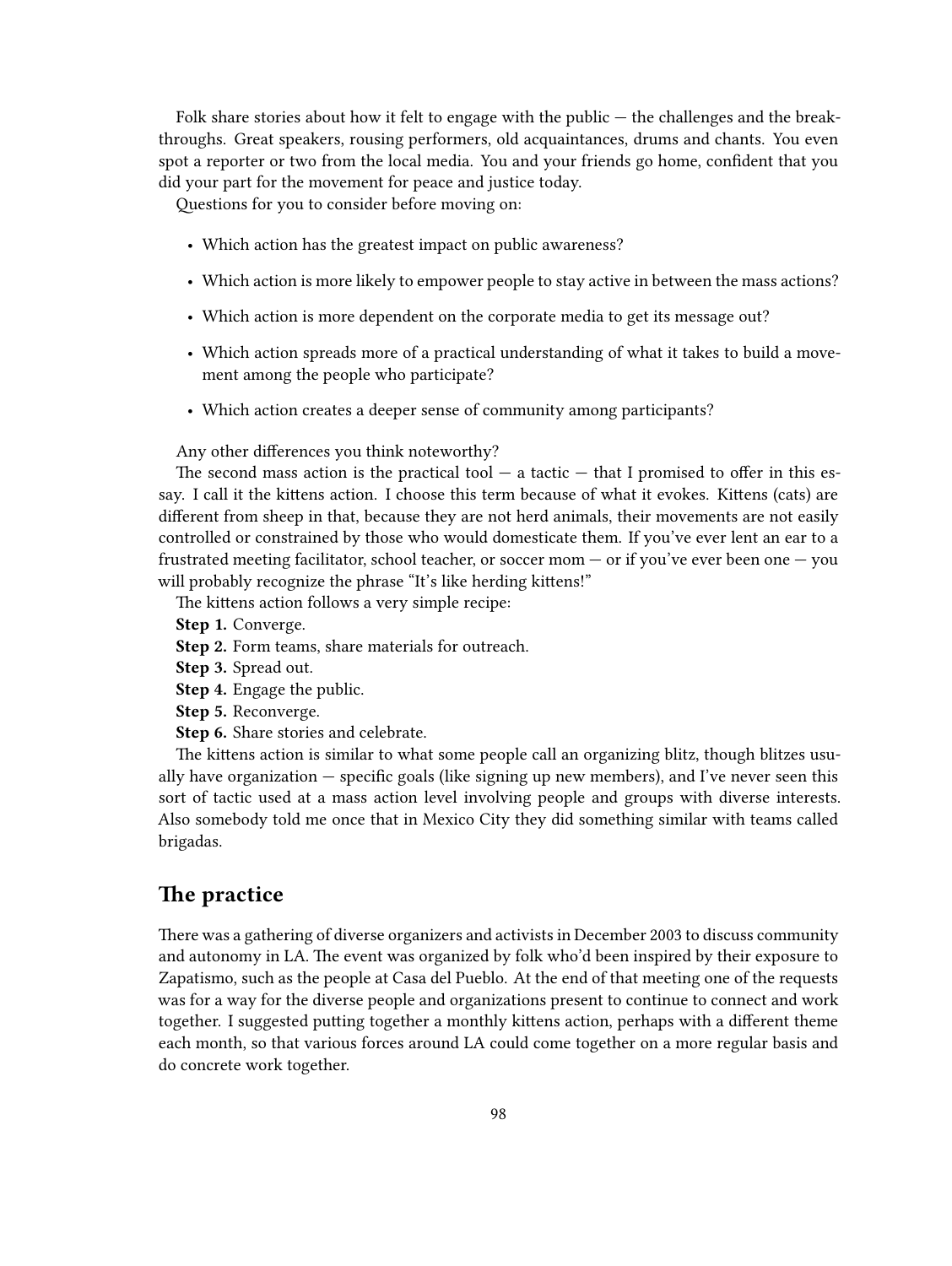Many were in agreement, so some of us organized the first event, called POP! the Revolution (POP= People Organizing & Partying), to happen in January. Here is the email announcement we sent out:

*Ready to see LA-area activism taken to the next level?*

*Ready to connect with diverse activists working on various fronts in the struggle for social justice?*

*Ready to stop feeling angry and start celebrating and building the culture of resistance?*

*Then you are invited to:*

*P.O.P.! the Revolution Party*

*People Organizing & Partying*

- *People: because to win we don't need to convince those who stand against us we simply need to activate those already on our side*
- *Organizing: because it's time to move from the margins and into the center*
- *Partying: because revolution needs to be fun!*

*Saturday, January 17th, 2004, 2 p.m. Echo Park Methodist Church 1226 Alvarado, just north of Sunset*

*Sounds intriguing… In a nutshell, what is it?*

*Activists from all over LA coming together to join forces for a day of schmoozing and organizing in the community, to turn traditional protest into community engagement, and to have fun. A new way to help the LA left feel more connected.*

*agenda in brief:*

*2:00: PREPARE — welcome to the community, intros, brief training, form street teams*

*3:00: OUTREACH — street teams fan out to surrounding grocery stores, gas stations, connect with the public, ask critical questions, share resources*

*5:30: PARTY — food, music, open-mic, performance art, share experiences*

*This is the first of what will become a monthly event, held at different locations all throughout LA, highlighting our various struggles*

*If you are interested in teaming up with us, or to help make this and future events successful, then spread the word, and join our email list!*

At that first event about 50 people showed up. Many of the people present were not regular activists; just progressive folk who were fed up with feeling powerless and wanted to do something.

After intros we did a training on how to talk to people, on how to approach strangers to get their attention, on what to expect in terms of people turning you down or ignoring you, on how to focus your efforts on people willing to dialogue and not waste time debating people who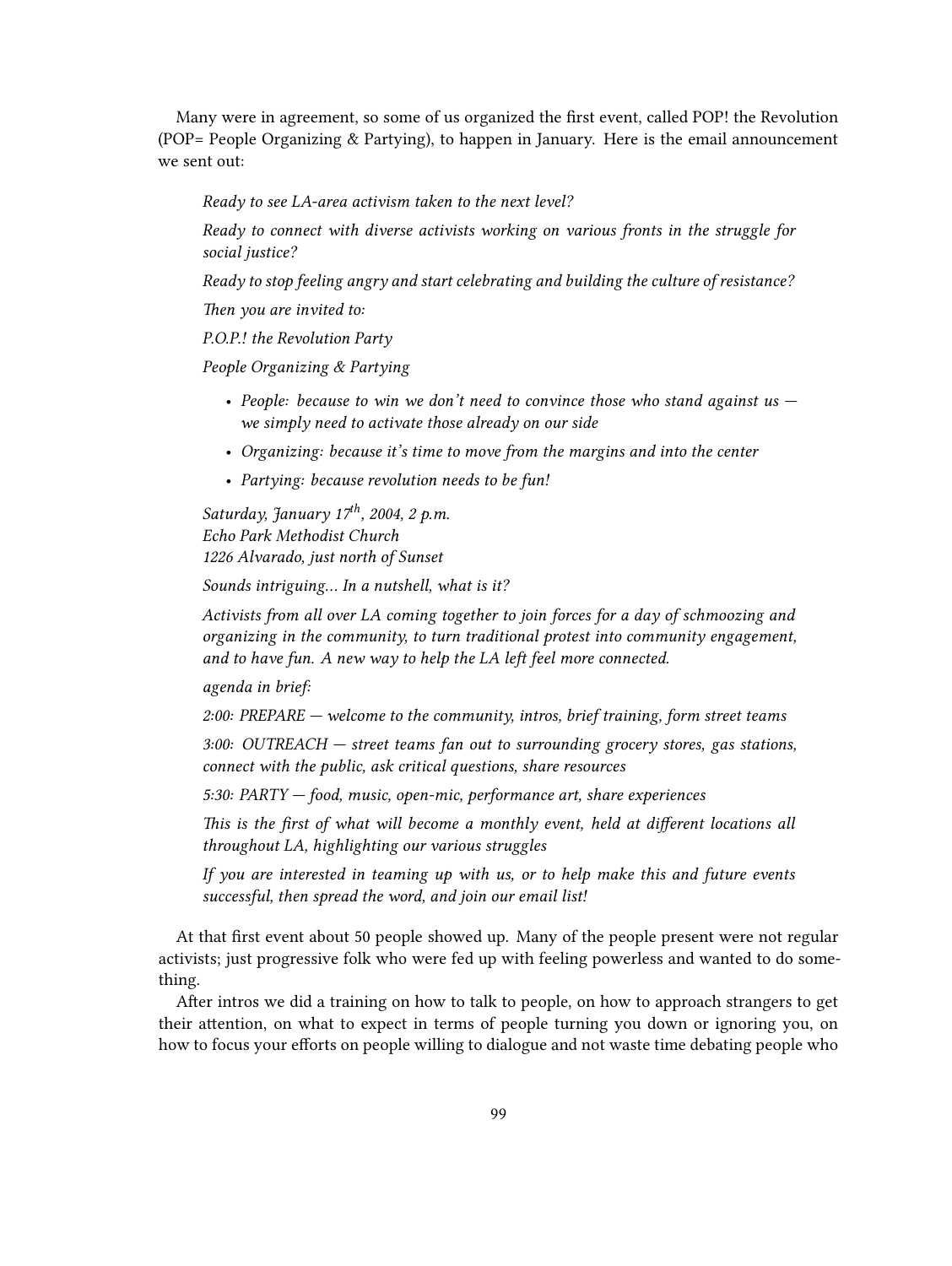wanna be haters, etc. We gave everyone a list of questions to ask people about community issues, and a stack of informational leaflets with alternative media and community resources.

Next, people went out in teams of two to five. Some went to supermarkets, others to gas stations, and others to bus stops. People were out for about an hour. (From the agenda we put in the email you can see we'd planned for a longer time outreaching, but, shockingly, we were behind schedule.)

When the teams returned we had a debriefing session. The energy was palpable. Folk talked about how exhilarating it felt to approach total strangers in the streets and talk politics. Folk talked about some of the amazing and interesting people they'd met — for example, one guy who is not a typical 'activist' but who organizes his buddies every year to donate SUV-loads of food to homeless folk on Skid Row. Folk talked about how most of the people they met were actually pretty open to chatting and happy to receive info on alternative media. One guy mentioned how he realized how difficult it was to judge people by the way they look or dressed — an older guy who he'd assumed would be a Bush-lover was actually pretty critical of the war and complained about all the tax breaks going to the rich. One woman said how now she feels more confident, so that next time she's in line at a grocery store she'll be less afraid to talk to people in line next to her.

We did another POP! the Revolution event the following month, with similar experiences reported by a new set of participants. One complaint was that our leaflets didn't have enough info on local resources to help people in need of specific help: How to move more from talking to action?

Although the POP! the Revolution event was more like a workshop than a mass action, it is essentially a mini-kittens action. With more participants — hundreds or thousands instead of a few dozen — a mass kittens action would likely include many forms of outreach to engage the public, from various sorts of leaflets and surveys to street preaching to street theater and interactive art. My hope is efforts like POP! will help popularize the idea of the kittens action, so that more mass action organizers will think in terms of getting folk they mobilize to be organizers, outreaching in the community, not just warm bodies to fill the streets or hold one sign in a sea of signs. Imagine the impact of 5,000 activists spending an hour or two throughout the city having conversations with 50,000 or 100,000 people!

## **The theory**

One criticism often leveled at anarchists by certain segments of the left  $-$  in particular Marxists — is that we are all tactics and no theory. I vehemently disagree with this criticism. The reality is that anarchist practice usually has strong theoretical underpinnings. The problem comes with articulating those ideas in a way that non-anarchists can understand.

Before we continue, there is a term that I use that may be unfamiliar to many readers. It's that weird term that appears in the title of this essay: meme. (It rhymes with seem.) It was coined by zoologist Richard Dawkins in his 1976 book, The Selfish Gene. It was taken from a Greek root meaning 'imitate.' Memes are units of cultural information such as recipes, ideas, songs, social conventions, fashions, gestures, rituals and sayings.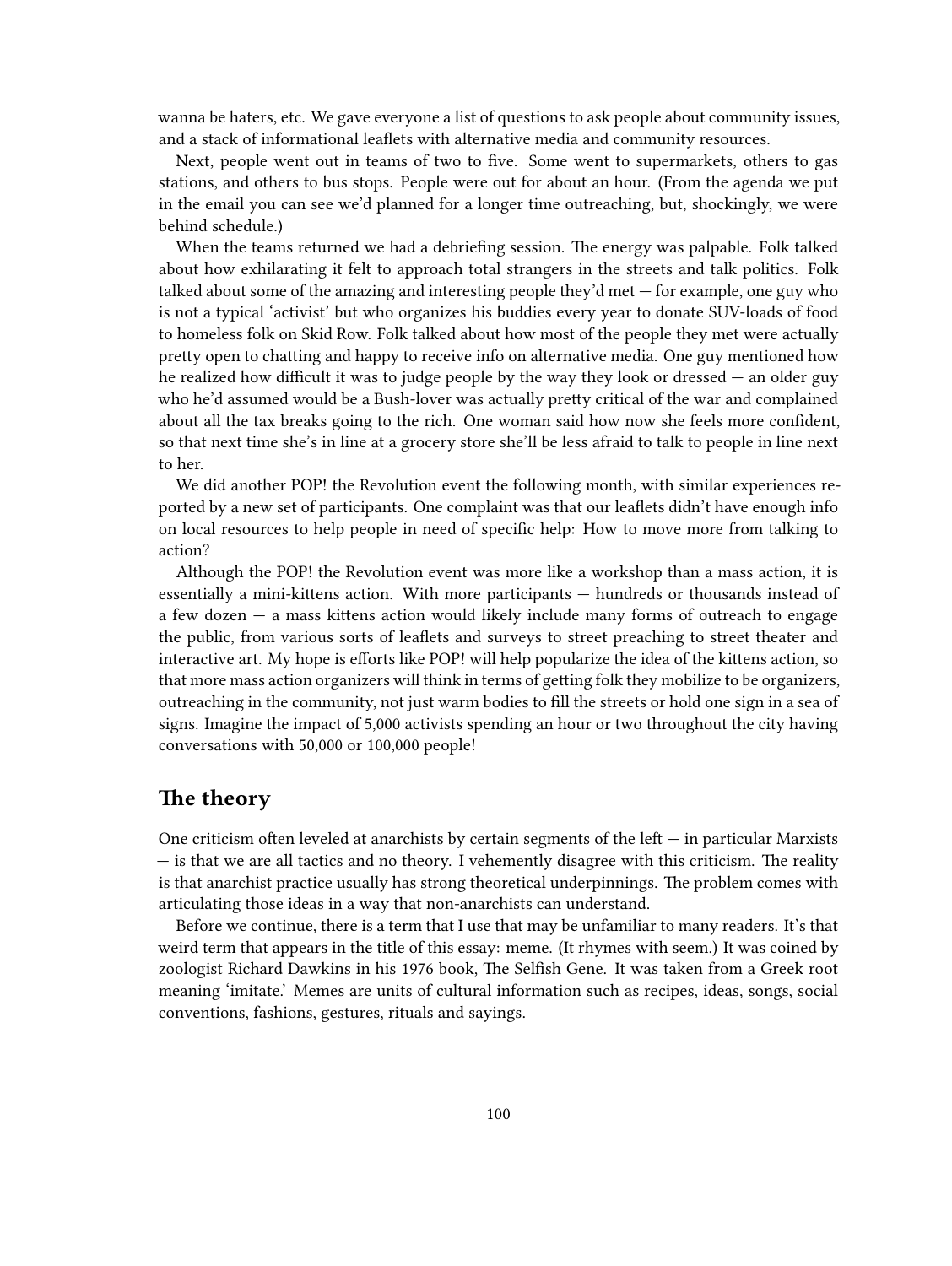Memes are to culture what genes are to biology. Like genes, memes replicate, mutate, spread and die out. Just as genes powerfully shape the form and function of biological organisms, memes shape the form and function of cultures and societies.

In the rest of this section I will give you a sense of the theoretical basis for and the visionary implications of the kittens action. I will do this by explaining five key concepts — five powerful memes that, taken together, may serve as tools to shift how we think about and do social change work. In explaining these memes I will show that the kittens action is not merely a tactic as it's commonly understood — a choice of action to be used or not as expedient. The kittens action carries within it both a strategy  $-$  a long- term plan of action and a vision  $-$  a place we want our strategies to take us to. I also hope to show that whatever one thinks of this particular tactic, there is a sore need for anarchists in particular and progressives in general to create and promote tactics whose long-term effects are similar to those of the kittens action if our vision for a more liberated and just world is to be realized. What exactly the long-term effects of the kittens action are will be clearer as we proceed.

What's the connection between tactics, strategy and vision?

### *Meme 1: Feedback — everywhere*

Maybe it's because my first intellectual passions lay in the sciences and mathematics, but I often find useful metaphors for thinking about how people, social groups and society work coming from fields like mathematics, biology, and complex systems theory. For example, I've found the biological cell with its semi-permeable boundary — selectively and flexibly allowing in some but not all outside influences — useful in thinking about how an evolving culture or social group interacts with other groups or cultures.

In thinking about how society as a whole functions, one useful metaphor is the human brain. Like society, the brain is made up of multitudes of specialized yet adaptable, highly interconnected, dynamically developing yet historically shaped, semi-autonomous units. In the brain these units are neurons, while in society they are people.

In a complex system such as the brain (organisms and ecosystems are further examples of these sorts of systems), there are various levels at which one may examine the system's dynamics. These levels fall along a spectrum from the micro — the realm of individual parts — to the macro the realm of patterns and relationships among parts. For example, in the brain there are neurons (micro level) and there are concepts (macro level).

Whereas small numbers of neurons may be involved in a processing a particular sense datum (for instance, recognizing the color green), large collections of neurons are involved with more emotional or conceptual work (for example, appropriately recognizing a green traffic light).

The standard view of the philosophy of reductionism is that a whole can be understood simply by understanding its parts. Classical physical science is the child of reductionism — for example, the search in physics for the smallest building blocks of matter. In reaction to the limitations of reductionism, holistic approaches to knowledge emphasize relationships and wholes — parts only can be understood in a particular context or environment.

Feedback — everywhere is the idea that reductionism and holism are both true, but only partially. Parts create the whole and the whole shapes the parts. There is mutual influence between the various levels in a complex system, a dialectical cascade between the micro and the macro.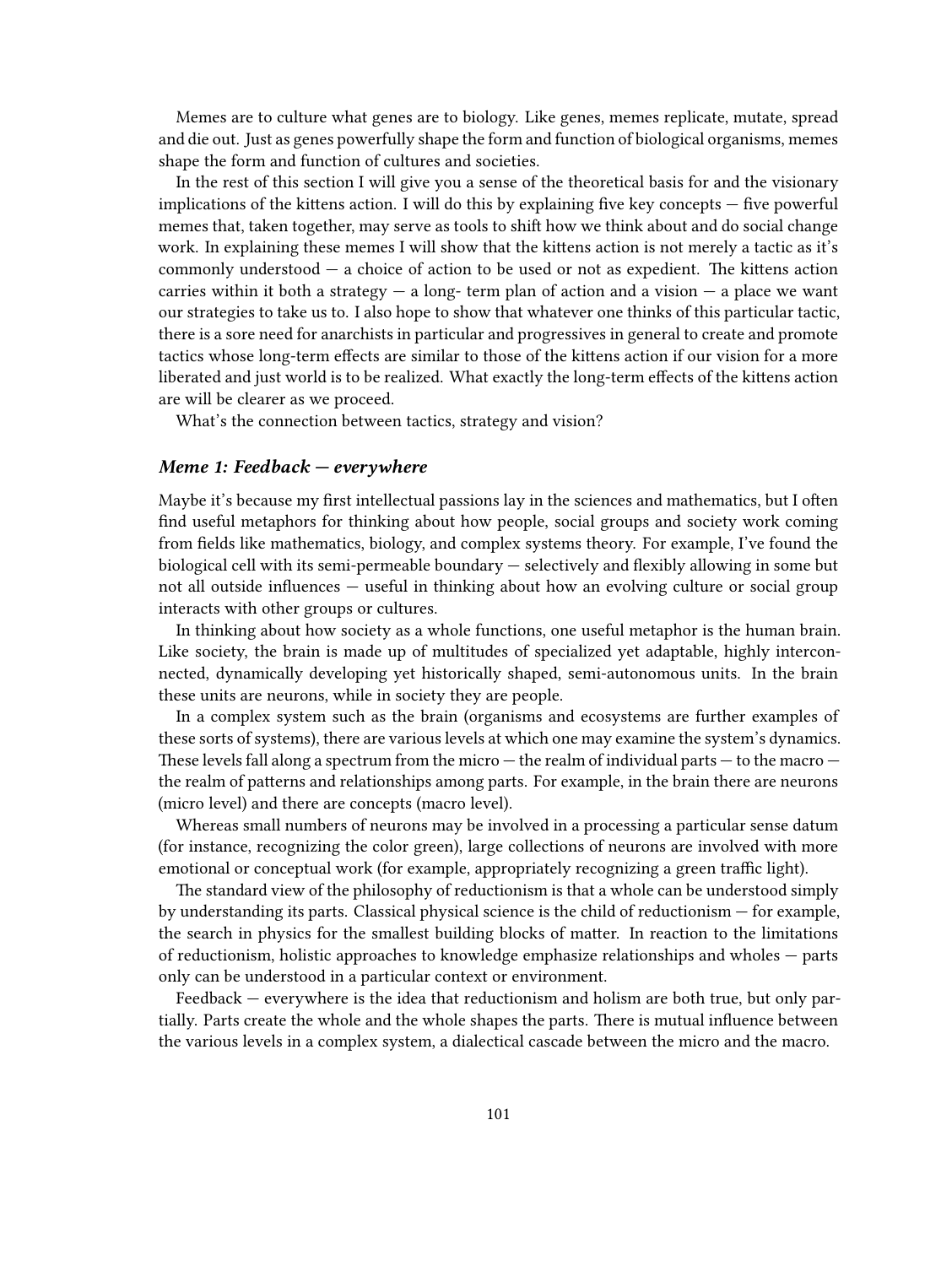For example, it turns out that in the brain not only do the things we sense, perceive, or experience inform our concepts, and shape our moods, but that our concepts and moods in turn shape what we perceive. Have you ever misinterpreted a friend's innocent remark? Then you know what I mean.

In the social realm these contending perspectives  $-$  reductionism and holism  $-$  play out in debates between rugged individualist 'conservatives,' and social constructionist 'liberals.' (A lot of contentiousness in our society actually seems to arise from these same clashing views on the relationship of individuals to groups.) Feedback-everywhere allows us to transcend this duality: not only do individuals create society, but society creates individuals.

As I mentioned before, a common criticism of anarchists is that we are all action without theory, tactics without strategy. A corollary of the feedback — everywhere principle provides adequate response to this criticism: the unity of tactics, strategy and vision. Although it is axiomatic among folk who wanna be smart planners that vision determines strategy determines tactics, it is rarely recognized that the chain of effect runs in reverse as well: what we do today (a tactical choice) shapes our path for tomorrow (strategic possibilities), and the unfolding of that path shapes our evolving vision. This corollary of feedback- everywhere — the unity of tactics, strategy and vision — is embodied in the classic anarchist understanding that our means (tactics/ strategy) must harmonize with our ends (vision).

Thus, the kittens action is not only a tactic for mobilization, to be used or not as expedient, but it also implies a class of compatible strategies for transformation, and a class of compatible visions of the society its practitioners would like to create. Again, the kind of strategy and vision implicit in the kittens action will be made more clear as we look at the five other memes.

How do we fight the/for power?

#### *Meme 2: Power as a relationship (rather than a commodity)*

Power exists only in the interaction between people. Although the power relationship may imply different roles-the 'powerful' and the 'disempowered' — that relationship only has reality because of the participation and the acquiescence of each participant.

This principle has been recognized by generations of diverse social theorists and social actionists (e.g. Hume, Tolstoy, Gandhi, Foucault, and Biko, to name just a few) who have long argued that the power of an oppressive regime rests on the people's obedience to that regime. In the words of Steven Biko, "The most powerful tool in the hands of the oppressor is the mind of the oppressed."

Despite this long tradition of nuanced and dialectical thinking about power, many people, including many on the left, still tend to think in absolute and static terms when they ponder the nature of power: the elite or the privileged are 'powerful' while the oppressed and the marginalized are 'powerless.' Power for them becomes like a scarce commodity: some people have it while others don't.

Why is this way of thinking so pervasive? There at least three reasons for the popularity of this idea of power: 1) It provides a kind of rationalization for resignation-'We have good reason to feel hopeless! We're powerless for chrissakes!'; 2) It results from internalized oppressionresistance becomes inconceivable when we see ourselves as powerless; 3) Our concepts work metaphorically. The commodity concept of power arises via metaphorical extension: Power is something we desire and that we negotiate in social transactions, and thus it is like a commodity.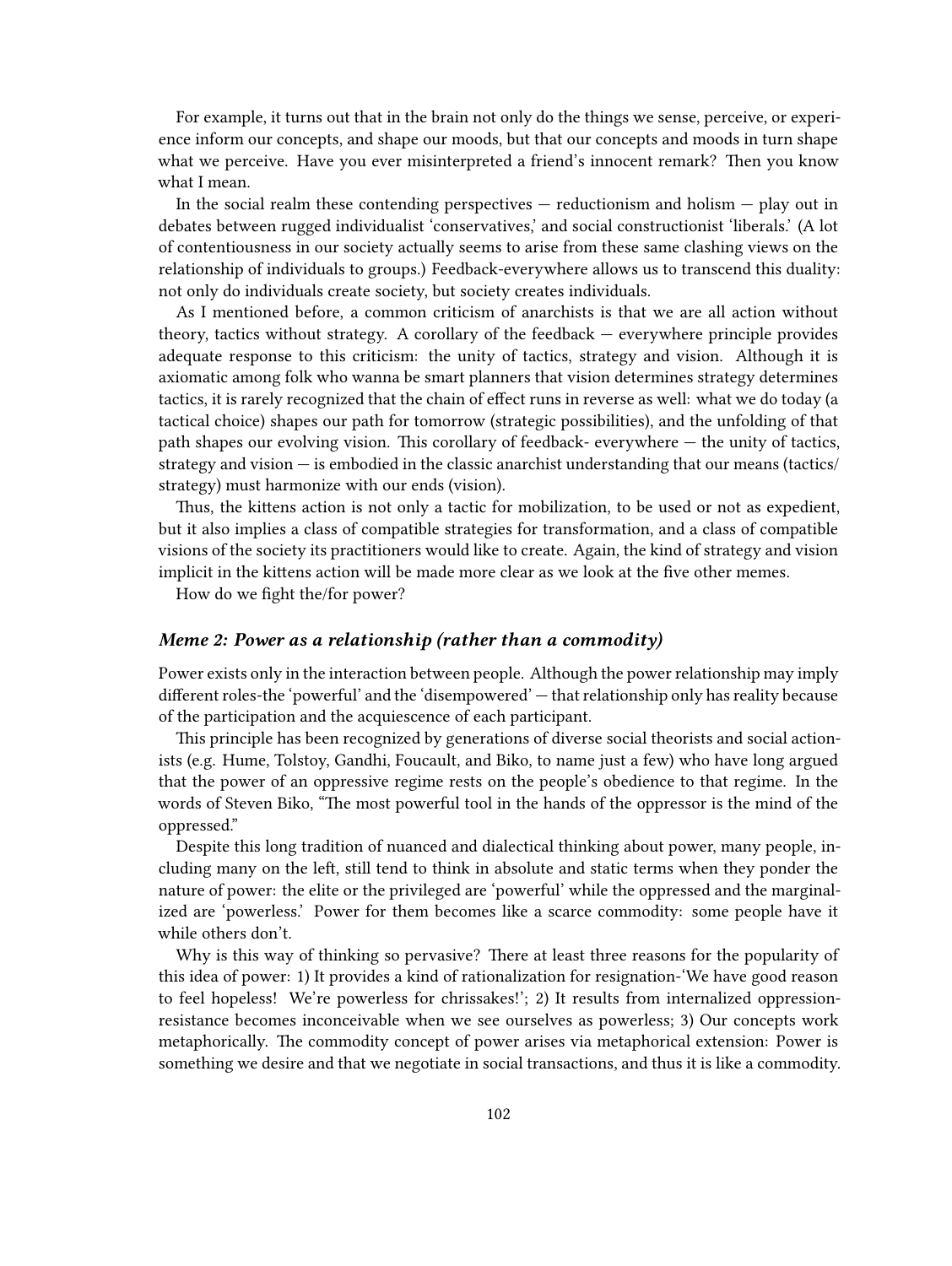The problem with this scarce commodity concept of power is that it can lead people to make bad strategic choices in their social change work, and it can lead to perceived and therefore manifest powerlessness. For example, radical social actionists often criticize liberal reformists for solving social problems in a way that reinforces the power of the oppressive social forces that cause the problems to begin with. By begging the master to throw you a bone, you affirm the master's power over your life. To the extent this criticism is true, it is the liberal reformists' assumptions about the 'powerlessness' of the people they want to save that is to blame.

A thought experiment I like to give people when it seems like their understanding of power is too absolute or commodity-like is this:

*Imagine you could get rid of the top 1,000,000 power people in the world- you know, the CEOs, the high-level officials, the presidents, the generals, the corporate boards of directors, the biotech wizards, the movie moguls, etc. Imagine you could just snap your fingers and boom! they would all disappear without a trace.*

After their twinkling eyes tell me they've gotten the picture, I then ask:

*Ok. So the rulers of society are gone. Now what happens next? Social liberation? The struggle's over? We won?*

After some moments of consideration, they usually will say something like, "Naw, it wouldn't make much of a difference. Other people  $-$  the middle managers, the staffers, the lieutenants, the assistants, etc — -would all just move up to take their places. What would need to change is the system, the consciousness."

To fight the power (and win), it is not enough to get rid of the people who are privileged. We must change the consciousness that the current power relations reflect. I'm reminded of the marvelous title of an anarchist pamphlet I've had on my shelf for the longest but that I've never gotten around to reading: *You Can't Blow Up a Social Relationship.*

A characteristically anarchist approach to taking action to challenge power relations is direct action. Direct action means taking action to directly address a problem or get your needs met, without asking the powers that be to do it for you. Direct action means fighting power by asserting your own power, as opposed to asking that others with power treat you kinder or gentler. Although many activists don't emphasize this, direct action isn't just about fighting power: it's also about changing consciousness. People who take direct action to improve their lives end up by having a greater sense of control over their own lives. By taking action they change the world, and by changing the world they change themselves. (This is another example of feedbackeverywhere. Also, see Meme 5 for more on the role of action in shaping our sense of self.)

Some people confuse direct action with civil disobedience, especially after the dramatic protests involving mass arrests that we've seen in the global justice movement since Seattle. Though direct action and civil disobedience can overlap, they are not the same. Civil disobedience means breaking a law in order to get justice — either directly in the moment or indirectly through a moral appeal to other people. Direct action means doing what it takes to get immediate justice — whether the action is legal or not. Consider the issue of police brutality. An example of a civil disobedience response would blocking the streets in order to highlight the issue for the public. An example of direct action would be forming a Copwatch group to show up and closely observe whenever folk get stopped by the police.

Since any tactic has implications for strategy and vision (cf. feedback — everywhere), when evaluating a tactic we should ask ourselves: Does the tactic (or its related strategy) work to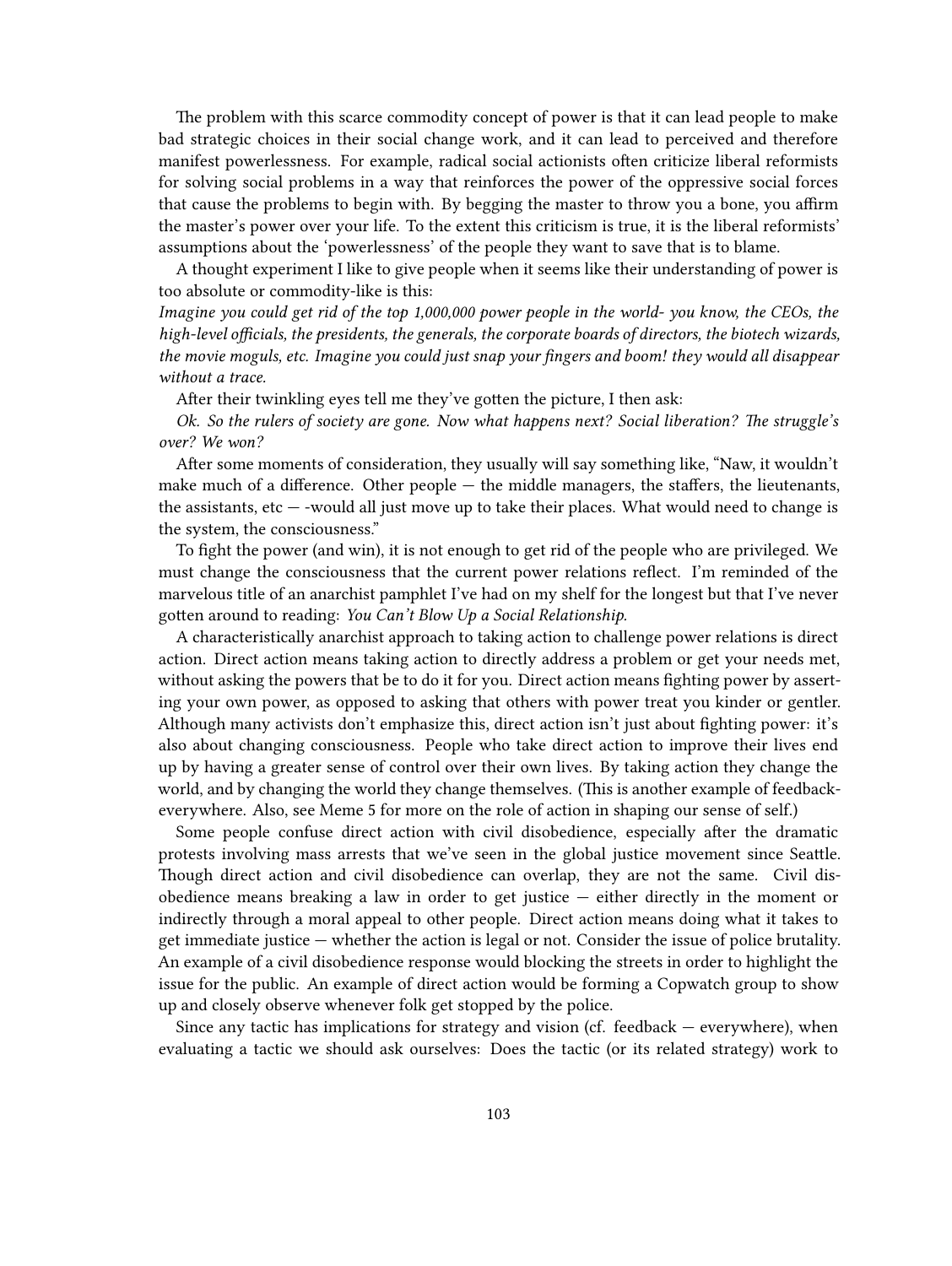change power relations and consciousness in a fundamental way? If the answer is yes, great. If the answer is no, time to rethink our tactics.

How does the kittens action work to change power relations and consciousness? In some ways the kittens action is closer to direct action than the typical march-rally.

At a march, most participants do not directly engage the public; they are merely part of a crowd passing by waving their signs. The immediate target of a typical march-rally is actually the media, and only indirectly the public.

Organizers draw media attention in the hopes that the media will then communicate their message to the public. In contrast, at a kittens action, the participants interact with the public directly; they become the media themselves and take their message directly to the people.

Also, participants at a kittens action (kittens for short) must think and make decisions on the  $spot -$  where to go, who to engage, what to say, how to respond  $-$  whereas few such decisions need to be made by marchers following the crowds on a pre-planned route. And these interactions happen involving many, many more members of the public than the relative few who happen to see a march go by. Their autonomy combined with the widespread nature of their action means kittens pose a greater challenge than marchers to the taboos about how to behave in public.

Finally, kittens interact with lots of people who may not automatically agree with or be as passionate about the issues as them. Thus they work more than marchers in challenging their own fears of rejection. They become stronger organizers.

One visionary implication of the kittens action is thus revealed: building a society where everyone sees themselves as creators of social reality, with lead-not just supporting-roles to play.

There are other ways I believe the kittens action fits within a larger vision of consciousness change. I'll explain more below.

What needs to change in our culture?

#### *Meme 3: Transformation as Culture Shift*

Political structures and economic structures not only shape culture, but they arise out of culture (cf. feedback — everywhere). Social transformation of the kind people like us wanna see will require more than a changing of the guard-it will require a shift in our culture, a shift in our everyday habits of thinking and acting.

In what ways does our culture need to shift? There are many, many ways I can think of, and I'm sure you can, too. I'll list a few here that are of particular relevance to the kittens action.

First, mainstream U.S. culture has a bizarre taboo against talking politics in public. Our media primarily focus on personalities, trivia and tragedies. Social reality is mainly a show — one with us as spectators, and whose key events seem beyond our control.

How can people see themselves as creators of social reality?

Second, we have a dominant culture that squashes dialogue on deeper levels. For most people in our society, it is not cool to seem ignorant or confused, so asking questions is uncool. It is not cool to show a need for help or a reliance on other humans. We strive to be independent, so we tend to repress, not express, many of the feelings that arise from our basic needs. Hence, for these reasons and others, instead of communication, dialogue, and understanding, we have advertisements, announcements, and arguments.

How can we create dialogue that deepens our understanding of ourselves and each other?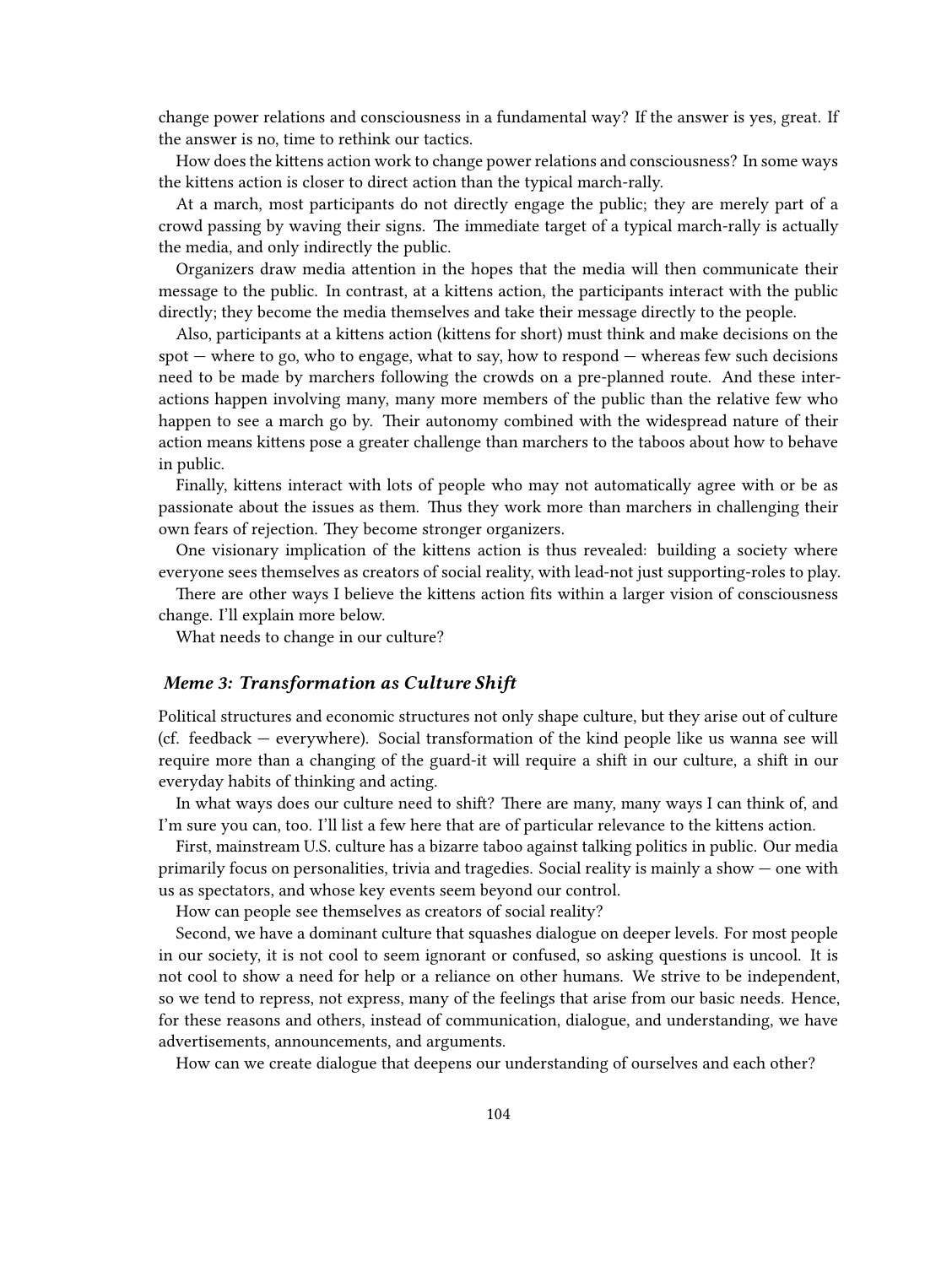Furthermore, our economic system actually depends on people feeling disconnected and unable to rely on others: individually wrapped lifestyles make us bigger consumers and more fearful workers. Ways of relating that are about mutual aid and interpersonal connection outside scripted roles — insofar as they are not marketable or commodifiable, and insofar as they interfere with workplace discipline — get deemphasized in our corporate- mediated culture. (The historical loss of the commons has been well- documented, and continues to play out in contemporary struggles over privatization.) The acceptable roles — consumers, workers, sports fans, et al. — get scripted for us. As we spend our time wearing masks not of our own creation, we feel less in control of our own lives, and a sense of powerlessness (or alienation) becomes pervasive. The alienation leads to greed and fear: Greed to beat out our competition (i.e., fellow humans), and fear that the competition will beat us out. The business and the government elites use greed and fear to increase the power they wield in our lives. And the alienation grows…

How can we stop this cycle of alienation, fear, and greed?

Finally, most forms of collectivity in our society  $-$  teams, companies, public agencies, etc.  $$ are organized as clear hierarchies, with bosses, managers and followers. Very rarely do we have opportunities to work in groups that are organized in an egalitarian way, where the experiences of each participant are equally important. Thus, we get used to seeing collectivity as requiring a weakening of our individuality. We come to see individuality and collectivity as locked in a zero-sum competition. To be a 'strong individual' means to ignore the collective, and to be a 'good team- player' means to efface one's own needs.

How can we create social groups that both enhance and feed off of the power of the individual members? How can we create liberated forms of collectivity?

In reaction to the pervasive hierarchy that informs our social groups, and because they cannot think of alternative structures, some anarchists espouse doing away with complex forms of social organization altogether.

Some pine for an idyllic past where everyone lived in small egalitarian bands and complex divisions of labor did not exist. However, the majority of thoughtful anarchists make a distinction between the legitimate authority of experts who we choose to listen to for advice or situational leadership, and the imposed authority of bosses, rulers and elites.

But knowing in theory that legitimate and non-coercive leadership is possible doesn't mean that it's always clear how to make it work in practice. A huge stumbling block for efforts to create egalitarian social arrangements is that the vast majority of people's socialization has occurred primarily through hierarchical groups and institutions. One of the powerful and far-reaching impacts of the global justice movement's mass mobilization efforts has been the exposure of many, many people to effective egalitarian forms of decision-making (e.g. affinity groups). These people certainly take their experiences into other aspects of their lives and their social change work.

A question to ask about any tactics (or strategies) for social change is this: to what extent do those tactics (or strategies) help prefigure or bring about a desirable and necessary change in the way we live our lives, a desirable and necessary shift in our culture?

The kittens action promotes a culture-shift on all the fronts I've just mentioned.

First, it gets folk to transgress the taboo about talking politics in public. The demise of this taboo would have deep and far-reaching consequences in our society. No longer would the American public be content to limit its sophisticated analyses and passionate debates to sports, pop stars and movies. No longer would our roles as consumers or workers eclipse our roles as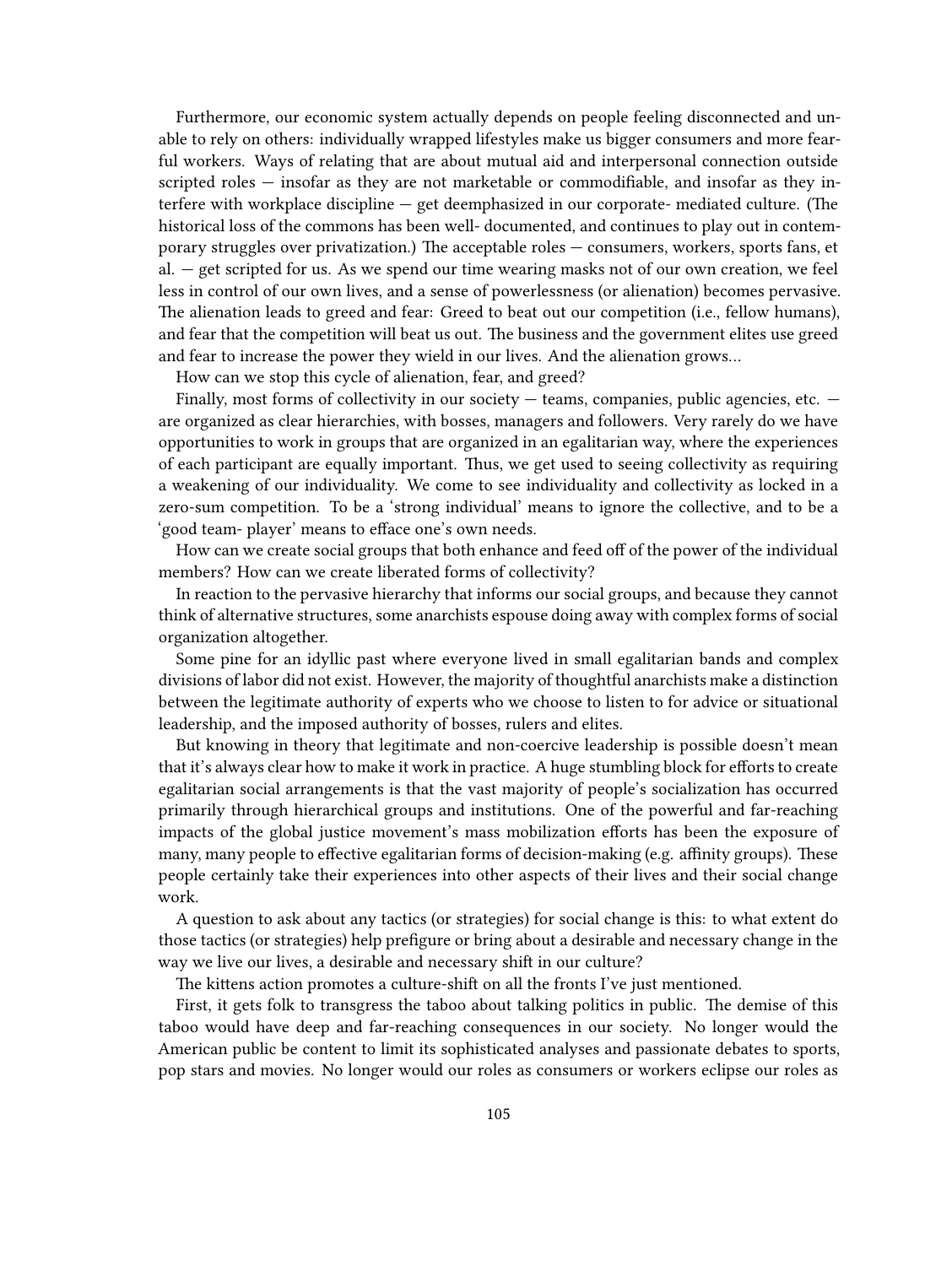community members, as citizens (documented or not). When social reality ceases to be a trivial show, when social reality is something that we have important things to say about, then we can move from being spectators to being creators.

Second, by breaking through not only the taboo against politics but the taboo against purposefully engaging strangers in dialogue, kittens renew their sense of interdependence and connection with the real people who make up the real society around them. Conversing about heartfelt stuff with people outside our normal circles makes it hard to reduce people to tokens in a theory, it expands our sense of our own humanity, and it moves us out of alienation.

Third, the kittens action  $-$  just like other anti-authoritarian forms of mass action (e.g. affinity group convergences) — engages participants in a form of collectivity where every individual is a key actor and decision-maker, and where the power of the group is directly dependent on the power of the individuals, and where the power of the individuals is directly connected with the power of their team and indirectly (especially at the final reconvergence/sharing stories step) connected with the power of the overall action. We learn to create liberated forms of collectivity through practical experience.

How do we move from the margins into the center?

### *Meme 4: Organization vs. Marginalization*

Anarchists who are into organizing are often critical of those who represent anarchism largely as a subculture or lifestyle. Anarchist organizers argue that lifestylist anarchists marginalize themselves in their safe subculture niches and thus become invisible and irrelevant in the wider movement.

The marginalization anarchist organizers worry about is not just a problem for anarchists it's a problem for the left as a whole. (N.B. I know some of y'all don't like the word 'left.' Sorry for any semantic inconvenience. What I mean by 'left' is very broad: the people who believe we need more social equality, more sustainability, less hatred, and more liberation in the world.)

For most of us on the left, the longer we see ourselves as part of the left, the more we feel estranged and distant from regions of culture that used to be familiar to us. We spend more and more time with other progressives and activists, and less and less time with that 'conservative brother-in-law who just doesn't get it.' We shift our sense of community as we shift our sense of self. This is quite normal.

However, if we on the left are going to win the public to our side of the struggle, we gotta do more than complain about the people who don't know what we know, or the people who aren't activated like us. We gotta figure out how to teach people what we know, and we gotta figure out how to activate people. In short, we gotta organize.

A lotta people assume that organizing means organization-building.

Perhaps this comes from the (correct) notion that systemic change requires institutional change, and the (incorrect) notion that institutional change requires mass organizations. Or perhaps it comes from Marxist- Leninist party-fetishism. Who knows?

When I talk about organizing I don't mean getting people to join an organi- zation, although that can be a part of it. By organizing I simply mean doing what organizers do — getting people to do something, getting people to take action. Ultimately, it doesn't matter if someone joins a particular organization, as long as that person is doing work to expand human liberation, and as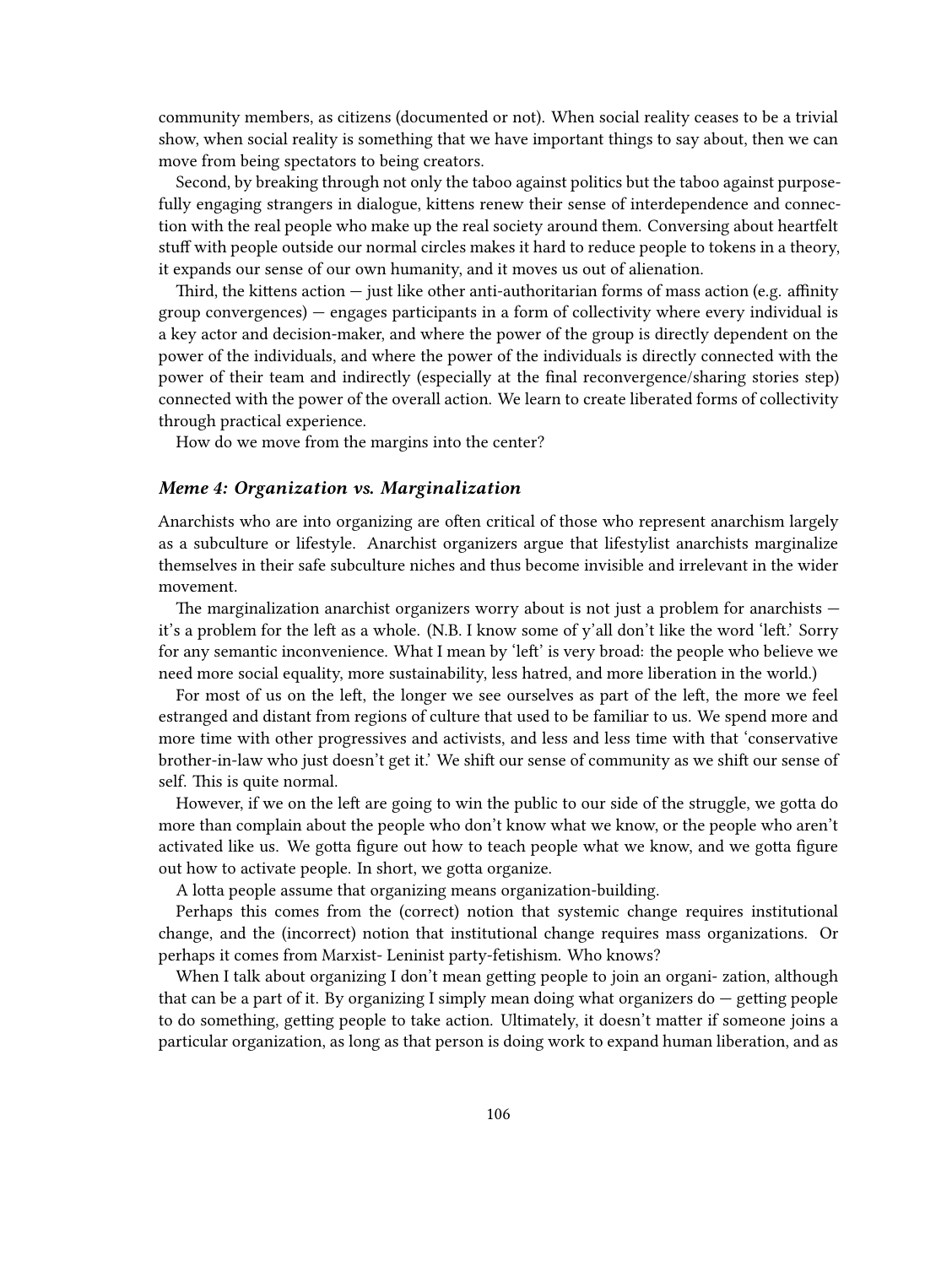long as they understand that their work is part of a larger tapestry of transformation, a tapestry that includes the work I and people like me are doing.

This is a critical point so let me take time to be clear here. The impact and legacy of left social movements (e.g. the civil rights movement, the anti-nuke movement) cannot be measured simply by the policies that are passed or by the organizations that get created. After all, policies can be subverted and organizations can ossify. The main value of left social movements comes from the transformative actions they inspire from millions of unnamed and unaffiliated people, people whose lives are changed by something they are a part of, people who take what they learn into the rest of their lives. The main value of social movements comes from the way they deepen our consciousness and shift our culture.

Any tactic or strategy connected with a vision for liberation must say yes to the following question: Does this tactic or strategy lead to transformative action? Does this tactic or strategy organize?

It is clear that the kittens action, like any mass action, does organize people, at least its participants. Participants step outside their normal scripts of silence and anonymity in the face of the culture of complicity, and they do something about the ills they perceive. Further, by directly engaging the public, kittens can organize many, many others as well.

More on this to come.

How do people learn? What makes people change?

### *Meme 5: experience over symbolism*

What makes people change? This is the fundamental question facing all organizers (and teachers). This question should be on the mental front burners of anyone who cares about changing the world.

There are essentially two views on the problem of getting people to learn or change. One view is that learning happens primarily through symbols — words, texts, stories, images, etc. The other view is that learning happens primarily through experience — things that happen to us and things that we do. (These two views are really part of a more complex continuum. For instance, consider role-models, people in our lives that serve as examples for us to follow. Are they experiences? Are they symbols? Both? Neither?)

Organizers (and teachers) who take the symbolic approach focus on making convincing arguments, telling compelling stories, showing people evocative images. Symbolic learning is the dominant approach taken in traditional schooling, and it serves important functions — the memorization of facts, the communication of the experiences of others. Also, within organizing symbolic work serves a vital function-background knowledge, raising critical questions.

The experiential approach to learning focuses on hands-on projects, field trips, apprenticeships, experiments, student-centered learning. (One example of student-centered learning is Paulo Freire's liberation pedagogy: it is all about privileging the 'subjective' experience of the learner over the 'objective' official knowledge of the teacher.) In organizing, the experiential approach focuses on helping people reflect on their own experiences, and pushing people to have new experiences-to expand their understanding of an issue and their relationship to the issue.

Although formal schooling is dominated by symbolic learning, experiential learning is almost universally recognized among educators to be the most powerful approach.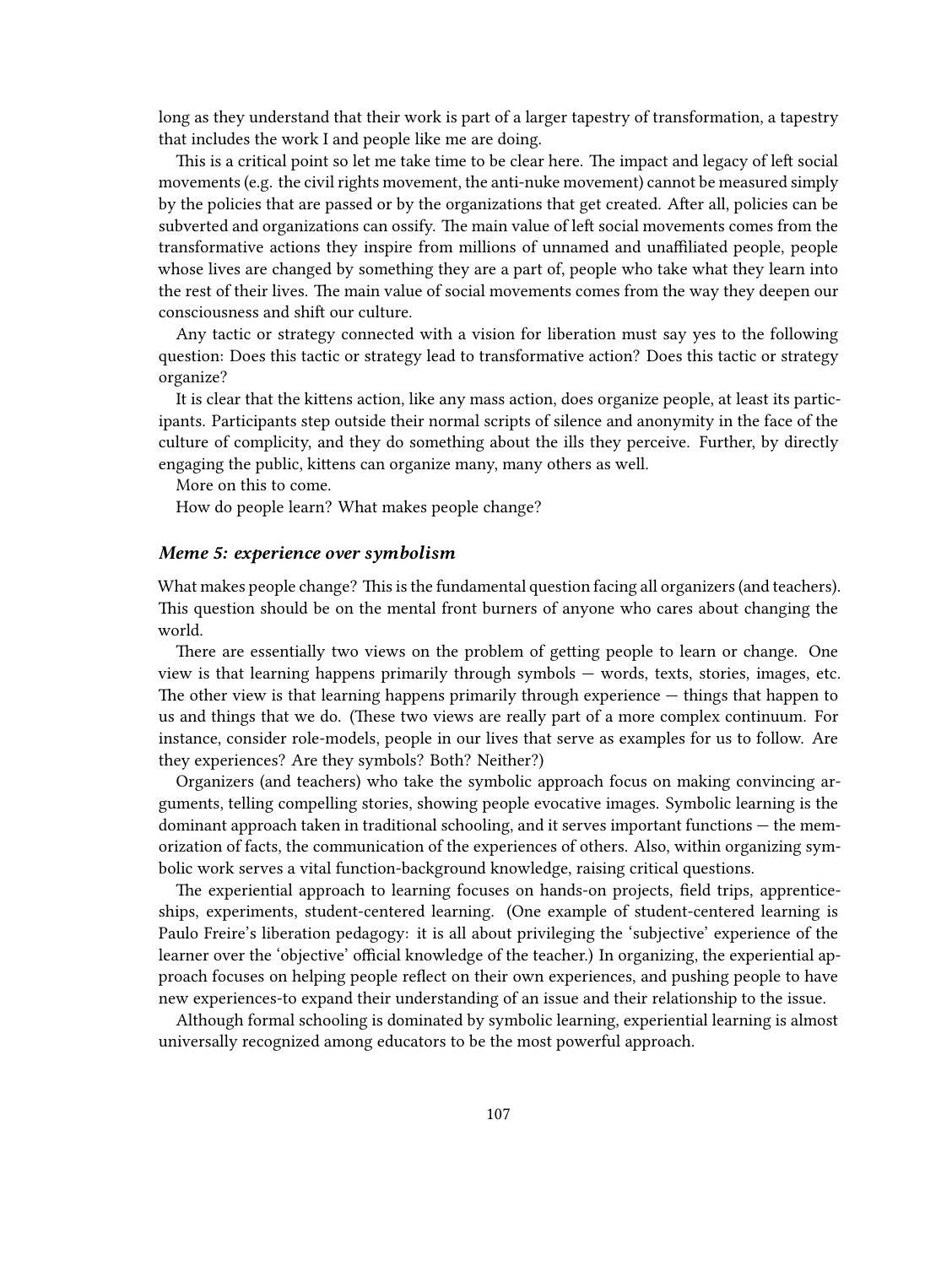Pause for a moment to think about your most powerful and memorable learning experience. Did it happen because someone made an especially convincing argument to you, or told you a particularly compelling story? If you're like most people, chances are your most powerful learning experience was precisely that — an experience, something that happened that you were a part of.

In the realm of social change as well, the symbolic approach has limitations. One weakness of the symbolic approach to social change can be seen in the diluted and in some cases reversed. Policy victories of the civil rights movement, for instance; although Brown v. Board of Education (and following rulings and legislation) ended de jure segregation in schooling, de facto segregation continues. Fifty years after Brown the racial gaps in education persist, mainly because the racist attitudes of whites in America have not changed that much.

Another weakness with symbolic approaches to change as compared to experiential approaches has to do with long-term vision. Is our vision to continue a culture where politics is a spectacle, a parade of rhetoric and images, controlled by an elite minority of privileged and highly-trained image-makers, story-tellers and symbolic analysts (be they from the left, center or right)? Or do we want to create a culture where politics is not seen primarily as something you watch, read about or listen to, but rather as something you do, something you experience?

This is a really difficult thing to imagine. It is perhaps a universal of human culture that the leaders and chiefs tend to be the ones who are the most verbally astute. Throughout human history — and evidence suggests even in the days when we were all hunters and gatherers living in small nomadic bands — political life has been disproportionately influenced if not dominated by those who were the most adept at words and images. Is it even possible to have a political culture that doesn't have this sort of built-in status hierarchy?

(Additionally, personality typologies such as the Myers-Briggs and learning theories that look at multiple intelligences and learning styles suggest that symbolic-oriented learners — as opposed to concrete-experientially- oriented learners — form a privileged minority within our schooling system, especially at the secondary and post-secondary levels.)

Recognizing the problematics with this kind of power is difficult, especially as many of us, including me, have found a kind of power to fight oppression through our facility with language and symbols.

Yet there is a paradox. On the one hand, we want people to take action and take charge of their own lives, and not be led by whatever images they're fed by the elites, or whatever myths they're told by charismatic people around them. On the other hand, the most ready tool for social change many of us have is our own influential voice (be it spoken or written or performed or illustrated). (Eugene Debs, socialist presidential candidate in the early 1900s, illustrated this paradox when he said, "I don't want you to follow me or anyone else. I would not lead you into the promised land if I could, because if I could lead you in, somebody else would lead you out." )

It is essentially the question of how to promote revolution without promoting oneself. This question must be recognized and grappled with those of us who envision a society without elites of any kind.

The history of revolutions for social equality creating new elites and ruling castes shows the difficulty of overcoming this conundrum. Clearly, in these instances, symbolic revolution, articulated by revolutionary elites, won out over experiential revolution grounded in the unique perspectives of all members of society. Top-down won out over bottom-up.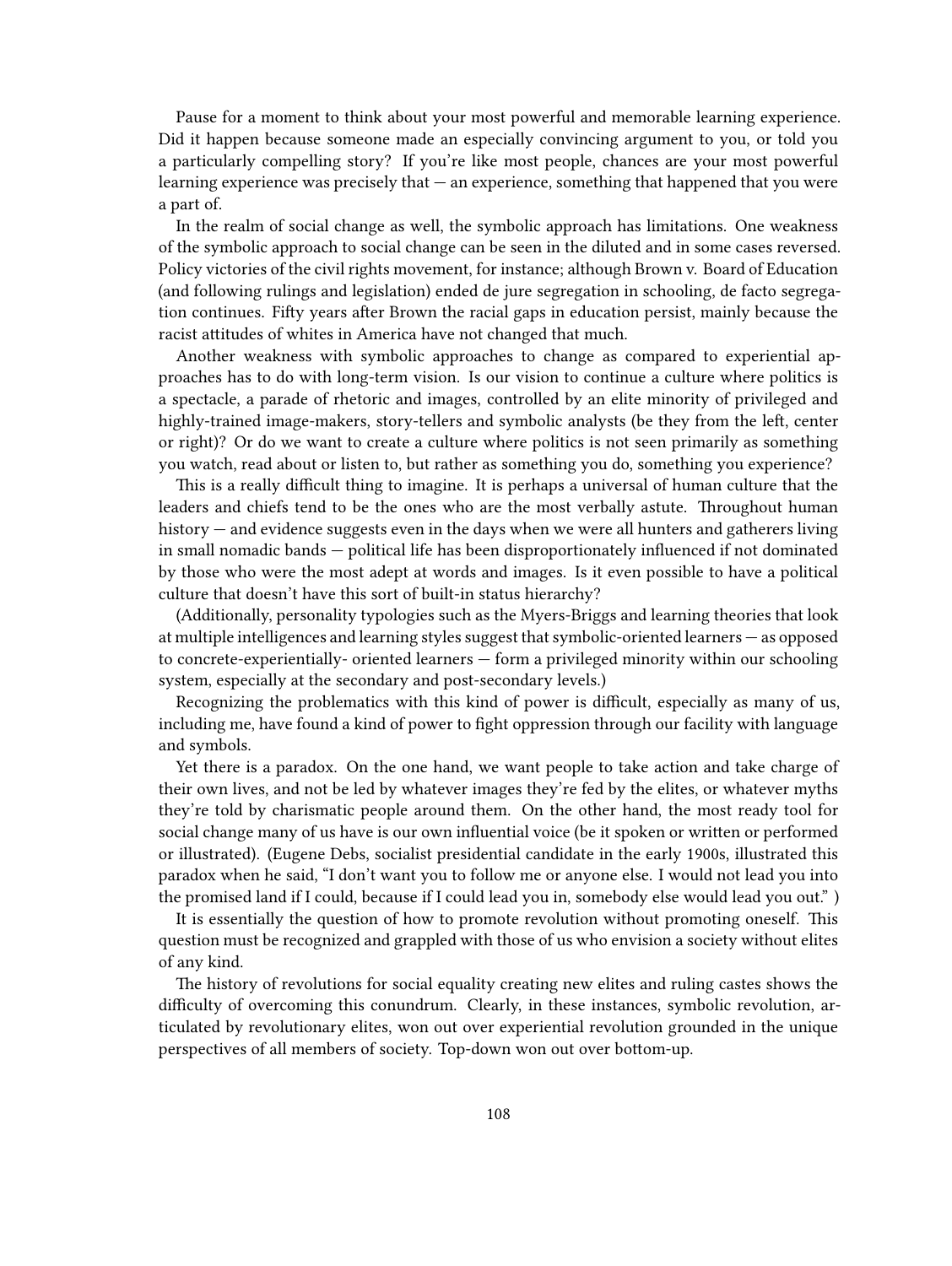Perhaps the conundrum can be canceled by an approach that combines actions with symbols in some sort of dialectic or transformation? To the extent both the actions and the symbols are controlled by each individual, elitist divisions of labor between those who instruct and those who follow instructions could be overcome. (I once chatted with a woman who was a self-made lifeplanning counselor. She told me a bit about neurolinguistic programming-a self-improvement approach that uses individually chosen gestures to symbolize moods or mindsets that we want to reinforce in ourselves. Something for further study…)

So we've considered some weaknesses with symbolic approaches to social change. What about experiential approaches?

An example of the power of action and experience in personal transformation comes from the field of social psychology.

There was study conducted by a team of social psychologists in a suburban neighborhood. They posed as 'community workers' and asked the residents whether they would be willing to place a billboard in their front lawns as a public service. The billboards would say 'Please Drive Carefully.' Of course, the vast majority of them said 'hell no!' to the request  $-85%$  of the people in the study's control group in fact refused to do this public service. In the test group, however, in the same neighborhood, with demographics exactly the same, 83% said 'yes' to the 'community workers' strange request.

One group was 85% 'no' while the other group just the reverse, 83% 'yes.''

Why such a dramatic reversal in response between the two groups of residents? The only difference between the two groups was that, two weeks previously, another set of 'community workers' had visited the test group, with a smaller and much easier request: Would they be willing to place a 3- by-3 inch card in their front window with the words 'Please Drive Carefully'? When given this token request, the almost all of the people said 'yes.'

Because the people in the test group had already done a token action supporting the cause (placing the card in their window), they were much more likely to do a bigger action (putting up a billboard in their yard) for the cause later on. By taking a small action people's sense of themselves had changed, and they were much more likely to do other and bigger actions in the future, consistent with their changed sense of self. (This study and similarly interesting results from social psychology can be found in Robert Cialdini's *Influence: the Psychology of Persuasion and Eliot Aaronson's The Social Animal.* )

This notion of getting people to do small things in order to make them more likely to do bigger things later on is known as baby-steps by organiz- ers (and foot-in-the-door by sales people). It is a powerful example of the power of action in transformation.

The kittens action applies this notion of baby-steps on two levels, at the level of the wider public and at the level of the kittens themselves.

Firstly, in a kittens action, because the kittens are engaging the public, and not just holding signs or chanting in a crowd, they can get the people they meet to do things like write letters, sign petitions, put stickers on their cars, wear buttons, swear oaths, and a host of other token actions that will get the people who are not activists to move one baby-step in the direction of becoming activists.

Thus, the movement becomes bigger.

Secondly, by helping kittens have a baby-step experience as organizers directly and personally engaging the public to promote their cause, the kittens action helps the participants to see themselves as organizers.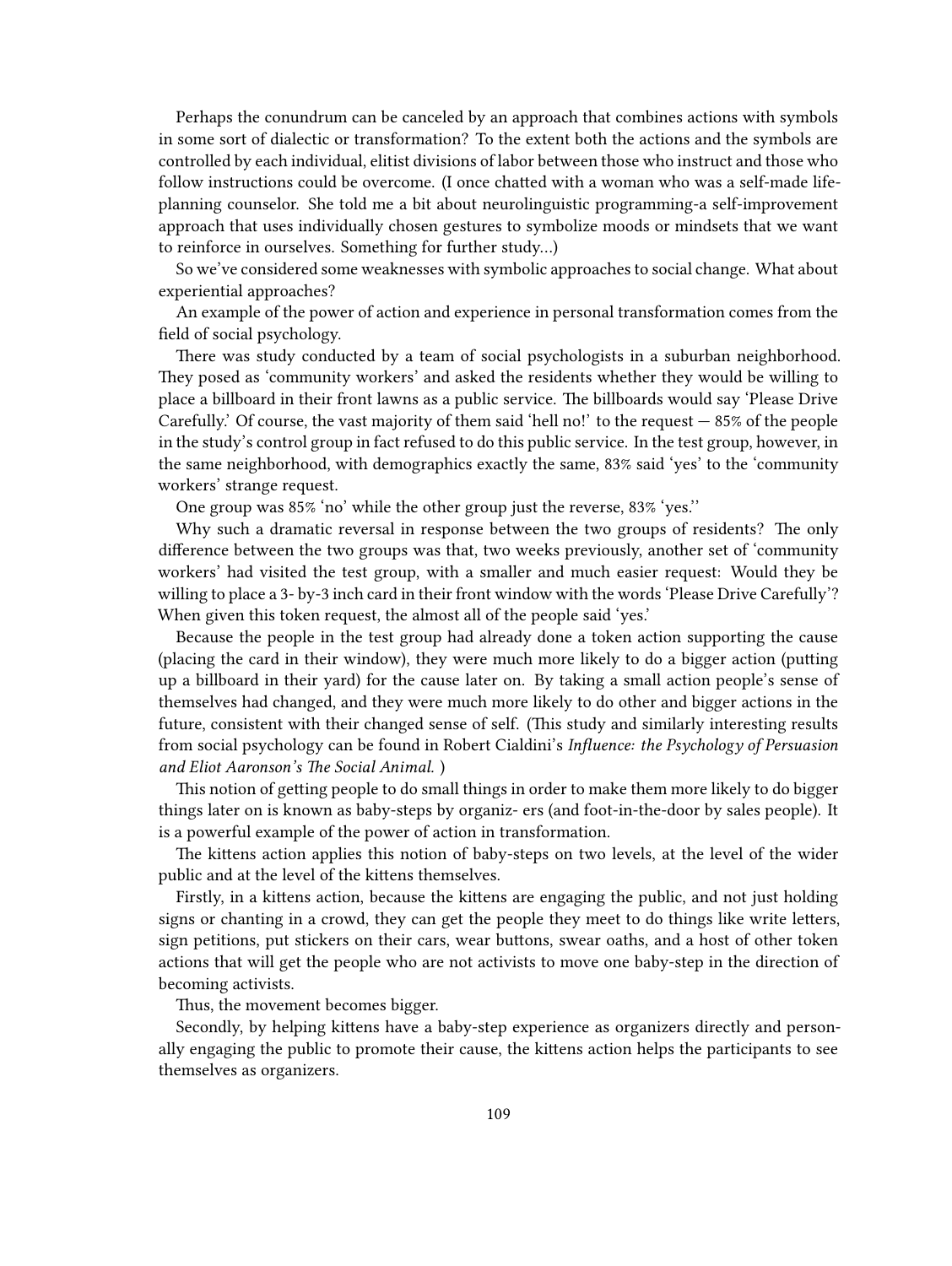Thus the kittens action help create more organizers, more people who will be active and effective over the long-term at expanding the movement.

These individuals will not only interact with the people they meet that particular day; they will go on to be more likely to interact with others they meet in the future-in their workplaces, in their neighborhoods, in the supermarkets. In this way, not only does the kittens action do like any mass action and organize the people who participate-the kittens action spreads the meme of organizing to create more organizers!

Thus, the movement becomes deeper.

With the help of baby-steps, we can see how the kittens action provides a powerful application of the meme of experience over symbolism, and a powerful tactic in helping us build a bigger and deeper movement.

#### **Conclusion: Spreading Revolution**

For me, as an organizer and as a teacher, the biggest question I face everyday is: What can I do to get people to have experiences that transform and enrich their sense of possibilities? One of the things I've learned (and relearned many times!) is that this question is equivalent to the question: What can I do to transform and enrich my own sense of possibilities? As a religion teacher I had in college named Thandeka once told me, The inner and the outer are one.

On some days or at some moments I see the light and feel inspired, at other times it's enough just to get through the day without seriously wanting to hurt somebody or myself. Such is life.

Besides self-care, like walking or playing or staring at stars or fun personal stuff like that, one thing that renews my hope in a heartbeat, that allows me to smile and say things like "George Bush is good for America" to my friends and not feel like I'm telling a sick joke is this: remembering that I am just but a single thread in a huge and unfolding tapestry of liberation.

Every single person on this planet has a role in weaving that tapestry. And everybody's got a unique thread to weave. The best and only thing I can do is weave my thread and get out of the way of people trying to weave theirs.

The revolution is now. The revolution is all the time. Welcome to the revolution.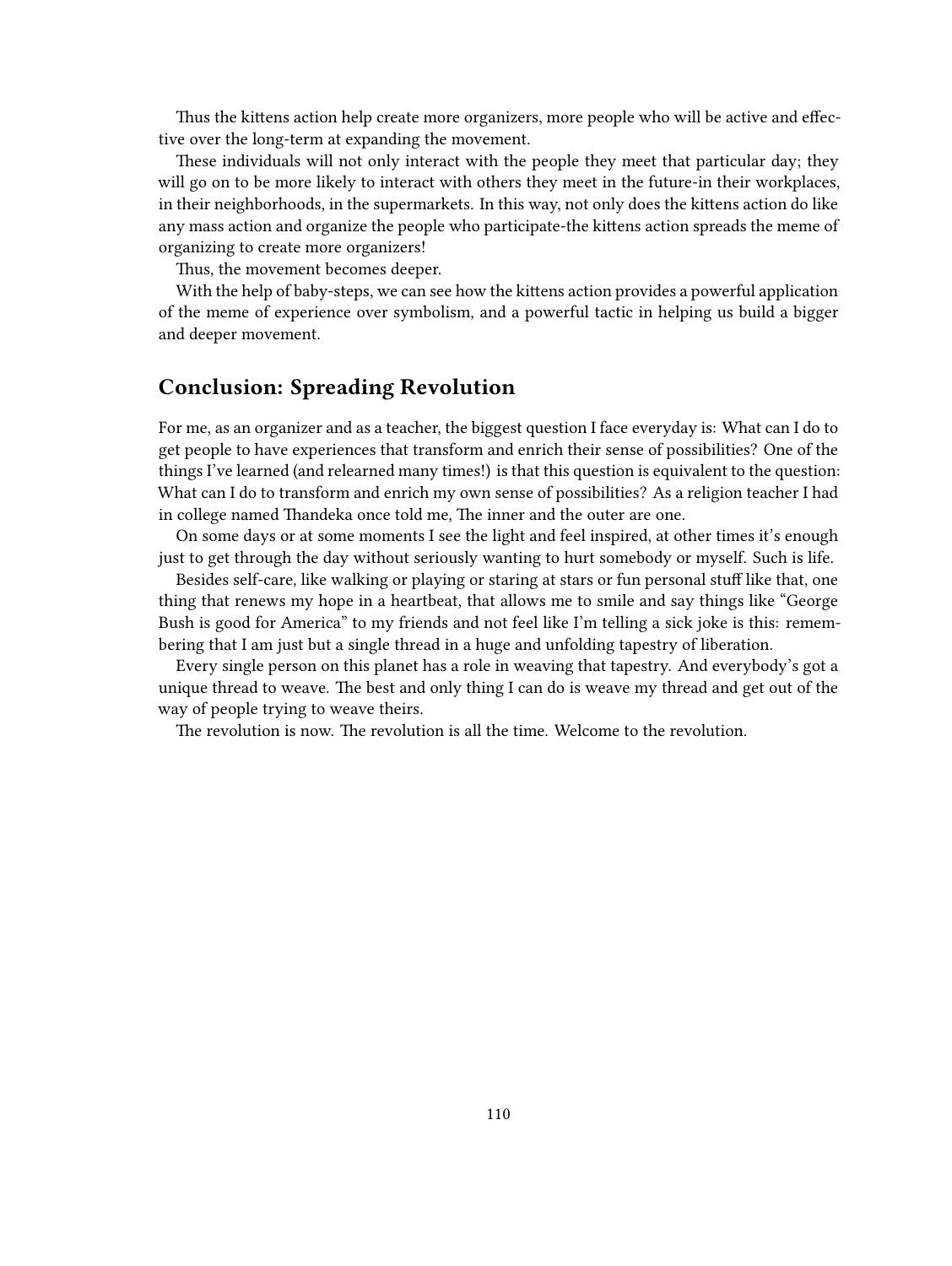# **Race, Gender, Class: Structure of the Global Elite and World Capitalism** *by Kapila*

Let's put one lie to rest for all time: the lie that men are oppressed, too, by sexism the lie that there can be such thing as 'men liberation' groups. Oppression is something that one group of people commits against another group specifically because of a 'threatening' characteristic shared by the latter group — skin color or sex or age etc. The oppressors are indeed fucked up by being masters (racism hurts whites, sexual stereotypes are harmful to men) but those masters are not oppressed. Any master has the alternative of divesting himself of sexism or racism — the oppressed have no alternative — for they have no power-but to fight. In the long run, Women's Liberation will of course free men, but, in the short run, is going to cost men a lot of privilege, which no one gives up willingly or easily. Sexism is not the fault of women; kill your fathers, not your mothers.

#### — Robin Morgan

I look at their faces, I see reflection and masks that sometimes repeat my own in a strange cyclic pattern of power. Because in here, I am but a wage- slave, condemn sweating and hurting for eight bucks an hour, forced to smile and accept condescend behavior from the all-smiling, ever merry elite of the capital. Out there, they might call me a brother, an equal. We are not.

The system of class and the European system of white dominance and colonialism fused to became one single straight brute force, a giant juggernaut that tramples over the working-class worldwide and its two legs are racism and sexism.

Let us be realistic.

While I work at Stanford University, serving food for the sons of the elite and the future elite, it is increasingly strange for me to realize that this elite sometimes has skin darker than mine, accent thicker than mine, visible cultural roots sometimes more apparent than mine. The strength in which this realization affects me cannot be easily described — it is an eye-opener and is a mind narrower, it is both an epiphany as it is of such an obscurity.

This multicolored, multicultural bourgeoisie is always the enemy and sometimes the most unexpected and always undesired ally, which forces its "diversity" and its "oppressed situation" down my throat, in an obscene mockery of the plight of the workers of the world.

Let us be realistic.

Racism — white dominance — is not an American phenomenon. The "white race" supports a global system of racial inequality and prejudice where, worldwide, the white male has a hegemonic dominance. It is the new capitalist model, and it is the old. Imperialism is a stream that never dried because it is vital for the World Capitalism.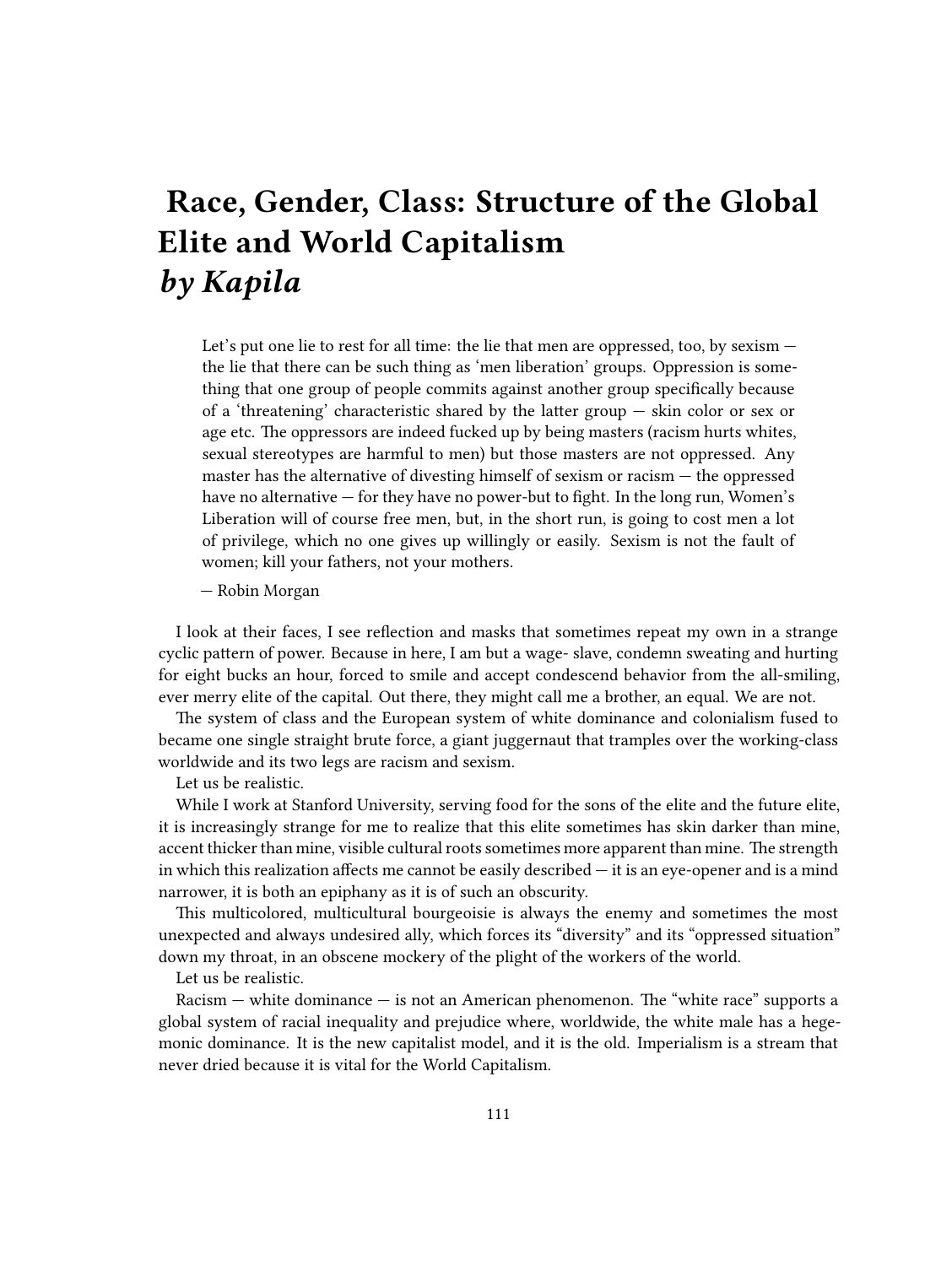#### **The World Elite — World Capitalism**

The capitalist globalization process that everyday kills and destroys the lives of millions and millions of people around the globe serves the political, social and economic agenda of a very well structured global elite. This global elite is composed essentially of capitalist white males, power- hungry and with no desire whatsoever of relinquish or divide power. It is paramount to their institutions of power to ensure the security of the 'invisibility' of the fact that the elite of the world is composed of one class, one race and one gender. This elite controls the levels of government and the levels of business. They are the church (the moral authority) and they are the creators of culture. They are the philosophers, the educators. They are too the most pernicious and dangerous group of people.

This elite has across the centuries used the divisions and social inequalities in society. In fact, they are the creators and the maintainers of this oppressive structure, and the sole beneficiaries of it. Through a structured and systemic misogynist, racist, homophobic, brutal capitalist protocol, they ensure the maintenance of their global empire and especially, the maintenance of their privilege domain over the majority of the people on earth.

It is, it always was, in the interest of that elite that we, the people, do not understand their affairs and could have no access to their domains. The institutions of race, class and gender are notably set to the advancement and comfort of these people and the exploitation of others.

This elite maintains nowadays a global system of exploitation, a structure that interlocks racism, sexism and "traditional" capitalist exploitation, which, for lack of a better word, I shall call World Capitalism.

Traditional Marxist and class struggle analysis have always had a very bad understanding of the race and gender — the concept that those two systems of exploitation were a "fruit" of capitalist society and would be eliminated when the class struggle is resolved fails to analytically criticize a culture based in racism and sexism — both of which came into the picture way before capitalism was around — and how the power structure of privilege does not have to be ratified by the police, the capitalists or even the State. Culture alone can be a catalyst of exploitation and submission, and the change and the complete revolution in the bourgeoisie social fabric cannot be done by simply taking the bourgeois out of the picture.

The understanding of the concept of privilege and how privilege imposes itself is necessary to understand why is that racism and sexism are so strong in our societies, why is that we to fight for the "right" of getting jobs (not goods jobs, just jobs in general), why it is two or three times scarier for us to walk at night, why is that, even when economically would make sense to alleviate the tension around race and gender  $-$  our society is adamant in keeping those tensions alive and burning.

This elite benefits threefold from the system of World Capitalism — the system devised, planned and structure around the white male bourgeois privilege, a system that connects the different levels of exploitation in one single machine.

#### **Race**

Different from others, I firmly believe that the structure of the World Capitalism could not do without racism and sexism. The reasons for the existence of this two can be slightly different but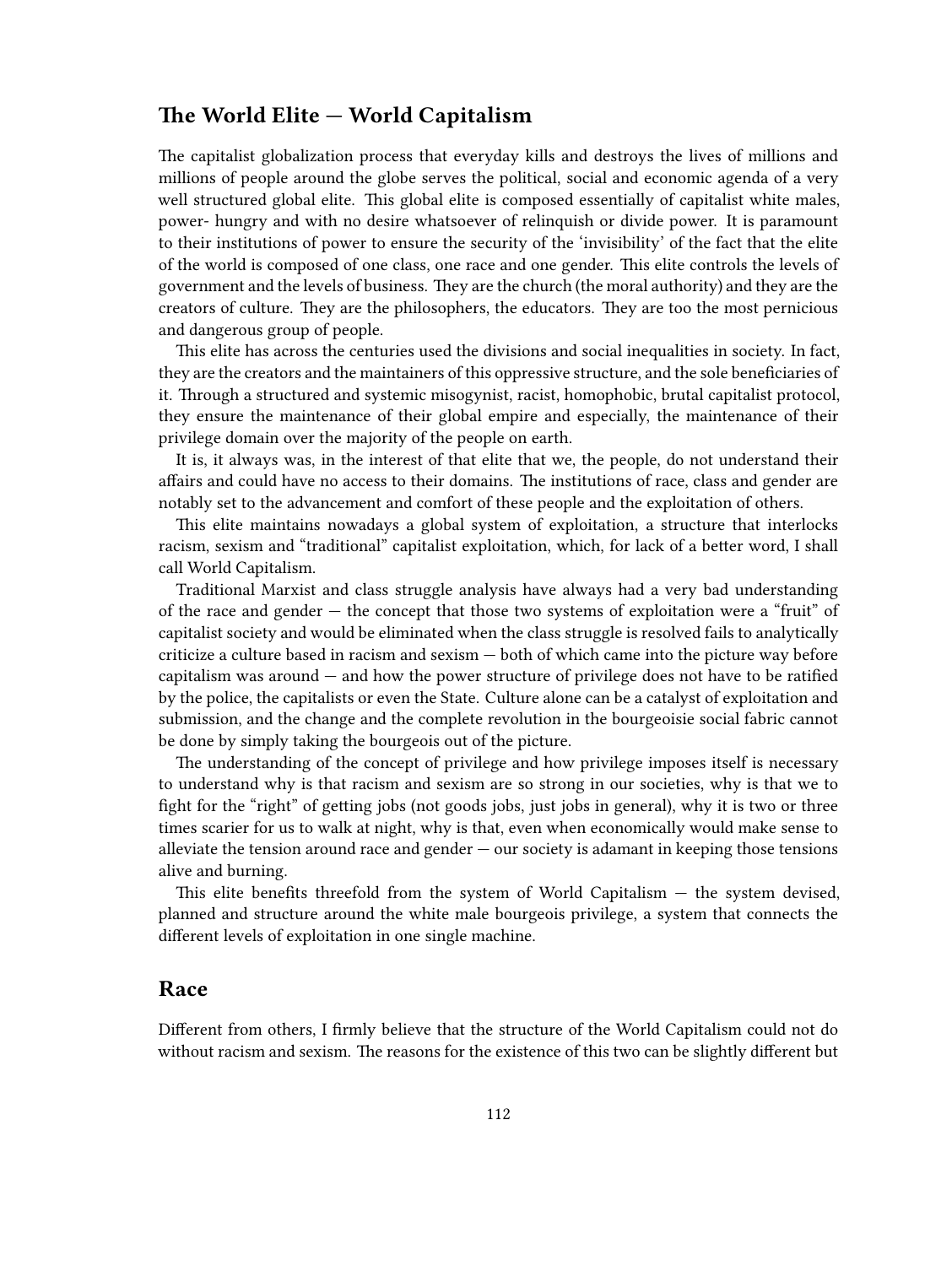the end result is the same — the submission of the oppressed levels of the people to the elite of the capitalist society.

For the purpose of this analysis, racism and sexism shall be broadened to comprehend a multitude of other correlated subjects that are intrinsically tied to and share the same roots of those concepts. Racism, in this essay, refers (unless noted) to race dominance and privilege, national identity, nationalism, imperialism, colonialism and cultural repression. All those share a basic identity of a dominating ethnic/national group and a subordinated one.

To understand race and capitalism in a broader sense of the American concept of race, it is paramount to us to analyze race in its historical context.

Racism in Europe started before Capitalism. The feudal lords and the crown of Spain (absolutist and mercantilist) already obsessed over the concept of "limpieza de sangre," the purity of blood. This concept became strong in Spain in the 1400s, when the Spaniards fought against the Moors invaders. A national liberation struggle, if you like.

These concepts of race and the purity of blood, however, were deeply ingrained in European culture. Europe was a continent driven by conquest and tribal wars. The Romans regarded the tribes of Germans and Francs to be barbarians, brutes of low intelligence and destined to be submitted to the rule of the roman fasciae.

Examples run back in history ad nauseam, in demonstrating a racist culture and a racist system as an integral part of the European culture. Why should we be shocked that they, when spreading their empire, spread too their racist system?

It is sometimes a fairly common misconception that other cultures had no racist background until the arrival of the Europeans. That is not true. The African tribal wars that to this day plight the people in that continent are a living proof that race (identity) has been an issue long before Capitalism. What seems then to be the purpose of racism? In classical dialectical materialistic analysis, the constant struggle over power between forces of society shapes the format of the future and the present of the said society.

In the case of the disappearance of race and gender in our society, the only struggle to be faced would be the class war — and against a united working class, the capitalist are bound to lose. The need of a different struggle, the need of race and gender inequality for the capitalist is to engage the working class in different battles, to divide and conquer it.

Based on that, one could argue that, in the long run, racism has always been a structure designed to maintain the power of a certain class over another by creating a platform of "equality" of sorts, making them "brothers" of the oppressed class. This definition of racism carries more weight than we can initially imagine, but it fails to recognize that racism can outlive class oppression — and be still the source of power to a few that would dominate the hierarchy that from that would emerge.

Racism and Sexism are more culturally rooted in the world than Capitalism, more than the struggle between the bourgeoisie and the proletariat. Some cultures are feudal systems, other monarchic dictatorships (But I deny the Marxist evolutionism of societies in the sense of feudalto-capitalist-to-communist-to-free-socialist as being an evolutionary process that is absolute to any society). Racism and Sexism are two paramount structures of domination with which the world dominant class maintains its power, and, without them, the structure of World Capitalism would collapse.

It is part of the strategy of the global elite to actively support and maintain white dominance worldwide.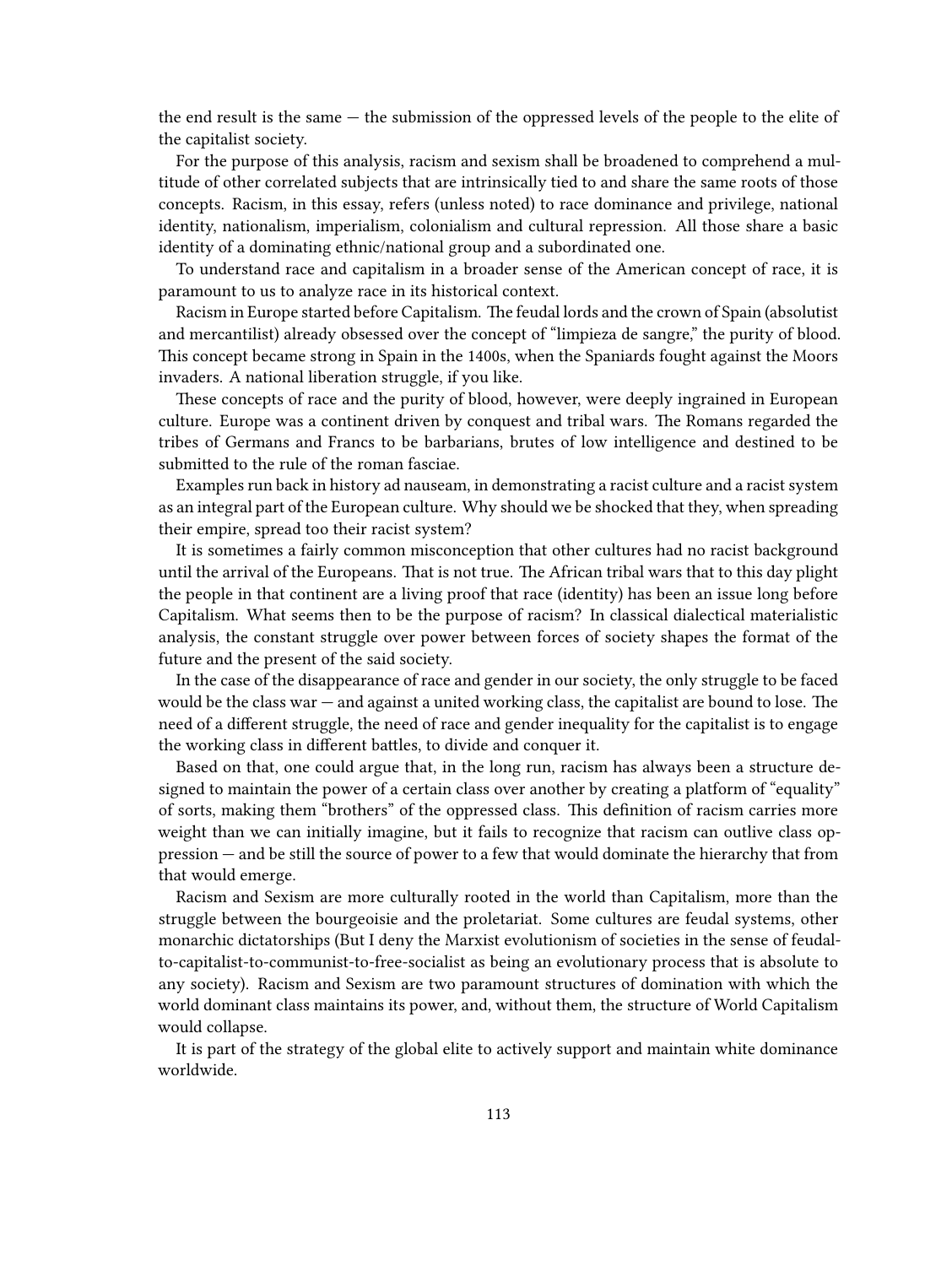The idea that white supremacy is an American phenomenon, that it is a national issue to be dealt nationally, and that racism in the U.S. have origins in American Capitalism is, in essence, a very American idea. At the same time, the complex aspects of race in the U.S. and the current debate on racism and classism might be the catalyst for the change in the perception of race and white dominance.

Global white dominance appears in two different aspects: privilege and de-facto ruling.

The privilege of the white race is an absolute in the world's politics and economics; nowhere in the face of the world are people of European descent the oppressed minority (or majority) to an elite of color. The "white race" enjoys a privilege that does not falter by geographic means.

The white colonial/imperial power stretched itself through the process of capitalist globalization. The consolidation of global capitalism is not only rooted in racism but dependant on it. From Brazil to India to Mexico, the lighter skin carries a lighter burden and occupies the higher place.

The de facto ruling of a white elite that controls the global capitalist state enforces the privilege of the "white race." Transnational corporate forces are massively concentrated in the U.S. and Europe and so are the powerful nation-states. The "white race" enjoys a position of privilege in these two segments.

Token gains on race and gender are not so much to pacify race and gender struggles, as it is to foment further struggle. The idea is to give the exploited a little taste of what they could get, but to make it clear that would have to carry a certain burden in order to get it. Just like a mule that tasted a piece of the carrot once is bound to want to eat the whole carrot, and will work with all its strength to reach the unreachable carrot, and carry the weight of the cart in its back. But, apparently contradicting themselves, the capitalist class shows its contempt by race and gender equality by openly attacking any form of improvement in the situation of the oppressed genders and races. This makes the structure, in the eyes of people of color, a racist one, instead of a purely classist one. It is necessary to keep people thinking that a) gains can be achieved inside the structure and b) racism is everywhere (which is true, but it needs to be really thrown at people's faces all the times). The objective of this exercise is to demonstrate both that power is in the side in the elite; and that the oppressed's situation can improve if only they submit enough so the elite do not seem them as a threat, but as something they can thoroughly control. At the same time, they need to keep the distance between those that have privilege, and those who do not.

It is interesting to see that the elite of color too benefits from the racist structure, and if racism were to simply be wiped out of the whole scenario, they would be in bad waters. It is of their interest that the white elite dominates — that would eagerly try to take over if they thought that they could do it without tearing the fabric of social control that the white capitalist elite maintains.

The racist structure of the system allows the elites of color to maintain their power and give them other possibilities. Imperialism has been used as a shield by every single dictator that had power threatened by the bigger shark, from Castro to Hussein to Milosevic. This dragged into direct or indirect the defense of their oppressive regime millions of people of color, working class people and anti-imperialist militants. This is not a justification to the U.S. actions, but an example of how the racist structure benefits not only the white elite and therefore supports directly or indirectly by the elites worldwide. It is a case of opportunism, where oppressors assume an "oppressed" mask to defend themselves against the taking of dominance against another.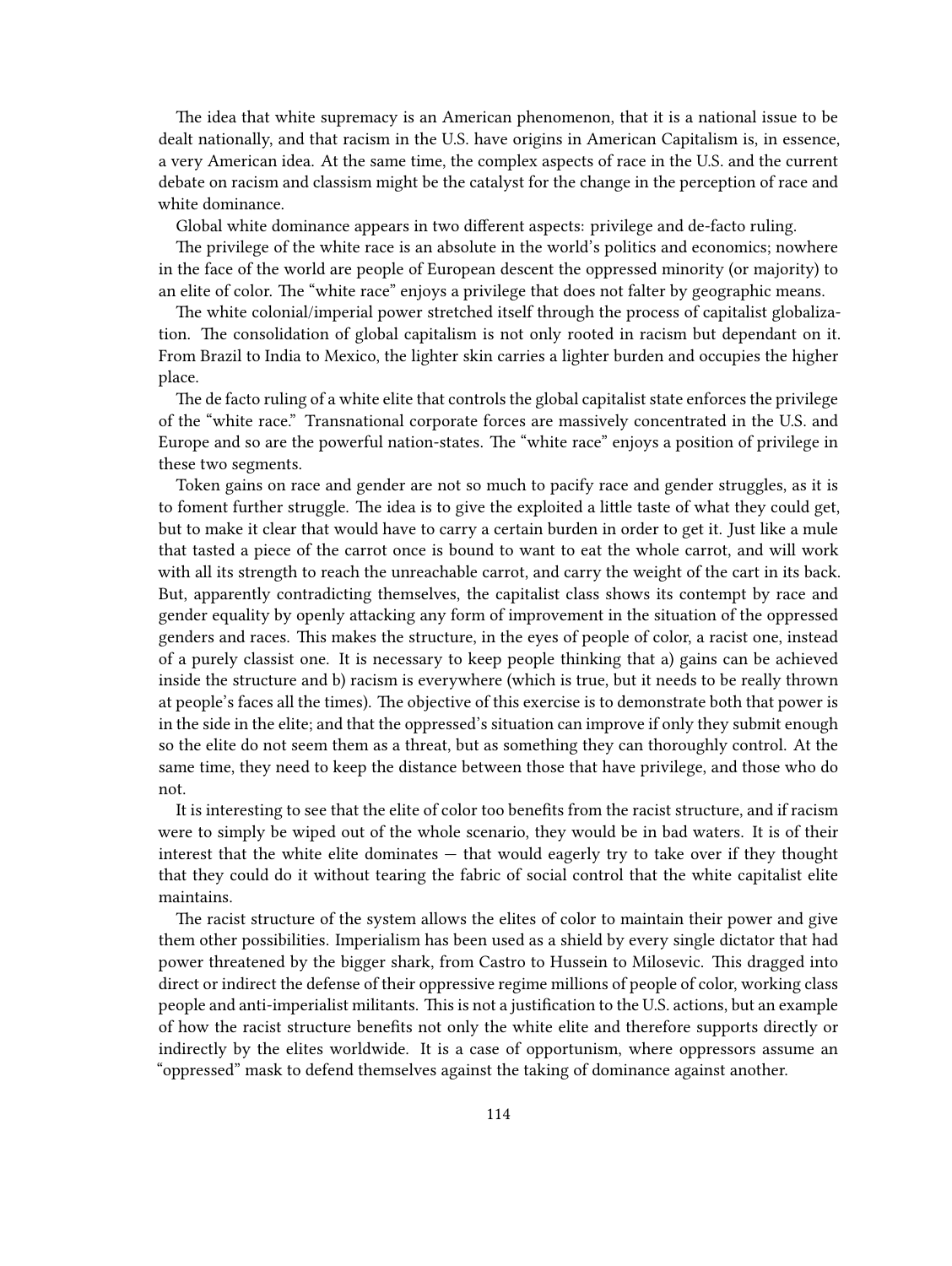A very concrete example of that is the role that Brazil plays now in the FTAA meetings. Lula and the PT (Brazilian Worker's Party) have been repeatedly trying to sell this image of a defiant Brazil, which is concerned with the imperialist role that the U.S. would play in South America in case the FTAA gets approved. What they are concerned about is that Brazil might lose its hegemonic dominance over the South American market; and then, if the U.S. does not open its market to Brazilian products, the Brazilian elite of landlords would lose power. They are not concerned with the effects of the FTAA on labor, environment and the people. It is just very convenient that those issues show up so they can rally public support.

This pattern repeats itself around the globe. Besides, the majority of this "elite of color" are actually descendent of Europeans. Just look at South America, the diversity and richness of races and cultures in it — then look at the elite of South America, a very white and European class of bourgeois. The elites of Africa, while not European in skin, are mostly educated and raised in Europe or the U.S. The pattern repeats itself.

In maintaining the white supremacy, the elites of color try to escape guilt- free. In the fight for racial and gender equality, the working class remains bound. It is not that these fights are not important; if anything, alongside with class, they are the most important ones. It is only that, without the fall of the capitalist system as a whole, any fight becomes just filler.

Other parts of the elites of color take a more aggressive position in the defense of the interests of the world capitalist elite. The elites of Japan thrive over the complete subjugation to the American empire. Make no mistake: this is hardly a submissive elite  $-$  they were imperial forces for centuries and held an elitist racial position over their neighbors. However, in this game they play, the subordinate elite because is very much in their interest to keep the status quo, and the rest is inconsequential. Japan, defeated on WWII, is reborn as a global potency. But in submission to the white empire. Their pop culture, their dream, their means of production everything about modern Japan cries — slave, but this condition of slave to the elite of world capitalism asserts its hegemony and dominance over other nations. More than that, it asserts the dominance of the Japanese elite.

The left worldwide have, for decades now, struggled with race and class and gender — which liberation should take precedence over another  $-$  without realizing that if any take precedence, the whole fight in itself is almost a moot point. Racism is not only a pillar of class oppression. It is one of the single bases of oppression itself.

### **Gender**

In this essay, when referring to sexism, the concept, unless noted, incorpo- rates issues like women's rights, women's position in the bottom of the scale of the capitalist society, homophobia and male violence against women.

Sexism — male dominance — is the less addressed and consequentially the most widespread system of oppression in the world. The roots of sexism in societies cannot be easily traced and I will not even attempt to dwell in its history to avoid any fallacy. However, in this essay, we shall analyze sexism in its relationship with global capitalism and the struggle for liberation.

The revolution of the capitalists was an economic and political revolution  $-$  not social. The French Revolution, the fall of the Absolutists in Europe, the social changes that followed were design to enforce the rule of the bourgeoisie and strengthen the influence and power of this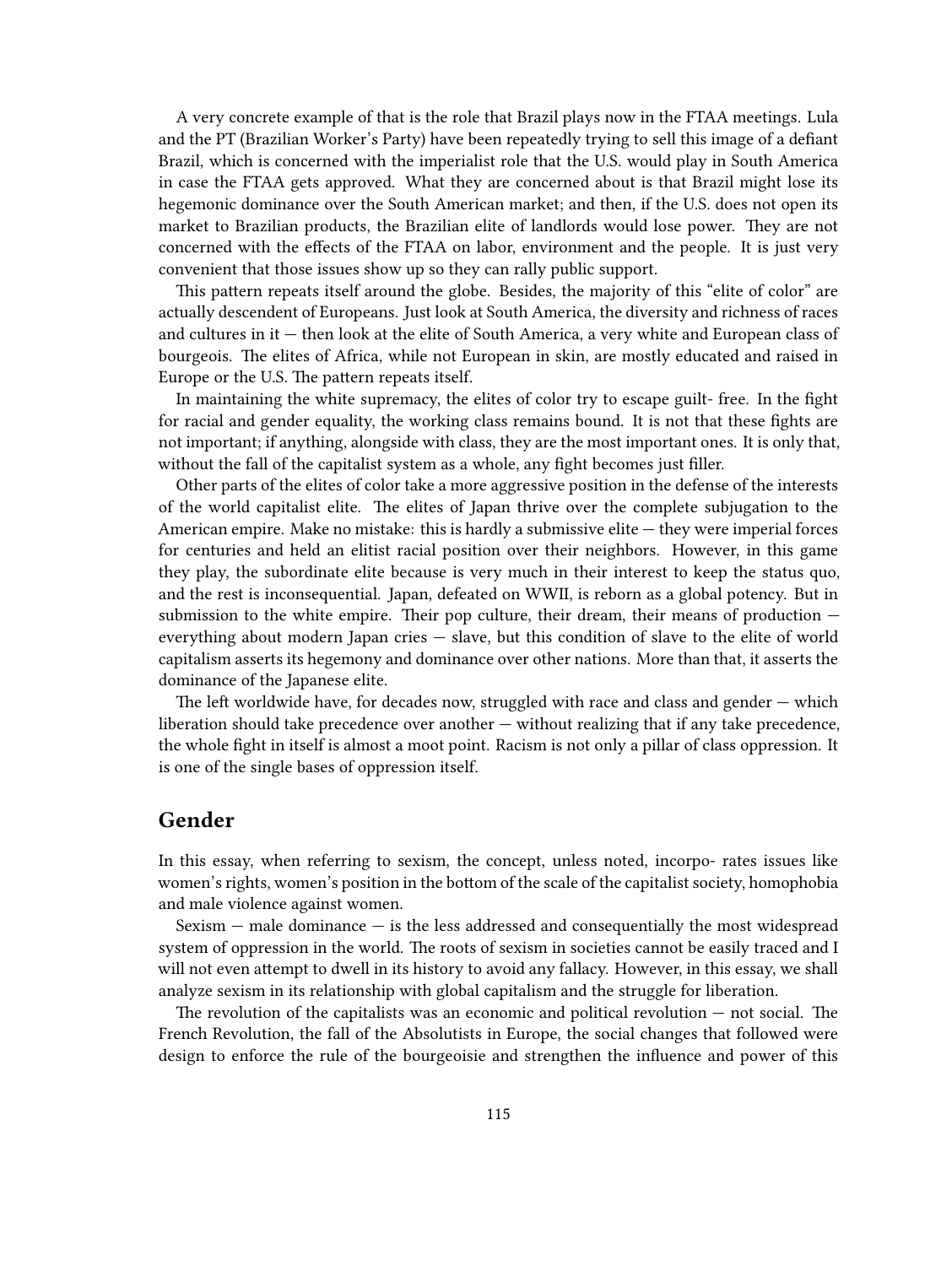rising class against outside forces. Representative democracy, liberty and freedom and all the other promises that the revolution made to the people were designed according to which form would create a favorable atmosphere for the establishment of capitalism.

It is interesting then to notice that the revolutionary leaders were quick to crush the women's movement that was born during the revolution. The establishment of Capitalism could not allow the development of such a movement, especially since, in order to satisfy what those women were demanding, a distribution of power was necessary. One pamphlet distributed by those women during the revolution was called Request for Women to be Admitted to the Estates-General, and had the following quote: ""Man is born egotist... he reduces us to managing his household affairs and to partaking of his rare favors when he feels so inclined." Nothing could be more true and it exemplifies the relationship between the elite and women — the relationship of power and the need of a structure that 'justifies' and maintain such a relationship.

The strained relationship between capitalism and women has a lot to do, in a modern setting, with the fact that the elites of the world are  $-$  no matter their "color"  $-$  an oppressive majority of males. The male dominance is not only a "cultural trait" as it is one of applying a simple rule of power  $-$  those hoe have power will not give it up for free. Concentrated power is limited  $$ the more you share the less you have and the elites of the World will not relinquish power for women.

The relationship of power between men and women needs to transcend race and class in other to be effective. Although one could argue that this is just another classist plot of the bourgeois to keep their economic rule over the working class, it is very interesting to notice that misogynist thinking is part (in different levels) of a multitude of cultures, even before they got in contact with each other. 'Primitive' societies had their good share of misogyny — they were hardly the utopia that certain people picture them to be. The dominant gender in our societies has been exploiting women's work and women in general for millennia after millennia. Sexism is not a capitalist invention. It is not accident that the bourgeoisie power is composed essentially of males, this is merely a consequence of the fact that even when the class struggle between the nobility and the bourgeois aristocrats was being fought, in one thing they agreed — that was a fight between men, to see which men was going to be the ruler. It is obvious then why the views of women like Olympe de Gouges were so threatening to them that she was guillotined in 1793 as a reactionary loyalist.

Robespierre, Marat and the men of the Revolution were most certainly terrified of losing their power to a woman who advocated not only the necessity of full legal equality between the genders, job opportunities for women, schooling for girls and the creation of a national theater were only plays written by women could be performed, but the creation of the National Assembly of Women, emphasizing the need for women of self- governing and equal power.

Gouges understood that  $-$  because the culture of sexism  $-$  a structure that "embraced" men and women as "equals" would do nothing to actually satisfy women's need and desire for liberation. It would be a token act. The need of self-organization for women came from the realization that in a social structure, every single relationship is one of power, and if men constructed the social structure, it would be inherently sexist. Only women could devise a structure that would really beneficiate women.

Sexism always had a condescending tone to its rhetoric, a view that men's subjugation of women was actually a necessity for the welfare of women.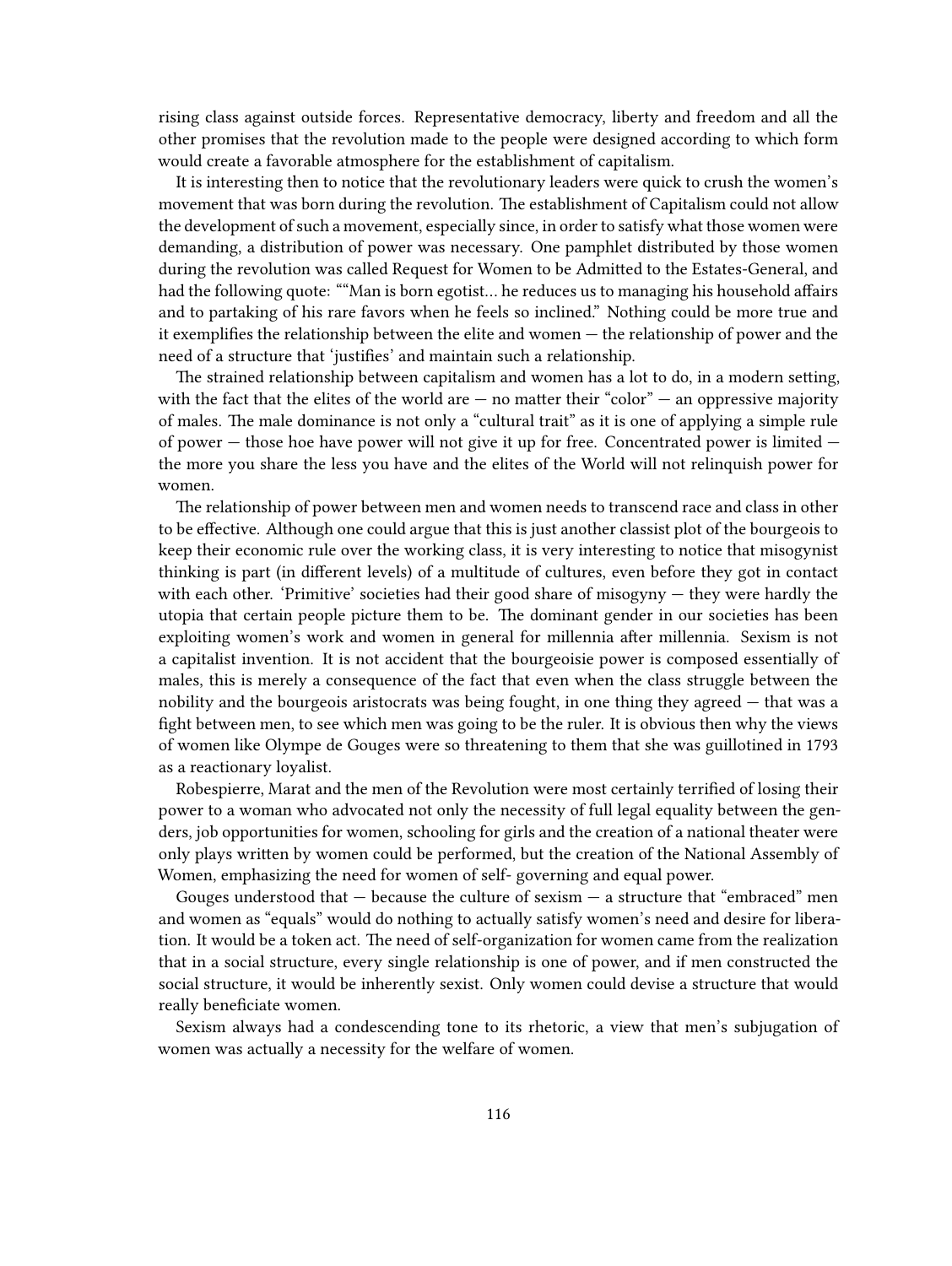What is interesting is that this view is deeply ingrained in the social fabric of our society, and too ensure this, it is necessary that all men participate consciously or unconsciously in terrorizing women — much like the State, the function of manhood is to terrify women into accepting men's 'protection' for the price of their total submission. As Susan Brownmiller puts it, rape "is nothing more or less than a conscious process of intimidation by which all men keep all women in a state of fear." Domestic violence, violence against women and rape are forms of intimidation and bullying through which, firstly, male dominance is imposed, and second, male 'protection' is made 'necessary.' Culture reinforces the dominant role of the male and its 'need' of violence.

The cult of violent behavior by men, against women and against each other, is more than just assertion of power against the recipient of violence. It is part of the engine that feeds of the terrorizing of women to keep them submissive.

Is the double use of the  $rod - it$  can beat you up or beat someone else to protect you. And, as Susan Griffin notes in the book Rape: The All-American Crime, "if the professional rapist is to be separated from the average dominant heterosexual [male], it may be mainly a quantitative difference." The level to which dominance and violence are exerted to the domination of women may vary in quantity, but not in substance.

The idea of our social fabric reinforcing gender roles of violence/passivity is to create an atmosphere of fear so overwhelming that the mere presence of the male becomes threatening. Male attitudes — tone of voice, way of sitting, conversation, clothing — everything is designed in order to keep women guessing and consequentially, afraid. Why is it then surprising that our movement and our spaces are normally male dominated if why do not critically analyze the balance of power in the attitudes and presence of men and women inside the movement.

A woman in a room full of men, no matter how strong, outspoken and determined she is, and no matter how much the men are determined to treat her as an equal — is definitively in a position of less power and thus will not have the same weight in her voice. And with the institutions are not conscious of this power imbalance and do not work actively in reverting this situation — the maintenance of the status quo is inevitable.

The oppression of women by the working class males is a phenomenon that can be traced back to almost every single culture. To see the feminist struggle as separate and a "division of forces" of the working class is a ludicrous statement — a reflection of a poor understanding of the nature of oppression and the nature of the working class.

Indeed, to separate these three fights is to divide the working class, but to set priority in any of them and have the others as a tag along is to destroy any hopes of liberation that the working class might have.

The gender-based oppression serves a political purpose too. It serves the elites that women have no political power for the same reason that it serves the elites that people of color do not enjoy political power. There is, however, a difference between the gender elite and the elite of color. The male-dominated elite of color is, globally speaking, fairly stronger and definitively more aggressive in its pursuit of power than the gender-elite. The gender-elite lives in a much more subordinate position (to their male counterparts) than the elite of color  $-$  thus putting them in a closer position with the women of the working class. An abused woman will identify with the plight of another one  $-$  independent of class or race; a queer person can identify with persecution and prejudice.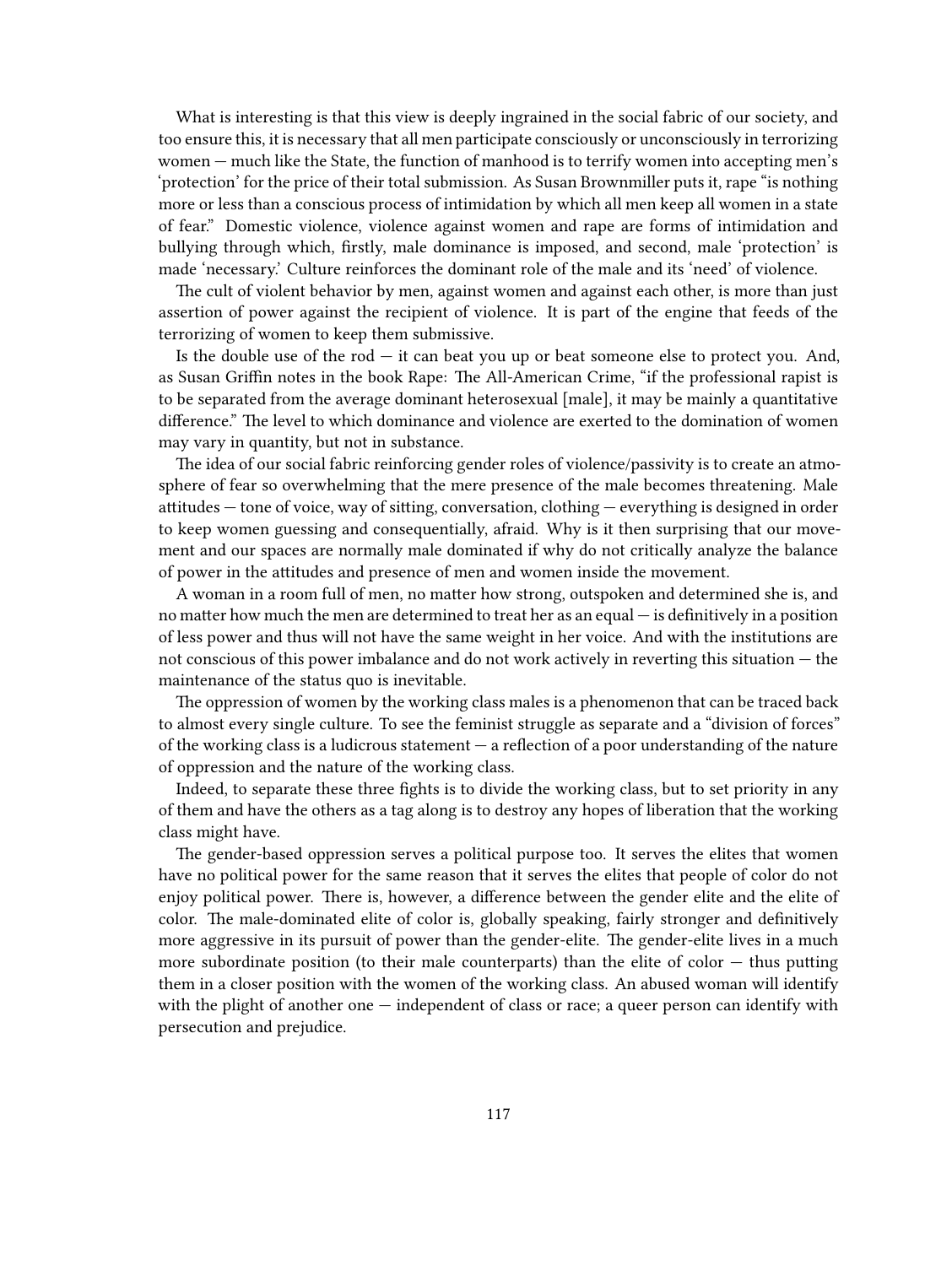It is however, very important to notice that, empathy and de facto equality are a far cry from each other, and while the bourgeois women might have in common with the working-class women their subordinate position, they are enemies of class and therefore not allies.

### **Conclusion**

The union of the working class in one fight will not happen without the acknowledgment of the levels of oppression inside the working class itself and the actual facing and destroying of the power imbalance in the movement that proposes to change the reality of oppression lived by the working class nowadays. A forced union of the working class, with disregard of the real issues of gender and race except in a superficial way is bound to fail.

A world revolution is necessary  $-$  a complete change of structure, a social, economic and political revolution that destroys class, gender and racial oppression.

I disagree with the idea that the class struggle should take priority over the race and gender struggle. This centralist and elitist view of disregarding the concerns of women and people of color have been seen thousands of times before, and we have been betrayed and stomped on enough to realize that those with power will not relinquish it, it must be taken from them. Only the oppressed can liberate the oppressed, and it is vital that we understand people of color, women, queers and all the other oppressed people inside the working class have not only this motto repeated in their heads like a mantra, but that they actually need to exercise that line inside the movement and draw their own conclusions of where they want to go and what needs to be done.

I too disagree with the idea that race and gender should be taken a priority over the class struggle — the simple idea that race and gender issues could be solved inside the capitalist system in any frame is simply ludi- crous. Inside the capitalist system, we have no real say in the affairs of business and very little (in the most optimistic of the views) in the affairs of the government. A feminist or a race movement that did not have as priority to smash the capitalist system would fall sort on its legs — gender and race justice are impossible inside the capitalist system. The capitalist system is not only a system based on class dominance, but one too that maintain women and people of color inside that class and oppressed inside of it.

The means must be coherent with the ends. A movement that disregards any of the oppressionsystems is bound to be limited and to create a society based on elitism. Unless the movement is committed to be one that will be addressing those three issues seriously and not sidestepping it with "we are all equal" condescending behavior, its range is going to be limited and it will turn off people that see themselves as not only working- class, but feel other pressing form of oppression crushing them.

It is time to reevaluate the movements approach on issues of race, gender and sexuality  $-$  it is good to see there is a movement of people already working in that direction. It is time for us to have a revolution in ourselves to change our perception on what a real liberation of the people means.

I see their faces — their smiling brown faces — and there is nothing of me in there. We shall build a different world.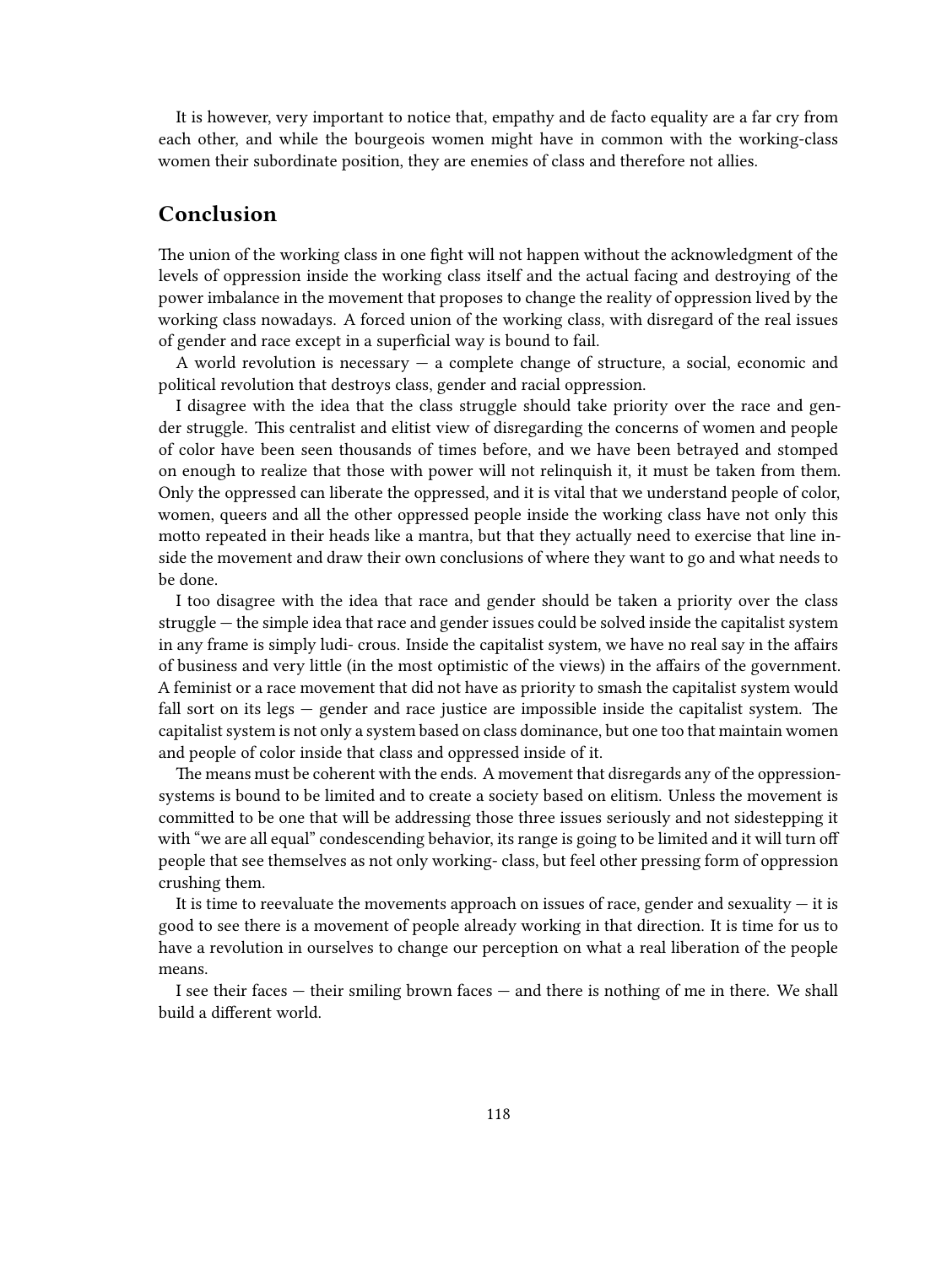# **Epliogue: Ricardo Flores Magon is Alive in All of Us** *by Ramiro "Ramsey" Muniz*

"I covered my face with my hands as I was shackled and chained, beginning three years of solitary confinement in the belly of the beast. I sat still in pure unconsciousness, neither hearing nor feeling, nor knowing in the darkness of the dungeons of America, like the deep of the sea, with no time and no world. In the depths that are timeless and worldless, it was then that the revolutionary spirit of Ricardo Flores Magon reached into the depths of my heart…"

Into my second year of solitary confinement, in the mode of darkness, I was informed by the forcing oppressor that seventy four years ago, our revolutionary brother Flores Magon had been confined in the same cell.

Even before the latter information, his revolutionary spirits would appear at any given time or day. Fortunately, with the support of family and others, I was able to receive various books written on the life, history and death of Flores Magon. The most vivid and profound statement has made months before his death here at Leavenworth USP is the following:

"My dream of beauty and beloved visions of a humanity living in peace, love and liberty… will not die with me, while there is on Earth a painful heart or an eye full of tears. My dreams and visions will live…"

— March 16, 1922

His visions, his dreams and his revolutionary spirituality are very much alive tonight. Even though I have been condemned by the oppressor to a death sentence, it is my tonalli (destiny) to continue with the visions, dreams and liberation of all humanity, especially the oppressed people of color. It is in the dungeons of the oppressor where I have found the truth and direction that we as oppressed people must take in order to be free once again.

During my confinement in the hole, if I would wish to communicate in my dreams with my brother Flores Magon, I would concentrate for days on his spirituality and writings. Within a few days, he would appear in my dreams, not only sharing his inner thoughts, but, most importantly, what we must do to rise again and remove the chains that our people bear in the present.

His most profound statement was, "My brother, you must reach into the ancient past, reach into the roots of our hearts, reach into the strength of our revolutionary spirituality." I will never forget how I would rise from my sleep and immediately begin to write the essence of our conversations.

Yes, he is very much alive!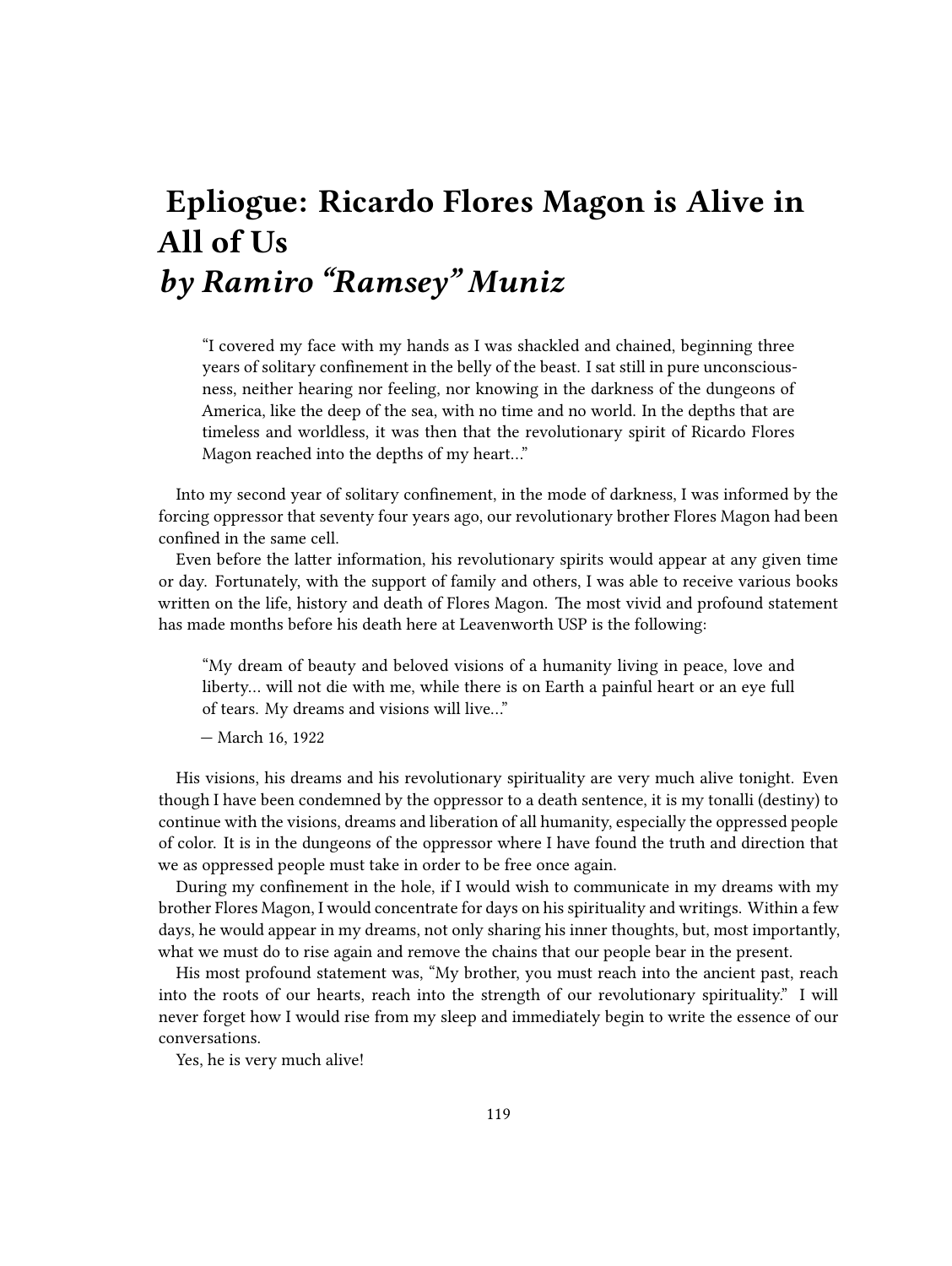Our Mexicano spirituality is alive and throughout all Aztlan and in our Holy Land (Mexico). In fact, it is more alive than those so-called leaders who pretend to represent the masses of our people while, at the same time, compromising and making political deals with the same oppressor that continues to tighten the noose of the rope of oppression.

In a letter to his attorney, Flores Magon said he would rather die in prison than abdicate his ideals. "I prefer this to turning my back on the organizers and having the prison doors opened at the price of my honor." Flores Magon wrote. "I will not outlive my captivity, for I am already old, but when I die, my friends will perhaps inscribe on my tomb, 'here lies a dreamer,' and my enemies, 'here lies a madman.' But no one will be able to stamp the inscription, 'here lies a coward and traitor to his ideas.'"

It is our duty and responsibility as liberators to pass on our oral traditions of struggle, sacrifice and freedom. From the medieval mazorra of this oppressor, we reach out of the voices of the mountains in Chiapas, where our brother Marcos continues to liberate our sisters and brothers from the same oppressor that rules here in America. And in this world of conflicts, that fire of spirituality continues to rise regardless of the genocide wrought. Everywhere throughout the world, the oppressed, people of color, are rising. It seems as if the entire universe is reaching into its ancient past for the answers of tomorrow. We of the sixth sun, Mexicanos from Aztlan, have reached and embraced the enlightenment of our spiritual, cultural and historical pasts for the last five hundred years. We have lived in a mode of darkness and ignorance. The oppressor has, with malicious intent, destroyed and/or refused the right for us to be exposed to the beauty and power of our ancient past. A race without a history or past is a race of non-existence.

In conclusion, it is with pride and honor that I share this by Flores Magon. It represents the purpose of this book on culture, resistance and anarchism:

"It is necessary to educate our people, to teach them the real causes of their misery and slavery… This is why our hands, instead of being armed with muskets, are armed with pens, a weapon more formidable and far more feared by tyrants and exploiters." — 1916

Presently, we of Aztlanahuac are in the midst of rising, with a power of resistance and liberation like never before in our history. The silence has now become our new fire ceremony of liberation, justice and land. We must all come with clean hearts and be prepared to sacrifice, because without sacrifice, there will never be freedom.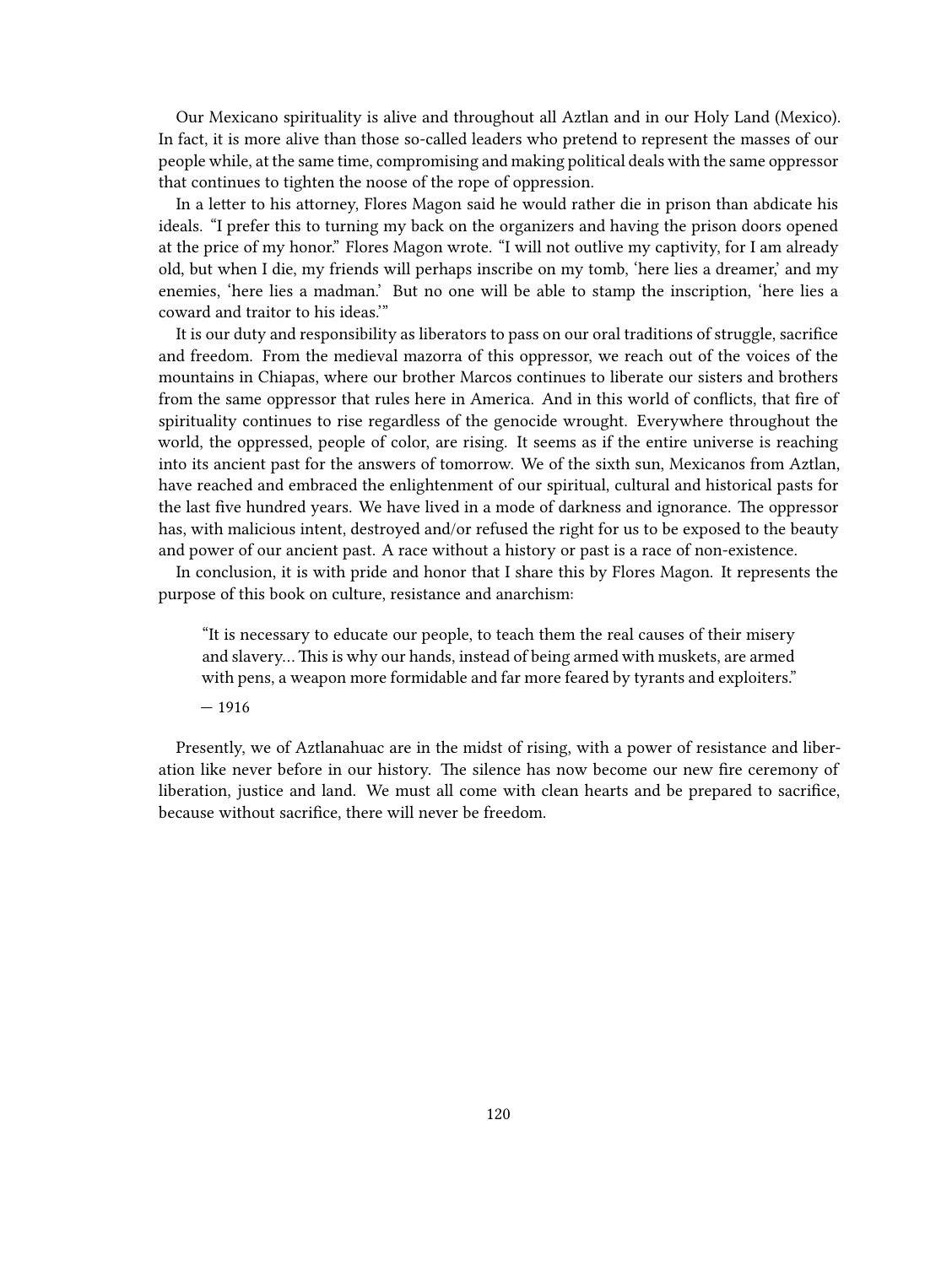## **About the Authors and Interviewees**

Author and interviewees in alphabetical order

**Kapila** is an artist, organizer, writer and poet born in Rio de Janeiro, Brazil, in January of 1981. Started working with the Centro de Estudos Libertarios Ideal Peres — CELIP, a anarchist study group, and the Resistencia Popular (Popular Resistance). Came to the U.S. at the age of 21, and started to get involved in student organizing, joining Students for Justice, a group of mostly community college based activists, and was part of the process which created a federation of the different Students for Justice chapters in the San Jose area (Silicon Valley, in California). I am part of Silicon Valley De-Bug, a young workers and artists self-managed media and organizing collective. I joined the IWW and have been part of the effort of starting a branch in San Jose. Currently I am working on a book about art and revolution and am part of the Furious Five anarchist collective in San Jose.

**Victoria Law** has been a self-identified anarchist since she was sixteen. Since then, she has participated in various collectives and anarchist endeavors, learned photography, been published on-line and in print, made zines, traveled overseas and become a mother. She and her daughter will be visiting her great-grandmother's former house in Shanghai in January 2004 between the Western and the Lunar New Years.

**Shawn McDougal** is a Black man who's been an anarchist since before he even heard the word. He was born and raised in LA, but has spent time living in New England and abroad (years in Brazil and China, months in Spain and Argentina). After dropping out of grad school and moving back to LA in 1997, he's spent most of his time working as a community and issue organizer and most recently—a public school teacher. His dream is to start a community center that promotes the sharing of resources, skills, and knowledge across boundaries of race, ethnicity, and class, and help people learn through experience their power to shape social reality. Tomás Moniz has been living, loving, fighting, writing, teaching and parenting three kick ass kids in the bay area for the last 12 years. Comments questions concerns, can go to Moniz at tom\_moniz@riseup.net'

**Suneel Mubayi,** 18, born in NYC, grew up mostly in New Delhi, India, came to New York last June after finishing high school in India to study at Columbia. He started writing poetry and stories at the age of 14, and studied theatre for two years in school. After initially writing mostly love and emotional poetry, he began to explore political arenas as muses, and was inspired by post-9/11 and the war. At some point in time, around the age of 16, he realized that he wasn't really a he inside, despite being birth- assigned female, and Suneel's political revolutionization has been closely intertwined with her shedding of gender boundaries and categorizations. She has since pursued spoken word performance and theater acting fairly successfully all over NYC and is learning how to trash the system from the belly of the Ivy League beast.

**Ramiro "Ramsey" Muñiz** is a political prisoner remembered for his leadership role during the Chicano Civil Rights Movement in the 1970s. As an attorney, Muñiz defended the rights of Mexicanos whose constitutional rights were constantly violated. In 1972 and 1974, Muñiz was a gubernatorial candidate in Texas for La Raza Unida, a political party established and developed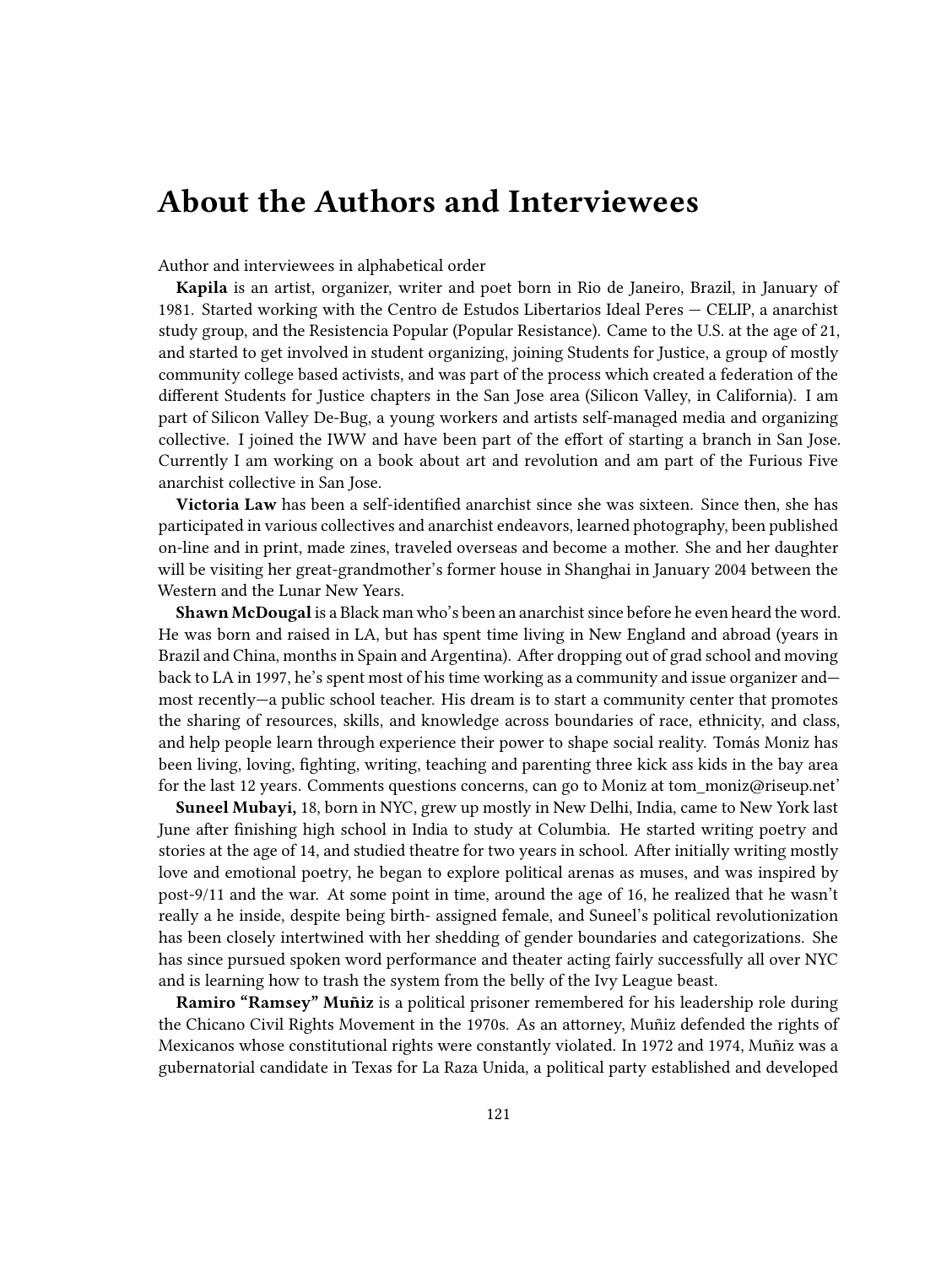solely by Mexicanos to articulate an independent political vision. Muñiz garnered six percent of the vote and, during the campaign, spoke widely of Mexicano political power and potential. He is now serving time in Leavenworth. Info on his case visit his website at [www.freeramsey.com](http://www.freeramsey.com/), or write him at Ramiro R. Muñiz — 40288–115, P.O. Box 1000, Leavenworth, KS 66048–1000.

**Ewuare Osayande** [\(www.osayande.org\)](http://www.osayande.org/) is a political activist, poet and author of a number of books including his latest work Black Anti-Ballistic Missives: Resisting War/Resisting Racism. The former chairperson of the Philadelphia chapter of the Black Radical Congress, he is the cofounder of P.O.W.E.R.: People Organized Working to Eradicate Racism. The Quarterly Black Review has called Osayande "one of Black America's newest insurgent intellectuals coming to the table with enough mental firepower to be a David Walker for our time." He currently resides in Philadelphia, PA.